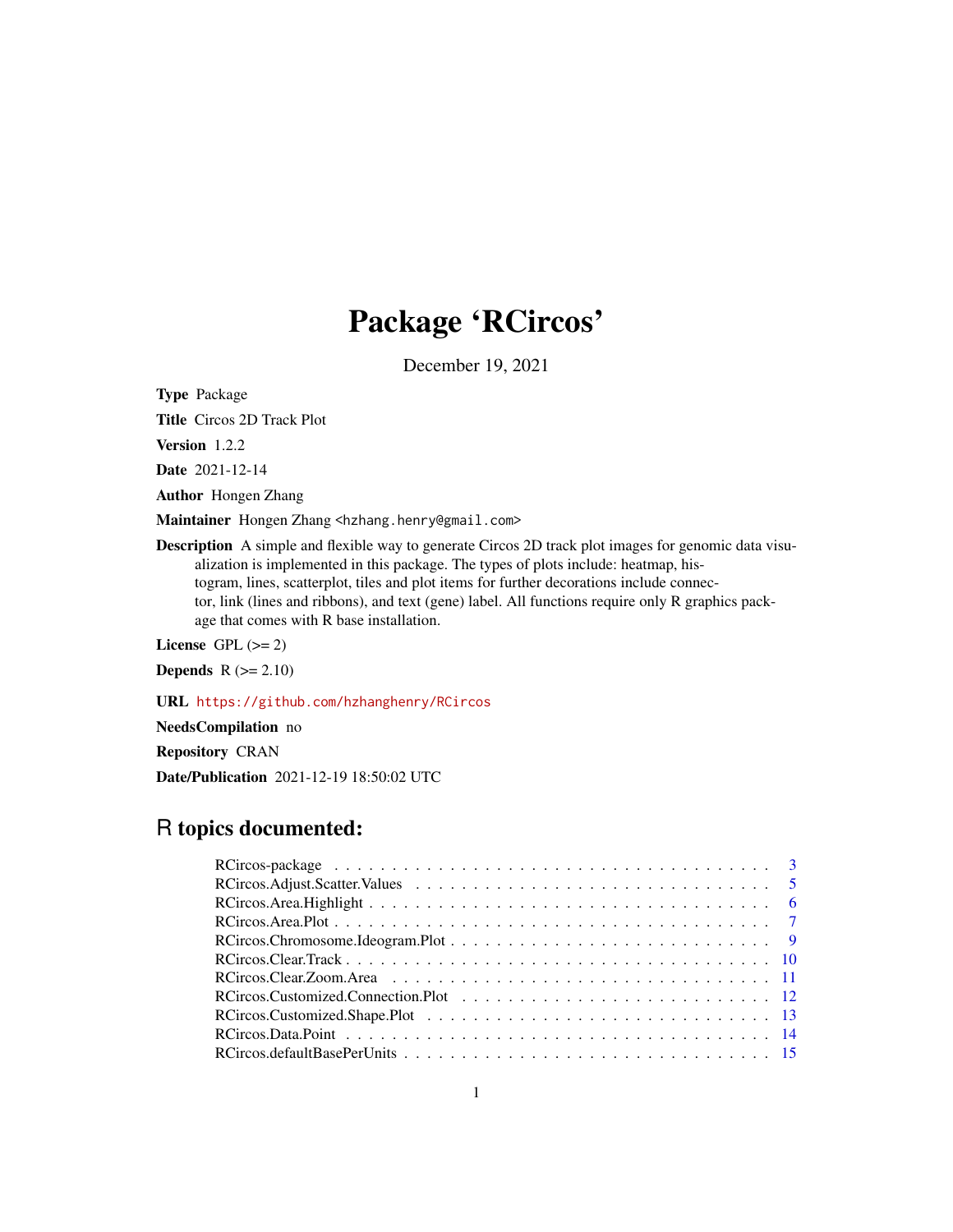|                         | 15 |
|-------------------------|----|
|                         | 15 |
|                         | 16 |
|                         | 16 |
|                         | 16 |
|                         | 17 |
|                         | 18 |
|                         | 19 |
|                         | 20 |
|                         | 21 |
|                         | 22 |
|                         | 22 |
|                         | 23 |
|                         | 24 |
|                         | 25 |
|                         | 25 |
|                         | 26 |
|                         | 27 |
|                         | 28 |
|                         | 29 |
|                         |    |
|                         | 30 |
|                         | 31 |
|                         | 31 |
|                         | 32 |
|                         | 33 |
|                         | 34 |
|                         | 34 |
|                         | 35 |
|                         | 36 |
|                         | 37 |
|                         | 37 |
|                         | 39 |
|                         | 39 |
|                         | 40 |
|                         | 41 |
|                         | 42 |
|                         | 42 |
| RCircos.Link.Data       | 44 |
| RCircos.Link.Line       | 44 |
|                         | 45 |
|                         | 46 |
| RCircos.Mouse.Expr.Data | 47 |
|                         | 47 |
|                         | 48 |
|                         | 49 |
|                         | 50 |
|                         |    |
|                         | 51 |
|                         | 52 |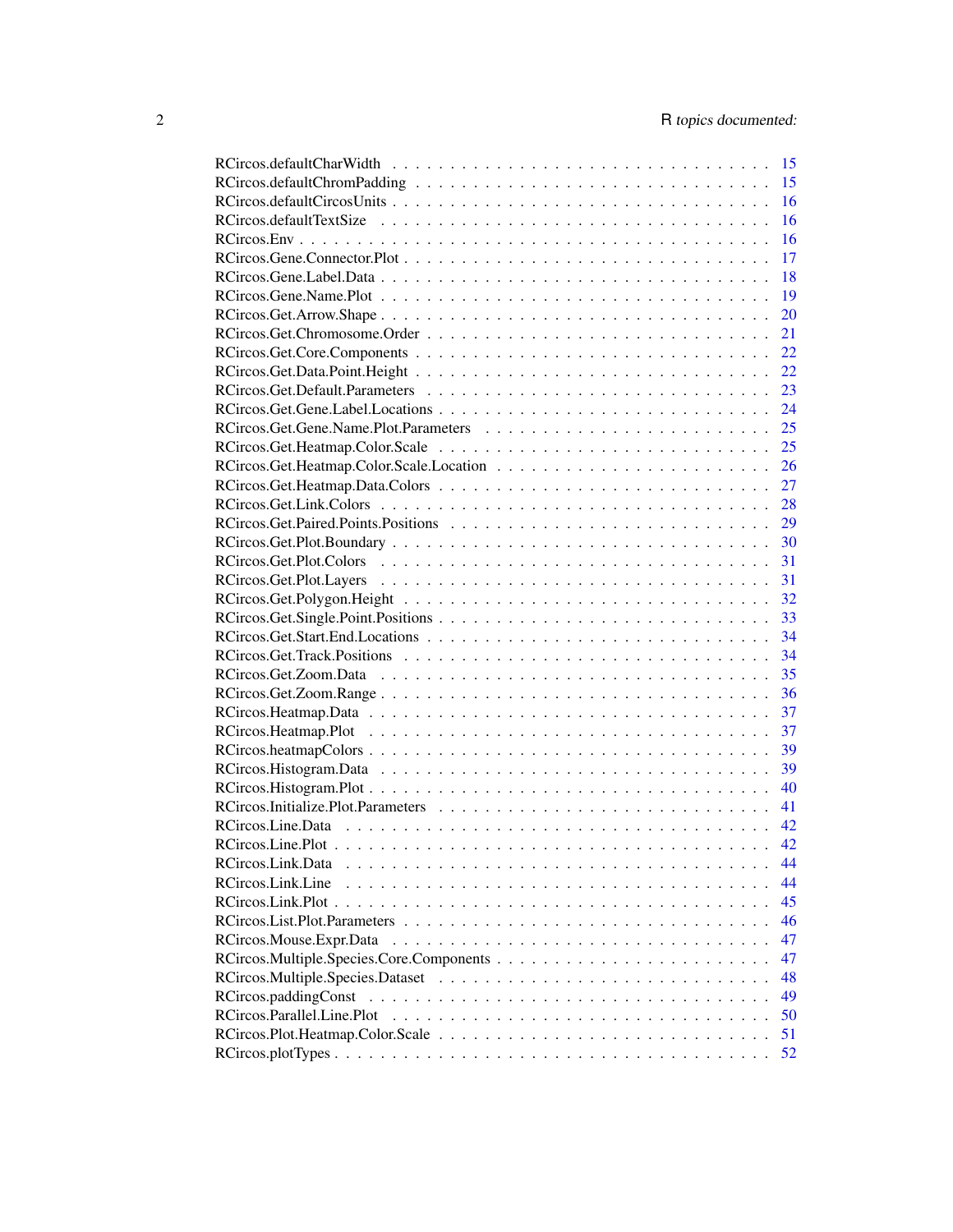<span id="page-2-0"></span>

| 52                      |
|-------------------------|
| 54                      |
| 54                      |
| 56                      |
| 56                      |
| 57                      |
| 58                      |
| 59                      |
| 60                      |
| 61                      |
| 62                      |
| 63                      |
| 64                      |
| 65                      |
| 65                      |
| 66                      |
| 67                      |
| 68                      |
| 69                      |
| 70                      |
| 71                      |
| 72                      |
| 73                      |
| 73                      |
| 74                      |
| 75                      |
| RCircos. Workflow<br>76 |
| 76                      |
| 77                      |
| 78                      |
| 79                      |
| 80                      |
| 83                      |
| 84                      |
| 85                      |
| 86                      |
| 87                      |
|                         |

## **Index [88](#page-87-0) Second Line Control Control Control Control Control Control Control Control Control Control Control Co**

RCircos-package *Circos-like Plot of Genomic Data*

# Description

This is the R implement of basic Circos plots of genimic data.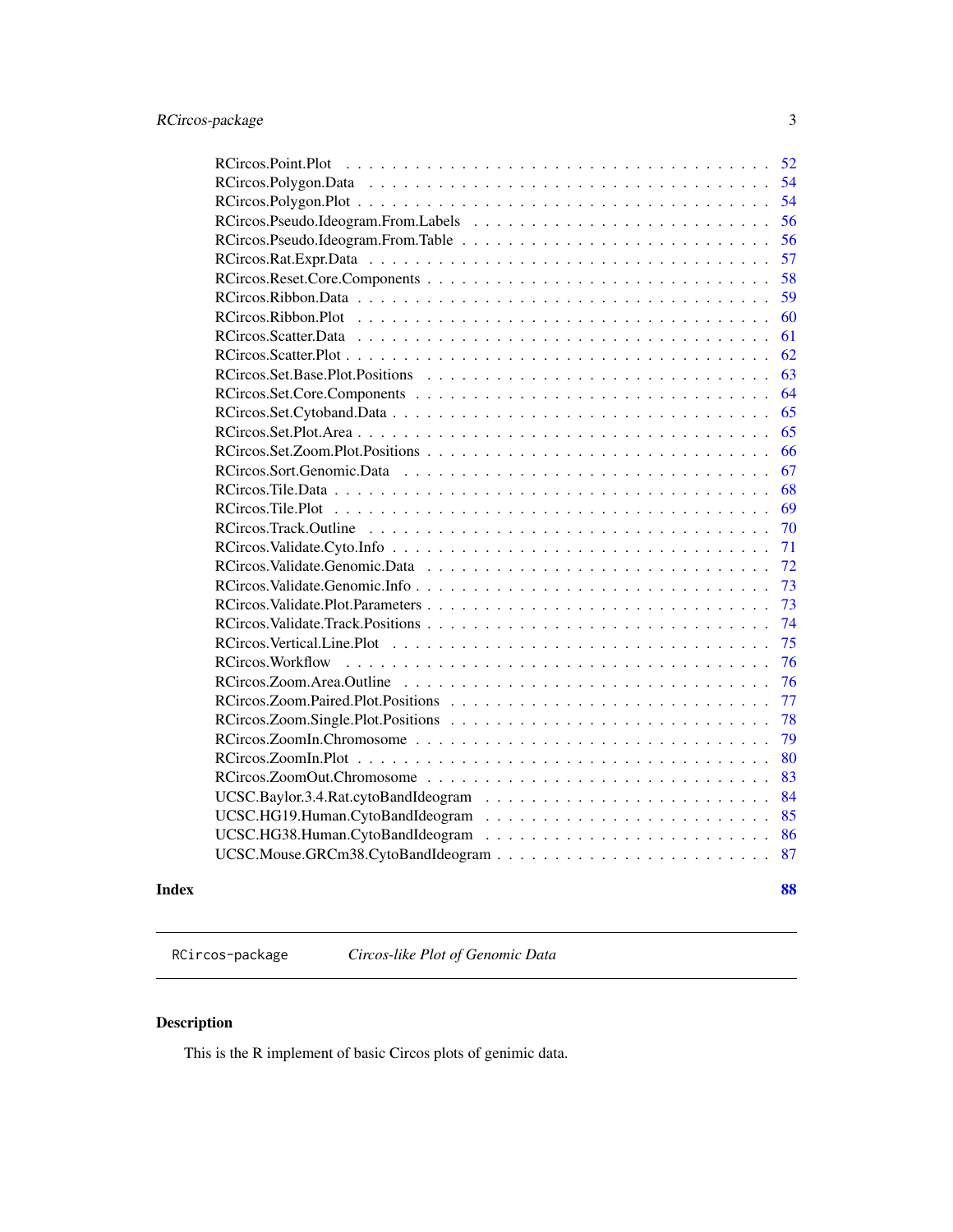4 RCircos-package

Details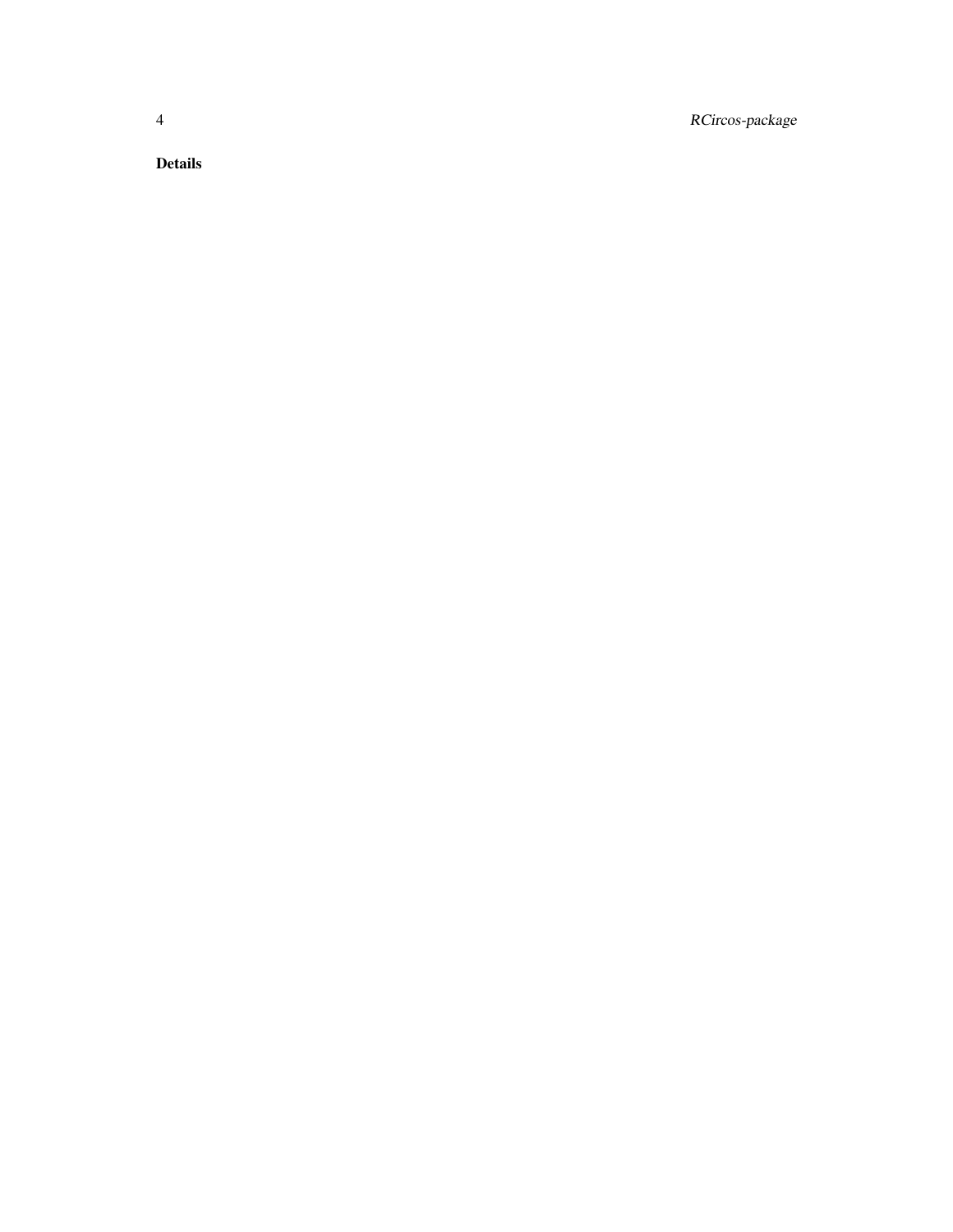| Package: | RCircos       |
|----------|---------------|
| Type:    | Package       |
| Version: | 1.2.0         |
| Date:    | 2016-8-01     |
| License: | $GPL$ $(>=2)$ |
|          |               |

<span id="page-4-0"></span>RCircos package provides a simple and flexible way to make Circos 2D track plots with R and could be easily integrated into other R data processing and graphic manipulation pipelines for presenting large-scale multi-sample genomic research data. It can also serve as a base tool to generate complex Circos images. Currently, RCircos supports genomic data plot for three species: human, mouse, and rat. Data plots include chromosome ideogram with cytoband, heatmap, histogram, lines, scatterplot, and tiles. Plot items for further decorations have connectors, links (lines and ribbons), and text (gene) labels. Each plot is implemented with a specific function and input data for all functions are data frames which can be objects read from text files or generated with other R pipelines.

#### Author(s)

Henry H Zhang

Maintainer: Henry H Zhang <hzhang.henry@gmail.com>

## References

Hongen Zhang, Paul Meltzer, and Sean Davis. RCircos: an R package for Circos 2D track plots. BMC Bioinformatics, 2013, 14:244.

RCircos.Adjust.Scatter.Values

*Adjust Scatter Plot Data to Fit the Data Track*

# **Description**

Adjust scatter plot values to fit the plot track. The data with lowest value will be plot on the centre of first subtrack and the one with highest value will be on the centre of top subtrack. After this adjustment, values could be added to inside position of plot track as final plot positions. This function is mainly for internal use.

## Usage

```
RCircos.Adjust.Scatter.Values(scatter.values=NULL, min.value=NULL,
   max.value=NULL, track.height=NULL, subtrack=NULL)
```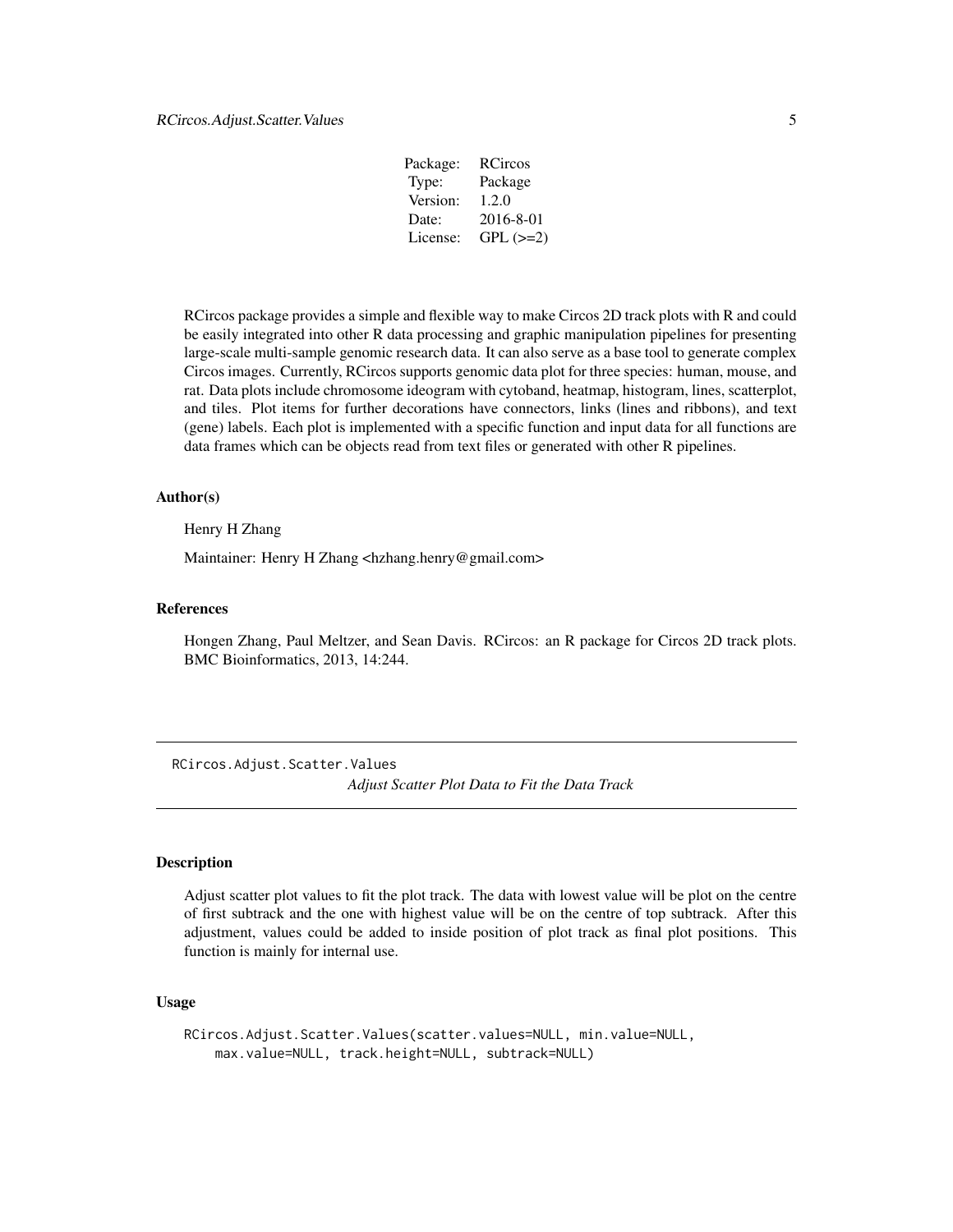# <span id="page-5-0"></span>Arguments

|              | scatter. values Numeric vector, the data to be plotted. |
|--------------|---------------------------------------------------------|
| min.value    | Numeric, minimum value of scatter data.                 |
| max.value    | Numeric, maximum value of scatter data.                 |
| track.height | Non-negative numeric, height of plot track.             |
| subtrack     | Non-negative nummeric, the number of sub tracks.        |

# Author(s)

Henry Zhang

RCircos.Area.Highlight

*Highlight PLot Area Cross One or More Tracks*

# Description

Highlight a plot area with transparent color cross one or more tracks. RCircos core components and graphic device must be initialized first.

#### Usage

```
RCircos.Area.Highlight(highlight.area=NULL, track.num=NULL,
    side=c("in", "out"), hightlight.color=rgb(0.5, 0.5, 0, 0.5),
    inside.pos=NULL, outside.pos=NULL)
```
# Arguments

|                  | highlight.area Vector with chromosome name, start and end position to be highlighted.         |
|------------------|-----------------------------------------------------------------------------------------------|
| track.num        | Vector of non-negative integer, which track or track(s) to be highlighted.                    |
| side             | Character vector, location relative to the ideogram, either "in" or "out".                    |
| hightlight.color |                                                                                               |
|                  | An RGB color definition, alpha value must be defined.                                         |
| inside.pos       | Non-negative numeric, inside position (relative to the centre of plot area) of the<br>track.  |
| outside.pos      | Non-negative numeric, outside position (relative to the centre of plot area) of the<br>track. |

# Author(s)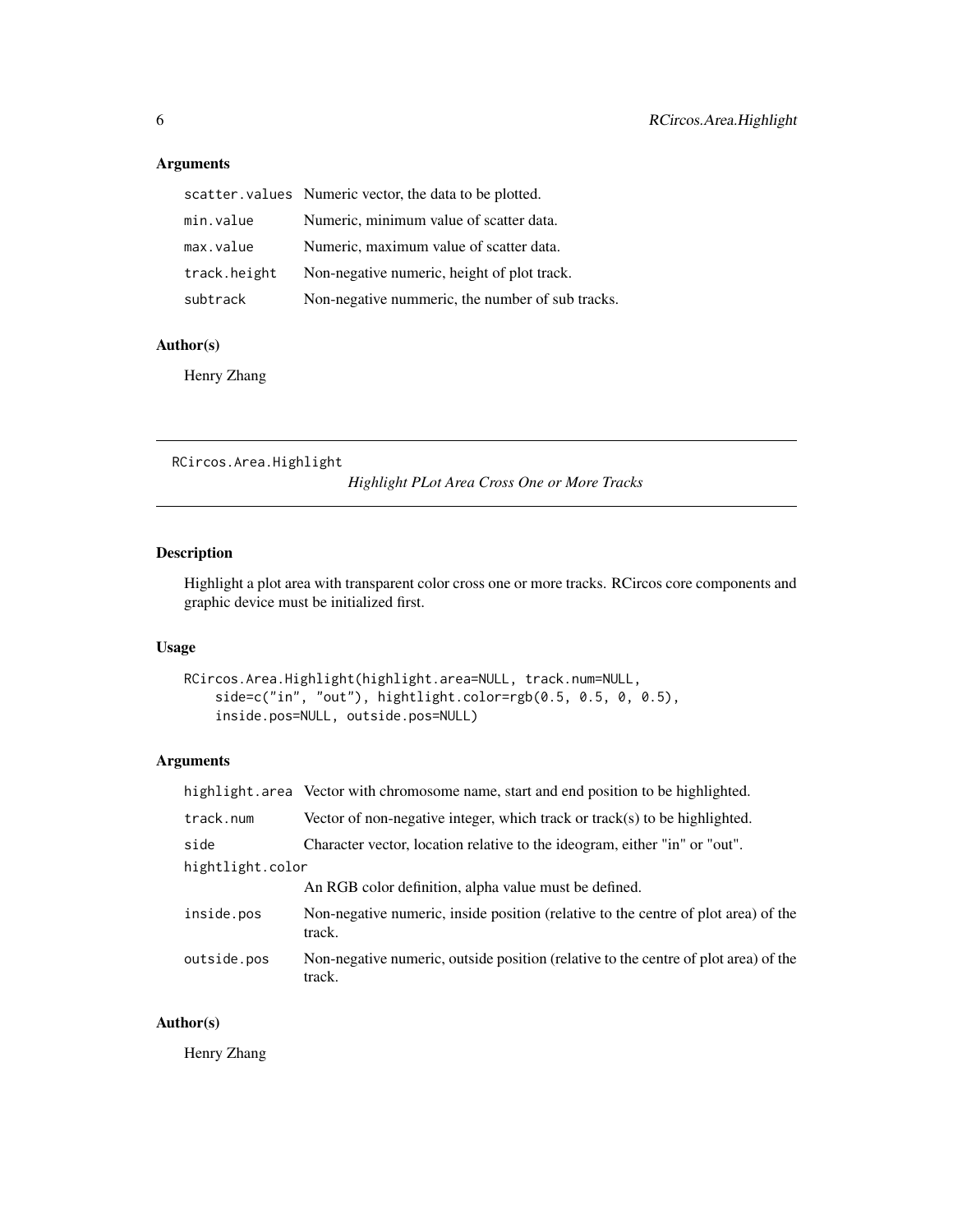# <span id="page-6-0"></span>RCircos.Area.Plot 7

#### Examples

```
## Not run:
library(RCircos)
data(UCSC.HG19.Human.CytoBandIdeogram)
data(RCircos.Gene.Label.Data)
RCircos.Set.Core.Components(UCSC.HG19.Human.CytoBandIdeogram,
    chr.exclude=NULL, tracks.inside=10, tracks.outside=0)
RCircos.Set.Plot.Area()
RCircos.Chromosome.Ideogram.Plot()
highlight.area <- c("chr1", 100000, 200000)
RCircos.Area.Highlight(highlight.area=c("chr1", 100000, 200000),
    track.num=c(1:3), side="in")
RCircos.Area.Highlight(highlight.areac("chr10", 100000, 200000),
    inside.pos=1.5, outside.pos=2)
## End(Not run)
```
RCircos.Area.Plot *Paint Areas on One Data Track*

#### Description

Paint area on one data track with different height and different locations inside of a track. Plot types includes "mountain", "curtain", and "band". Plot data should have genomic positions(chromosome names, start and end positions) as well as height values. For band type plot, two columns of height values are required.

#### Usage

```
RCircos.Area.Plot(area.data=NULL, data.col=c(4,5),
    track.num=NULL, side=c("in", "out"),
    plot.type=c("mountain", "curtain", "band"),
   min.value=NULL, max.value=NULL, area.color="gray",
   border.col="black", inside.pos=NULL, outside.pos=NULL,
   genomic.columns=3, is.sorted=TRUE)
```
## Arguments

| area.data | A data frame with two or three columns for genomic positions, one or more<br>columns for heights of each data point, and an optional column for polygon<br>colour. |
|-----------|--------------------------------------------------------------------------------------------------------------------------------------------------------------------|
| data.col  | Non-negative integer, representing the ordinal number of the column in input<br>data set that contains the data to be plotted.                                     |
| track.num | Non-negative integer, representing the ordinal number of the plot track where<br>the lines will be plotted.                                                        |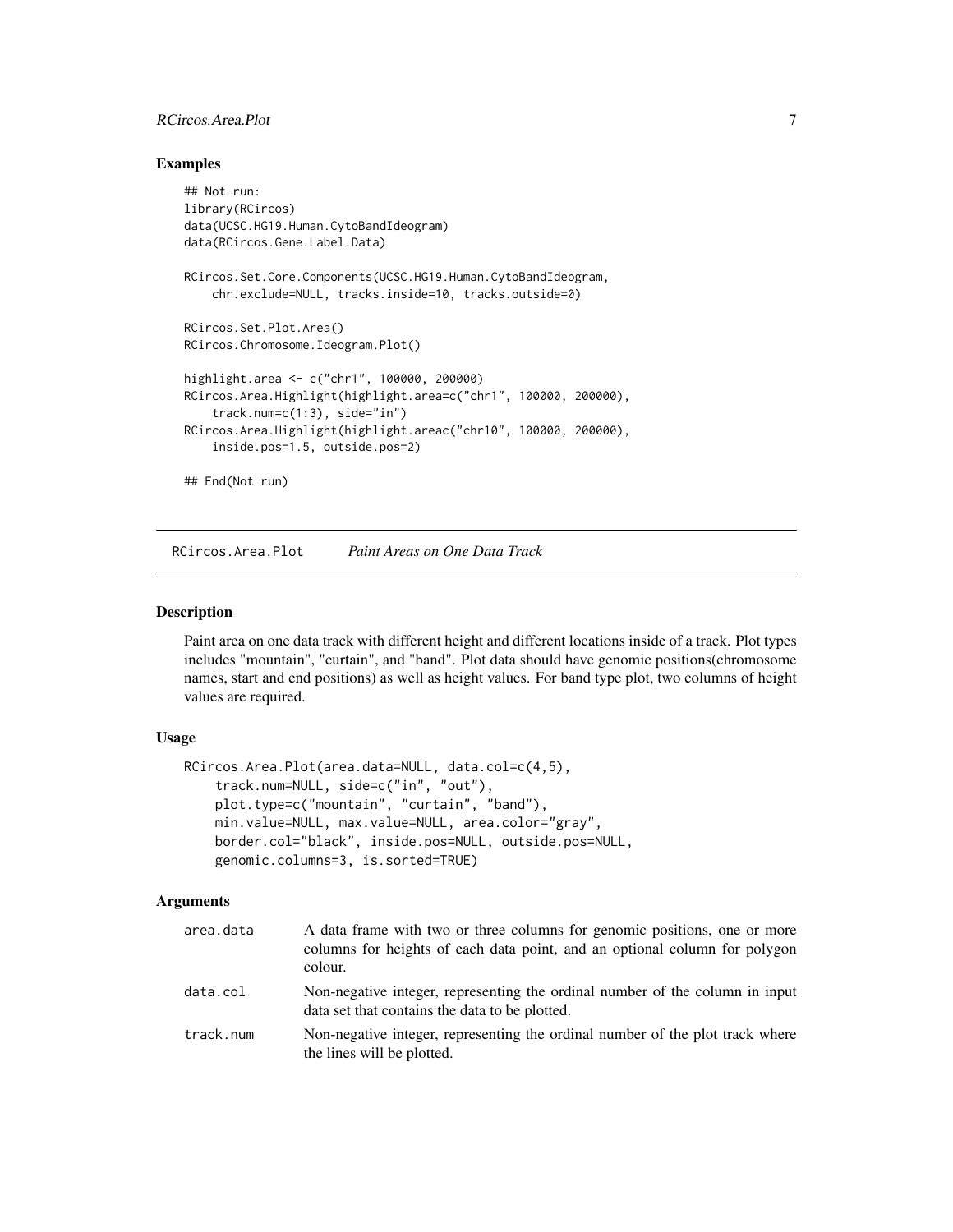| side            | Character vector, either "in" or "out", representing the position related to chro-<br>mosome ideogram.    |
|-----------------|-----------------------------------------------------------------------------------------------------------|
| plot.type       | Character vector, either "mountain", "curtain", or "band"                                                 |
| min.value       | Numeric, minimum value in data column of polygon data.                                                    |
| max.value       | Numeric, maximum value in data column of polygon data.                                                    |
| area.color      | Color names for fill of the area.                                                                         |
| border.col      | Color name for border color, default null.                                                                |
| inside.pos      | Non-negative numeric, inside position (relative to the centre of plot area) of the<br>track.              |
| outside.pos     | Non-negative numeric, outside position (relative to the centre of plot area) of the<br>track.             |
| genomic.columns |                                                                                                           |
|                 | Non-negative integer, total number of columns for genomic position in each row.<br>Must be either 3 or 2. |
| is.sorted       | Logic, whether the data is sorted by chromosome names and start positions.                                |

# Author(s)

Henry Zhang

# Examples

```
## Not run:
library(RCircos);
data(UCSC.HG19.Human.CytoBandIdeogram);
data(RCircos.Polygon.Data);
RCircos.Set.Core.Components(
    cyto.info=UCSC.HG19.Human.CytoBandIdeogram,
    chr.exclude=NULL, tracks.inside=10, tracks.outside=5)
RCircos.Set.Plot.Area();
RCircos.Chromosome.Ideogram.Plot()
load("RCircos/data/RCircos.Histogram.Data.RData")
area.data <- RCircos.Histogram.Data;
adj.value <- runif(nrow(area.data), 0, 0.4)
area.data["DataT"] <- 0.5 + adj.value
area.data["DataB"] <- 0.5 - adj.value
RCircos.Area.Plot(area.data, data.col=4, plot.type="mountain",
    inside.pos=1.2, outside.pos=1.5, is.sorted=FALSE)
RCircos.Area.Plot(area.data, data.col=4, plot.type="curtain",
    inside.pos=0.9, outside.pos=1.1, is.sorted=FALSE)
RCircos.Area.Plot(area.data, data.col=c(5,6), plot.type="band",
    inside.pos=0.4, outside.pos=0.7, is.sorted=FALSE)
## End(Not run)
```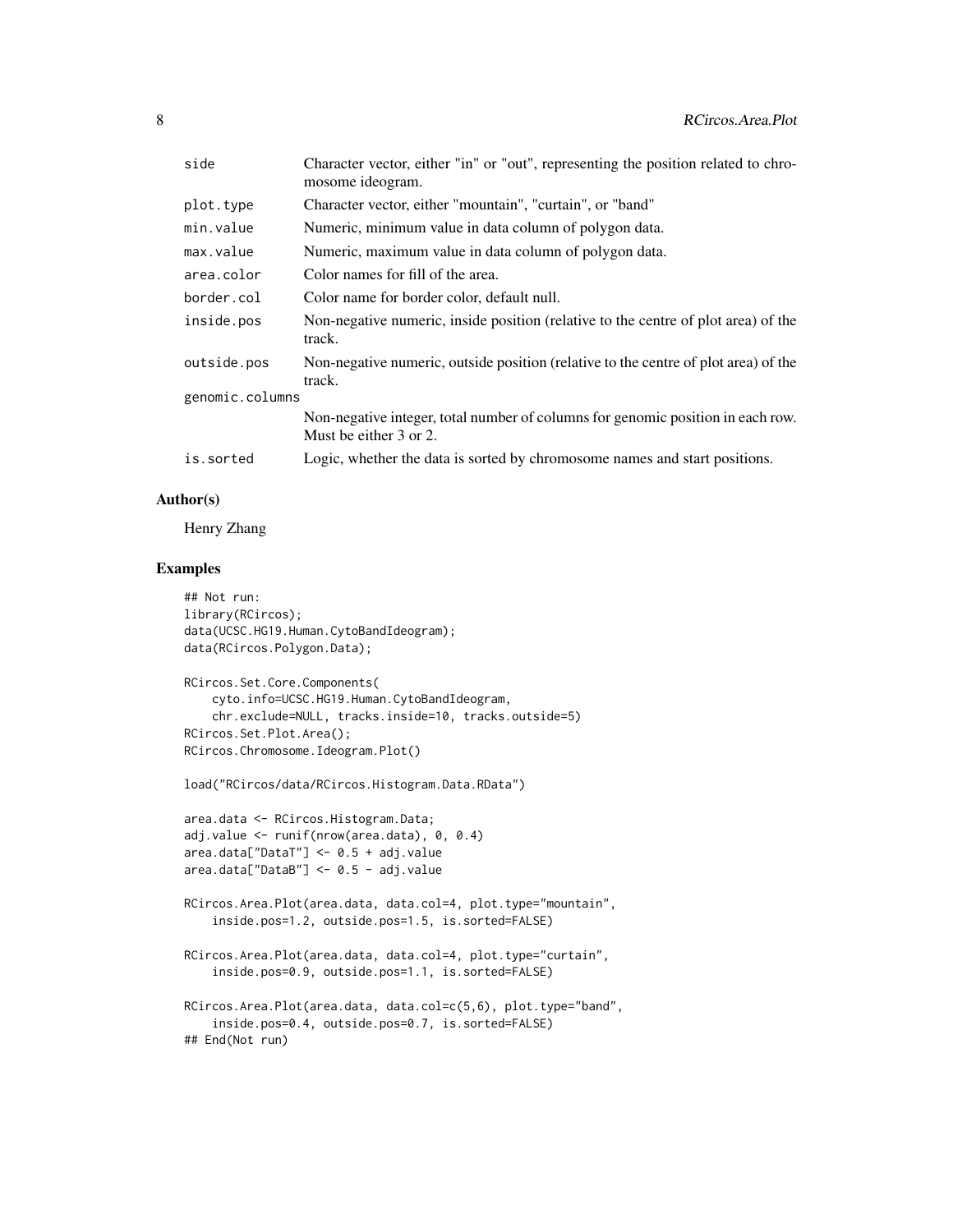<span id="page-8-0"></span>RCircos.Chromosome.Ideogram.Plot *Plot Chromosome Ideogram*

# **Description**

Draw chromosome ideogram, chromosome highlights and chromosome names. Graphic device must be initialized first. The original function was split to three new ones in order to plot chromosome highlight or names in different area. RCircos core components and graphic device must be initialized first.

#### Usage

```
RCircos.Chromosome.Ideogram.Plot(tick.interval=0)
RCircos.Draw.Chromosome.Ideogram(ideo.pos=NULL, ideo.width=NULL)
RCircos.Highligh.Chromosome.Ideogram(highlight.pos=NULL, highlight.width=NULL)
RCircos.Ideogram.Tick.Plot(tick.interval=50, track.for.ticks=3)
RCircos.Label.Chromosome.Names(chr.name.pos=NULL)
```
## **Arguments**

| tick.interval   | Non-negative integer, the distance between two chromosome ideogram ticks in<br>million base pairs. Set to $0$ (zero) will ignore the ideogram ticks. |
|-----------------|------------------------------------------------------------------------------------------------------------------------------------------------------|
| ideo.pos        | Non-negative numeric, the distance of chromosome ideogram position from cen-<br>ter of plot area.                                                    |
| ideo.width      | Non-negative numeric, the width of chromosome ideogram.                                                                                              |
| highlight.pos   | Non-negative numeric, the distance of chromosome highlight line position from<br>center of plot area.                                                |
| highlight.width |                                                                                                                                                      |
|                 | Non-negative integer, the width of chromosome highlight lines.                                                                                       |
| track.for.ticks |                                                                                                                                                      |
|                 | Non-negative integer, total number of tracks for ideogram tick height.                                                                               |
| chr.name.pos    | Non-negative numeric, the distance of chromosome names from center of plot<br>area.                                                                  |

## Details

RCircos.Chromosome.Ideogram.Plot() is the default method to plot chromosome ideogram, chromosome highlights, and chromosome names.

RCircos.Draw.Chromosome.Ideogram() plots chromosome ideogram only.

RCircos.Highligh.Chromosome.Ideogram() highlights chromosomes with different color lines only.

RCircos.Ideogram.Tick.Plot() draws chromosome ideogram ticks starting from chromosome highlight positions.

RCircos.Label.Chromosome.Names(chr.name.pos=NULL) add chromosome names for chromosome ideogram at default or customized location.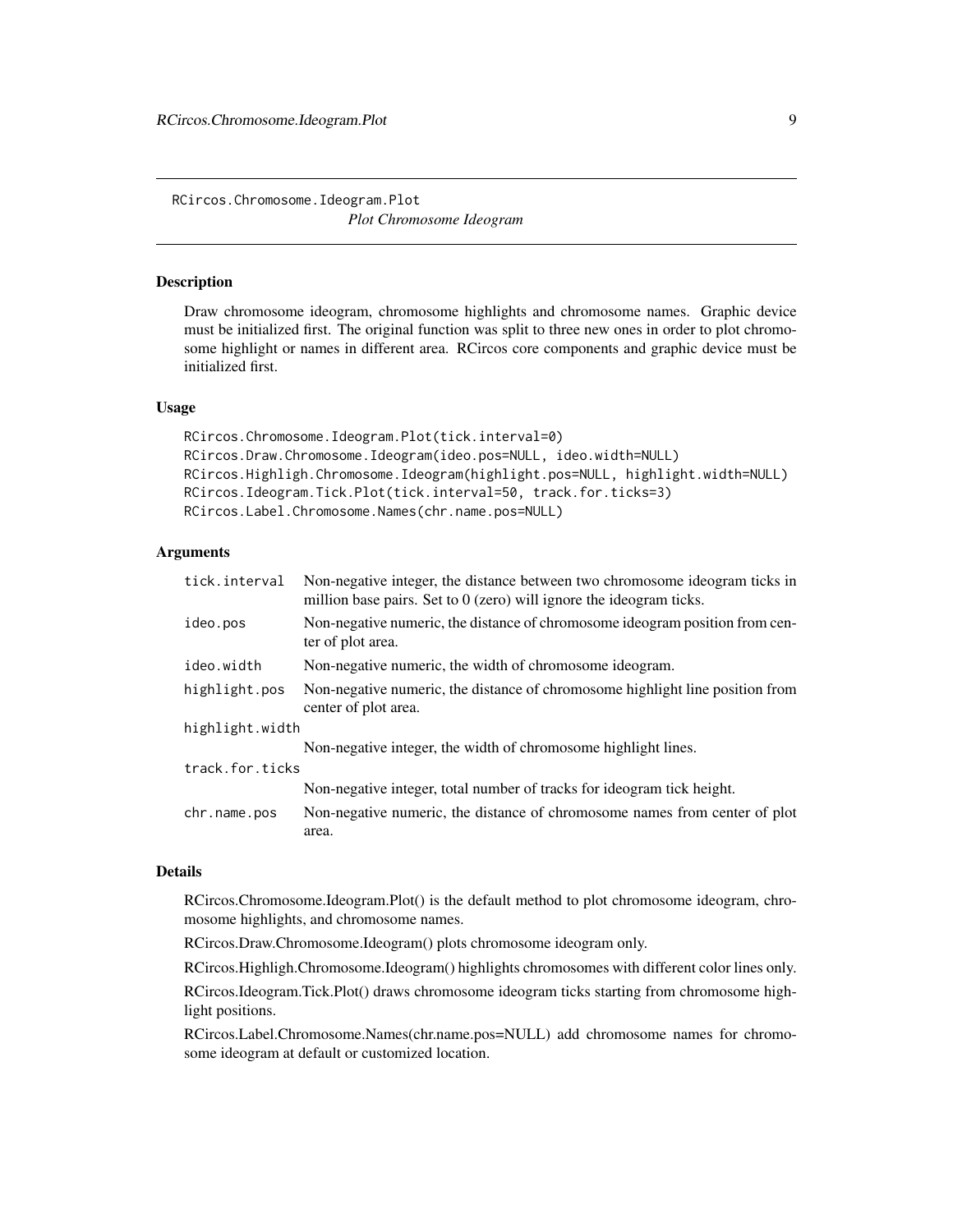# Author(s)

Henry Zhang

# Examples

## Not run: library(RCircos) data(UCSC.HG38.Human.CytoBandIdeogram) cyto.info <- UCSC.HG38.Human.CytoBandIdeogram RCircos.Set.Core.Components(cyto.info, chr.exclude=NULL, tracks.inside=10, tracks.outside=0 ) RCircos.Set.Plot.Area() RCircos.Chromosome.Ideogram.Plot()

## End(Not run)

RCircos.Clear.Track *Erase One or More Data Tracks*

## Description

Erase one or more data track or all tracks from current track to the center of plot area. RCircos core components and graphic device must be already initialized.

#### Usage

```
RCircos.Clear.Track(track.num=NULL, side=NULL, to.center=FALSE,
    inside.pos=NULL, outside.pos=NULL)
```
# Arguments

| track.num   | Non-negative integer, representing the ordinal number of the plot track to be<br>erased.                                                                                   |
|-------------|----------------------------------------------------------------------------------------------------------------------------------------------------------------------------|
| side        | Character vector, either "in" or "out", representing the position related to chro-<br>mosome ideogram. It could be NULL is both inside.pos and outside.pos are<br>defined. |
| to.center   | Logic, FALSE for erasing current track only and TRUE for erasing all tracks<br>from current track to the center of plot plot area.                                         |
| inside.pos  | Non-negative numeric, inside position (relative to the centre of plot area) of the<br>track.                                                                               |
| outside.pos | Non-negative numeric, outside position (relative to the centre of plot area) of the<br>track.                                                                              |

# Author(s)

<span id="page-9-0"></span>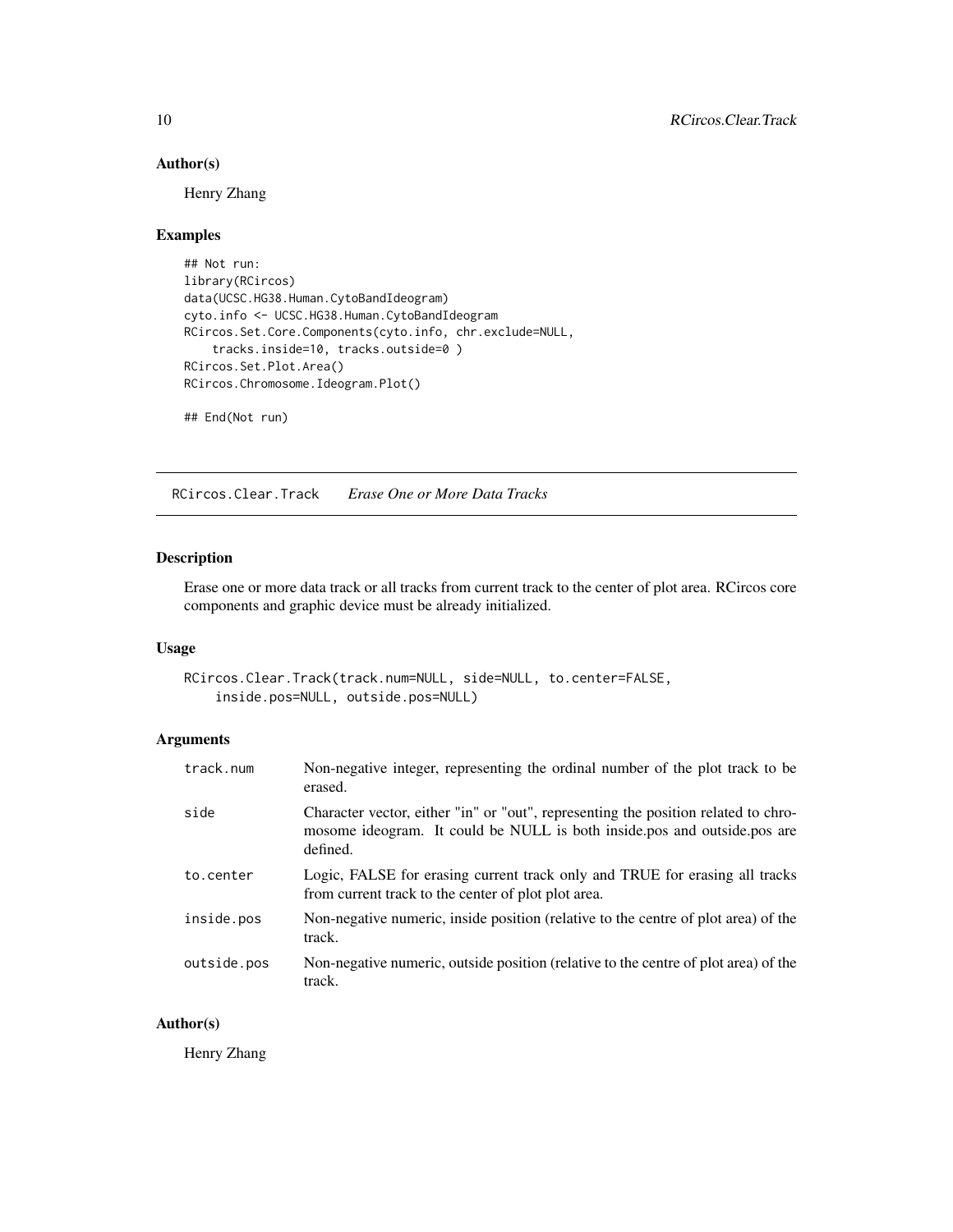# <span id="page-10-0"></span>RCircos.Clear.Zoom.Area 11

## Examples

```
## Not run:
library(RCircos);
data(UCSC.HG19.Human.CytoBandIdeogram)
data(RCircos.Link.Data)
data(RCircos.Scatter.Data)
RCircos.Set.Core.Components(UCSC.HG19.Human.CytoBandIdeogram,
    chr.exclude=c("chrX", "chrY"),
    tracks.inside=10, tracks.outside=0 )
RCircos.Set.Plot.Area()
RCircos.Chromosome.Ideogram.Plot()
RCircos.Scatter.Plot(RCircos.Scatter.Data, data.col=5,
    track.num=1, side="in", by.fold=1)
RCircos.Link.Plot(RCircos.Link.Data, track.num=3)
RCircos.Clear.Track(track.num=1, side="in", to.center=FALSE)
RCircos.Clear.Track(track.num=5, side="in", to.center=TRUE)
## End(Not run)
```
RCircos.Clear.Zoom.Area

*Erase Zoom-in Plot Area*

## Description

Erase zoom-in plot area. RCircos core components and graphic device must be already initialized.

## Usage

```
RCircos.Clear.Zoom.Area(zoom.pos=NULL, track.num=NULL,
        inside.pos=NULL, outside.pos=NULL)
```
# Arguments

| ZOOM. DOS   | Non-negative integer vector, representing the index of RCircos base plot posi-<br>tions.      |
|-------------|-----------------------------------------------------------------------------------------------|
| track.num   | Non-negative integer, representing the ordinal number of the plot track to be<br>erased.      |
| inside.pos  | Non-negative numeric, inside position (relative to the centre of plot area) of the<br>track.  |
| outside.pos | Non-negative numeric, outside position (relative to the centre of plot area) of the<br>track. |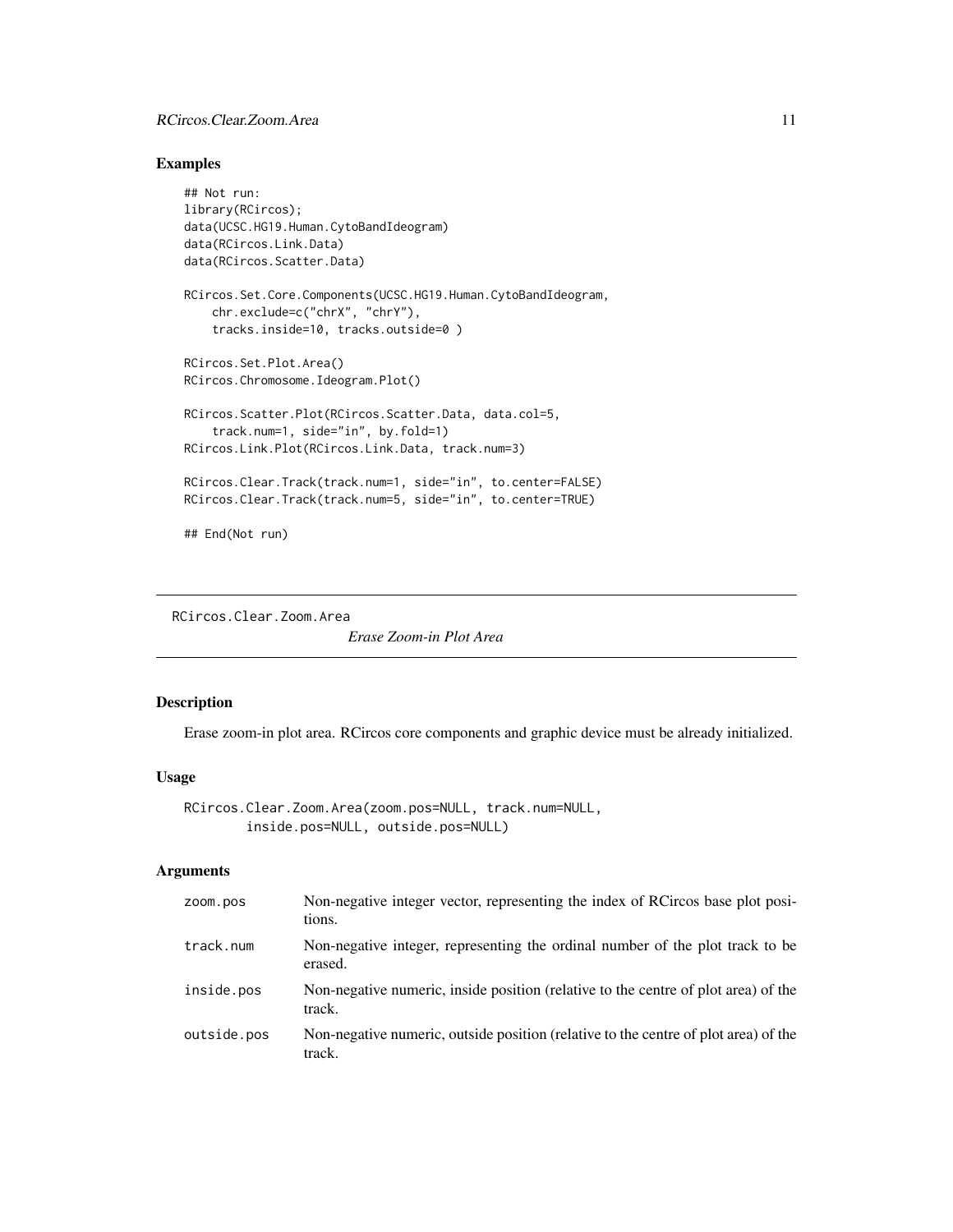#### <span id="page-11-0"></span>Author(s)

Henry Zhang

#### Examples

```
## Not run:
library(RCircos)
data(UCSC.HG38.Human.CytoBandIdeogram)
cyto.info <- UCSC.HG38.Human.CytoBandIdeogram
RCircos.Set.Core.Components(cyto.info, chr.exclude=NULL,
    tracks.inside=10, tracks.outside=0 )
RCircos.Set.Plot.Area()
RCircos.Clear.Zoom.Area(zoom.pos=c(1:10000), inside.pos=2, outside.pos=2.5)
## End(Not run)
```
RCircos.Customized.Connection.Plot

*Draw Connectors between Chromosome Ideogram and Gene Names*

#### Description

Draw connection lines (simple lines plot) between two sets of data points. One example of usage is to label genes at modified plot position and connect the gene label to its genomic position.os core components and graphics device must be initialized before drawing.

#### Usage

```
RCircos.Customized.Connection.Plot(gene.data, label.data,
gene.pos=NULL, label.pos=NULL)
```
#### Arguments

| gene.data  | A data frame with chromosome names and actual genomic positions for the<br>genes to be labeled.              |
|------------|--------------------------------------------------------------------------------------------------------------|
| label.data | A data frame with chromosome name and genomic positions that will be used<br>to label gene names.            |
| gene.pos   | Float numeric, scale factor relative to the center of plot area (0) for start points<br>of connection lines. |
| label.pos  | Float numeric, scale factor relative to the center of plot area (0) for end points<br>of connection lines.   |

## Author(s)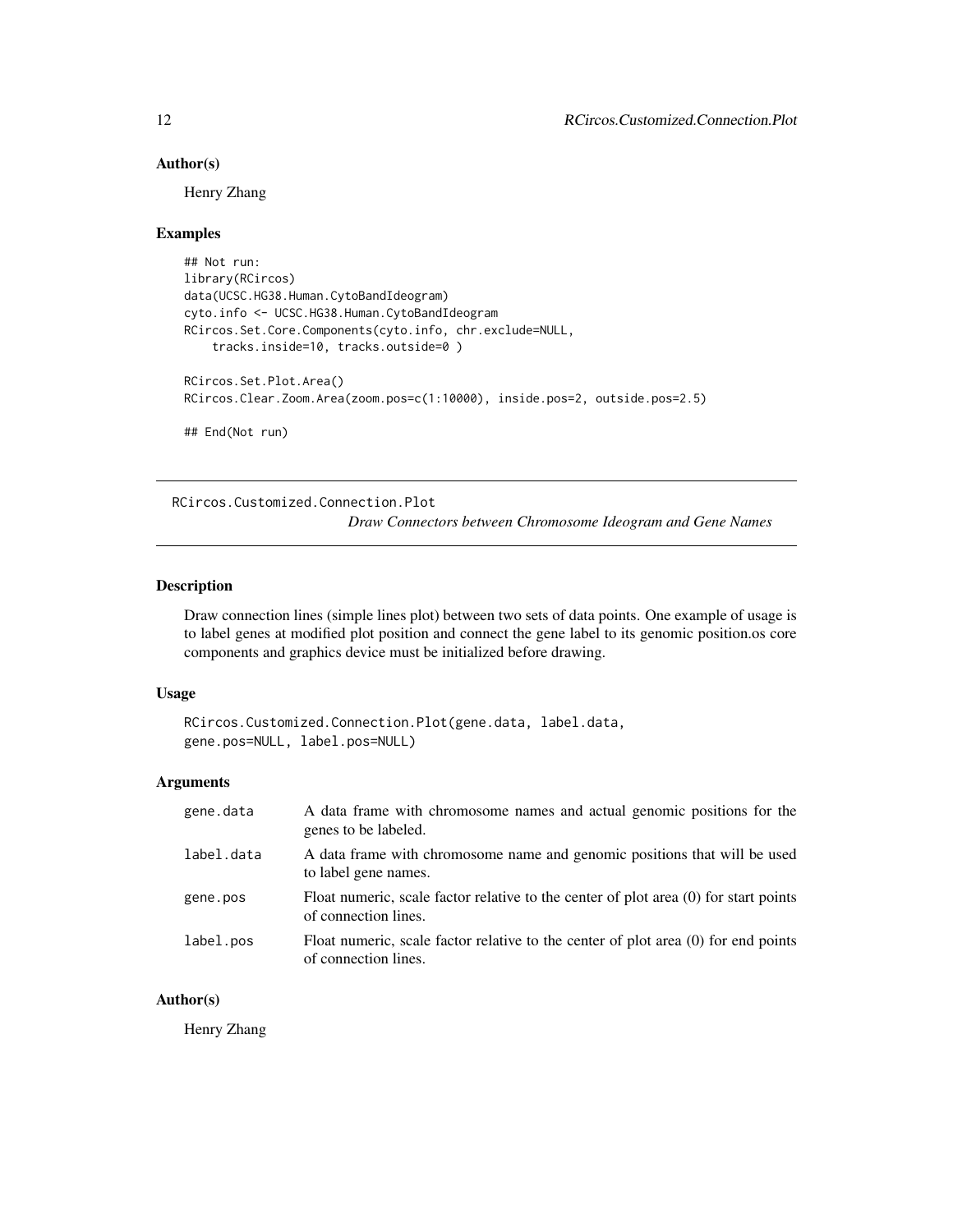<span id="page-12-0"></span>RCircos.Customized.Shape.Plot *Plot A Customized Shape*

#### Description

Plot one customized shape on a data track. RCircos core components and graphic device must be initialized first. The customized shape should be represented by coordinates of a polygon inside a circle with radius of 1 and default location is at 12 o'clock. When plotting, the polygon center will be scaled and transformed for new size and location. For example, following code will plot an arrow:

polygonX <- c(0, -0.7, -0.2, -0.2, 0.2, 0.2, 0.7, 0) polygonY <- c(-1, 0.7, 0.4, 1, 1, 0.4, 0.7, -1) plot(c(-2, 2), c(-2, 2)) polygon(polygonX, polygonY, col="red")

#### Usage

```
RCircos.Customized.Shape.Plot(shape.data=NULL, track.num=NULL,
   side=c("in", "out"), location=NULL, shape.color="red",
   inside.pos=NULL, outside.pos=NULL)
```
#### Arguments

| shape.data  | A two dimensional numeric matrix for coordinates of a polygon                                               |
|-------------|-------------------------------------------------------------------------------------------------------------|
| track.num   | Non-negative integer, representing the ordinal number of the plot track where<br>the lines will be plotted. |
| side        | Character vector, either "in" or "out", representing the position related to chro-<br>mosome ideogram.      |
| location    | Vector with chromosome name, start position, and end position where the shap<br>to be drawn.                |
| shape.color | Character vector, color for the shape.                                                                      |
| inside.pos  | Non-negative numeric, inside position (relative to the centre of plot area) of the<br>track.                |
| outside.pos | Non-negative numeric, outside position (relative to the centre of plot area) of the<br>track.               |

#### Author(s)

Henry Zhang

# Examples

## Not run: library(RCircos)

data(UCSC.HG19.Human.CytoBandIdeogram)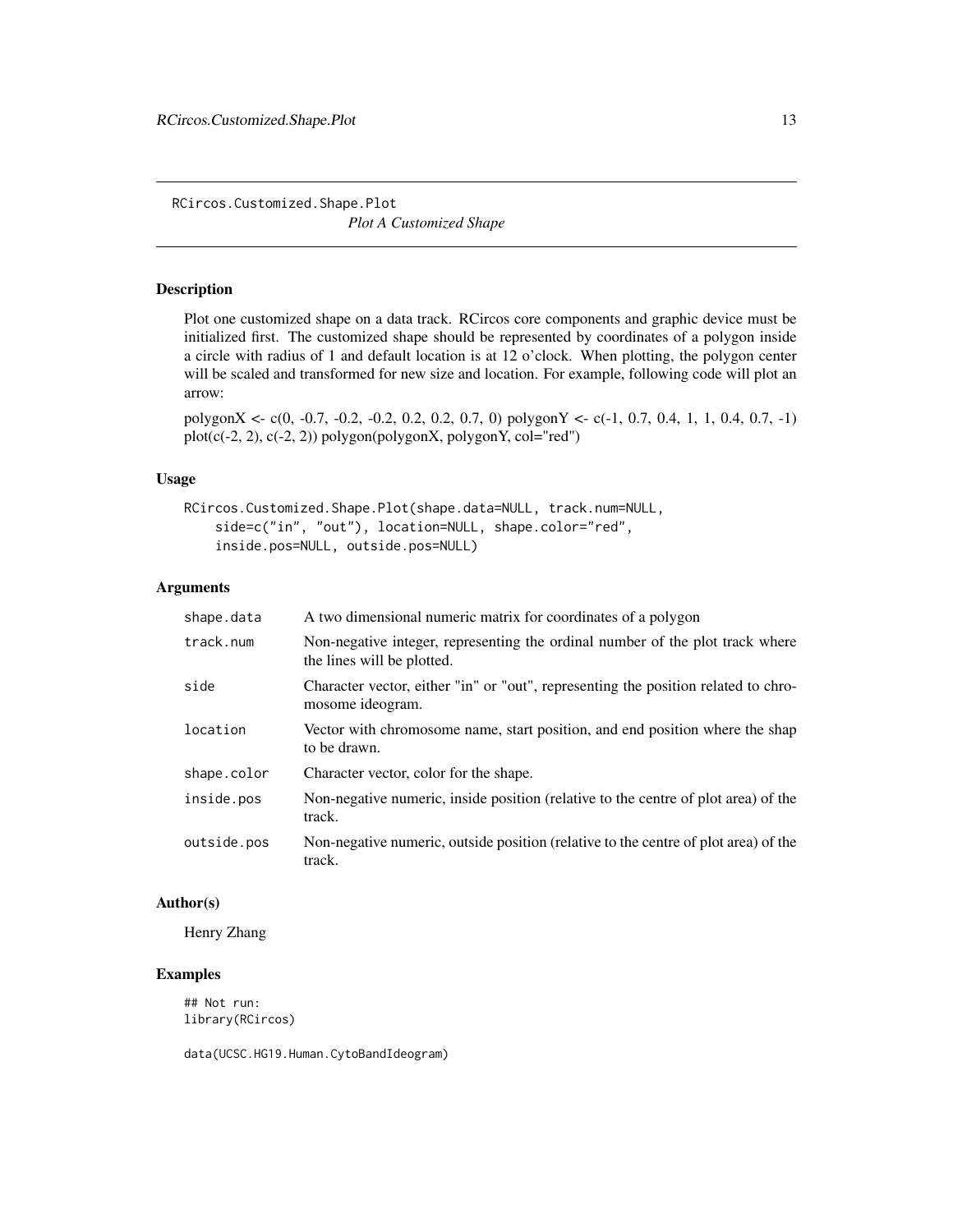```
RCircos.Set.Core.Components(UCSC.HG19.Human.CytoBandIdeogram,
    chr.exclude=NULL, tracks.inside=10, tracks.outside=0)
RCircos.Set.Plot.Area()
RCircos.Chromosome.Ideogram.Plot()
shape \le cbind(c(0, -0.7, -0.2, -0.2, 0.2, 0.2, 0.7, 0),
        c(-1, 0.7, 0.4, 1, 1, 0.4, 0.7, -1))RCircos.Customized.Shape.Plot(shape, track.num=1, side="in")
## End(Not run)
```
RCircos.Data.Point *Convert A Genomic Position to An Index of Circos Plot Position*

## Description

Calculate the index of Circos plot positions (a set of x- and y-coordinates for a circular line) for a genomic position (chromosome name and start position). This function is for internal use only.

#### Usage

```
RCircos.Data.Point(chromosome=NULL, start.posotion=NULL)
```
#### Arguments

| chromosome | Character vector, a chromosome name with prefix of "chr", e.g., "chr1".                           |
|------------|---------------------------------------------------------------------------------------------------|
|            | start posotion Non-negative integer, start position of a genomic interval (e.g. a gene or a band) |
|            | on the chromosome.                                                                                |

## Value

An integer representing the index of RCircos plot positions.

#### Author(s)

<span id="page-13-0"></span>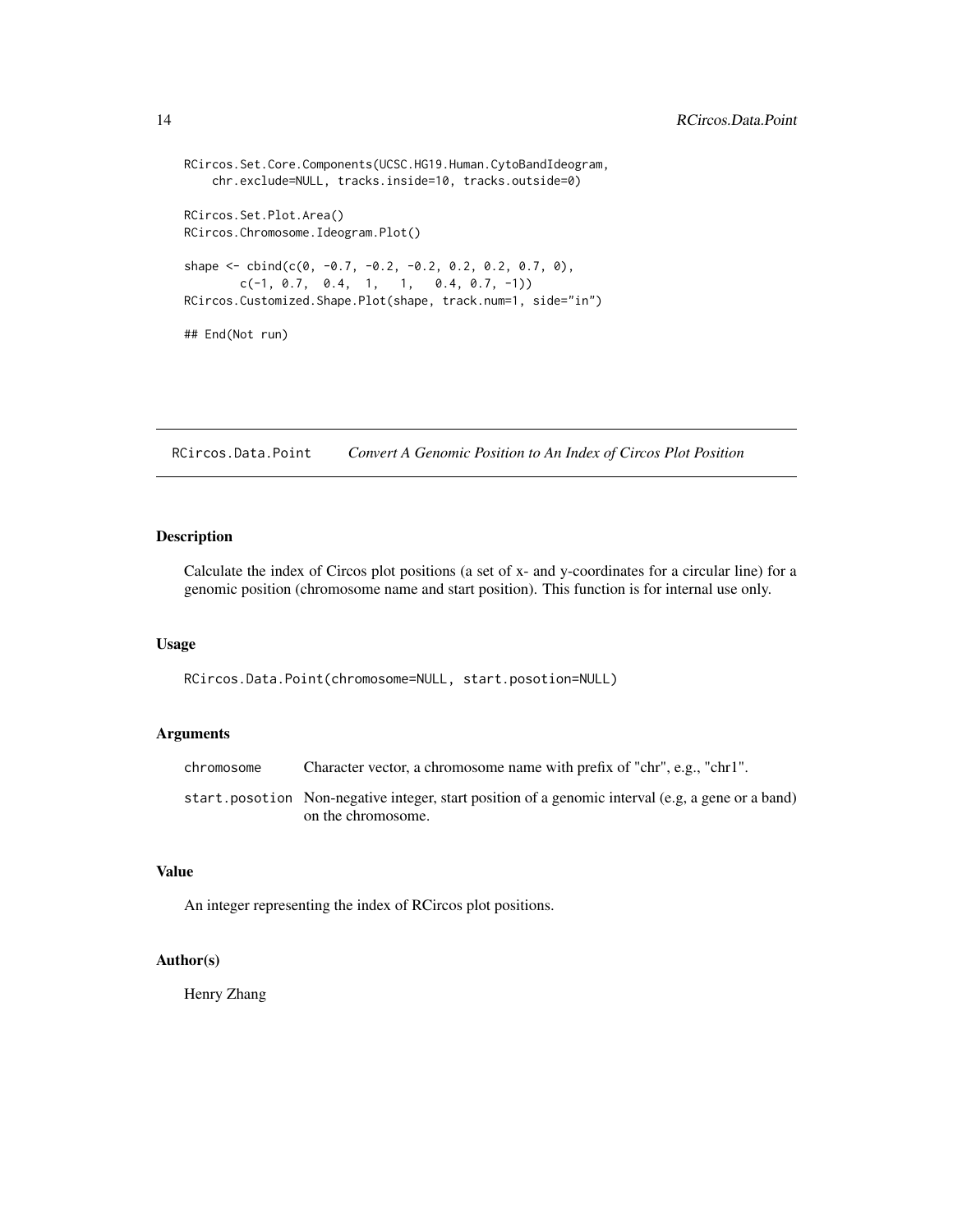<span id="page-14-0"></span>RCircos.defaultBasePerUnits

*The Default Base Pair Number of A Circos Unit*

#### Description

The default total number of base pairs a Circos unit represents. This is a read only parameter and the actual value in a RCircos session could be modified with get and reset methods for plot parameters.

## Format

The format is: num 30000

RCircos.defaultCharWidth

*Default Character With in Circos Unit*

## Description

Default Circos units of a character on RCircos plot. This is the character size for best resolution and is a read only parameter.

#### Format

The format is: num 500

RCircos.defaultChromPadding

*The Default Value of GAP in Circos (Chromosome) Unit between two Chromosome Ideogram*

## Description

The default total unit of a gap bewtween the ends of two neighbor chromosome ideograms. This is a read only parameter.

# Format

The format is: num 300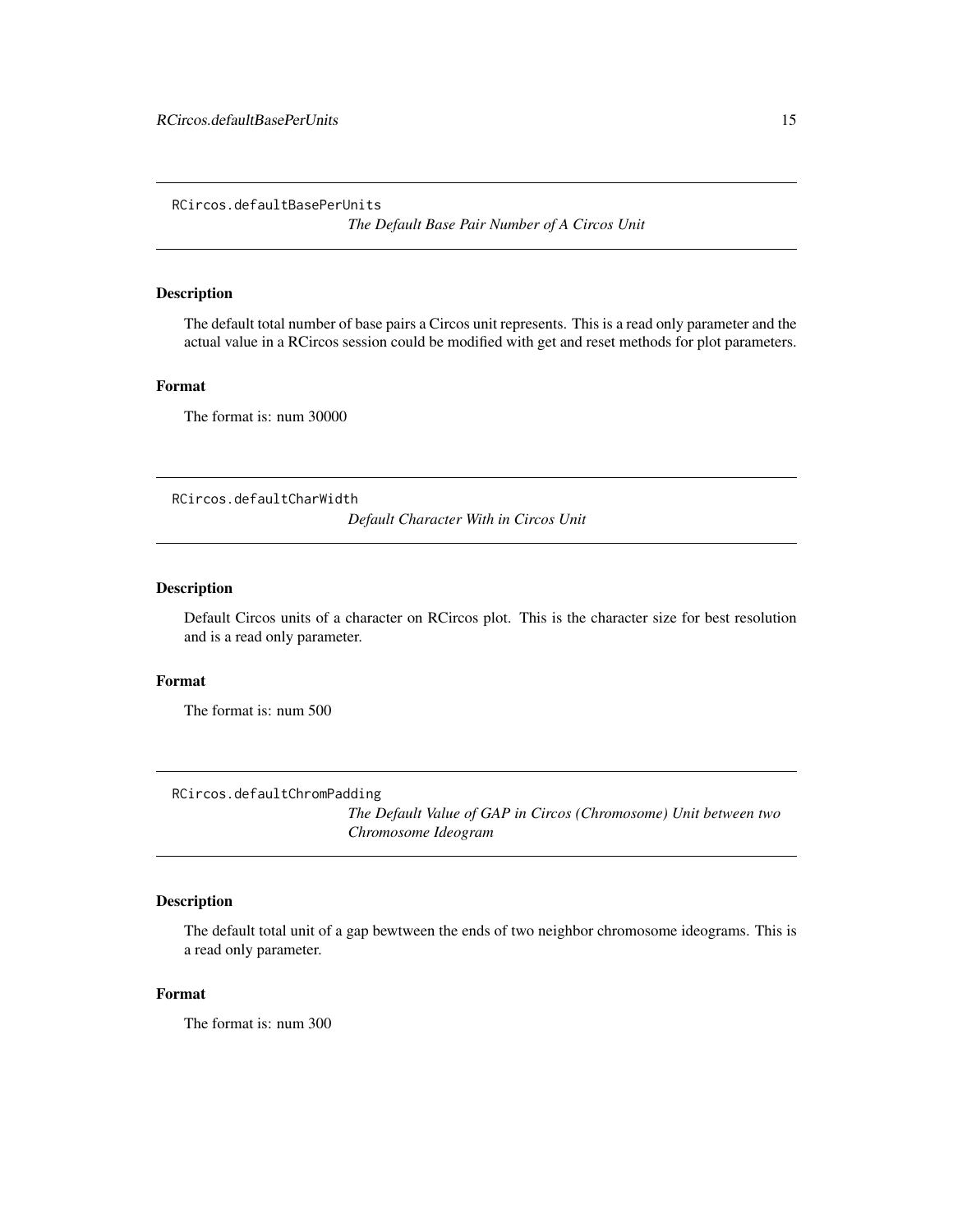<span id="page-15-0"></span>RCircos.defaultCircosUnits

*Default Circos Units for RCircos*

#### Description

The default Circos units for RCircos. A Circos unit is a point which represents an inteval of genome length on the circumustance of a circle line. By default an unit represents a point which equal to the length of 30000 base pairs and length of human genome is used to calculate the total number of Circos units. This is a read only parameter and is for internal use to modify plot parameters for RCircso plot with non-human genomes.

## Format

The format is: num 103190

RCircos.defaultTextSize

*Default Character Size of RCircos Plot*

#### Description

The default character size for text plot of RCircos in best resolution. This is a read only parameter and the actual value in a RCircos session could be modified with get and reset methods for plot parameters.

## Format

The format is: num 0.4

RCircos.Env *RCircos Environment*

# Description

RCircos.Env is the user environment to hold RCircos core components and other objects for RCircos plot. Each object in the environment can be viewed with get mothod.

#### Format

The format is: <environment: 0xd67930>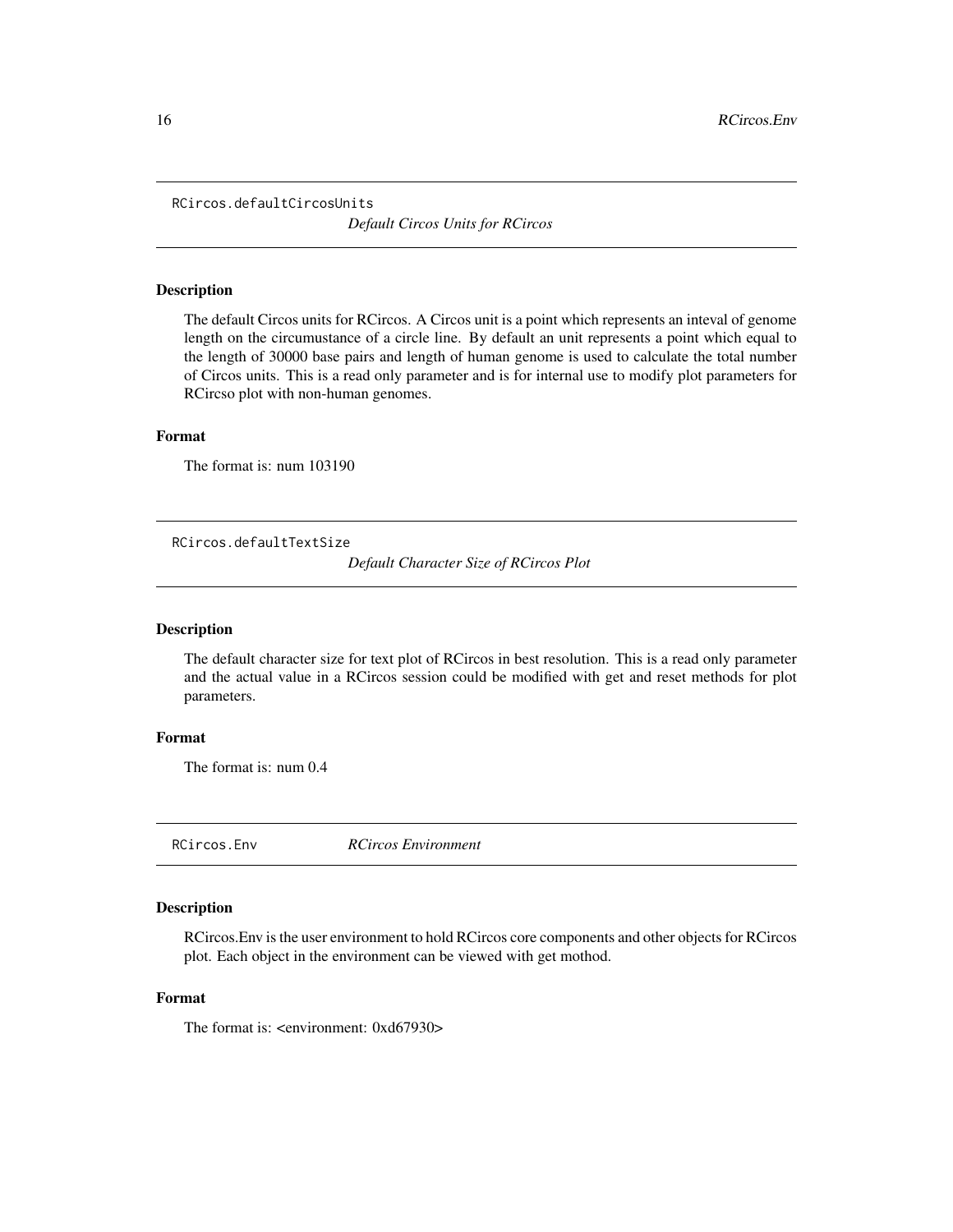<span id="page-16-0"></span>RCircos.Gene.Connector.Plot

*Draw Connectors between Chromosome Ideogram and Gene Names*

## Description

Draw a set of connectors (three lines for each connector) between chromosome ideogram or a data track and gene names. RCircos core components and graphics device must be initialized before drawing.

#### Usage

```
RCircos.Gene.Connector.Plot(genomic.data=NULL, track.num=NULL,
       side="in", inside.pos=NULL, outside.pos=NULL,
       genomic.columns=3, is.sorted=FALSE)
```
# Arguments

| genomic.data    | A data frame with the first four columns for chromosome names, start positions,<br>end positions, and gene names. |
|-----------------|-------------------------------------------------------------------------------------------------------------------|
| track.num       | Non-negative integer, representing the ordinal number of the plot track where<br>the connectors are plotted.      |
| side            | Character vector, either "in" or "out" representing the position related to chro-<br>mosome ideogram.             |
| inside.pos      | Non-negative numeric, inside position (relative to the centre of plot area) of the<br>track.                      |
| outside.pos     | Non-negative numeric, outside position (relative to the centre of plot area) of the<br>track.                     |
| genomic.columns |                                                                                                                   |
|                 | Non-negative integer, total number of columns for genomic position in each row.<br>Must be either 3 or 2.         |
| is.sorted       | Logic, whether the data is sorted by chromosome names and start positions.                                        |

#### Author(s)

Henry Zhang

# Examples

## Not run: library(RCircos) data(RCircos.Gene.Label.Data) data(UCSC.HG19.Human.CytoBandIdeogram)

cyto.info <- UCSC.HG19.Human.CytoBandIdeogram; RCircos.Set.Core.Components(cyto.info, chr.exclude=NULL,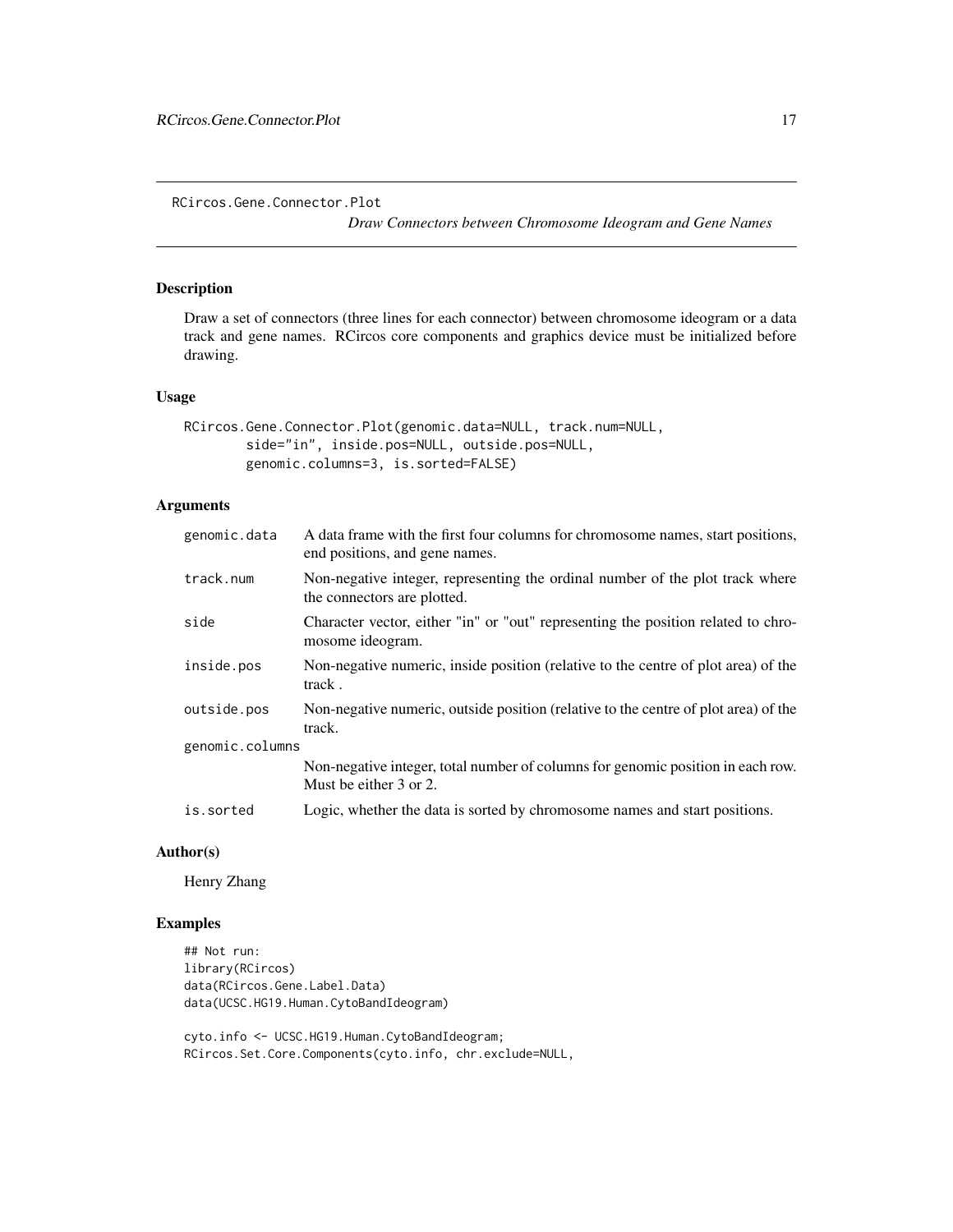```
tracks.inside=10, tracks.outside=0)
gene.data <- RCircos.Gene.Label.Data
RCircos.Set.Plot.Area()
RCircos.Chromosome.Ideogram.Plot()
RCircos.Gene.Connector.Plot(gene.data, track.num=1, side="in")
RCircos.Gene.Connector.Plot(gene.data, side="out",
    inside.pos=2.5, outside.pos=3)
```
## End(Not run)

RCircos.Gene.Label.Data

*Sample Data for Gene Labels*

## **Description**

RCircos.Gene.Label.Data contains genomic position information for 192 genes. Each row of the data contains genomic position and gene name for one gene in the order of chromosome name, start position, end position, and gene name.

#### Usage

data(RCircos.Gene.Label.Data)

## Format

A data frame with 192 observations on the following 4 variables.

Chromosome a factor with levels chr1 chr10 chr11 chr12 chr13 chr14 chr15 chr16 chr17 chr18 chr19 chr2 chr20 chr21 chr22 chr3 chr4 chr5 chr6 chr7 chr8 chr9 chrX

chromStart a numeric vector

chromEnd a numeric vector

Gene a factor with levels ABL1 ACN9 ACVR1B AKT1 ALK APC ARHGEF2 ARID1A ASXL1 ATM ATRX BAG3 BAI3 BAP1 BCAN BCL2 BRAF BRCA1 BRCA2 CA12 CA9 CALU CARD11 CBL CCND1 CD34 CDC73 CDH1 CDK4 CDKN2A CDX2 CEACAM7 CEBPA CES3 CRLF2 CSF1R CSF3 CTNNA1 CTNNB1 CUL2 CYLD CYP1A1 DAXX DCC DES DIRAS1 DIRC2 DKK3 DLD DMBT1 DNMT3A DPYD EGF EGFR EGR3 EIF4G2 EML4 ENO1 ENO2 ERBB2 ERBB3 ERBB4 ERG EZH2 F10 FAM123B FBXW7 FGFR1 FGFR2 FGFR3 FH FHIT FLCN FLT3 FOXL2 FZR1 GATA1 GATA2 GATA3 GFAP GNA11 GNAQ GNAS GRP GSTM1 HIVEP3 HNF1A HRAS IDH1 IDH2 IFNA1 IL2 ITGB5 JAK1 JAK2 JAK3 KDR KIT KRAS KRT20 MAGI1 MAP2K4 MEN1 MET MGMT MIB1 MKI67 MLH1 MPL MSH2 MSH6 MUC1 MUC17 MUC2 MUTYH MVP MYC MYD88 NAT1 NAT2 NES NF1 NF2 NOTCH1 NOTCH2 NPM1 NRAS PBRM1 PCNA PDGFRA PDZD4 PGR PHOX2B PIK3CA PMS2 PPP2R1A PRCC PRKAR1A PTCH1 PTEN PTGS2 PTPN11 RB1 REEP5 RET RNF139 RNF2 RPS15 RUNX1 SDHA SDHAF1 SDHAF2 SDHB SDHC SDHD SELT SETD2 SLC38A1 SLC6A2 SLTM SMAD4 SMARCA4 SMARCB1 SMO SMOX SMUG1 SOCS1 SRC SST STC1 STK11 SUFU SYP TCF7L2 TET2 TFE3 TFEB TMEM97 TNFAIP3 TNFSF13 TP53 TPD52L2 TPM4 TSC1 TSC2 TSHR TYK2 VHL VIM WT1 XRCC1 ZNF135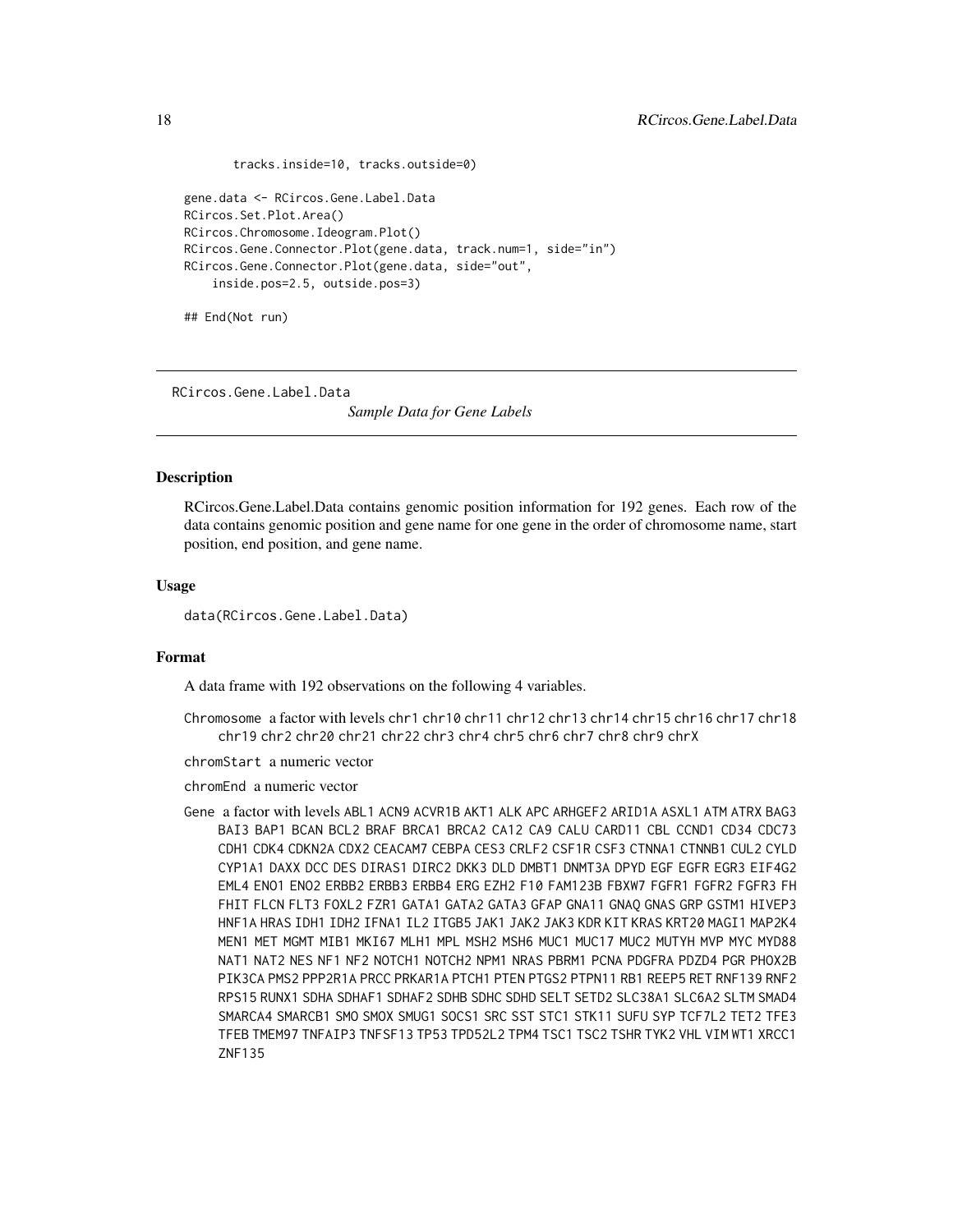# <span id="page-18-0"></span>Source

Unpublished data.

RCircos.Gene.Name.Plot

*Draw Gene Names on a Data Track*

# Description

Label gene names along chromosome ideogram or a data track. RCircos core components and graphic device must be initialized before drawing.

# Usage

```
RCircos.Gene.Name.Plot(gene.data=NULL, name.col=NULL,
    track.num=NULL, side="in", inside.pos=NULL,
   outside.pos=NULL, genomic.columns=3, is.sorted=FALSE)
```
# Arguments

| gene.data       | A data frame. The first three columns should be chromosome name, start posi-<br>tion, end position.            |  |
|-----------------|----------------------------------------------------------------------------------------------------------------|--|
| name.col        | Non-negative integer, representing the ordinal number of the column in input<br>data that contains gene names. |  |
| track.num       | Non-negative integer, representing the ordinal number of the plot track where<br>the gene names are plotted.   |  |
| side            | Character vector, either "in" or "out", representing the position related to chro-<br>mosome ideogram.         |  |
| inside.pos      | Non-negative numeric, inside position (relative to the centre of plot area) of the<br>track.                   |  |
| outside.pos     | Non-negative numeric, outside position (relative to the centre of plot area) of the<br>track.                  |  |
| genomic.columns |                                                                                                                |  |
|                 | Non-negative integer, total number of columns for genomic position in each row.<br>Must be either 3 or 2.      |  |
| is.sorted       | Logic, whether the data is sorted by chromosome names and start positions.                                     |  |
|                 |                                                                                                                |  |

# Author(s)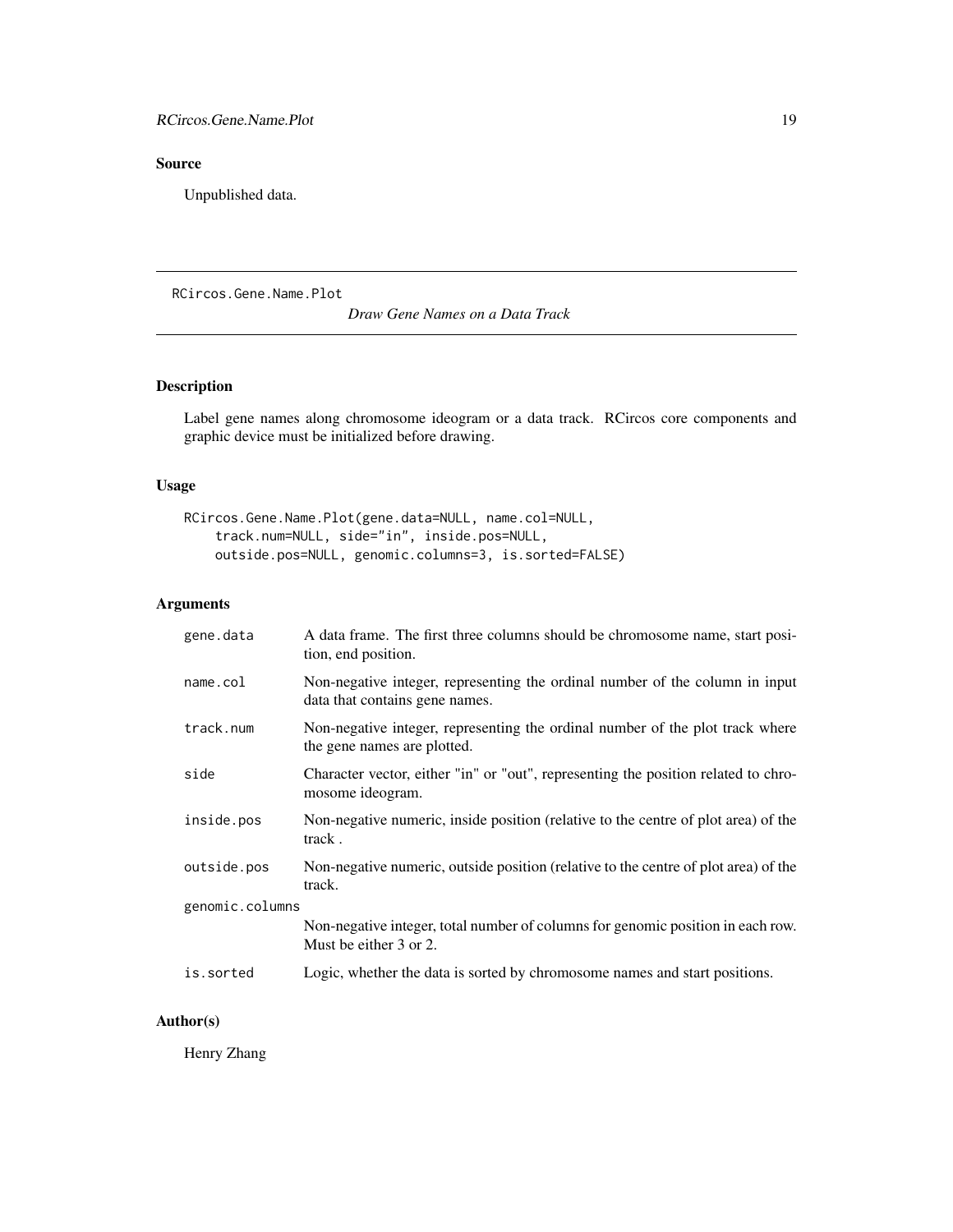## Examples

```
## Not run:
library(RCircos)
data(UCSC.HG19.Human.CytoBandIdeogram)
data(RCircos.Gene.Label.Data)
cyto.info <- UCSC.HG19.Human.CytoBandIdeogram
RCircos.Set.Core.Components(cyto.info,
    chr.exclude=c("chrX", "chrY"),
    num.inside=10, num.outside=0)
RCircos.Set.Plot.Area()
RCircos.Chromosome.Ideogram.Plot()
gene.data <- RCircos.Gene.Label.Data;
RCircos.Gene.Name.Plot(gene.data, name.col=4,
    track.num=2, side="in")
RCircos.Gene.Name.Plot(gene.data, name.col=4,
    track.num=2, side="out",
    inside.pos=2.5, outside.pos=3)
## End(Not run)
```
RCircos.Get.Arrow.Shape

*Get Default Coordinates for An Arrow Shape*

#### Description

Get default coordinates for an arrow shape. The arrow is represented as a polygon inside of a circle with radius of 1. The cocordinates will be different based which side of chromosome ideogram the arrow will be plotted.

## Usage

```
RCircos.Get.Arrow.Shape(side="in")
```
#### Arguments

side Character vector, either "in" or "out".

# Value

A two dimensional numeric matrix for x and y coordinates of a polygon.

# Author(s)

<span id="page-19-0"></span>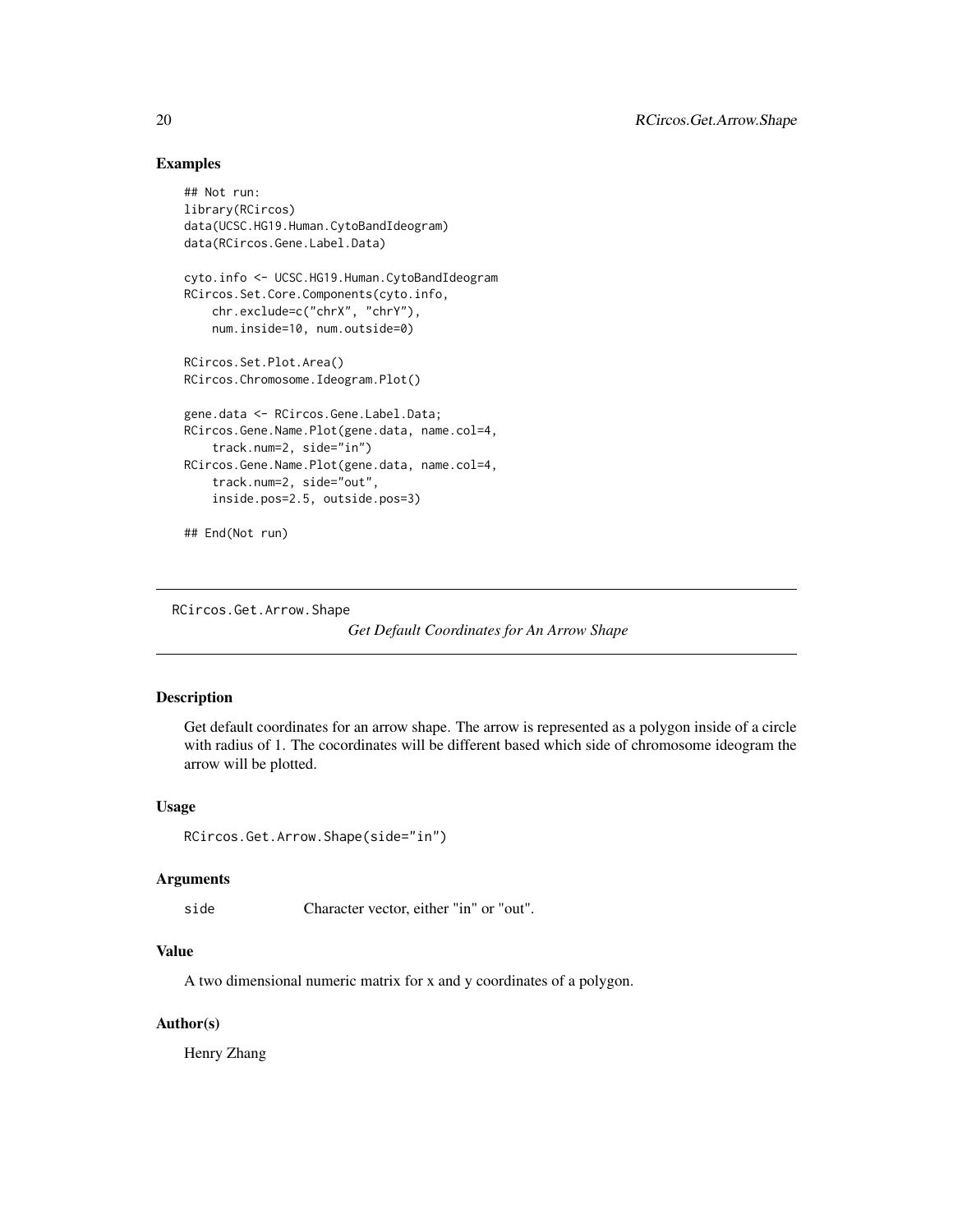# <span id="page-20-0"></span>Examples

```
library(RCircos)
arrow <- RCircos.Get.Arrow.Shape("in")
arrow <- RCircos.Get.Arrow.Shape("out")
```
RCircos.Get.Chromosome.Order

*Find the order of Chromosome Names*

# Description

Generate an ordered chromosome names from input. For human and other mammalian animals, numeric names (integers or Roman numbers) will go first followed by chromosome X, Y, and M. If all chromosome names are character only, they will be in alphabetical order.

# Usage

RCircos.Get.Chromosome.Order(chromosomes=NULL)

#### Arguments

chromosomes Character vector, names of chromosomes.

# Value

Character vector, ordered chromosome name list.

#### Author(s)

Henry Zhang

# Examples

```
library(RCircos)
chromosomes <- paste0("chr", c(1:10, 21,22, 11:20, "X", "Y"))
chromosomes <- RCircos.Get.Chromosome.Order(chromosomes)
```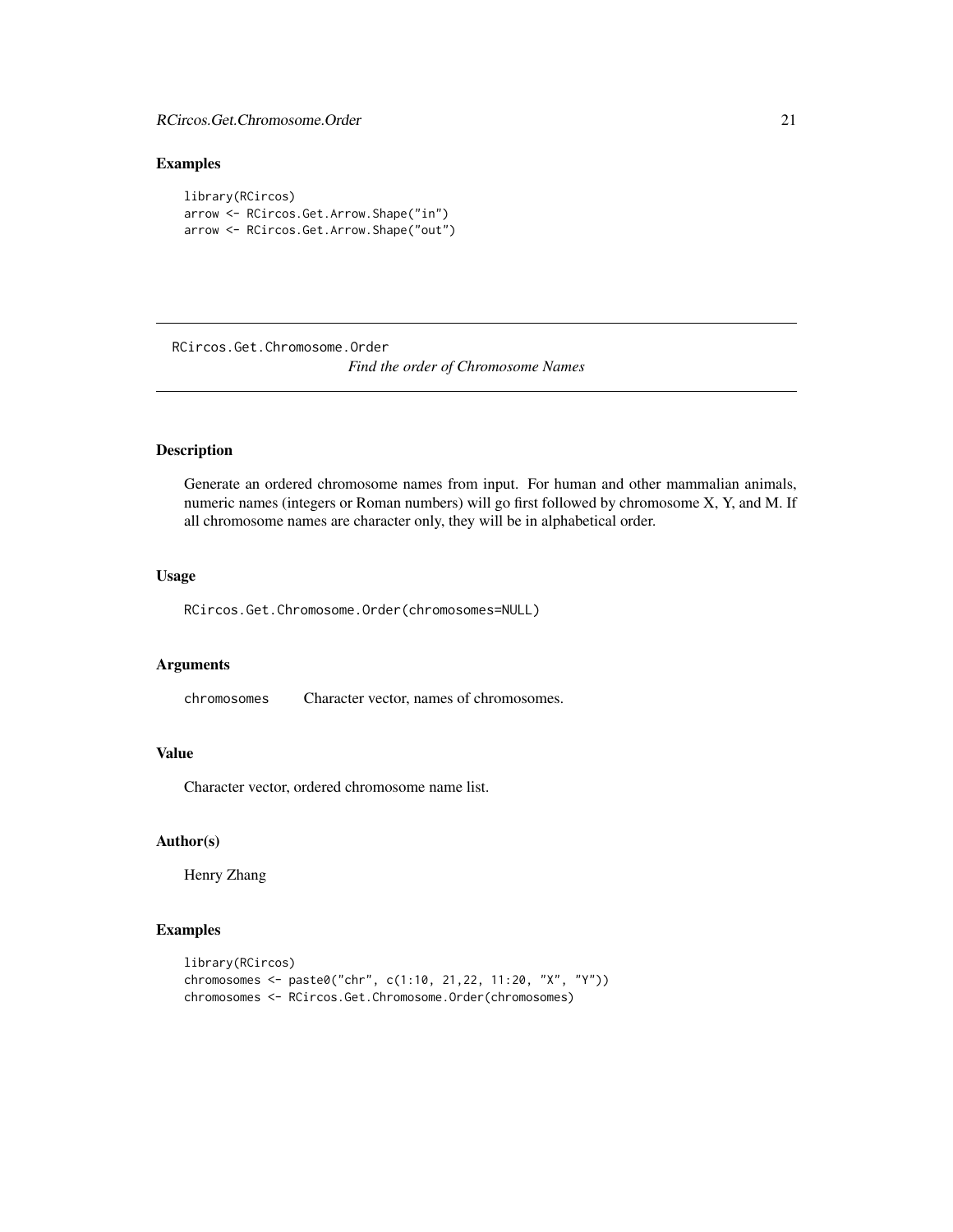<span id="page-21-0"></span>RCircos.Get.Core.Components

*Methods to Retrieve RCircos Core Components Used in Current RCircos Session*

#### Description

Retrieve base plot positions, plot ideogram, and plot parameters used in current RCircos session. RCircos core components must be initialized first.

#### Usage

```
RCircos.Get.Plot.Parameters()
RCircos.Get.Plot.Positions()
RCircos.Get.Plot.Ideogram()
```
## Value

RCircos.Get.Plot.Parameters() returns a list that holding all parameters used in current RCircos session.

RCircos.Get.Plot.Positions() returns a data frame with three columns for x, and y coordinates of a circular line with radius of 1 as well as the degrees used for text rotation at each point of the positions.

RCircos.Get.Plot.Ideogram() returns a data frame containing all information for chromosome ideogram plot. The first five column are orginal cytoband data and following are chromosome highlight colors, and plot colors, length, number of chromosome unit, and relative location on the circular layout of each band.

#### Author(s)

Henry Zhang

RCircos.Get.Data.Point.Height *Calculate the Height of Data in A Track*

#### Description

Calculate data point height inside a plot track such as scatter location, top or bottom location of a bar, layer of a tile or parallel link line.

#### Usage

```
RCircos.Get.Data.Point.Height(plot.values=NULL, min.value=NULL,
   max.value=NULL, plot.type=NULL, track.height=NULL)
```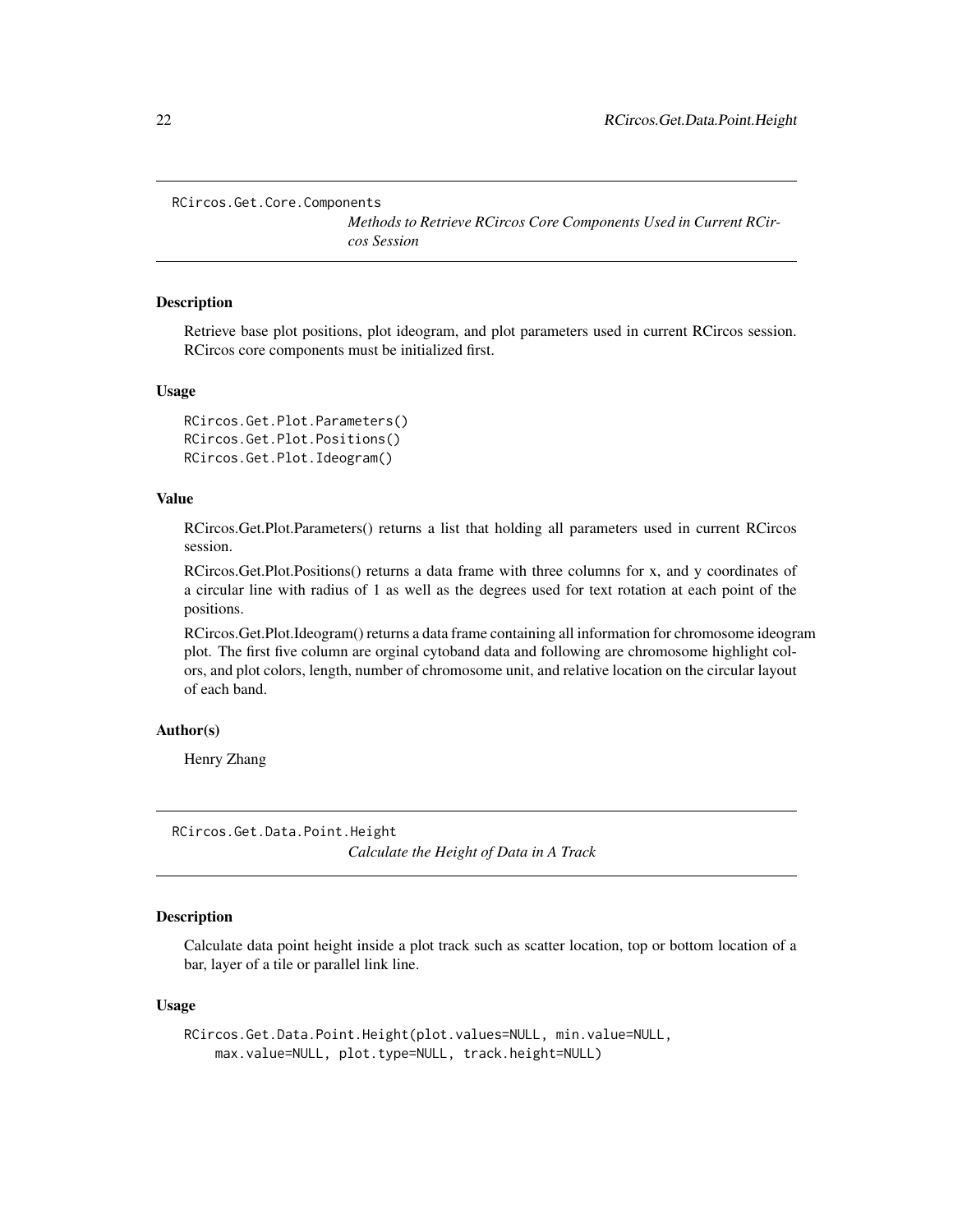# <span id="page-22-0"></span>Arguments

| plot.values  | Numeric, the data to be plotted on a data track.                                             |
|--------------|----------------------------------------------------------------------------------------------|
| min.value    | Numeric, the minimum value of data range.                                                    |
| max.value    | Numeric, the maximum value of data range.                                                    |
| plot.type    | Character vector, plot type, valid values are "bar", "histogram", "uniform", or<br>"points". |
| track.height | Non-negative numeric, height of plot track.                                                  |

#### Value

Numeric vector with values between  $0 \sim 1$ 

# Author(s)

Henry Zhang

## Examples

```
data.values <- runif(1000, -4, 11)
library(RCircos)
data.height <- RCircos.Get.Data.Point.Height(data.values,
   min.value=-4, max.value=14, plot.type="points",
   track.height=NULL)
```
RCircos.Get.Default.Parameters *Retrieve Parameter Values Stored in RCircos Environment*

# Description

These methods are used to view the defaul parameters stored in RCircos Environments.

## Usage

```
RCircos.Get.Default.Circos.Units()
RCircos.Get.Default.Base.Per.Units()
RCircos.Get.Default.Chrom.Padding()
RCircos.Get.Padding.Constant()
RCircos.Get.Supported.HeatmapColors()
RCircos.Get.Supported.Plot.Types()
RCircos.Get.Default.Char.Width()
RCircos.Get.Default.Text.Size()
```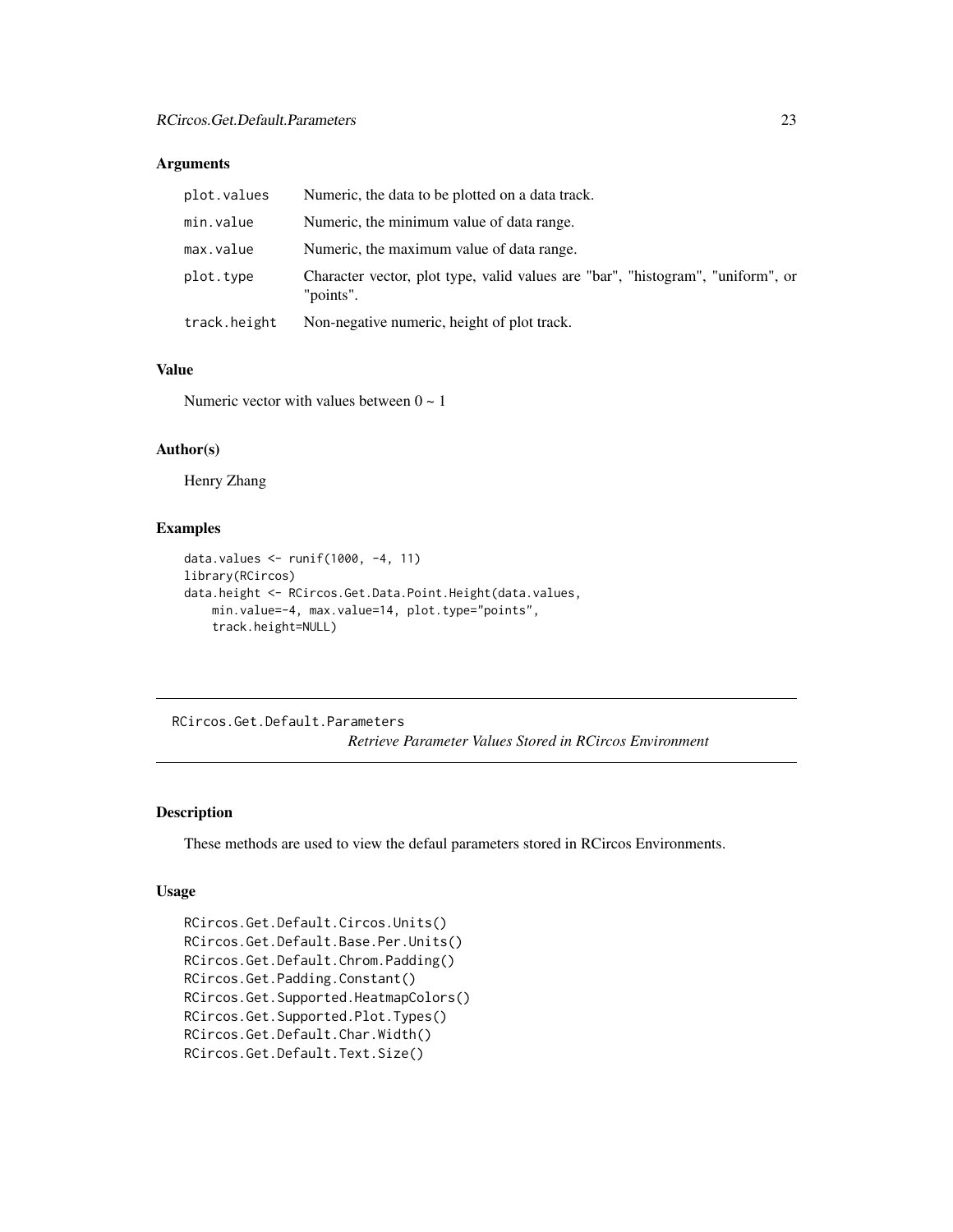RCircos.Get.Default.Circos.Units() returns the default number of units (points) for a circular line. This values is derived from human genome length  $(3x10^{\text{o}})$  and one unit represents length of 3000 base pairs.

RCircos.Get.Default.Base.Per.Units() returns the default number of base pairs that a unit (point) will represent.

RCircos.Get.Default.Chrom.Padding() returns the default lenght of gaps between two neighbot chromosomes in chromosome (Circos) unit.

RCircos.Get.Padding.Constant() returns the default ratio of chromosome padding length and total default Circos (chromosome) units.

RCircos.Get.Supported.HeatmapColors() returns the types of colors for heatmap plot.

RCircos.Get.Supported.Plot.Types() returns the plot types supported by current RCircos version.

RCircos.Get.Default.Char.Width() returns the default number of units a character will span on the plot.

RCircos.Get.Default.Text.Size() returns the default size of text in RCircos.

## Author(s)

Henry Zhang

RCircos.Get.Gene.Label.Locations

*Calculate Plot Positions for Gene Labels*

#### **Description**

This function calculates new plot positions from genomic positions for gene labeling. In case there are too many genes in a genomic interval, the lables may become overlapped so that correct numbers and new plot positions are often needed to make the labels readable. If all labels cannot be plotted for the given genomic interval extra labels will be ignored. This function is for internal use only.

## Usage

```
RCircos.Get.Gene.Label.Locations(genomic.data=NULL,
genomic.columns=3, is.sorted = TRUE)
```
## Arguments

| genomic.data    | A data frame with leading columns for chromosome name, start position, and/or<br>end position.            |
|-----------------|-----------------------------------------------------------------------------------------------------------|
| genomic.columns |                                                                                                           |
|                 | Non-negative integer, total number of columns for genomic position in each row.<br>Must be either 3 or 2. |
| is.sorted       | Logic, whether the data is sorted by chromosome names and start positions.                                |

<span id="page-23-0"></span>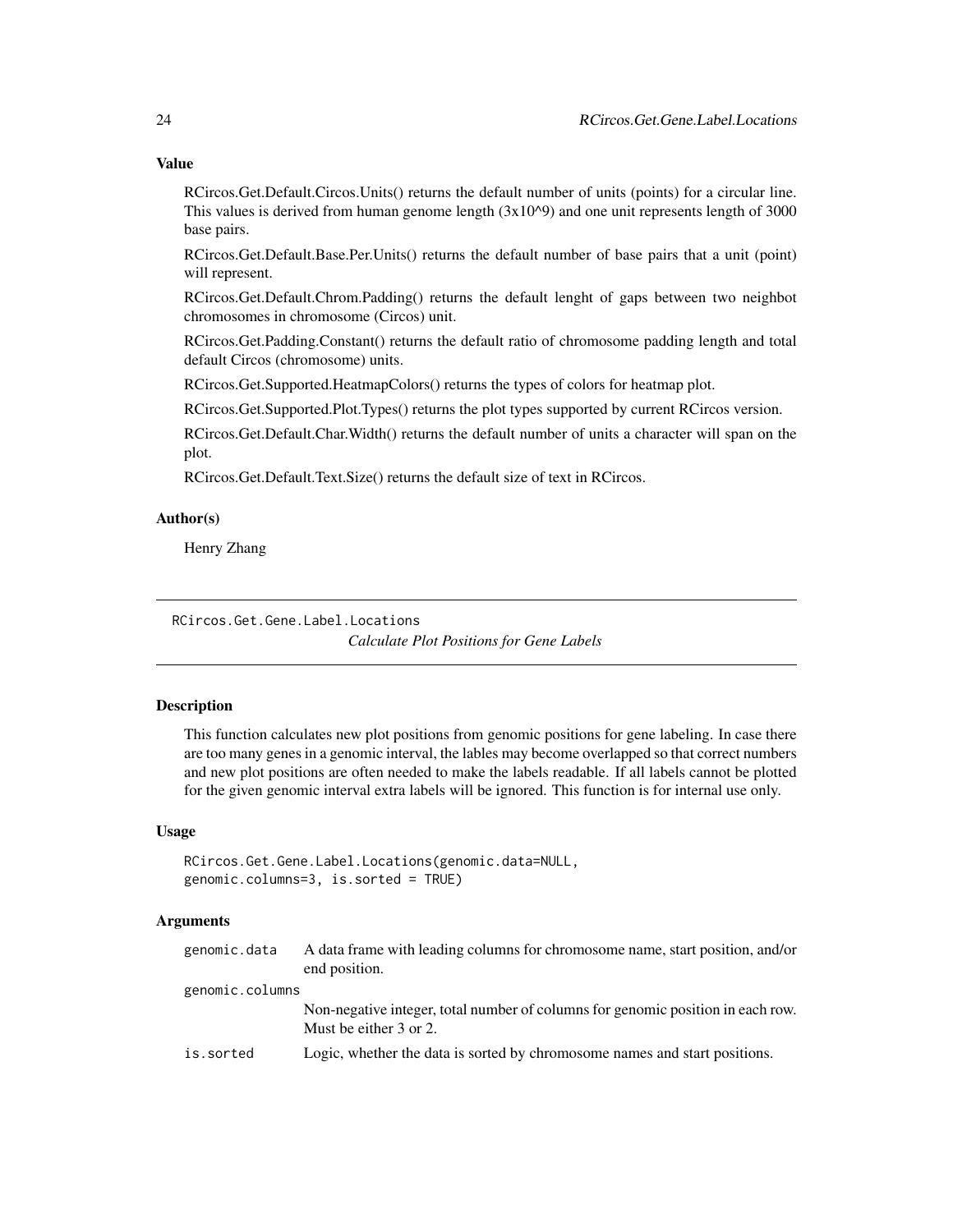# <span id="page-24-0"></span>Value

All or subset of input data frame with a new column for plot positions.

## Author(s)

Henry Zhang

RCircos.Get.Gene.Name.Plot.Parameters *Calculate Parameters for Gene Name Plot*

# Description

Calculate maximum number of gene names to be plotted for each chromosome based on plot RCircos plot parameters. RCircos core components must be initialized first.

## Usage

RCircos.Get.Gene.Name.Plot.Parameters()

## Value

A data frame with names, maximum number of labels could be plotted, start position, end position, and label width for each chromosome.

#### Author(s)

Henry Zhang

RCircos.Get.Heatmap.Color.Scale *Generate Color Scales for Heatmap Plot*

## **Description**

Create color scales for heatmap plot. Currently there are six color scales could be generated:

BlueWhiteRed: colors from blue (lowest) to white then red (highest) GreenWhiteRed: colors from green (lowest) to white then red (highest) GreenYellowRed: colors from green (lowest) to yellow then red (highest) GreenBlackRed: colors from green (lowest) to black then red (highest) YellowToRed: colors from yellow (lowest) to red (highest) BlackOnly: black only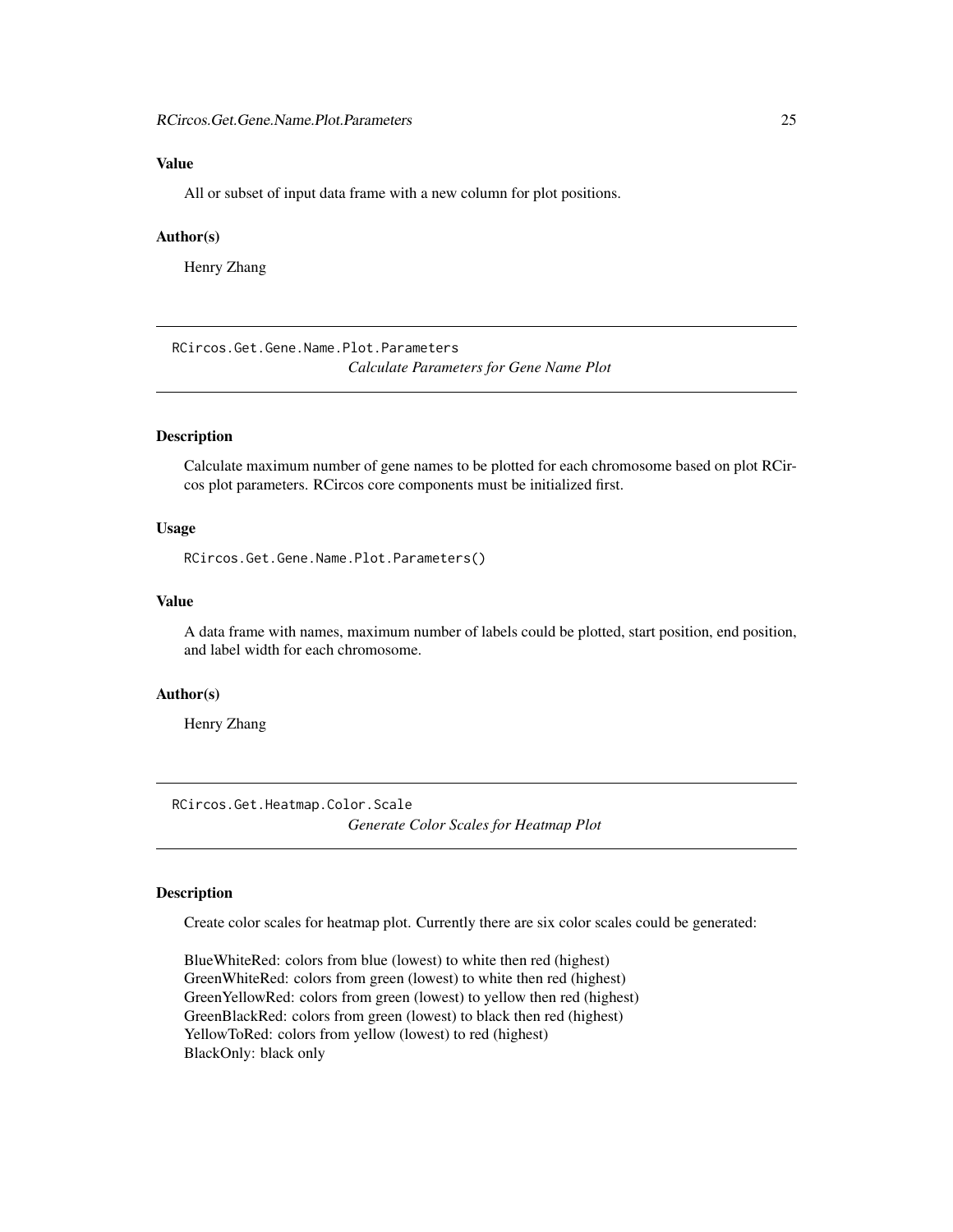<span id="page-25-0"></span>RCircos.Get.Heatmap.Color.Scale(heatmap.color=NULL)

#### Arguments

heatmap.color Character vector, one of "BlueWhiteRed", "GreenWhiteRed", "GreenYellowRed", "GreenBlackRed", "YellowToRed", and "BlackOnly".

#### Value

A vector or two column matrix of rgb colors.

### Author(s)

Henry Zhang

#### Examples

```
library(RCircos)
colorScales <- RCircos.Get.Heatmap.Color.Scale(heatmap.color="BlueWhiteRed")
```
RCircos.Get.Heatmap.Color.Scale.Location *Calculate X and Y Coordinates for Color Scale*

#### Description

Calculate X and Y coordinates for the topleft corner of heatmap color scale.

#### Usage

```
RCircos.Get.Heatmap.Color.Scale.Location(scale.location = 1)
```
#### Arguments

```
scale.location Integer of 1 \sim 12, represents the plot location (default is 1):
                    1: "bottom"
                   2: "left"
                   3: "top"
                   4.: "right"
                   5: "bottomleft"
                   6: "bottomright"
                   7: "leftright"
                   8: "leftbottom"
                   9: "topleft"
                    10: "topright"
                    11: "righttop"
                    12: "rightbottom"
```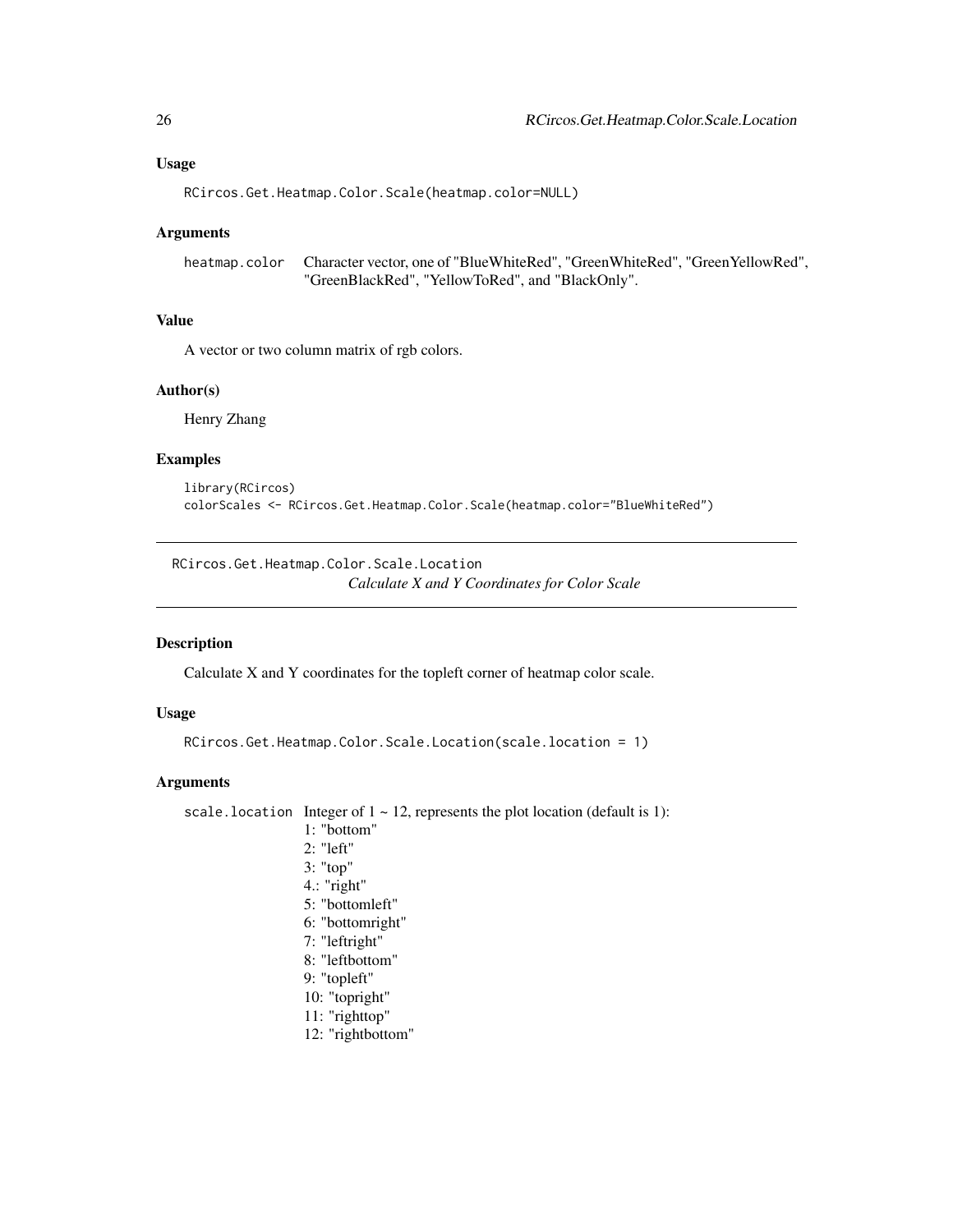# <span id="page-26-0"></span>Value

Numeric verctor of length 2 for x and y coordinates

#### Author(s)

Henry Zhang

## Examples

```
library(RCircos)
location <- RCircos.Get.Heatmap.Color.Scale.Location(1)
```
RCircos.Get.Heatmap.Data.Colors *Set Colors for One Track of Heatmap*

# Description

Assign colors to each value of a numeric vector for heatmap plot. The colour scale needs to be calculated from whole datasets when there are more than one data column so the minimum and maximum values for heatmap data must be provided.

#### Usage

RCircos.Get.Heatmap.Data.Colors(heatmap.value=NULL, min.value=NULL, max.value=NULL)

## Arguments

|           | heatmap.value A numeric vector.               |
|-----------|-----------------------------------------------|
| min.value | Numeric, the minimu value for heatmap scale.  |
| max.value | Numeric, the maximum value for heatmap scale. |

# Value

Character vector of R color names with length same as the length of data values.

#### Author(s)

Henry Zhang

## Examples

```
## Not run:
library(RCircos)
data(RCircos.Heatmap.Data)
hColors <- RCircos.Get.Heatmap.Data.Colors(RCircos.Heatmap.Data[,5], min.value=-3, max.value=3)
## End(Not run)
```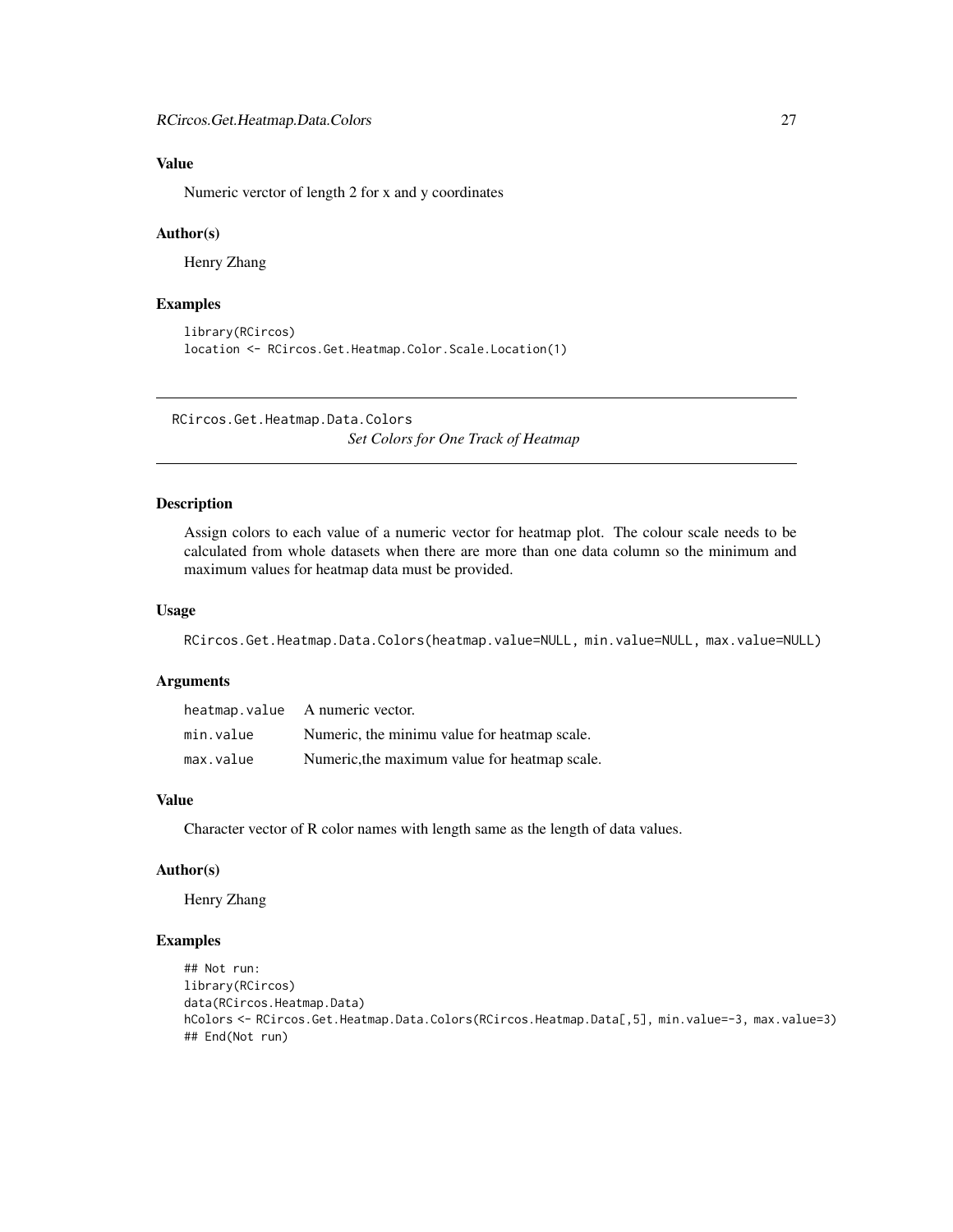```
RCircos.Get.Link.Colors
```
*Set up Colors for Link Lines or Ribbons*

# Description

Assign colors for link lines or Ribbons. The defult colors are rainbow with lenght of total link lines or ribbons. If by.chromosome is set to TRUE, red color will be used for links between positions of same chromosomes and blue color for links between different chromosomes. Users can also define their own colors by appending a column with color names to link data and give the column name as "PlotColor".

This function is for internal use only.

# Usage

```
RCircos.Get.Link.Colors(link.data, genomic.columns=3, by.chromosome=TRUE)
```
# Arguments

| link.data       | A data frame with paired genomic positions in each row. The first three columns<br>are for chromosome names, start and end position of one genomic position fol-<br>lowed by three columns for chromosome names, start and end position of the<br>second genomic position. |
|-----------------|----------------------------------------------------------------------------------------------------------------------------------------------------------------------------------------------------------------------------------------------------------------------------|
| genomic.columns |                                                                                                                                                                                                                                                                            |
|                 | Non-negative integer, total columns that define the positions of a genomic inter-<br>val (chromosome name, start and optional end positions).                                                                                                                              |
| by.chromosome   | Logic. If true, red color will be used for links between positions of same chro-<br>mosomes and blue color for links between different chromosomes. Otherwise,<br>user defined or random colors (rainbow) will be automatically assigned for each<br>line.                 |

## Value

A vector of color names with length same as the rows of input data.

# Author(s)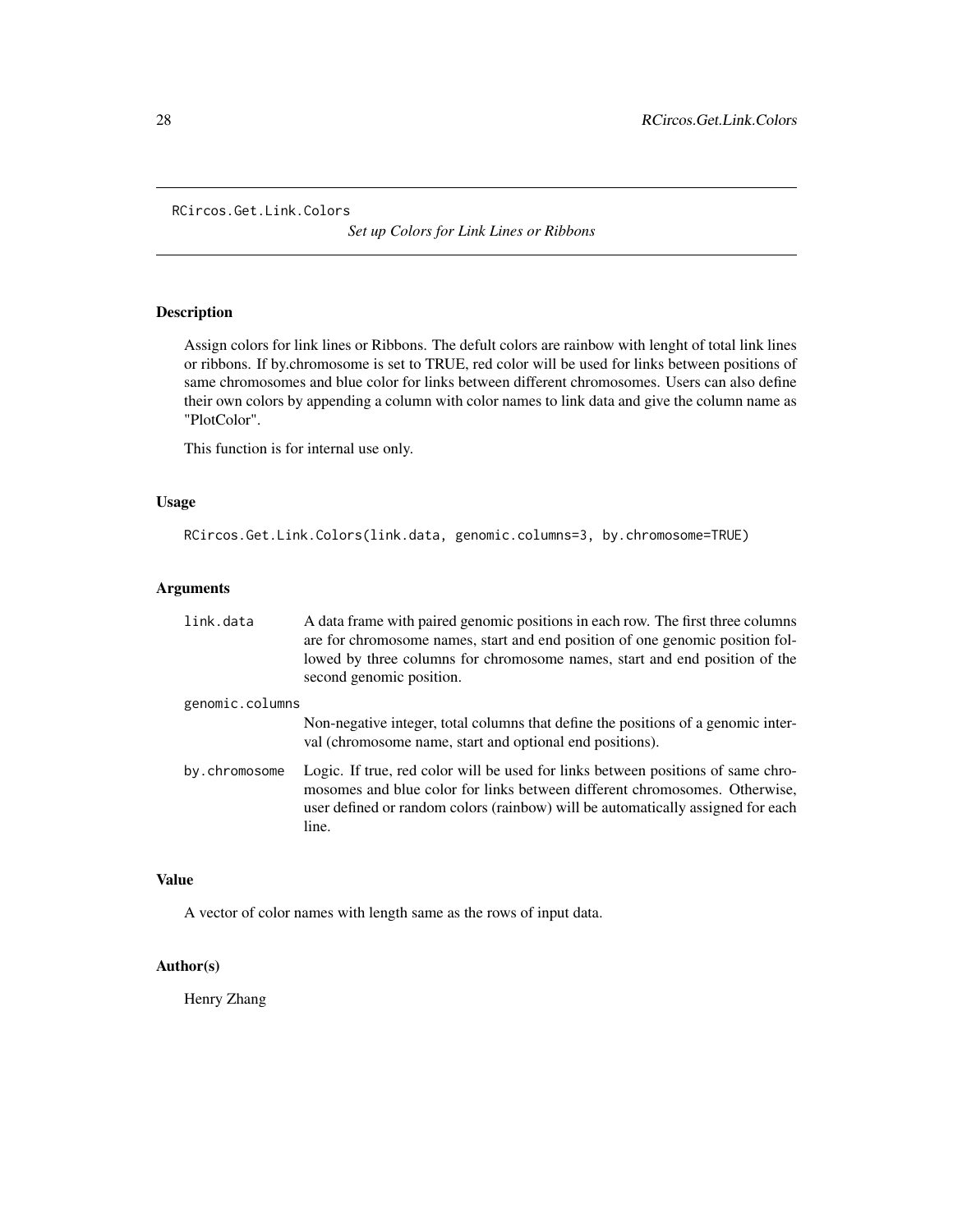<span id="page-28-0"></span>RCircos.Get.Paired.Points.Positions *Calcualte Plot Positions for A Genomic Interval*

# Description

Calculate x and y coordinates for a genomic interval which needs two plot positions (start and end) such as link lines/ribbons, tiles, parallel lines. As a set of points for a circlar line is held in the RCircos session, we only need the index of the point for each genomic position.

#### Usage

```
RCircos.Get.Paired.Points.Positions(genomic.data=NULL, genomic.columns=3,
   plot.type=c("link", "ribbon", "pLink", "polygon", "tile"))
```
## Arguments

| genomic.data    | A data frame contains paired genomic positions (chromosome names, start and |
|-----------------|-----------------------------------------------------------------------------|
|                 | end positions). The data does not need to be sorted.                        |
| genomic.columns |                                                                             |
|                 | Non-negative integer, total number of columns for genomic position (chromo- |
|                 | some name, start and/or end position).                                      |
| plot.type       | Chraracter vector, either "link", "ribbon", "pLink", "polygon", or "tile".  |

## Value

A data frame same as input but with two new columns for index of plot positions on circular line.

#### Author(s)

Henry Zhang

#### Examples

```
## Not run:
library(RCircos)
data(UCSC.HG19.Human.CytoBandIdeogram)
data(RCircos.Link.Data)
```

```
RCircos.Set.Core.Components(UCSC.HG19.Human.CytoBandIdeogram,
    chr.exclude=NULL, track.inside=10, tracks.outside=0)
linkData<-RCircos.Get.Paired.Points.Positions(RCircos.Link.Data,
   genomic.columns=3, plot.type="link")
```
## End(Not run)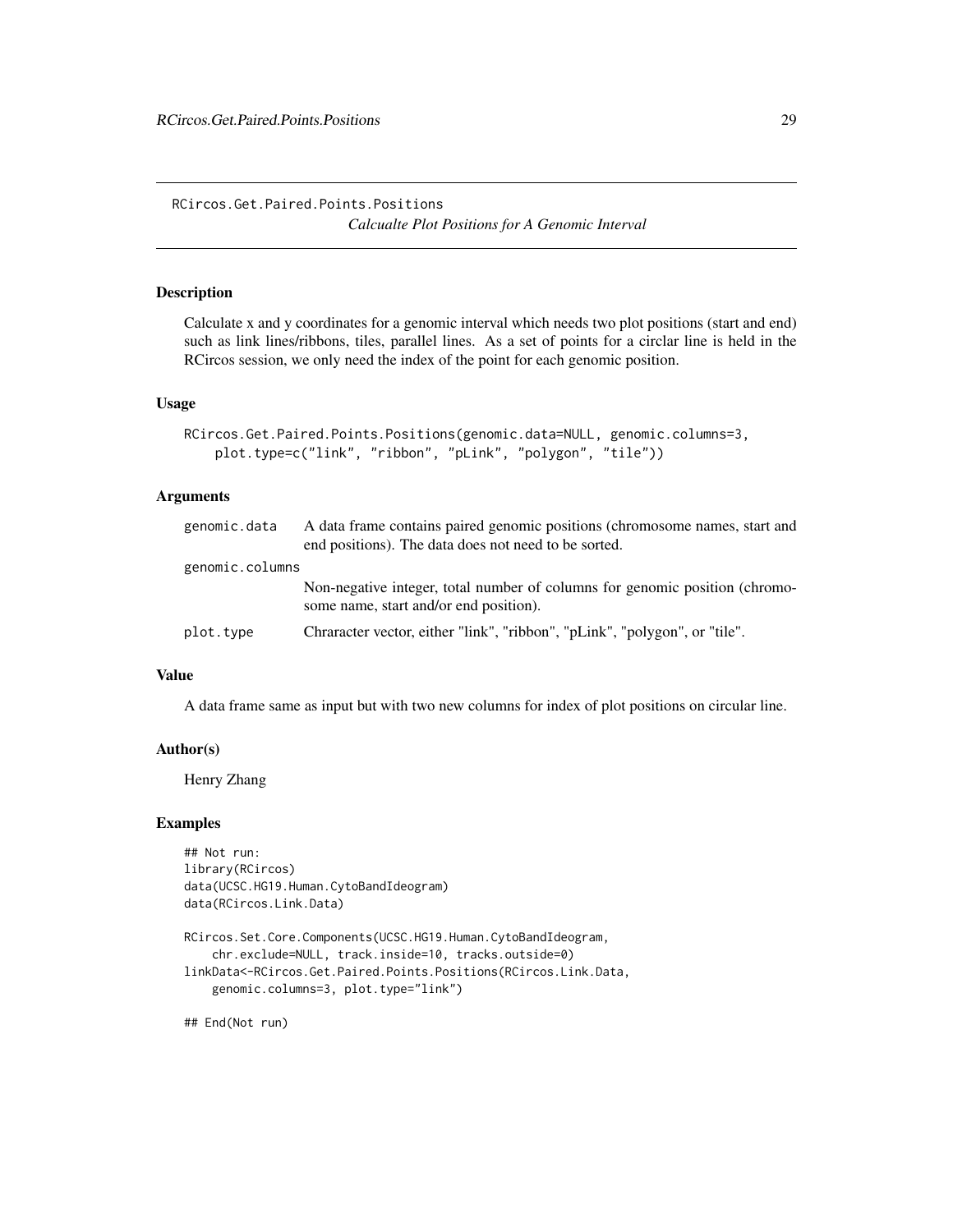<span id="page-29-0"></span>RCircos.Get.Plot.Boundary

*Calculate Boundary of A Data Track*

# Description

Calculate plot track location based on track number, plot side, or user defined inside and outside position relative to plot area center. If all arguments are defined, user defined inside and outside position will be used. This function is mainly for internal use.

## Usage

RCircos.Get.Plot.Boundary(track.num=NULL, side=NULL, inside.pos=NULL, outside.pos=NULL, erase.area=FALSE)

# Arguments

| track.num   | Non-negative integer, representing the ordinal number of the plot track where<br>the lines will be plotted.                                                                |
|-------------|----------------------------------------------------------------------------------------------------------------------------------------------------------------------------|
| side        | Character vector, either "in" or "out", representing the position related to chro-<br>mosome ideogram. It could be NULL if both inside.pos and outside.pos are<br>defined. |
| inside.pos  | Non-negative numeric, inside position (relative to the centre of plot area) of the<br>track.                                                                               |
| outside.pos | Non-negative numeric, outside position (relative to the centre of plot area) of the<br>track.                                                                              |
| erase.area  | Logic, if the track is going to be erased.                                                                                                                                 |

# Value

Numeric vector of length 2, x and y coordinates of a data track.

#### Author(s)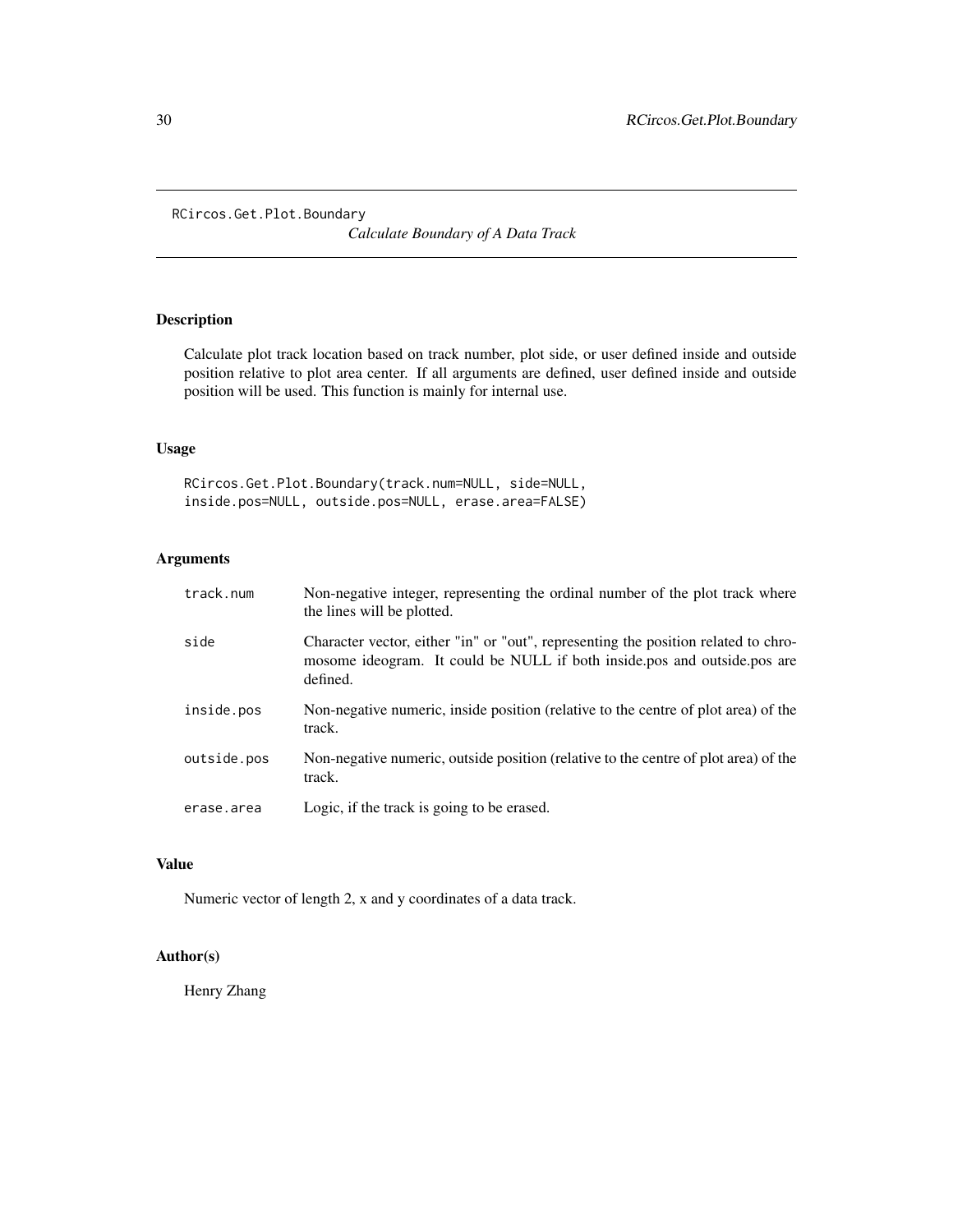<span id="page-30-0"></span>RCircos.Get.Plot.Colors

*Assign Plot Colors for Non-Link Data Plot*

# Description

Assign plot colors for each data point of genomic data except of link plot (link lines or ribbons). Users can define their own colors by appending a column with color names to plot data and give the column name as "PlotColor". Otherwise, default colors will be used.

This function is for internal use only.

#### Usage

RCircos.Get.Plot.Colors(plot.data, color)

## Arguments

| plot.data | A data frame with the first three columns as chromosome name, start and end |
|-----------|-----------------------------------------------------------------------------|
|           | position followed by data values for one or more samples.                   |
| color     | Character vector of color names.                                            |

## Value

A vector of color names with length same as the rows of input data.

## Author(s)

Hongen Zhang

RCircos.Get.Plot.Layers

*Get the Layer Numbers for Tile Plot*

## Description

Check out overlaps between different genomic positions on same chromosome and set up layer numbers for each line of the genomic data.

#### Usage

RCircos.Get.Plot.Layers(genomic.data=NULL, genomic.columns=NULL)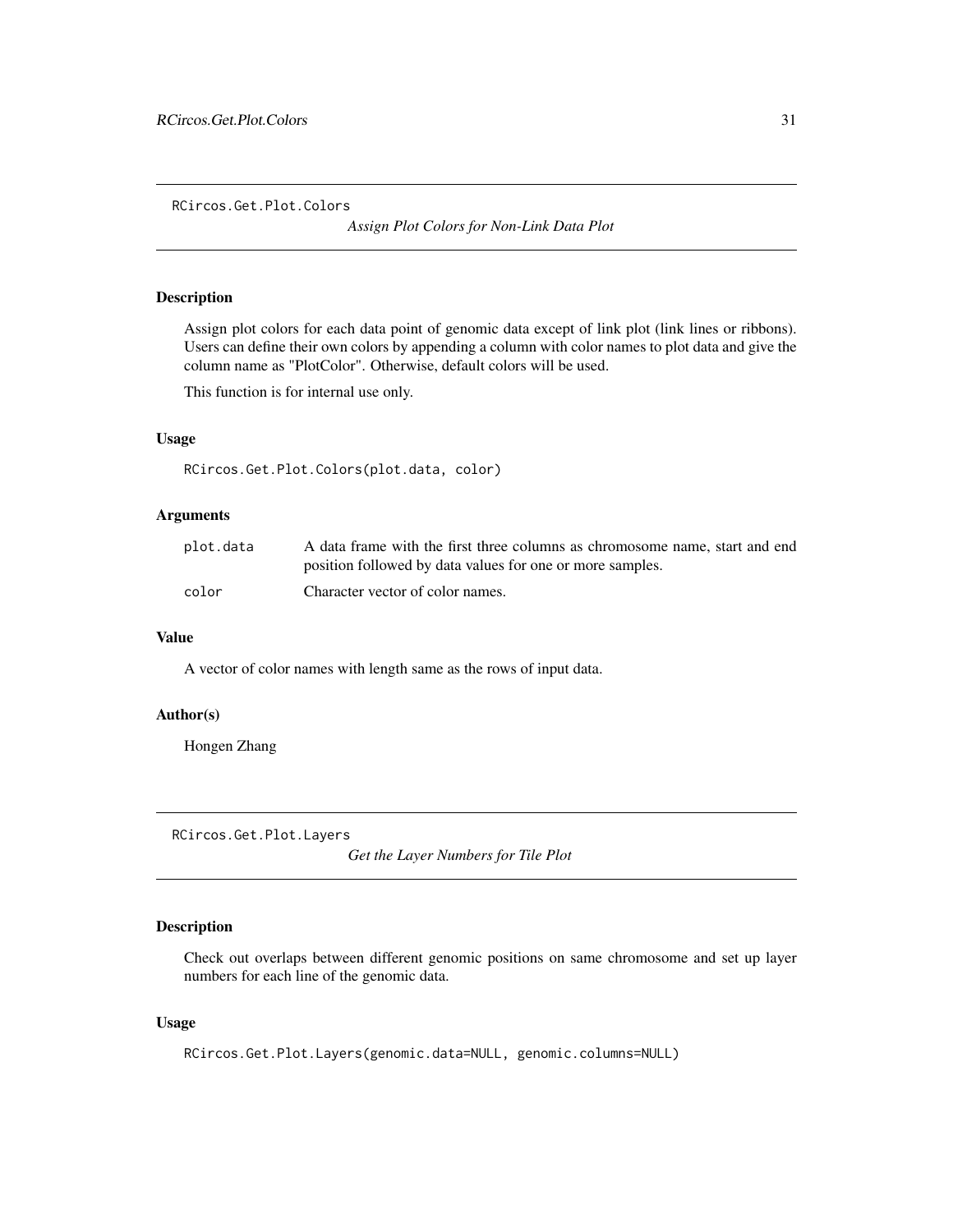#### <span id="page-31-0"></span>Arguments

genomic.data A data frame with genomic positions (chromosomes, start and end positions) and the positions should be already validated and sorted by chromosome then start position.

genomic.columns

Non-negative integer, total number of columns for genomic positions.

# Value

A non-negative integer vector with length same as the total rows of input data.

## Author(s)

Henry Zhang

#### Examples

```
library(RCircos)
data(RCircos.Tile.Data)
layers <- RCircos.Get.Plot.Layers(RCircos.Tile.Data, 3)
```
RCircos.Get.Polygon.Height

*Calculate the Height of Polygons in A Data Track*

#### Description

Calculate polygon heights (bottom and top location) inside a plot track. Polygon can be draw from inside position to outside position, from outside position to inside position, or from the middle to both direction of the track. This is mainly for internal use.

## Usage

```
RCircos.Get.Polygon.Height(data.heights, min.value=NULL,
   max.value=NULL, inside.pos=NULL, outside.pos=NULL)
```
#### Arguments

| Numeric, the minimum value of data range.                                                        |
|--------------------------------------------------------------------------------------------------|
| Numeric, the maximum value of data range.                                                        |
| Non-negative numeric, the close position of a plot track relative to the center of<br>plot area. |
| Non-negative numeric, the far position of a plot track relative to the center of<br>plot area.   |
|                                                                                                  |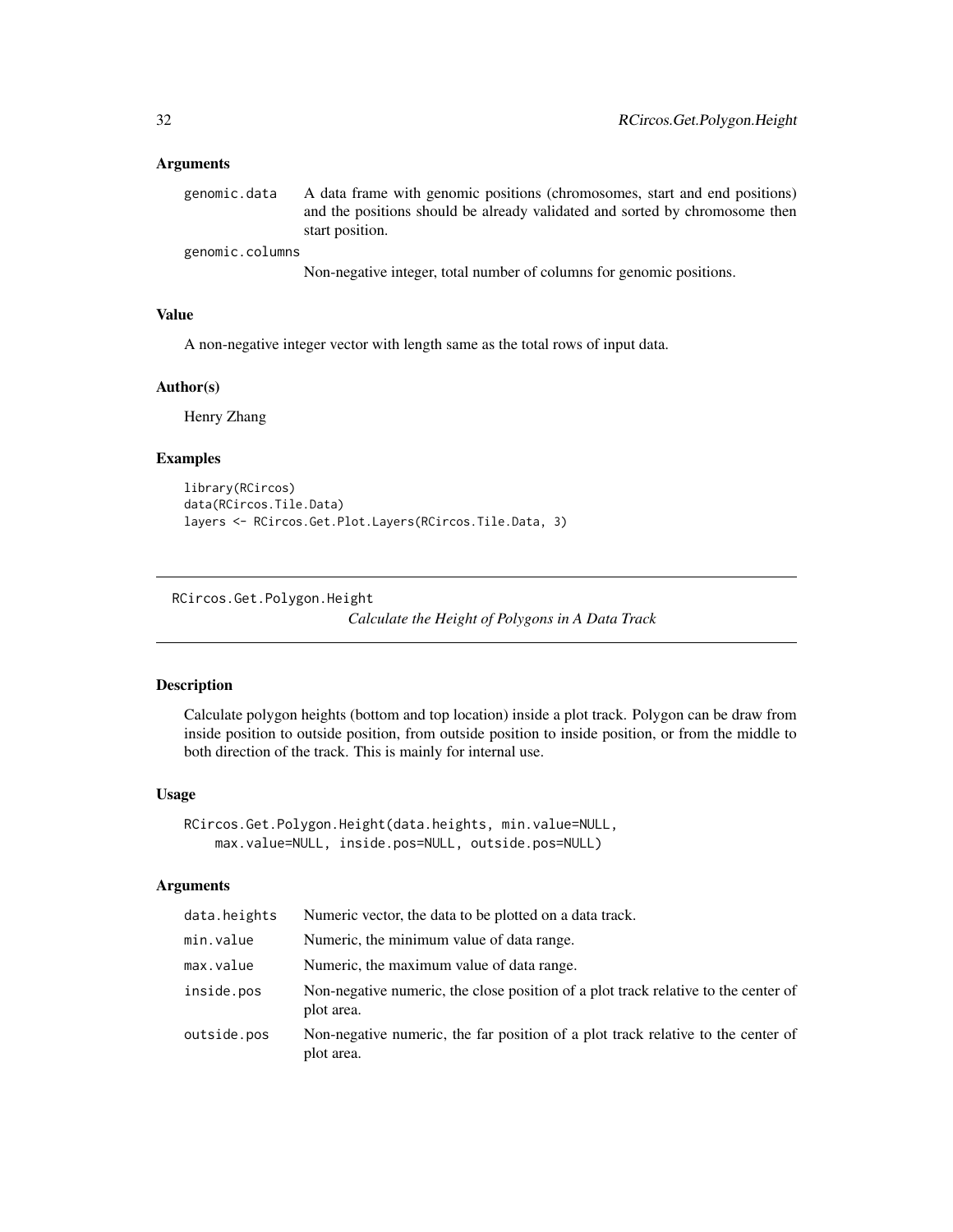# <span id="page-32-0"></span>Value

Non-negative umeric matrix of column 2 representing the bottom and top positions of polygons.

### Author(s)

Henry Zhang

RCircos.Get.Single.Point.Positions *Calculate Plot Positions for Genomic Data*

#### Description

Calculate x and y coordinates of one genomic position for each row of a genomic data set. As a set of points for a circlar line is held in the RCircos session, we only need the index of the point for each genomic position.

#### Usage

```
RCircos.Get.Single.Point.Positions(genomic.data=NULL, genomic.columns=3)
```
## Arguments

| genomic.data    | A data frame contains genomic positions (at least two or three columns for chro-<br>mosome names, start and/or end positions). |
|-----------------|--------------------------------------------------------------------------------------------------------------------------------|
| genomic.columns |                                                                                                                                |
|                 | Non-negative integer, total number of columns for genomic position (chromo-<br>some name, start and/or end position).          |

# Value

A data frame same as input but with a new column for index of plot positions on a circular line.

#### Author(s)

Henry Zhang

#### Examples

```
## Not run:
library(RCircos)
data(RCircos.Heatmap.Data)
dat <- RCircos.Get.Single.Point.Positions(RCircos.Heatmap.Data)
```
## End(Not run)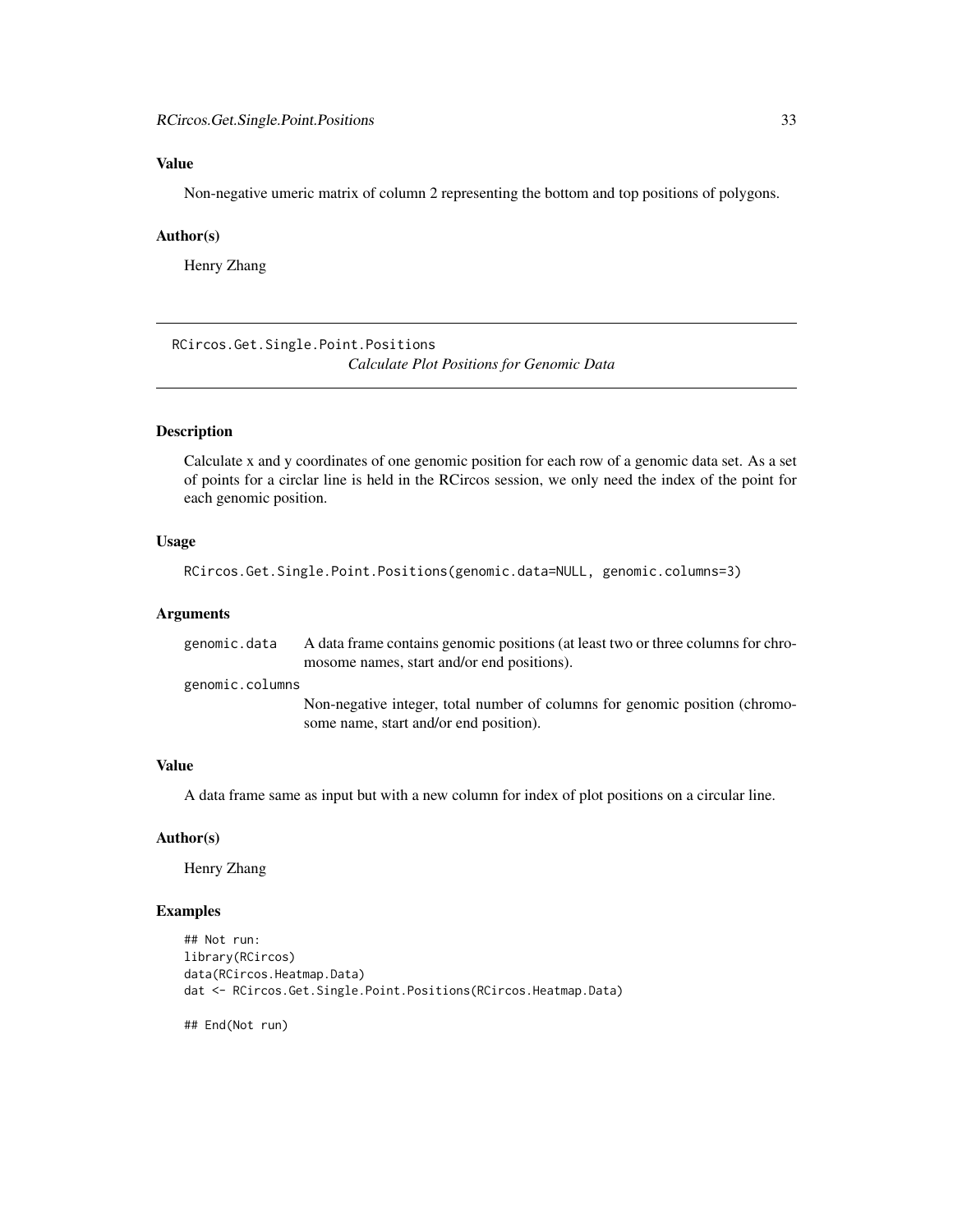<span id="page-33-0"></span>RCircos.Get.Start.End.Locations

*Calculate Start and End Positions for Plot Data*

## Description

Generate start and end positions from single point for special plot types such as heatmap, histogram, or rectangle-like which need start and end positions along the track. This function is mainly for internal use.

# Usage

RCircos.Get.Start.End.Locations(plot.data, plot.width)

#### Arguments

| plot.data  | Data frame returned from RCircos. Get. Single. Point. Positions () and the last col-<br>umn is the plot locations |
|------------|-------------------------------------------------------------------------------------------------------------------|
| plot.width | Non-negative integer in number of base pairs, e.g., width or heatmap or his-<br>togram of each data points        |

## Author(s)

Henry Zhang

RCircos.Get.Track.Positions

*Calculate Plot Positions for A Data Track*

## Description

Calculate inner and outer plot positions for a data track. RCircos core components must be initialized first. This function is mainly for internal use.

#### Usage

```
RCircos.Get.Track.Positions(side=NULL, track.num=NULL)
```
## Arguments

| side      | Character vector, either "in" or "out", representing the position related to chro-<br>mosome ideogram. |
|-----------|--------------------------------------------------------------------------------------------------------|
| track.num | Integer, representing the ordinal number of the plot track                                             |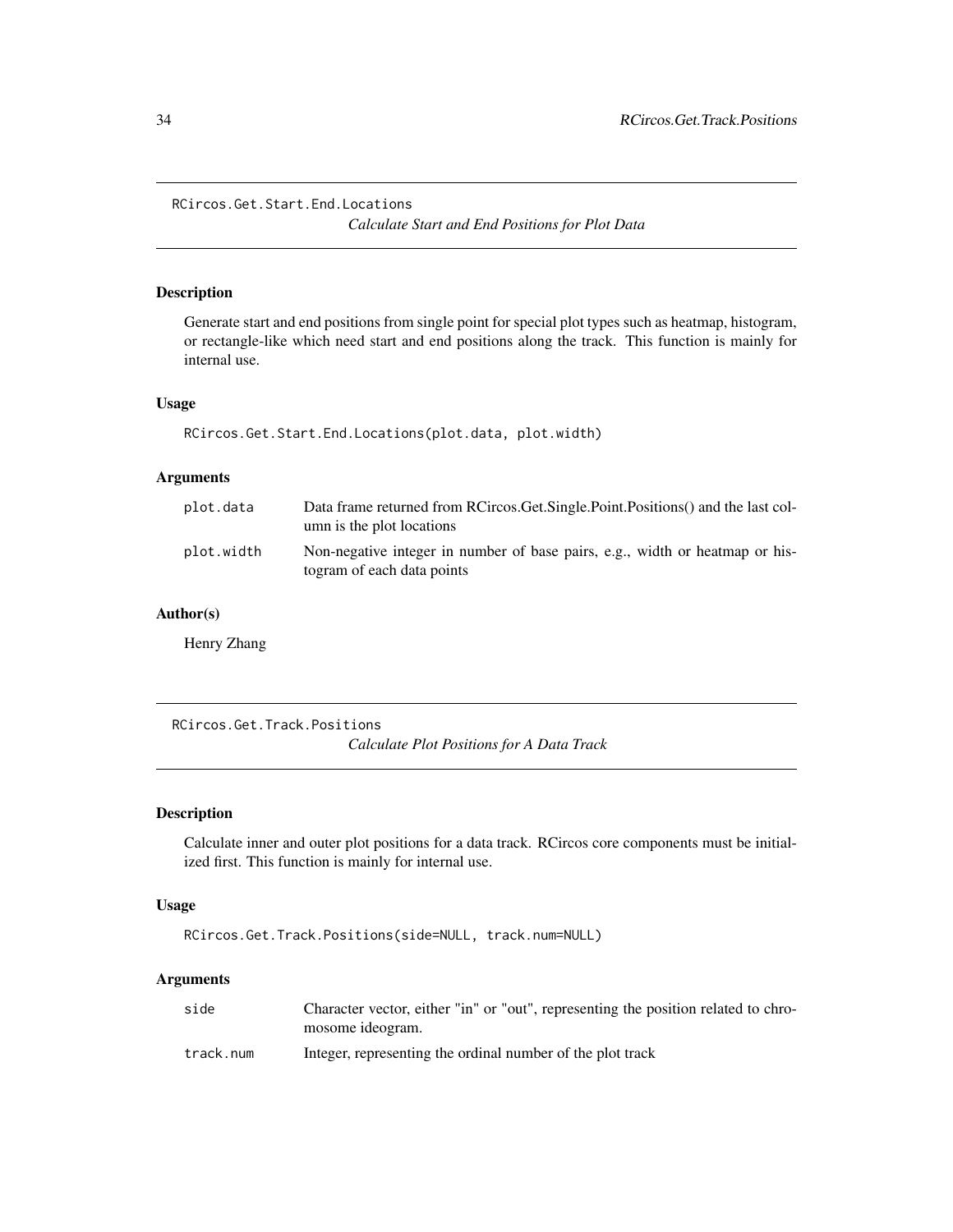# <span id="page-34-0"></span>Value

Numeric vector of length 2. The outer and inner positions of a track.

# Author(s)

Hongen Zhang

RCircos.Get.Zoom.Data *Retriev Subset of Plot Data for Zoom*

#### Description

Retrieve subset of plot data based on gene name or row header.

#### Usage

```
RCircos.Get.Zoom.Data(plot.data=NULL, name.col= NULL,
  genomic.columns=3, target.gene=NULL, neighbor.genes=5)
```
# Arguments

| A data frame containing genomic positions, gene names, and plot values. The<br>data should be already sorted by chromosome names then start positions. |
|--------------------------------------------------------------------------------------------------------------------------------------------------------|
| Non-negative integer, which column is for gene names.                                                                                                  |
| genomic.columns                                                                                                                                        |
| Non-negative integer, total number of columns for genomic position in each row.<br>Must be either 3 or 2.                                              |
| Character vector, target gene names.                                                                                                                   |
| neighbor genes Non-negative integer, number of neighbor genes on each side of taget gene to<br>be included in subset.                                  |
|                                                                                                                                                        |

# Value

Data frame, subset of input data.

## Author(s)

Henry Zhang

# Examples

```
## Not run:
library(RCircos)
data(RCircos.Heatmap.Data)
zoom.data <- RCircos.Get.Zoom.Data(RCircos.Heatmap.Data,
name.col=4, target.gene="TP53")
```
## End(Not run)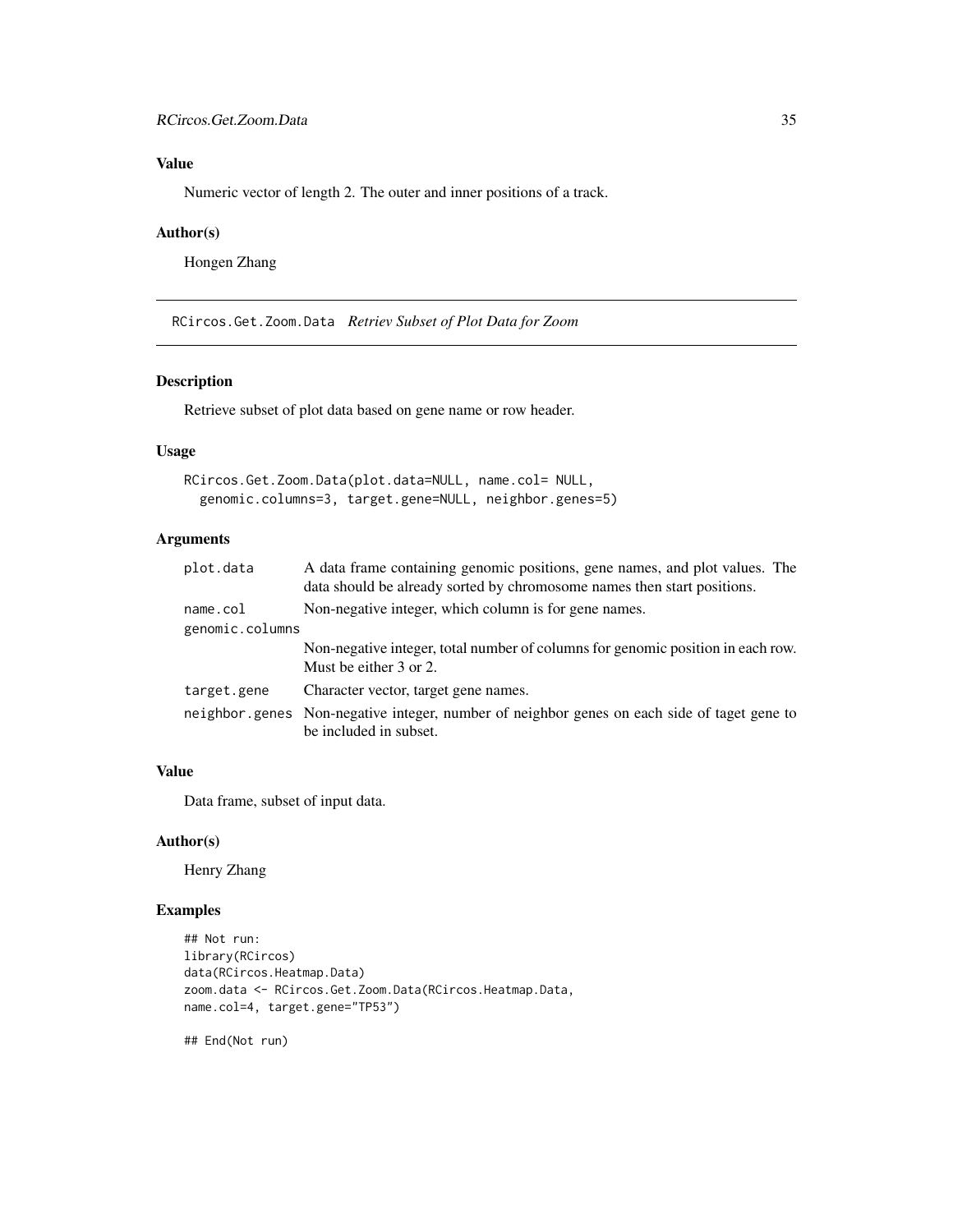<span id="page-35-0"></span>RCircos.Get.Zoom.Range

*Retrieve Genomic Interval from Genomic Data for Zoom Plot*

# Description

Extract zoom in range (chromosome name, start position, and end position) from zoom data with a gene name or row header. If using this function to get zoom-in range, there will be no need to call RCircos.Validate.Genomic.Info().

#### Usage

```
RCircos.Get.Zoom.Range(zoom.data=NULL, genomic.columns=3)
```
#### Arguments

| zoom.data       | A data frame with genomic positions, gene names, and plot values for genes to<br>be zoomed-in only. |
|-----------------|-----------------------------------------------------------------------------------------------------|
| genomic.columns |                                                                                                     |
|                 | Non-negative integer, total number of columns for genomic position in each row.                     |
|                 | Must be either 3 or 2.                                                                              |

## Value

A list with chromosome names, start end end positions.

## Author(s)

Henry Zhang

# Examples

```
## Not run:
library(RCircos)
data(RCircos.Heatmap.Data)
zoom.data <- RCircos.Get.Zoom.Data(RCircos.Heatmap.Data,
   name.col=4, target.gene="TP53")
zoom.info <- RCircos.Get.Zoom.Range(zoom.data, genomic.columns=3)
```
## End(Not run)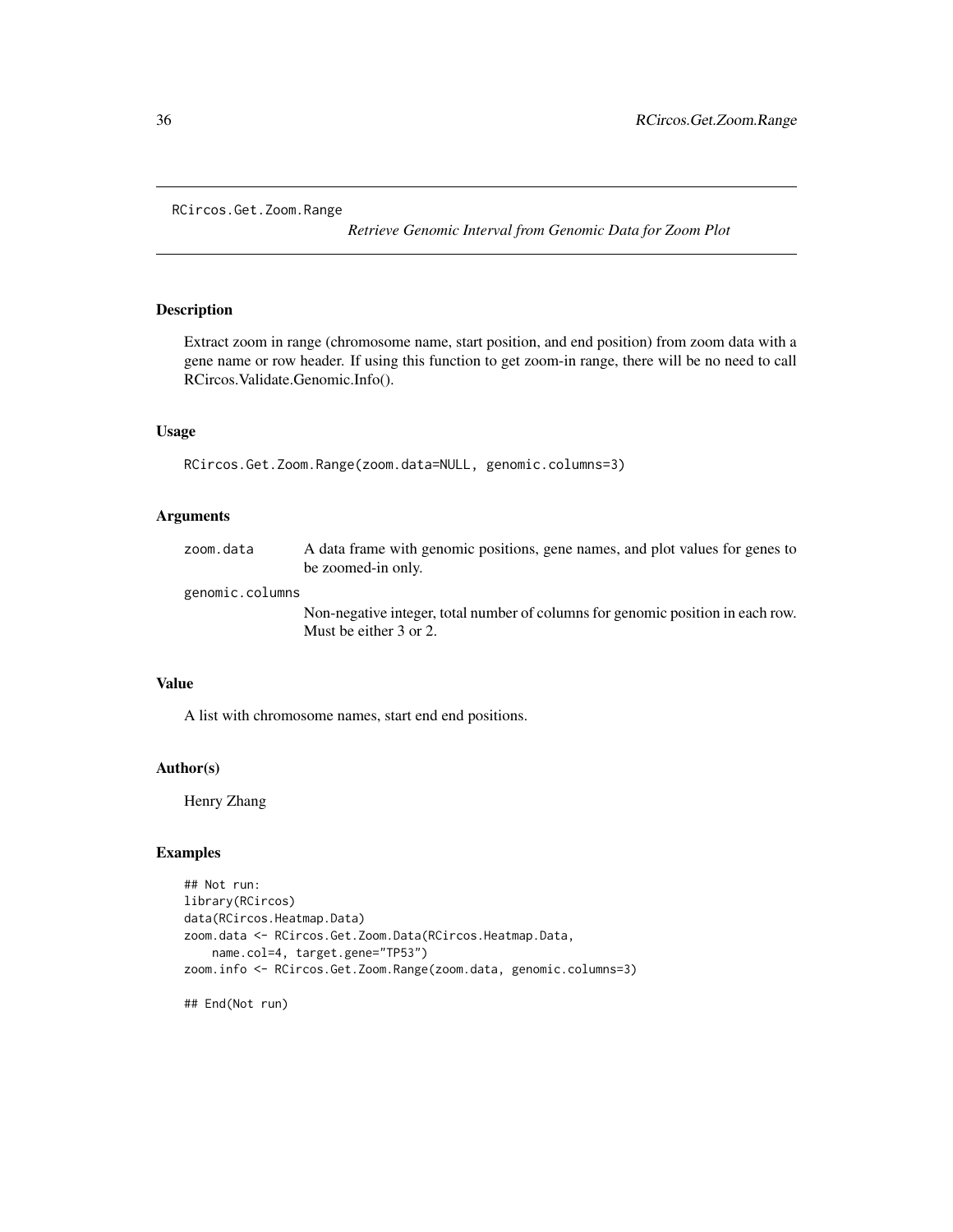RCircos.Heatmap.Data *Sample Data for RCircos Heatmap Plot*

### Description

A dataset with the first three columns as chromosome names, start position, and end position followed by a column of gene names then columns of gene expression values.

#### Usage

data(RCircos.Heatmap.Data)

#### Format

A data frame with 6660 observations on the following 10 variables.

- Chromosome a factor with levels chr1 chr10 chr11 chr12 chr13 chr14 chr15 chr16 chr17 chr18 chr19 chr2 chr20 chr21 chr22 chr3 chr4 chr5 chr6 chr7 chr8 chr9 chrX chrY
- chromStart a numeric vector
- chromEnd a numeric vector
- GeneName a character vector
- X786.O a numeric vector
- A498 a numeric vector
- A549.ATCC a numeric vector
- ACHN a numeric vector
- BT.549 a numeric vector
- CAKI.1 a numeric vector

## Source

Modified from NCBI GEO dataset: GSE32474.

RCircos.Heatmap.Plot *Draw Heatmap for One Data Track*

## Description

Draw one track of heatmap. RCircos core components and graphic device must be initialized before drawing.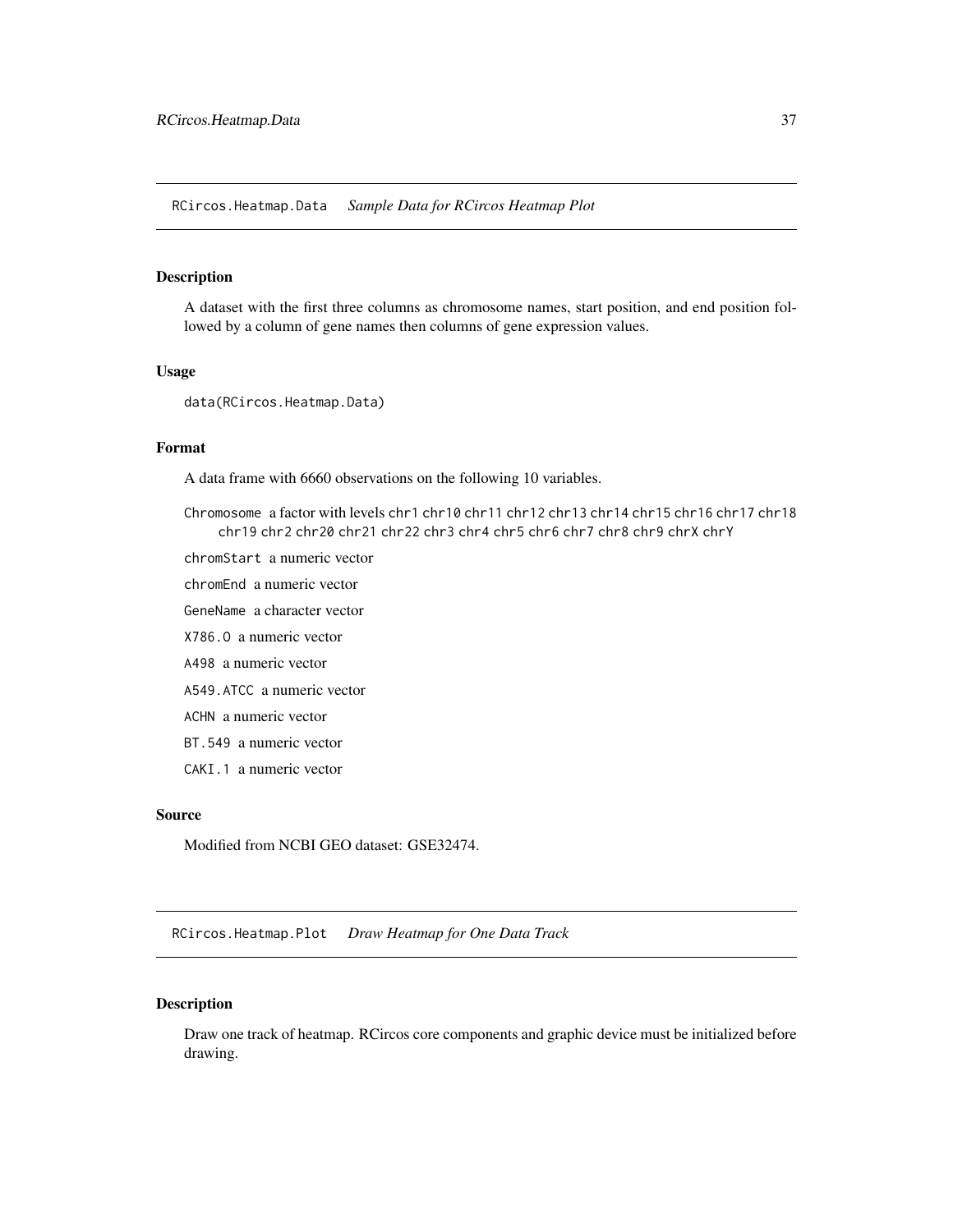# Usage

```
RCircos.Heatmap.Plot(heatmap.data=NULL, data.col=NULL,
    track.num=NULL, side=c("in", "out"),
    min.value=NULL, max.value=NULL, inside.pos=NULL,
    outside.pos=NULL, genomic.columns=3, is.sorted=TRUE)
```
# Arguments

| heatmap.data    | A data frame with the first three columns as chromosome names, start position<br>and end position of each data point followed by data values for one or more<br>samples. |
|-----------------|--------------------------------------------------------------------------------------------------------------------------------------------------------------------------|
| data.col        | Non-negative integer, representing the ordinal number of the column in input<br>data set that contains the data to be plotted.                                           |
| track.num       | Non-negative Integer, representing the ordinal number of the plot track where<br>the heatmap will be plotted.                                                            |
| side            | Character vector, either "in" or "out", representing the position related to chro-<br>mosome ideogram.                                                                   |
| min.value       | Numeric, minimum value for heatmap scale.                                                                                                                                |
| max.value       | Numeric, maximum value for heatmap scale                                                                                                                                 |
| inside.pos      | Non-negative numeric, inside position (relative to the centre of plot area) of the<br>track.                                                                             |
| outside.pos     | Non-negative numeric, outside position (relative to the centre of plot area) of the<br>track.                                                                            |
| genomic.columns |                                                                                                                                                                          |
|                 | Non-negative integer, total number of columns for genomic position in each row.<br>Must be either 3 or 2.                                                                |
| is.sorted       | Logic, whether the data is sorted by chromosome names and start positions.                                                                                               |

# Author(s)

Henry Zhang

## Examples

## Not run: library(RCircos) data(UCSC.HG19.Human.CytoBandIdeogram) data(RCircos.Heatmap.Data)

RCircos.Set.Core.Components( cyto.info=UCSC.HG19.Human.CytoBandIdeogram, chr.exclude=c("chrX", "chrY"), tracks.inside=10, tracks.outside=0) RCircos.Set.Plot.Area() RCircos.Chromosome.Ideogram.Plot()

RCircos.Heatmap.Plot(RCircos.Heatmap.Data, data.col=5,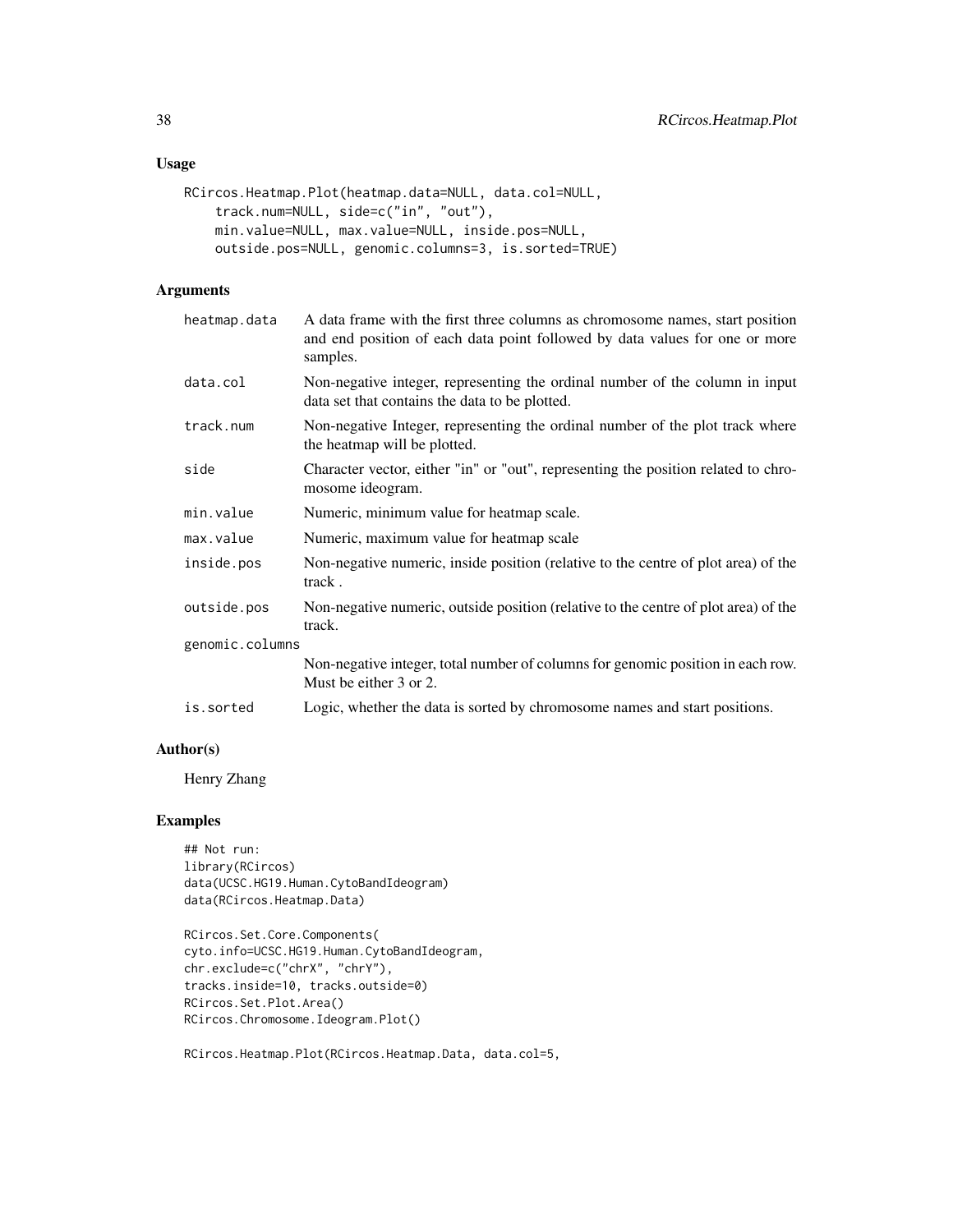## RCircos.heatmapColors 39

```
track.num=4, side="in")
RCircos.Heatmap.Plot(RCircos.Heatmap.Data, data.col=5,
side="in", inside.pos=0.9, outside.pos=1.2)
## End(Not run)
```
RCircos.heatmapColors *Heatmap Colors Supported by Current Version of RCircos*

#### Description

Default heatmap colors (total of 6) supported by current version of RCircos. This is a read only data and can be viwed with the method of RCircos.Get.Supported.HeatmapColors().

### Format

The format is: chr [1:6] "BlueWhiteRed" "GreenWhiteRed" "GreenYellowRed" "GreenBlackRed" "YellowToRed" "BlackOnly"

RCircos.Histogram.Data

*Sample Data for RCircos Histogram Plot*

#### Description

A dataset with the first three columns as chromosome names, start position, and end position followed by a column of histogram data.

#### Usage

```
data(RCircos.Histogram.Data)
```
### Format

A data frame with 324 observations on the following 4 variables.

Chromosome a factor with levels chr1 chr10 chr11 chr12 chr13 chr14 chr15 chr16 chr17 chr18 chr19 chr2 chr20 chr21 chr22 chr3 chr4 chr5 chr6 chr7 chr8 chr9 chrX chrY

chromStart a numeric vector

chromEnd a numeric vector

Data a numeric vector

#### Source

Unpulished data.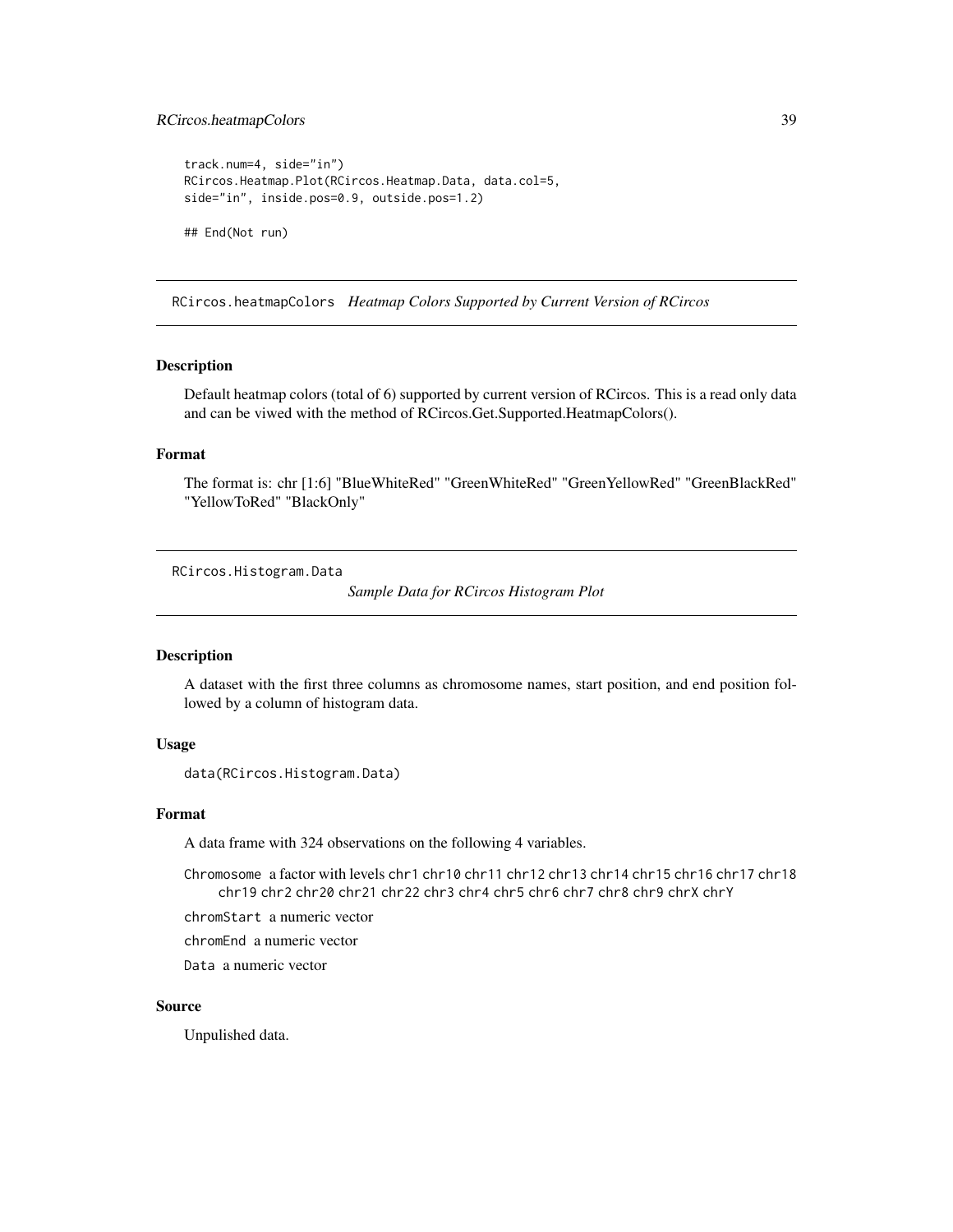```
RCircos.Histogram.Plot
```
*Plot Histogram for One Data Track*

# Description

Draw one track of histogram. RCircos core components and graphic device must be initialized before drawing.

## Usage

```
RCircos.Histogram.Plot(hist.data=NULL, data.col=4,
   track.num=NULL, side=c("in", "out"),
   min.value=NULL, max.value=NULL, inside.pos=NULL,
   outside.pos=NULL, genomic.columns=3, is.sorted=TRUE)
```
# Arguments

| hist.data       | A data frame with the first three columns as chromosome names, start position<br>and end position of each data point followed by data values for one or more<br>samples. |
|-----------------|--------------------------------------------------------------------------------------------------------------------------------------------------------------------------|
| data.col        | Non-negative integer, representing the ordinal number of the column in input<br>data that contains the data to be plotted.                                               |
| track.num       | Non-negative integer, representing the ordinal number of the plot track where<br>the histogram will be plotted.                                                          |
| side            | Character vector, either "in" or "out", representing the position related to chro-<br>mosome ideogram.                                                                   |
| min.value       | Numeric, minimum value for histogram                                                                                                                                     |
| max.value       | Numeric, maximum value for histogram                                                                                                                                     |
| inside.pos      | Non-negative numeric, inside position (relative to the centre of plot area) of the<br>track.                                                                             |
| outside.pos     | Non-negative numeric, outside position (relative to the centre of plot area) of the<br>track.                                                                            |
| genomic.columns |                                                                                                                                                                          |
|                 | Non-negative integer, total number of columns for genomic position in each row.<br>Must be either 3 or 2.                                                                |
| is.sorted       | Logic, whether the data is sorted by chromosome names and start positions.                                                                                               |

## Author(s)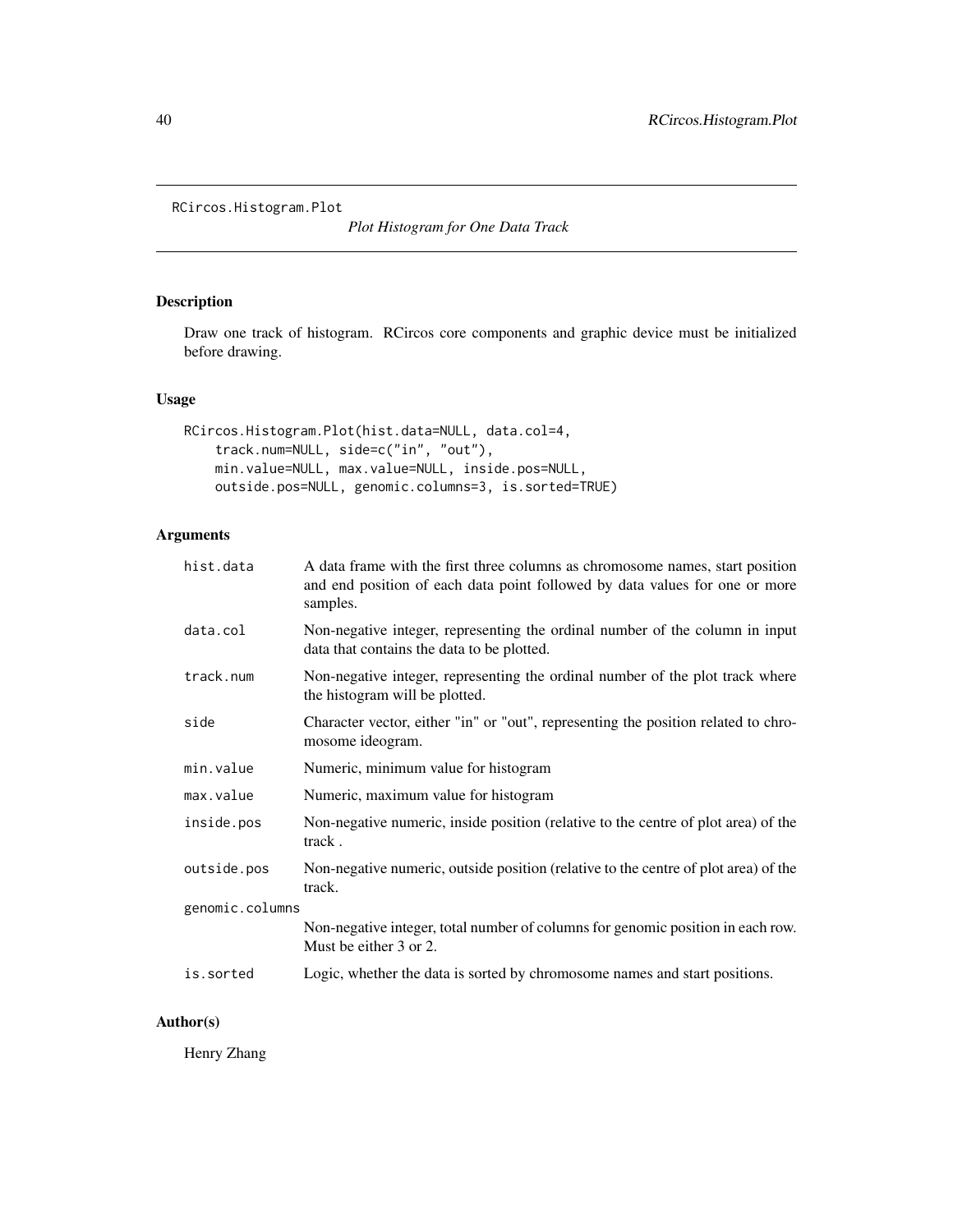### RCircos.Initialize.Plot.Parameters 41

### Examples

```
## Not run:
library(RCircos);
data(UCSC.HG19.Human.CytoBandIdeogram);
data(RCircos.Histogram.Data);
```
RCircos.Set.Core.Components( cyto.info=UCSC.HG19.Human.CytoBandIdeogram, chr.exclude=c("chrX", "chrY"), tracks.inside=10, tracks.outside=5) RCircos.Set.Plot.Area() RCircos.Chromosome.Ideogram.Plot()

```
RCircos.Histogram.Plot(RCircos.Histogram.Data,
data.col=4, track.num=1, side="in")
RCircos.Histogram.Plot(RCircos.Histogram.Data,
data.col=4, side="in", inside.pos=1.7,
outside.pos=1.8)
```

```
## End(Not run)
```
RCircos.Initialize.Plot.Parameters *Initialize RCircos Plot Parameters*

## Description

Setup default values for RCircos plot parameters. All parameters are held in one list. This function is for internal use only.

#### Usage

```
RCircos.Initialize.Plot.Parameters(tracks.inside, tracks.outside)
```
#### Arguments

tracks.inside Non-negative integer, how many tracks will be put inside of chromosome ideogram.

tracks.outside Non-negative integer, how many tracks will be put outside of chromosome ideogram.

## Author(s)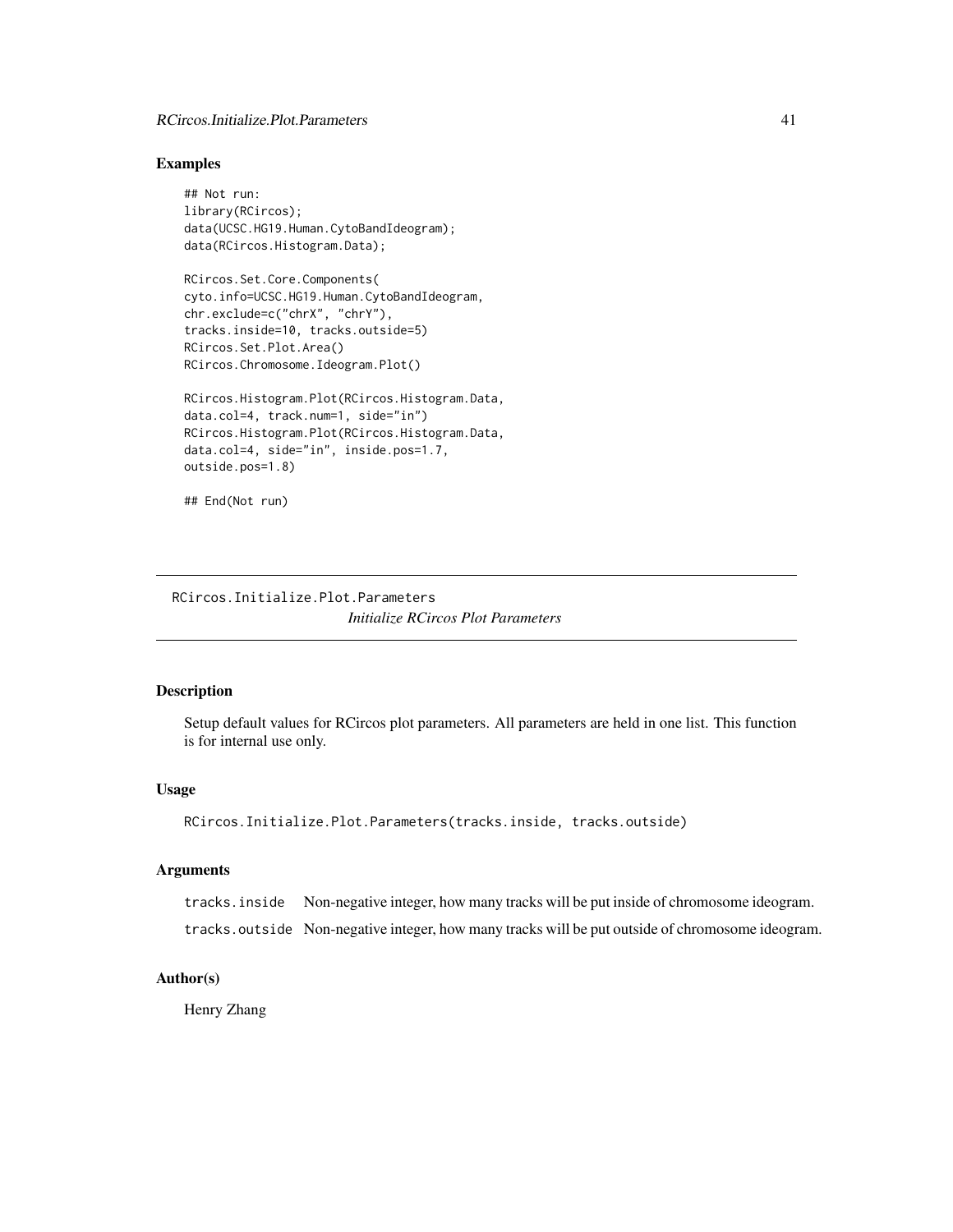RCircos.Line.Data *Sample Data for RCircos Line Plot*

#### Description

A data frame with the first three columns as chromosome name, start and end position followed by columns of DNA copy number variant data (num.mark and seg.mean).

## Usage

data(RCircos.Line.Data)

## Format

A data frame with 2037 observations on the following 5 variables.

chromosome a factor with levels 1 10 11 12 13 14 15 16 17 18 19 2 20 21 22 3 4 5 6 7 8 9 X Y

start a numeric vector

stop a numeric vector

num.mark a numeric vector

seg.mean a numeric vector

## Source

Unpublished data.

RCircos.Line.Plot *Draw Lines for One Data Track*

#### Description

Draw one track of continue lines which connect each neighbor data points. RCircos core components and graphics device must bae initialized before drawing.

### Usage

```
RCircos.Line.Plot(line.data=NULL, data.col=4, track.num=NULL,
    side=c("in", "out"), min.value=NULL, max.value=NULL,
    inside.pos=NULL, outside.pos=NULL, genomic.columns=3,
   is.sorted=TRUE)
```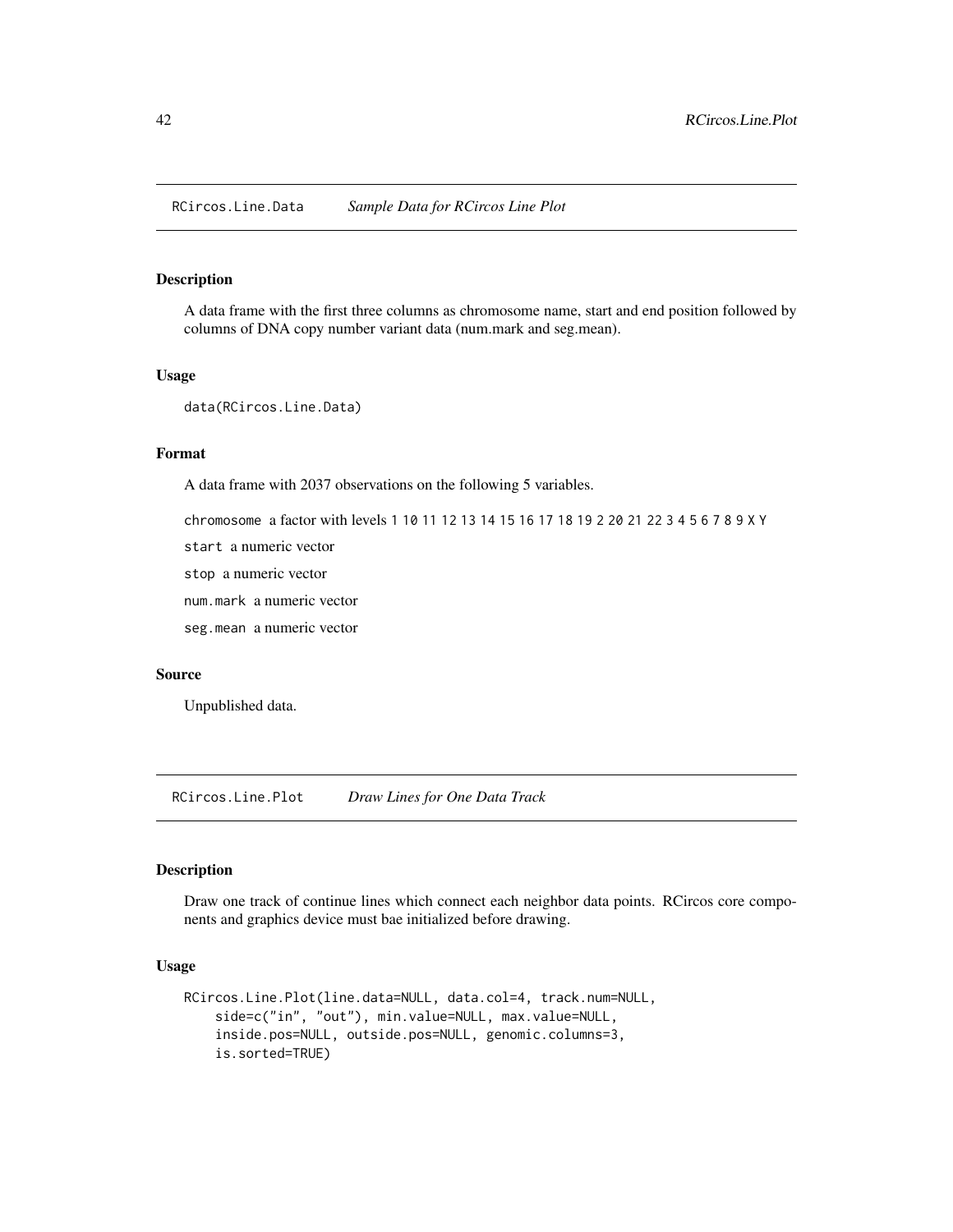# Arguments

| line.data       | A data frame with the first three columns for chromosome names, start and end<br>position of each data point followed by data values for one or more samples. |  |
|-----------------|---------------------------------------------------------------------------------------------------------------------------------------------------------------|--|
| data.col        | Non-negative integer, representing the ordinal number of the column in input<br>dataset that contains the data to be plotted.                                 |  |
| track.num       | Non-negative integer, representing the ordinal number of the plot track where<br>the lines will be plotted.                                                   |  |
| side            | Character vector, either "in" or "out", representing the position related to chro-<br>mosome ideogram.                                                        |  |
| min.value       | Numeric, minimum value of line data.                                                                                                                          |  |
| max.value       | Numeric, maximum value of line data                                                                                                                           |  |
| inside.pos      | Non-negative numeric, inside position (relative to the centre of plot area) of the<br>track.                                                                  |  |
| outside.pos     | Non-negative numeric, outside position (relative to the centre of plot area) of the<br>track.                                                                 |  |
| genomic.columns |                                                                                                                                                               |  |
|                 | Non-negative integer, total number of columns for genomic position in each row.<br>Must be either 3 or 2.                                                     |  |
| is.sorted       | Logic, whether the data is sorted by chromosome names and start positions.                                                                                    |  |

## Author(s)

Henry Zhang

## Examples

```
## Not run:
library(RCircos);
data(UCSC.HG19.Human.CytoBandIdeogram);
data(RCircos.Line.Data);
RCircos.Set.Core.Components(
    cyto.info=UCSC.HG19.Human.CytoBandIdeogram,
    chr.exclude=c("chrX", "chrY"),
   num.inside=10, num.outside=0)
RCircos.Set.Plot.Area()
RCircos.Chromosome.Ideogram.Plot()
RCircos.Line.Plot(RCircos.Line.Data, data.col=5,
   track.num=1, side="in")
RCircos.Line.Plot(RCircos.Line.Data, data.col=5,
   side="in", inside.pos=1.5, outside.pos=1.75)
```
## End(Not run)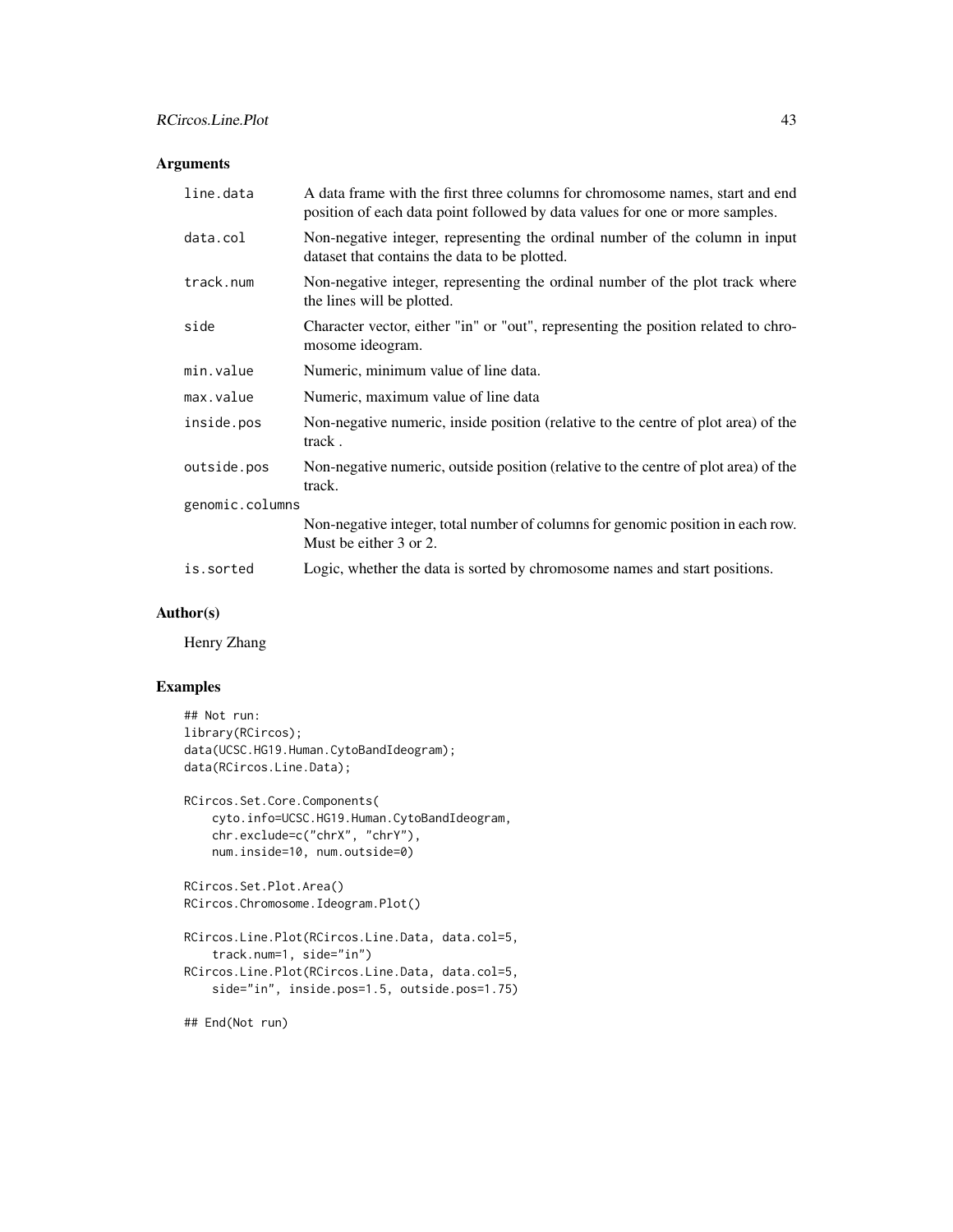RCircos.Link.Data *Sample Data for RCircos Link Plot*

### Description

A data frame containing paired genomic position data for each row. The content of each row must be in the order of name, start and end position of chromosome A then name, start and end position of chromosome B. This data frame is directly used to draw link lines without extra processing.

## Usage

data(RCircos.Link.Data)

#### Format

A data frame with 71 observations on the following 6 variables.

Chromosome a factor with levels chr1 chr10 chr11 chr12 chr14 chr15 chr17 chr19 chr2 chr21 chr22 chr3 chr4 chr5 chr6 chr7 chr8 chr9 chrX

chromStart a numeric vector

chromEnd a numeric vector

Chromosome.1 a factor with levels chr1 chr10 chr11 chr12 chr14 chr15 chr16 chr17 chr18 chr19 chr2 chr20 chr21 chr22 chr3 chr4 chr5 chr6 chr7 chr8 chr9 chrX

chromStart.1 a numeric vector

chromEnd.1 a numeric vector

#### Source

Unpublished data.

RCircos.Link.Line *Calculate x and y Coordinates for a Bezire Curve*

#### Description

Calculate a quandratic Bezire curve between two points with (0,0) as control points. This function is for internal use.

### Usage

RCircos.Link.Line(line.start=NULL, line.end=NULL)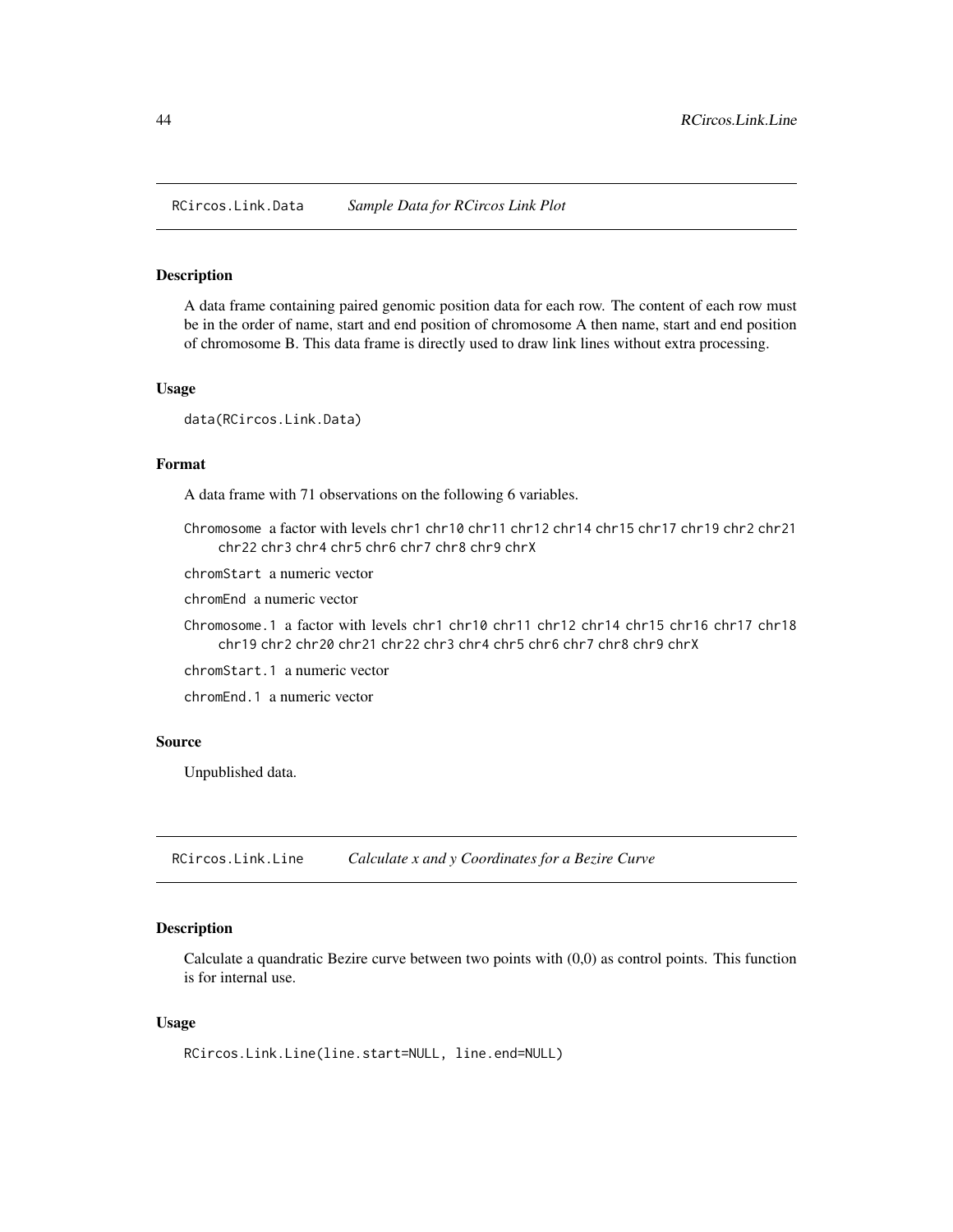## RCircos.Link.Plot 45

# Arguments

| line.start | The x and y coordinates of a point where the Bezier curve starts. |
|------------|-------------------------------------------------------------------|
| line.end   | The x and y coordinates of a point where the Bezier curve ends.   |

## Author(s)

Hongen Zhang

RCircos.Link.Plot *Draw Link Lines between Two or More Genomic Positions*

## Description

Draw lines (quandratic Bezier curves) between paired genomic positions. RCircos core components and graphic device must be initialize before drawing. Link lines are always in the center of plot area.

#### Usage

```
RCircos.Link.Plot(link.data=NULL, track.num=NULL,
   by.chromosome=FALSE, start.pos=NULL, genomic.columns=3,
    is.sorted=TRUE, lineWidth=rep(1, nrow(link.data)))
```
### Arguments

| link.data       | A data frame with paired genomic positions in each row. The two sets of ge-<br>nomic positions must have same number of columns, e.g., chromosome names,<br>start and end positions or only chromosome names and start positions.                          |  |
|-----------------|------------------------------------------------------------------------------------------------------------------------------------------------------------------------------------------------------------------------------------------------------------|--|
| track.num       | Non-negative integer, representing the ordinal number of the plot track where<br>the link lines will start.                                                                                                                                                |  |
| by.chromosome   | Logic. If true, red color will be used for links between positions of same chro-<br>mosomes and blue color for links between different chromosomes. Otherwise,<br>user defined or random colors (rainbow) will be automatically assigned for each<br>line. |  |
| start.pos       | Non-negative numeric, scale factor relative to chromosome ideogram position.<br>Must be smaller than 1.                                                                                                                                                    |  |
| genomic.columns |                                                                                                                                                                                                                                                            |  |
|                 | Non-negative integer, total number of columns for genomic position in each row.<br>Must be either 3 or 2.                                                                                                                                                  |  |
| is.sorted       | Logic, whether the data is sorted by chromosome names and start positions.                                                                                                                                                                                 |  |
| lineWidth       | Non-negative integer vector, width for each link line.                                                                                                                                                                                                     |  |

## Author(s)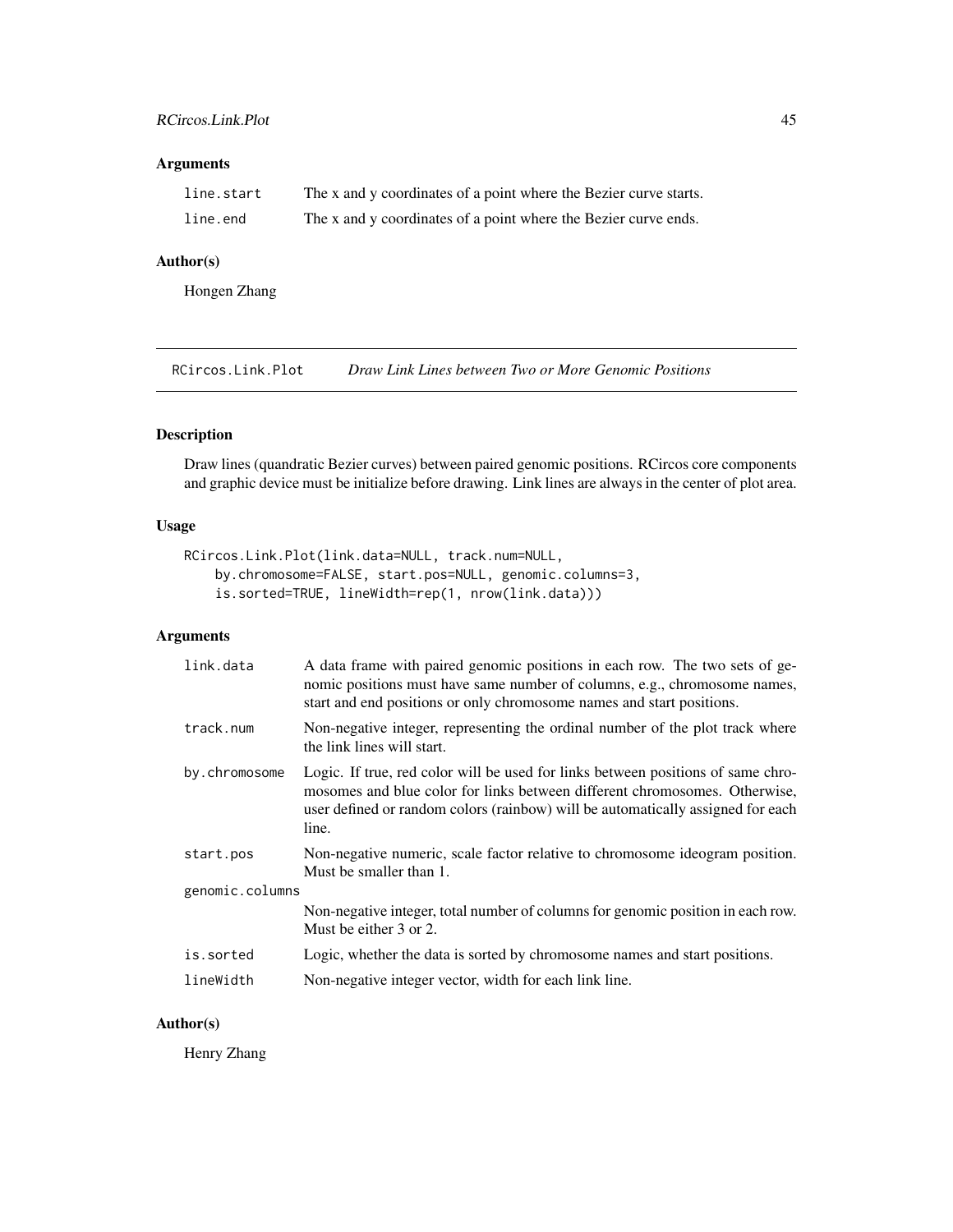### Examples

```
## Not run:
library(RCircos);
data(UCSC.HG19.Human.CytoBandIdeogram);
data(RCircos.Link.Data);
```

```
RCircos.Set.Core.Components(
cyto.inf=UCSC.HG19.Human.CytoBandIdeogram,
chr.exclude=c("chrX", "chrY"),
num.inside=10, num.outside=0)
```

```
RCircos.Set.Plot.Area()
RCircos.Chromosome.Ideogram.Plot()
RCircos.Link.Plot(RCircos.Link.Data, track.num=4,
by.chromosome=TRUE)
RCircos.Link.Plot(RCircos.Link.Data, start.pos=0.75,
by.chromosome=TRUE)
```

```
## End(Not run)
```
RCircos.List.Plot.Parameters *List RCircos Plot Parameters*

#### Description

Print out onto screen all plot parameters used by current RCircos session. RCircos core components must be already initialized.

#### Usage

```
RCircos.List.Plot.Parameters()
```
## Author(s)

Henry Zhang

## Examples

```
## Not run:
library(RCircos);
data(UCSC.HG19.Human.CytoBandIdeogram);
```

```
RCircos.Set.Core.Components(
cyto.info=UCSC.HG19.Human.CytoBandIdeogram,
chr.exclude=c("chrX", "chrY"),
tracks.inside=10, tracks.outside=0) RCircos.List.Plot.Parameters()
```
## End(Not run)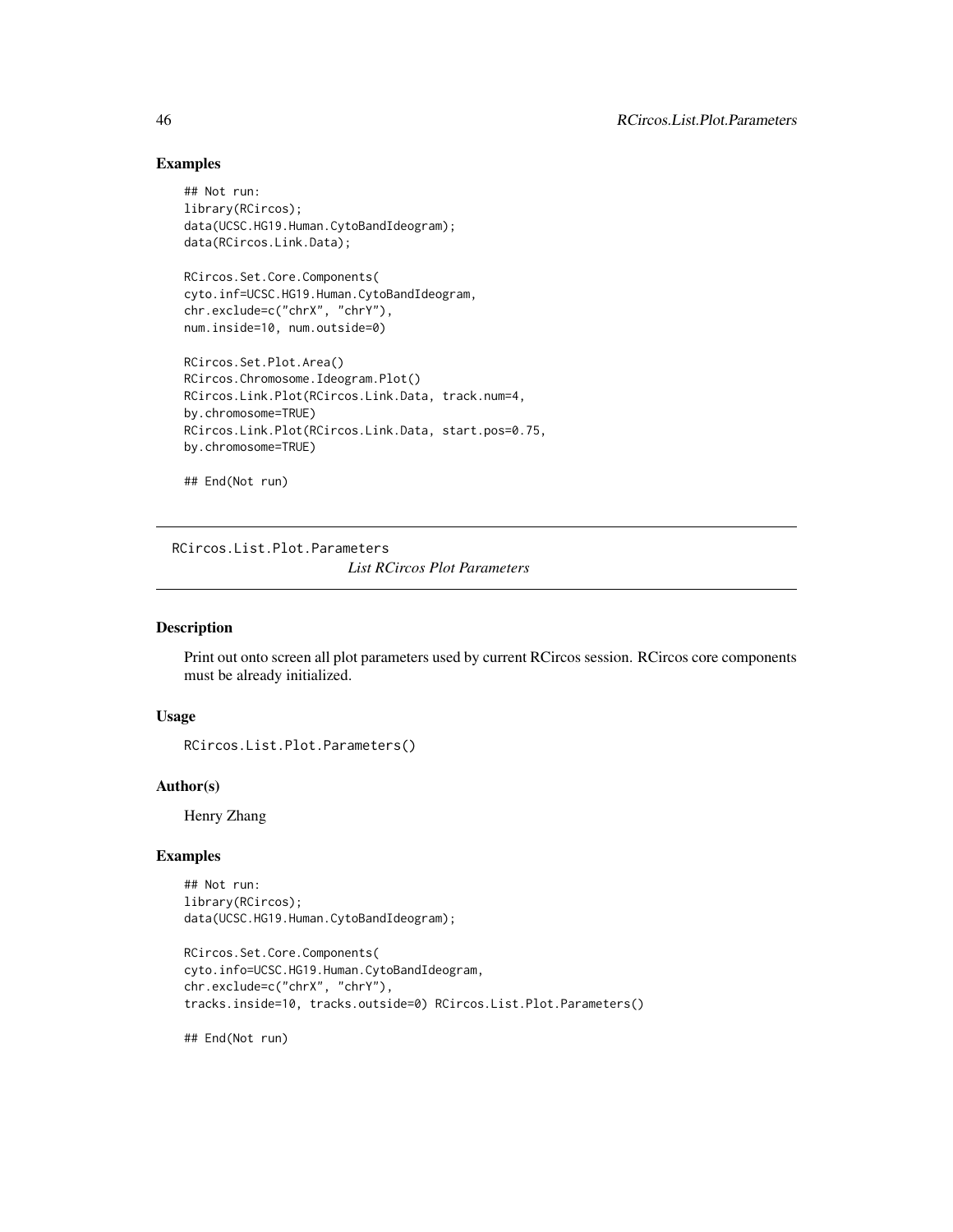RCircos.Mouse.Expr.Data

*Sample Data of Mouse Gene Expression*

## Description

A data frame containing mouse genomic position information and gene expresio n values.

## Usage

data(RCircos.Mouse.Expr.Data)

## Format

A data frame with 16499 observations on the following 5 variables.

Chromosome a factor with levels chr1 chr10 chr11 chr12 chr13 chr14 chr15 chr16 chr17 chr18 chr19 chr2 chr3 chr4 chr5 chr6 chr7 chr8 chr9 chrX chrY

txStart a numeric vector

txEnd a numeric vector

Gene a character vector

Expr.Mean a numeric vector

#### Source

Modified from GEO dataset: GSE42081.

RCircos.Multiple.Species.Core.Components *Setup RCircos Core Components with Multiple Species Genomes*

# Description

Setup RCircos core components with chromosome ideograms of multiple species for visulization of similarity and difference of genomic data between different species.

#### Usage

```
RCircos.Multiple.Species.Core.Components(cyto.info.list, species.list,
   chr.exclude= NULL, tracks.inside, tracks.outside)
```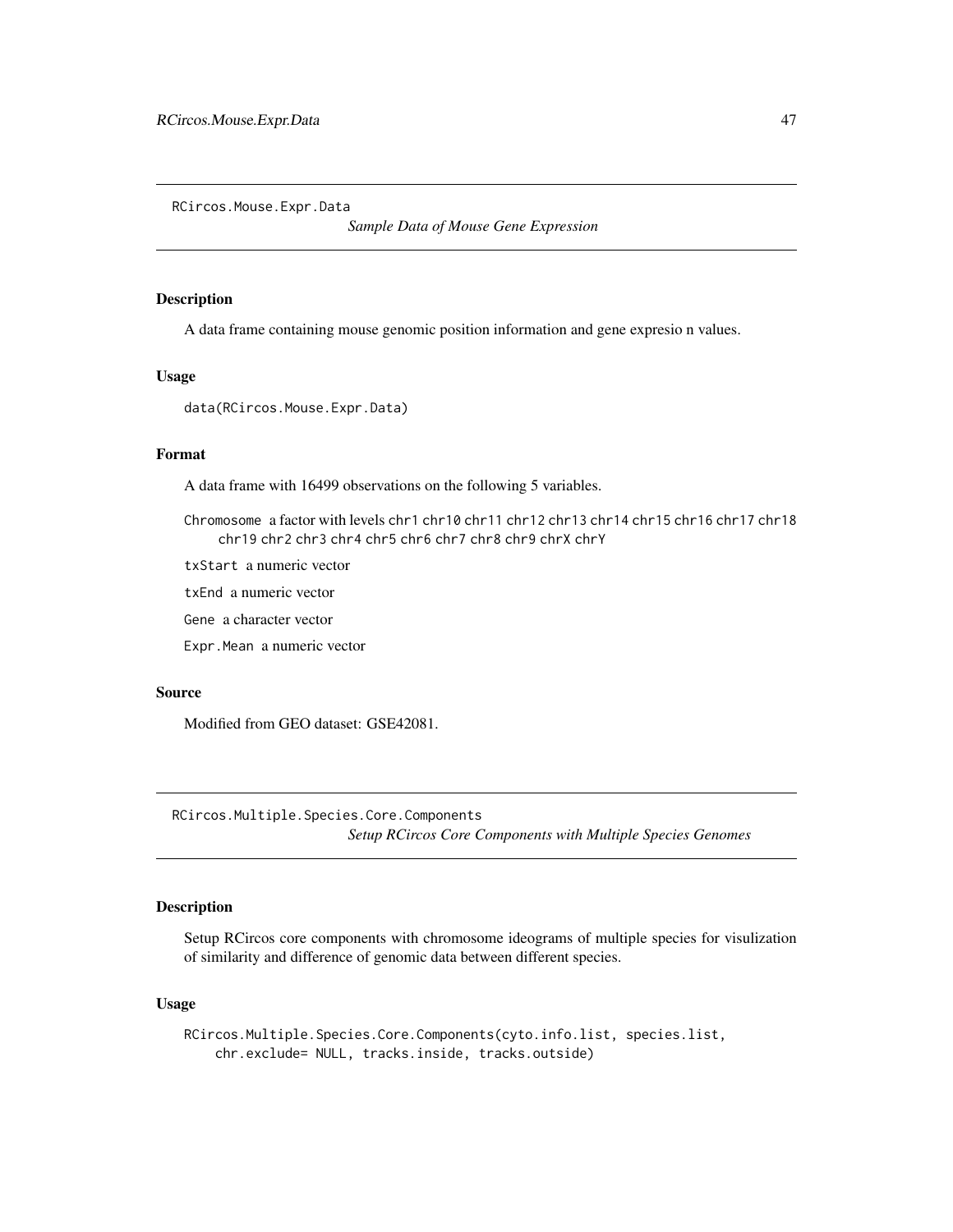#### Arguments

|               | cyto.info.list A List contains data frames for chromosome ideogram data of different species.<br>All data frames in the list must have same columns.                                                     |
|---------------|----------------------------------------------------------------------------------------------------------------------------------------------------------------------------------------------------------|
| species.list  | Character vector represent multiple species. Each one will be used as prefix of<br>chromosome names for relavant species. The order of species must match the<br>order of the species in cyto.info.list. |
| chr.exclude   | Character vector of chromosome names to be excluded from plot, e.g., chr. exclude<br>$\langle$ - c("chrX", "chrY");                                                                                      |
| tracks.inside | Integer, total number of data tracks inside of chromosome ideogram.                                                                                                                                      |
|               | tracks.outside Integer, total number of data tracks outside of chromosome ideogram.                                                                                                                      |

## Author(s)

Hongen Zhang

## Examples

```
## Not run:
library(RCircos)
data(UCSC.Mouse.GRCm38.CytoBandIdeogram)
data(UCSC.Baylor.3.4.Rat.cytoBandIdeogram)
cyto.list <- list(UCSC.Mouse.GRCm38.CytoBandIdeogram,
               UCSC.Baylor.3.4.Rat.cytoBandIdeogram);
species <- c("M", "R")
RCircos.Multiple.Species.Core.Components(
       cyto.list, species, chr.exclude=NULL,
       tracks.inside=10, tracks.outside=0)
## End(Not run)
```
RCircos.Multiple.Species.Dataset *Combine Multiple Data Sets form Different Genomes*

### Description

Combine and modify the chromosome names in multiple species datasets to match the chromosomes in multiple species cytoband data.

### Usage

```
RCircos.Multiple.Species.Dataset(data.list, species)
```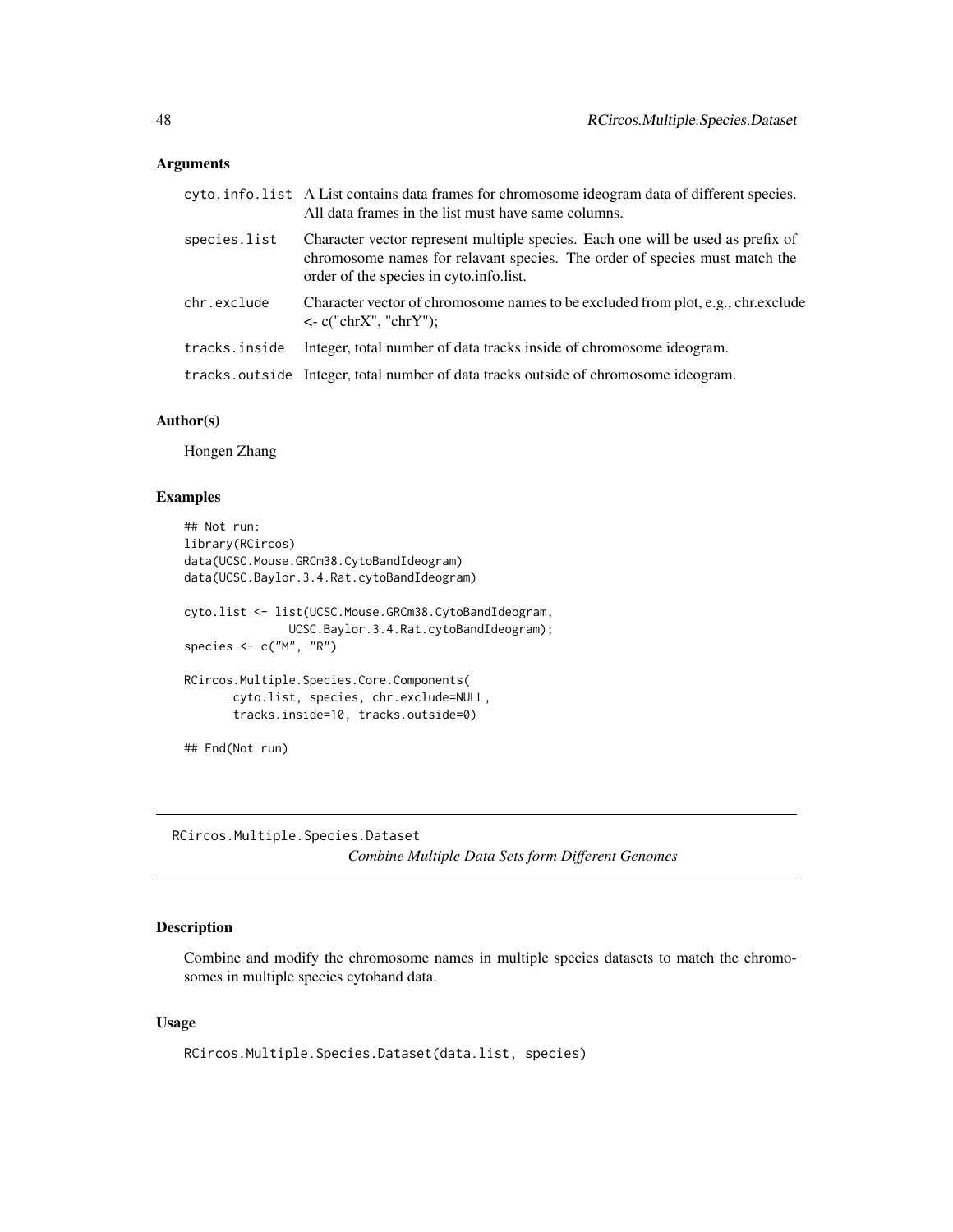### Arguments

| data.list | List of genomic data from multiple species.                                                                                                                  |
|-----------|--------------------------------------------------------------------------------------------------------------------------------------------------------------|
| species   | Character vector for prefix of chromosome names to identify different species.<br>The order of species in species list must match the species in data. list. |

# Value

A data frame same as the input data list but with modified chromosome names.

### Author(s)

Henry Zhang

### Examples

```
## Not run:
library(RCircos)
data(RCircos.Mouse.Expr.Data)
data(RCircos.Rat.Expr.Data)
dataSets <- list(RCircos.Mouse.Expr.Data, RCircos.Rat.Expr.Data)
dataset <- RCircos.Get.Multiple.Species.Dataset(dataSets,
    species.list=c("M", "L"))
## End(Not run)
```
RCircos.paddingConst *Padding Distance Constant between Two Chromosomes*

## Description

Default length of padding area between two chromosomes on chromosome ideogram track. This is a read only data and can be viewed with RCircos.Get.Padding.Constant() method.

### Format

The format is: num 0.00291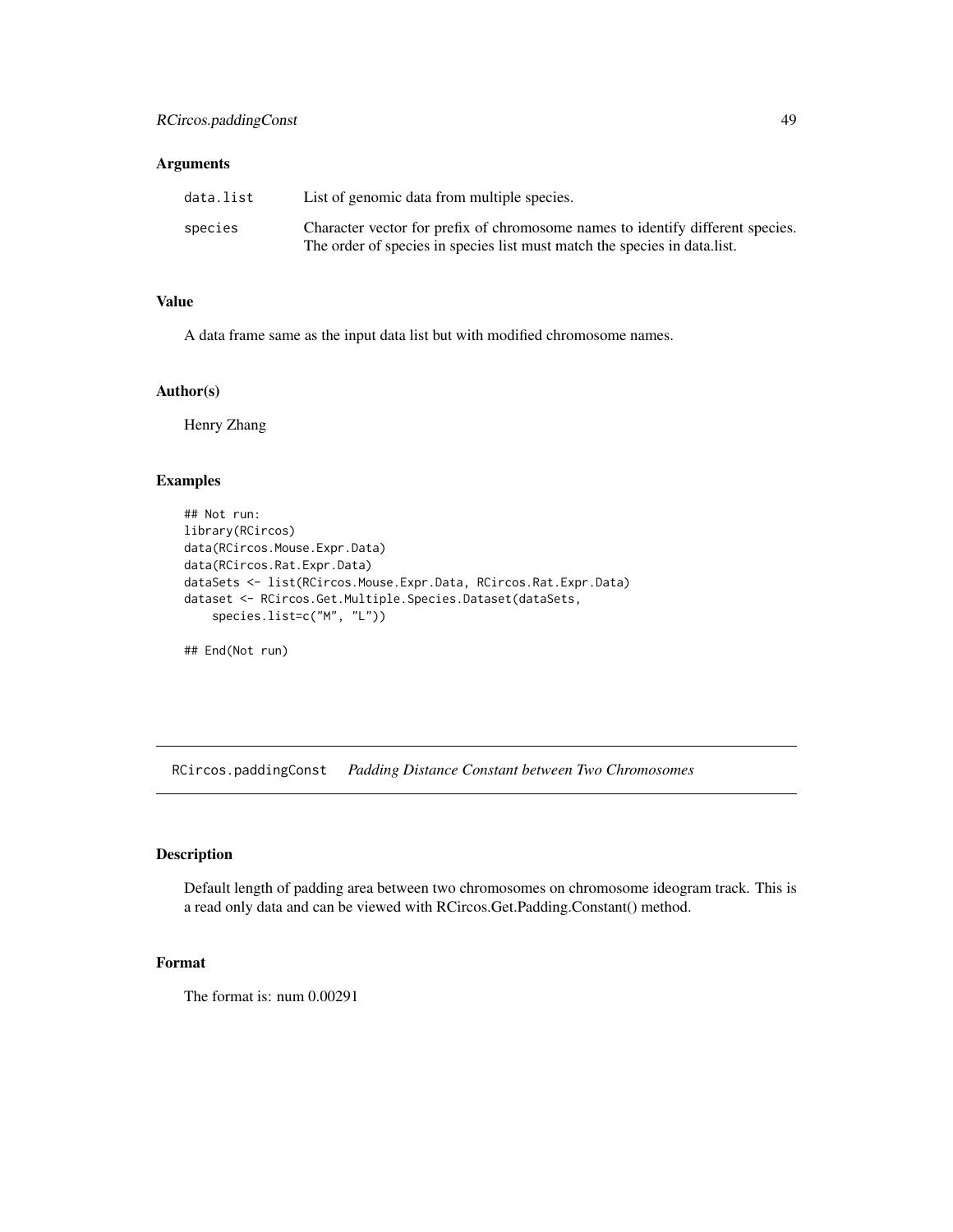```
RCircos.Parallel.Line.Plot
```
*Draw Lines between Two Genomic Positions on Same Chromosome*

## Description

Plot link lines inside a data track between two genomic positions on same chromosome. RCircos core components and graphic device must be initialized first.

#### Usage

```
RCircos.Parallel.Line.Plot(line.data=NULL, track.num=NULL,
    side=c("in", "out"), line.width=1, inside.pos=NULL,
    outside.pos=NULL, genomic.columns=3, is.sorted=TRUE)
```
#### Arguments

| line.data       | A data frame containing chromosome, start and end position for each line.                     |
|-----------------|-----------------------------------------------------------------------------------------------|
| track.num       | Non-negative integer, the number of track to plot                                             |
| side            | Character vector, relative location to ideogram, either "in" or "out".                        |
| line.width      | Non-negative numeric, same as lwd in graphic package                                          |
| inside.pos      | Non-negative numeric, inside position (relative to the centre of plot area) of the<br>track.  |
| outside.pos     | Non-negative numeric, outside position (relative to the centre of plot area) of the<br>track. |
| genomic.columns |                                                                                               |
|                 | Non-negative integer, total number of columns for genomic position in each row.<br>Must be 3. |
| is.sorted       | Logic, whether the data is sorted by chromosome names and start positions.                    |

#### Author(s)

Henry Zhang

### Examples

```
## Not run:
library(RCircos);
data(UCSC.HG19.Human.CytoBandIdeogram);
data(RCircos.Line.Data);
RCircos.Set.Core.Components(
    cyto.info=UCSC.HG19.Human.CytoBandIdeogram,
    chr.exclude=c("chrX", "chrY"),
```
tracks.inside=10, tracks.outside=5) RCircos.Set.Plot.Area();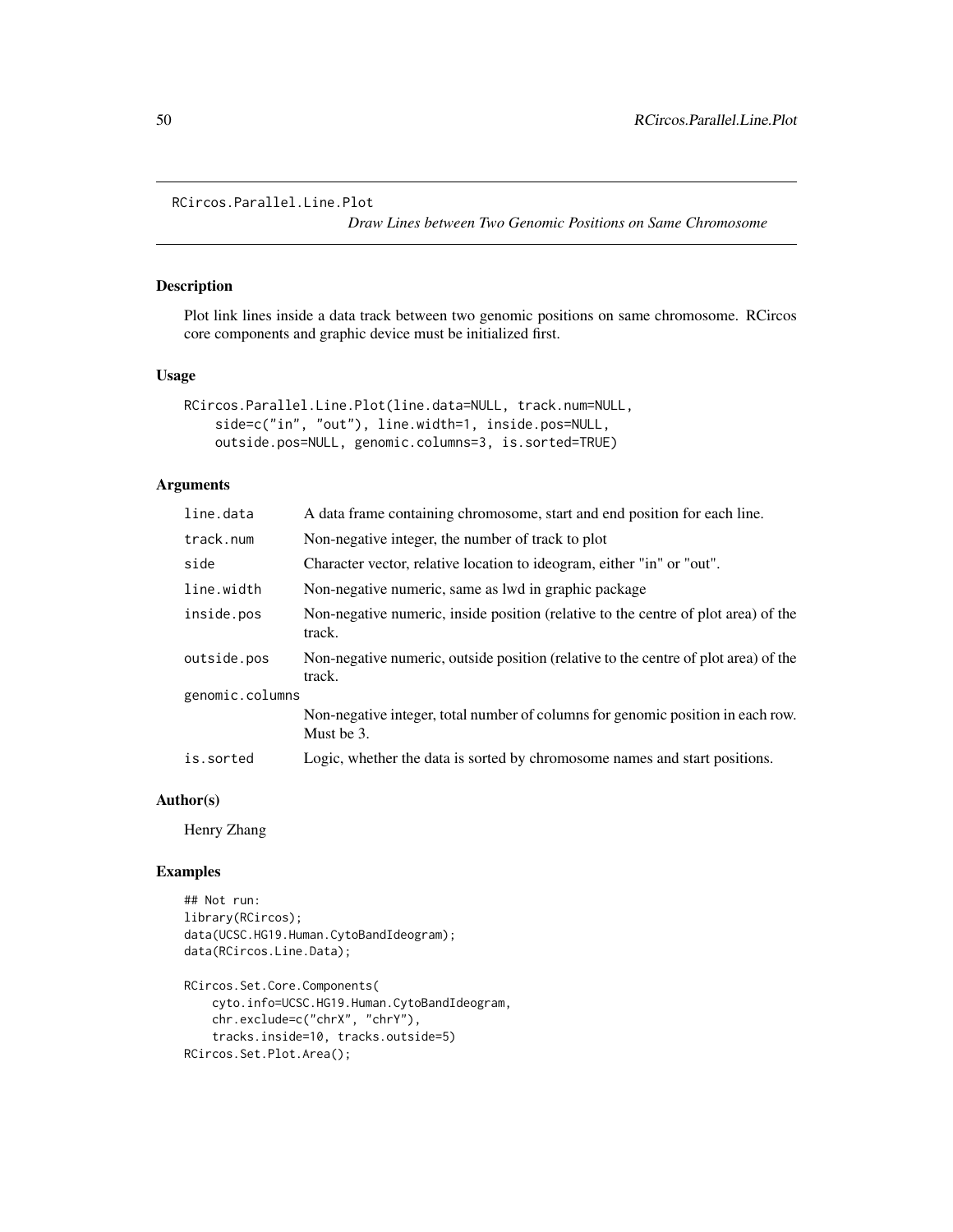```
RCircos.Chromosome.Ideogram.Plot()
RCircos.Parallel.Line.Plot(line.data, track.num=5, side="in")
RCircos.Parallel.Line.Plot(line.data, line.width=2,
    inside.pos=2, outside.pos=2.5)
```
## End(Not run)

RCircos.Plot.Heatmap.Color.Scale *Plot A Color Scale for Heatmap*

### Description

Plot a color scale showing the color ranges of heatmap. One or more tracks should be defined for plots in outside of chromosome ideogram.

### Usage

```
RCircos.Plot.Heatmap.Color.Scale(max.value=NULL, min.value=NULL,
        color.type="BlueWhiteRed", scale.location=1,
        scale.width=0, scale.height=0)
```
## Arguments

| max.value    | Numeric, maximum value of heatmap scale                                                                                                                                                |
|--------------|----------------------------------------------------------------------------------------------------------------------------------------------------------------------------------------|
| min.value    | Numeric, minimum value of heatmap scale                                                                                                                                                |
| color.type   | Character vector for color specification, either "BlueWhiteRed", "GreenWhiteRed",<br>"GreenYellowRed", "GreenBlackRed", "YellowToRed", or "BlackOnly". De-<br>fault is "BlueWhiteRed". |
|              | scale. location Non negative integer representing color scale location, $1-4$ for bottom, left, top,<br>and right.                                                                     |
| scale.width  | Non-negative numeric, width of color scale. if not defined, 1/2 of x axis will be<br>used                                                                                              |
| scale.height | Non-negative numeric, height of color scale. if not defined, 1/10 of scale Width<br>axis will be used                                                                                  |

## Author(s)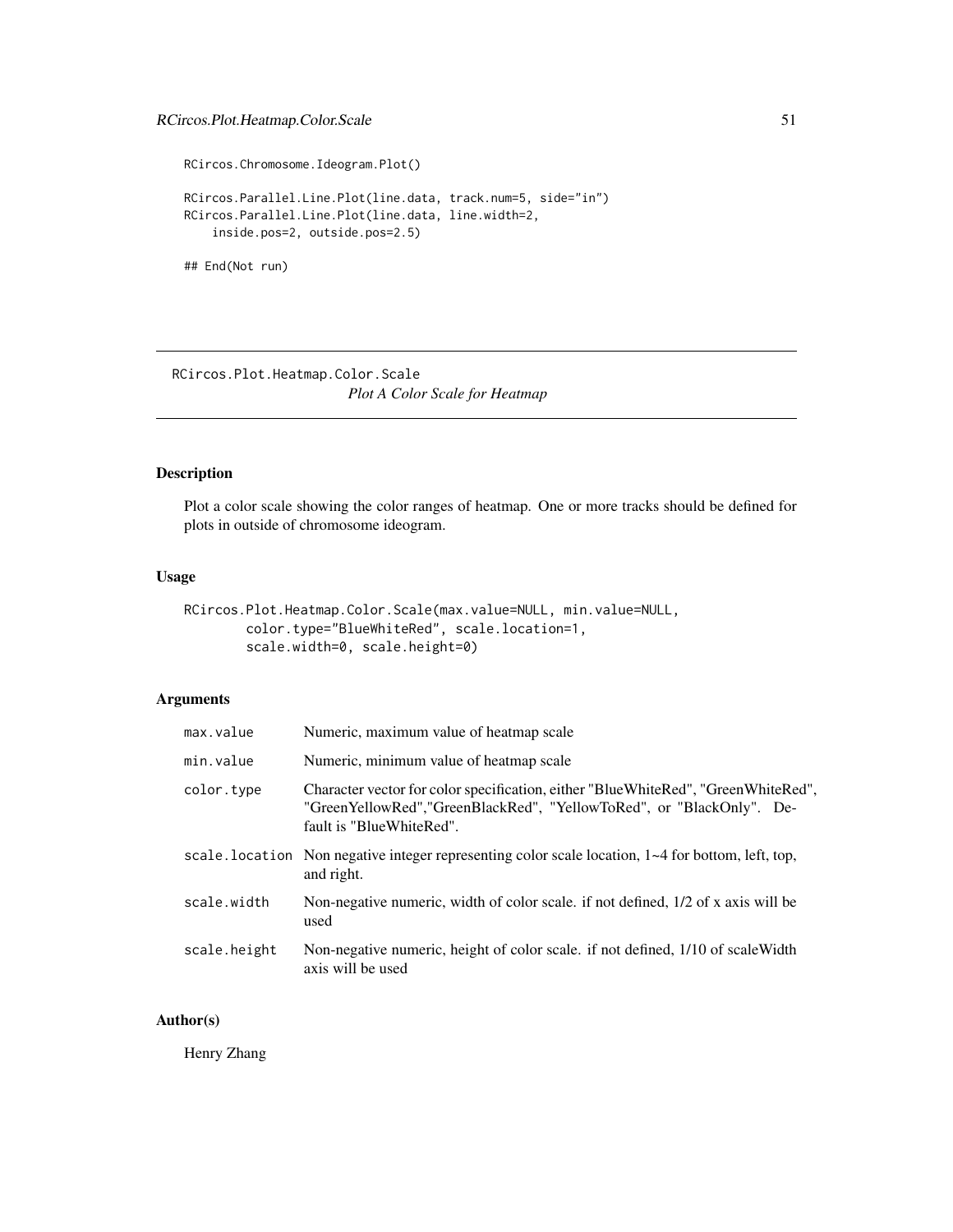### Examples

```
## Not run:
plot.new()
plot.window(c(-5, 5), c(-5, 5))
RCircos.Plot.Heatmap.Color.Scale(max.value=3, min.value=-3,
    scaleLocation=1, colorType="BlueWhiteRed",
    scaleWidth=0, scaleHeight=0)
## End(Not run)
```
RCircos.plotTypes *Plot Types Supported by Current RCircos Version*

#### Description

All supported plot types saved in RCircos Environment. The values are read only throug RCircos.Get.Supported.Plot.Types().

#### Format

The format is: char[1:15] "link", "ribbon", "pLink", "polygon", "tile", "ideogram", "heatmap", "bar", "histogram", "cLine","vLine", "points", "connector", "ticks", "text"

RCircos.Point.Plot *Point Plot for One Data Track*

# Description

Plot points on a track without track outlines and sub-track lines. The size and location od each point can be adjusted with the data values. RCircos core components and graphic device must be initialized first.

#### Usage

```
RCircos.Point.Plot(point.data=NULL, data.col=4,
    track.num=NULL, side=c("in", "out"),
   min.value=NULL, max.value=NULL,
   point.type=19, with.height=TRUE,
   with.size=FALSE, point.scale=1,
    inside.pos=NULL, outside.pos=NULL,
   genomic.columns=3, is.sorted=TRUE)
```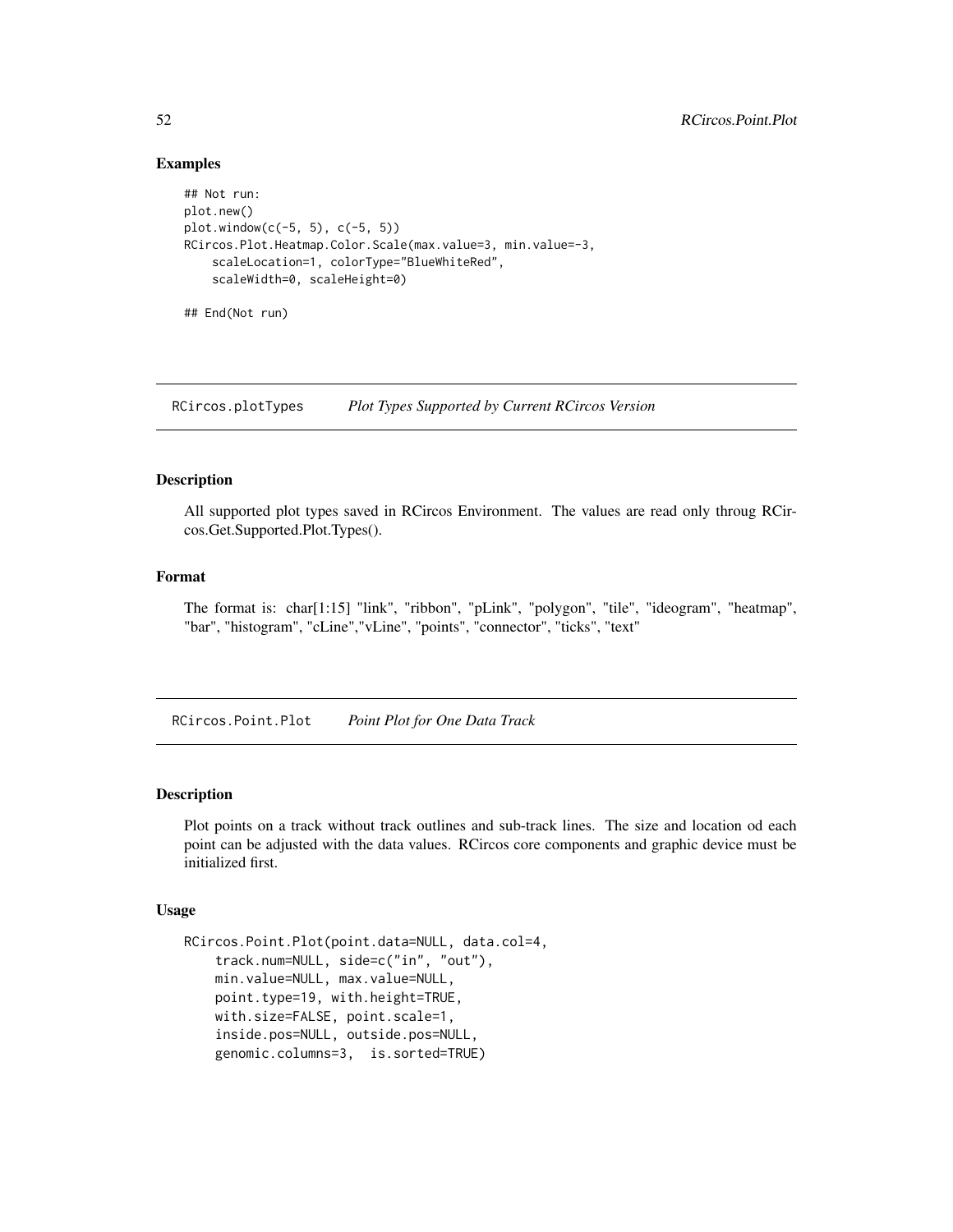# Arguments

| point.data      | A data frame with leading columns of chromosome names, start position and/or<br>end position of each data point followed by data values for one or more samples |
|-----------------|-----------------------------------------------------------------------------------------------------------------------------------------------------------------|
| data.col        | Non-negative integer, representing the ordinal number of the column in input<br>dataset that contains the data to be plotted.                                   |
| track.num       | Non-negative integer, representing the ordinal number of the plot track where<br>the lines will be plotted.                                                     |
| side            | Character vector, either "in" or "out", representing the position related to chro-<br>mosome ideogram.                                                          |
| min.value       | Numeric, minimum value of point data.                                                                                                                           |
| max.value       | Numeric, maximum value of point data                                                                                                                            |
| point.type      | Non-negative integer for pch. Default is 19.                                                                                                                    |
| with.height     | Logic, if TURE, the location of each point will be adjusted according to the data<br>value.                                                                     |
| with.size       | Logic, if TURE, the size of each point will be adjusted according to the data<br>value.                                                                         |
| point.scale     | Non-negative numeric, more scale for point size, must be greater than or equal<br>to $1$ .                                                                      |
| inside.pos      | Non-negative numeric, inside position (relative to the centre of plot area) of the<br>track.                                                                    |
| outside.pos     | Non-negative numeric, outside position (relative to the centre of plot area) of the<br>track.                                                                   |
| genomic.columns |                                                                                                                                                                 |
|                 | Non-negative integer, total number of columns for genomic position in each row.<br>Must be either 3 or 2.                                                       |
| is.sorted       | Logic, whether the data is sorted by chromosome names and start positions.                                                                                      |

## Author(s)

Henry Zhang

# Examples

```
## Not run:
library(RCircos)
data(UCSC.HG19.Human.CytoBandIdeogram)
```

```
RCircos.Set.Core.Components(
cyto.info=UCSC.HG19.Human.CytoBandIdeogram,
chr.exclude=c("chrX", "chrY"),
num.inside=10, num.outside=0)
```
RCircos.Set.Plot.Area() RCircos.Chromosome.Ideogram.Plot()

data(RCircos.Scatter.Data)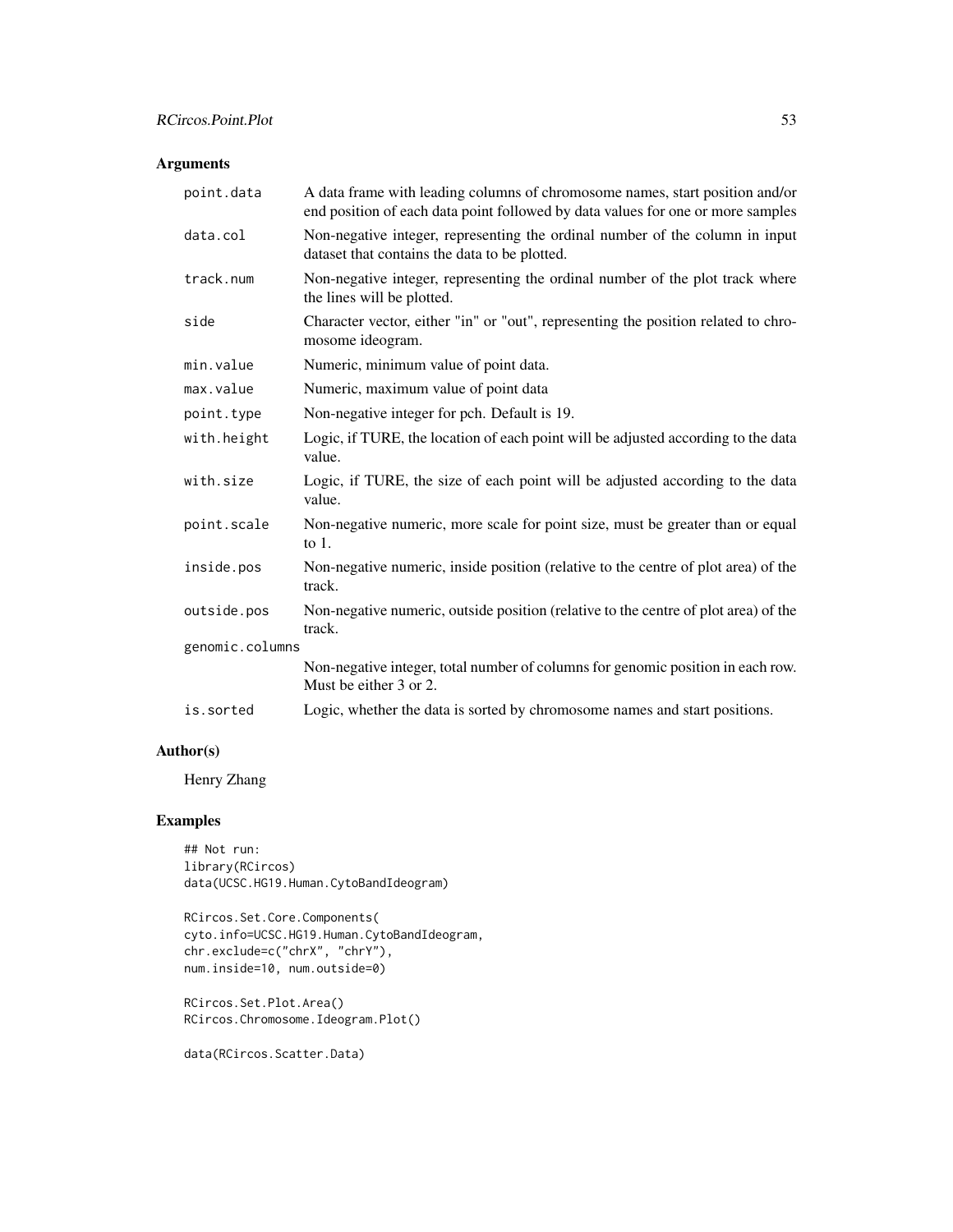```
RCircos.Scatter.Plot(RCircos.Scatter.Data,
data.col=5, track.num=4, side="in",
with.height=TRUE, with.size=FALSE)
```
## End(Not run)

RCircos.Polygon.Data *RCircos Polygon Demo Data*

#### Description

A data frame with four columns for chromosome names, start and end position for each genomic interval, and values for polygon heights.

#### Usage

```
data("RCircos.Polygon.Data")
```
## Format

A data frame with 77 observations on the following 4 variables.

Chromosome a factor with levels chr1 chr10 chr11 chr12 chr13 chr14 chr15 chr16 chr17 chr18 chr19 chr2 chr20 chr21 chr3 chr4 chr5 chr6 chr7 chr8 chr9 chrX chrY

chromStart a numeric vector

chromEnd a numeric vector

Data a numeric vector

RCircos.Polygon.Plot *Draw Polygons on One Data Track*

### Description

Plot polygons with different height and different locations inside of a track. Polygon plot is an alternative bar plot that takes both positive and negative height values and genomic intervals with different lengths. Plot data should have genomic positions(chromosome names, start and end positions) as well as height values. Optional column for polygon colors may follow.

#### Usage

```
RCircos.Polygon.Plot(polygon.data=NULL, data.col=NULL,
    track.num=NULL, side=c("in", "out"), border.col=NULL,
   polygon.col="pink", min.value=NULL, max.value=NULL,
    inside.pos=NULL, outside.pos=NULL, genomic.columns=3,
    is.sorted = TRUE)
```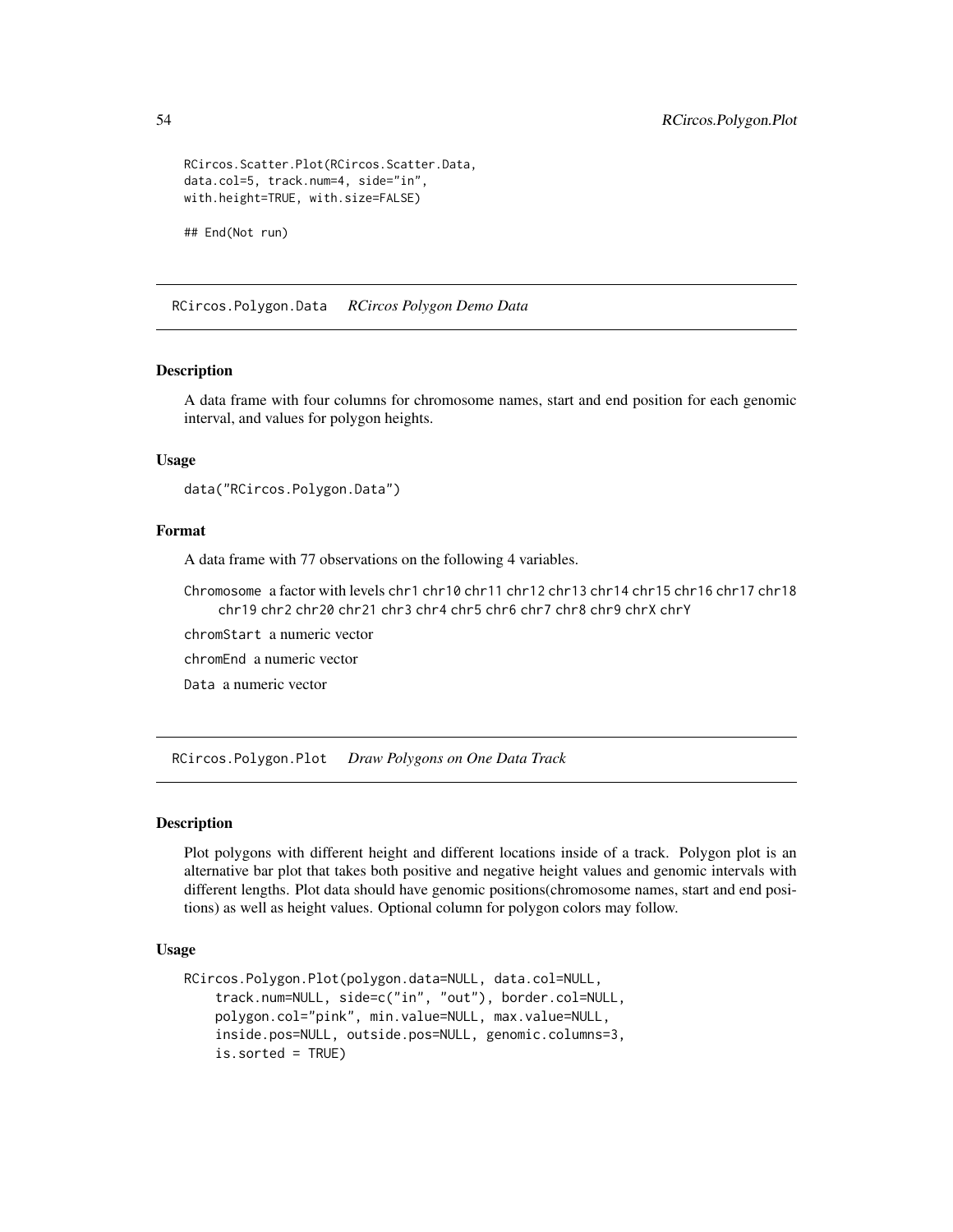# Arguments

| polygon.data    | A data frame with three columns for genomic positions, one or columns for<br>polygon heights, and an optional column for polygon colour. |
|-----------------|------------------------------------------------------------------------------------------------------------------------------------------|
| data.col        | Non-negative integer, representing the ordinal number of the column in input<br>data set that contains the data to be plotted.           |
| track.num       | Non-negative integer, representing the ordinal number of the plot track where<br>the lines will be plotted.                              |
| side            | Character vector, either "in" or "out", representing the position related to chro-<br>mosome ideogram.                                   |
| border.col      | Vector of color names for border color, default null.                                                                                    |
| polygon.col     | Color name for fill of polygon.                                                                                                          |
| min.value       | Numeric, minimum value in data column of polygon data.                                                                                   |
| max.value       | Numeric, maximum value in data column of polygon data.                                                                                   |
| inside.pos      | Non-negative numeric, inside position (relative to the centre of plot area) of the<br>track.                                             |
| outside.pos     | Non-negative numeric, outside position (relative to the centre of plot area) of the<br>track.                                            |
| genomic.columns |                                                                                                                                          |
|                 | Non-negative integer, total number of columns for genomic position in each row.<br>Must be either 3 or 2.                                |
| is.sorted       | Logic, whether the data is sorted by chromosome names and start positions.                                                               |

## Author(s)

Henry Zhang

# Examples

```
## Not run:
library(RCircos);
data(UCSC.HG19.Human.CytoBandIdeogram);
data(RCircos.Polygon.Data);
RCircos.Set.Core.Components(
   cyto.info=UCSC.HG19.Human.CytoBandIdeogram,
   chr.exclude=c("chrX", "chrY"),
    tracks.inside=10, tracks.outside=5)
RCircos.Set.Plot.Area();
RCircos.Chromosome.Ideogram.Plot()
RCircos.Polygon.Plot(RCircos.Polygon.Data,
   track.num=1, side="in")
## End(Not run)
```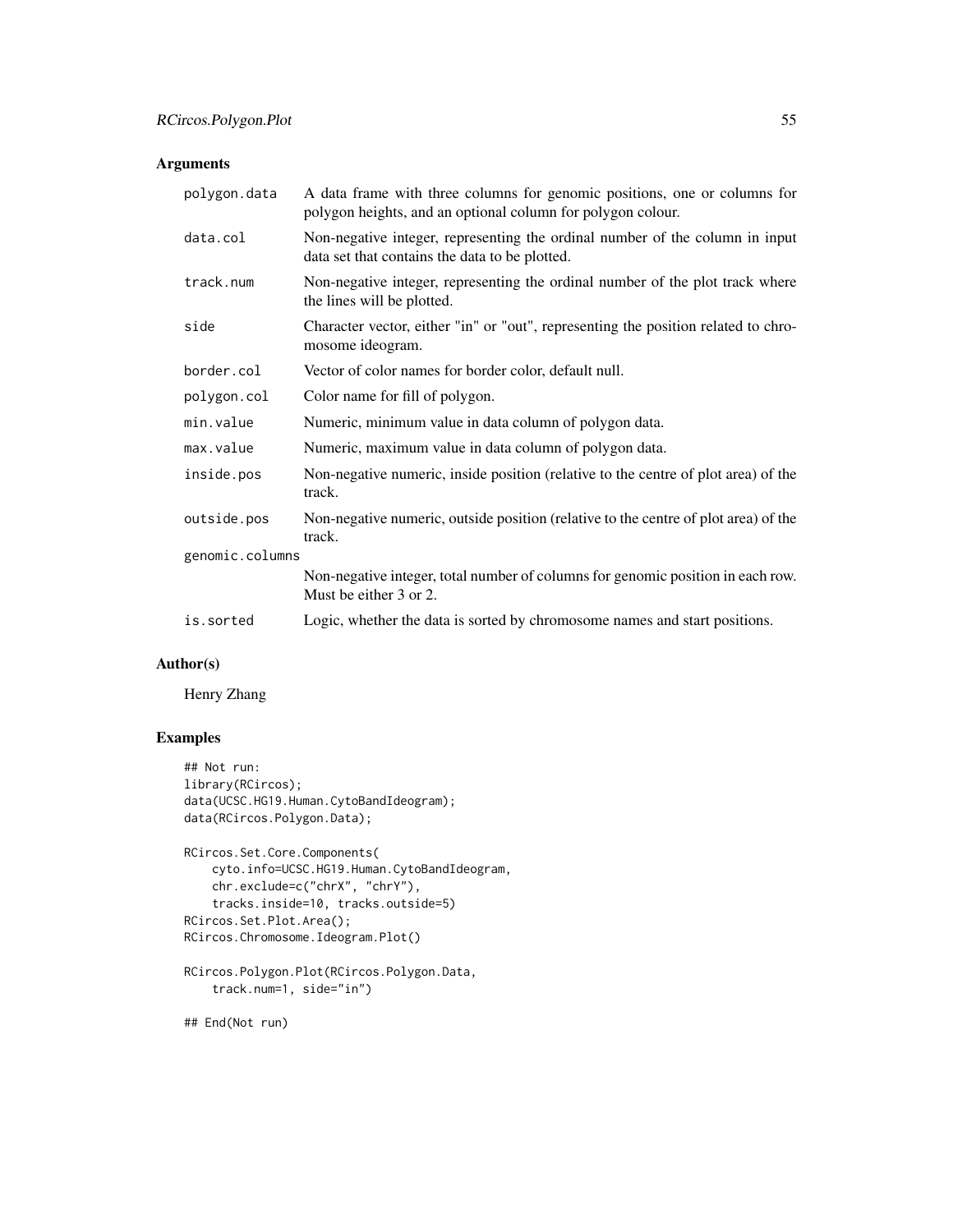RCircos.Pseudo.Ideogram.From.Labels

*Generate A Pseudo Chromosome Ideogram from List of Lables*

### Description

Generate a pseudo ideogram from a character list for RCircos plot Each chromosome will have same length and no stain colors.

#### Usage

RCircos.Pseudo.Ideogram.From.Labels(chromosomes=NULL)

### Arguments

| chromosomes | A vector of labels (such as gene names) used for chromosome names and each |
|-------------|----------------------------------------------------------------------------|
|             | element must be unique.                                                    |

## Value

A data frame as an ideogram data table.

#### Author(s)

Henry Zhang

### Examples

```
## Not run:
library(RCircos)
geneNames <- paste0("Gene_", 1:20)
cyto.info <- RCircos.Pseudo.Ideogram.From.Labels(geneNames)
```
## End(Not run)

RCircos.Pseudo.Ideogram.From.Table *Generate Pseudo Chromosome Ideogram from Plot Data Table*

## Description

Generate a pseudo ideogram from plot data for Circos plot. Plot data must have at least two columns serving as chromosome names and band names. An optional gene length or locations can also be provided, e.g.,

Groups LocusName LocusPosition Group1 1 1.5 Group1 3 2.0 Group1 4 3.0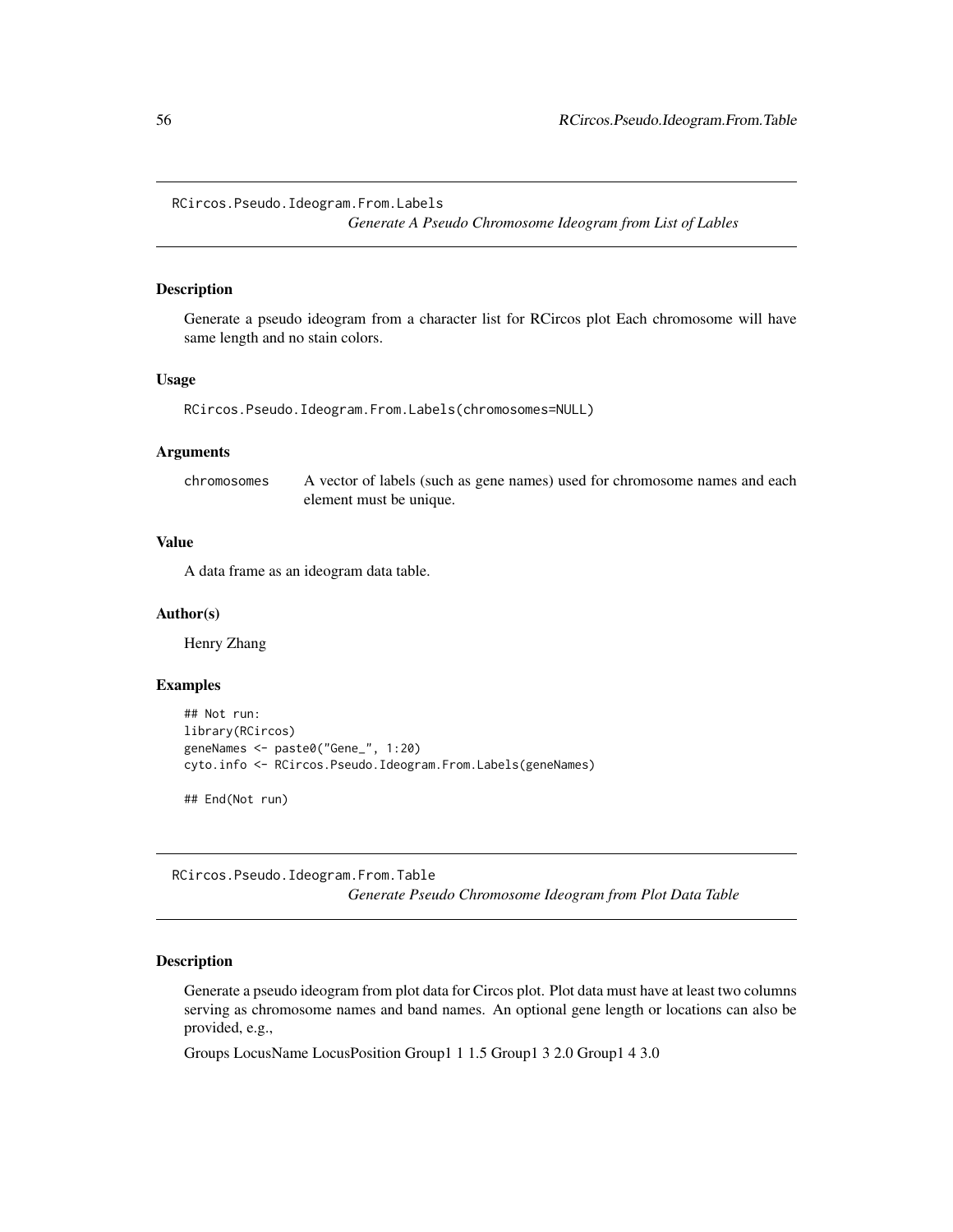## Usage

RCircos.Pseudo.Ideogram.From.Table(plot.data=NULL, location.col=NULL, band.col=NULL)

## Arguments

| plot.data    | A data frame with two or three columns, the first column is for chromosome<br>names.                                                                                                                                                |
|--------------|-------------------------------------------------------------------------------------------------------------------------------------------------------------------------------------------------------------------------------------|
| location.col | Non negative integer, column number in plot data from which end positions will<br>be derived for each chromosome or each band. This argument must be defined<br>and could be either length of the locus or relative locus position. |
| band.col     | Non negative integer, column number in plot data which serves as band names,<br>this argument is optional.                                                                                                                          |

# Value

A data frame with ideogram data.

## Author(s)

Henry Zhang

### Examples

```
## Not run:
library(RCircos)
data(RCircos.Gene.Label.Data);
plot.data <- RCircos.Gene.Label.Data;
cyto.info <- RCircos.Get.Pseudo.Ideogram(plot.data=plot.data,
location.col=2, band.col=3)
```
## End(Not run)

RCircos.Rat.Expr.Data *Sample Data of Rat Gene Expression*

## Description

A data frame containing rat genes, genomic position and expression values of these genes.

## Usage

data(RCircos.Rat.Expr.Data)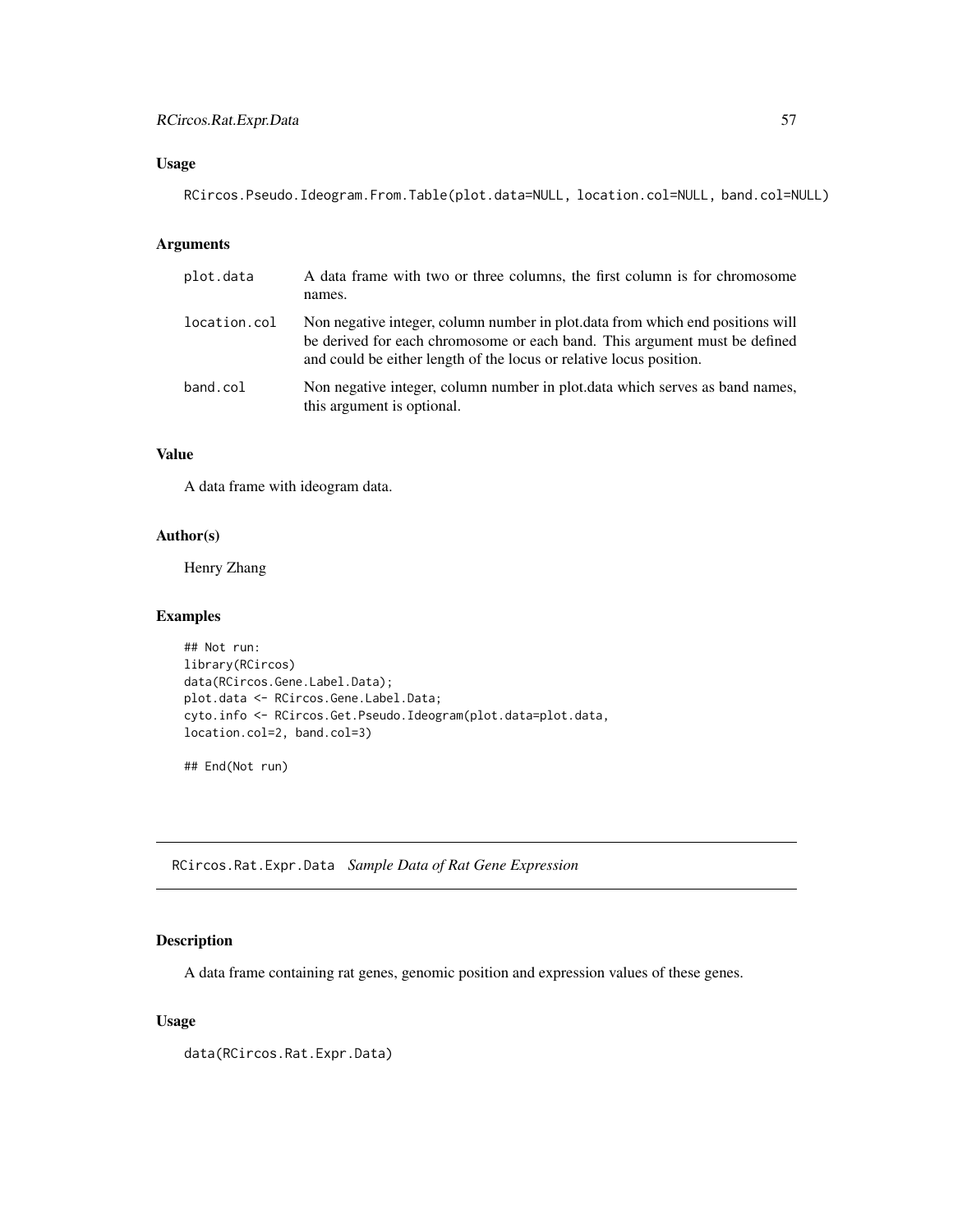## Format

A data frame with 11426 observations on the following 5 variables.

Chromosome a factor with levels chr1 chr10 chr11 chr12 chr13 chr14 chr15 chr16 chr17 chr18 chr19 chr2 chr20 chr3 chr4 chr5 chr6 chr7 chr8 chr9 chrX

txStart a numeric vector

txEnd a numeric vector

Gene a character vector

Expr.Mean a numeric vector

#### Source

Modified from GEO dataset: GSE42081.

RCircos.Reset.Core.Components

*Reset Methods for Modifying RCircos Core Components*

# Description

Reset RCircos core components: plot ideogram, plot position, and plot parameters.

# Usage

RCircos.Reset.Plot.Ideogram(chrom.ideo) RCircos.Reset.Plot.Positions(plot.positions) RCircos.Reset.Plot.Parameters(new.params)

## Arguments

| chrom.ideo | Data frame, object of RCircos cytoband data returned from RCircos. Get. Plot. Ideogram().                  |
|------------|------------------------------------------------------------------------------------------------------------|
|            | plot.positions Data frame, object of RCircos plot positions returned from RCircos. Get. Plot. Positions(). |
| new.params | List, object of RCircos plot positions returned from RCircos. Get. Plot. Parameters ()                     |

# Author(s)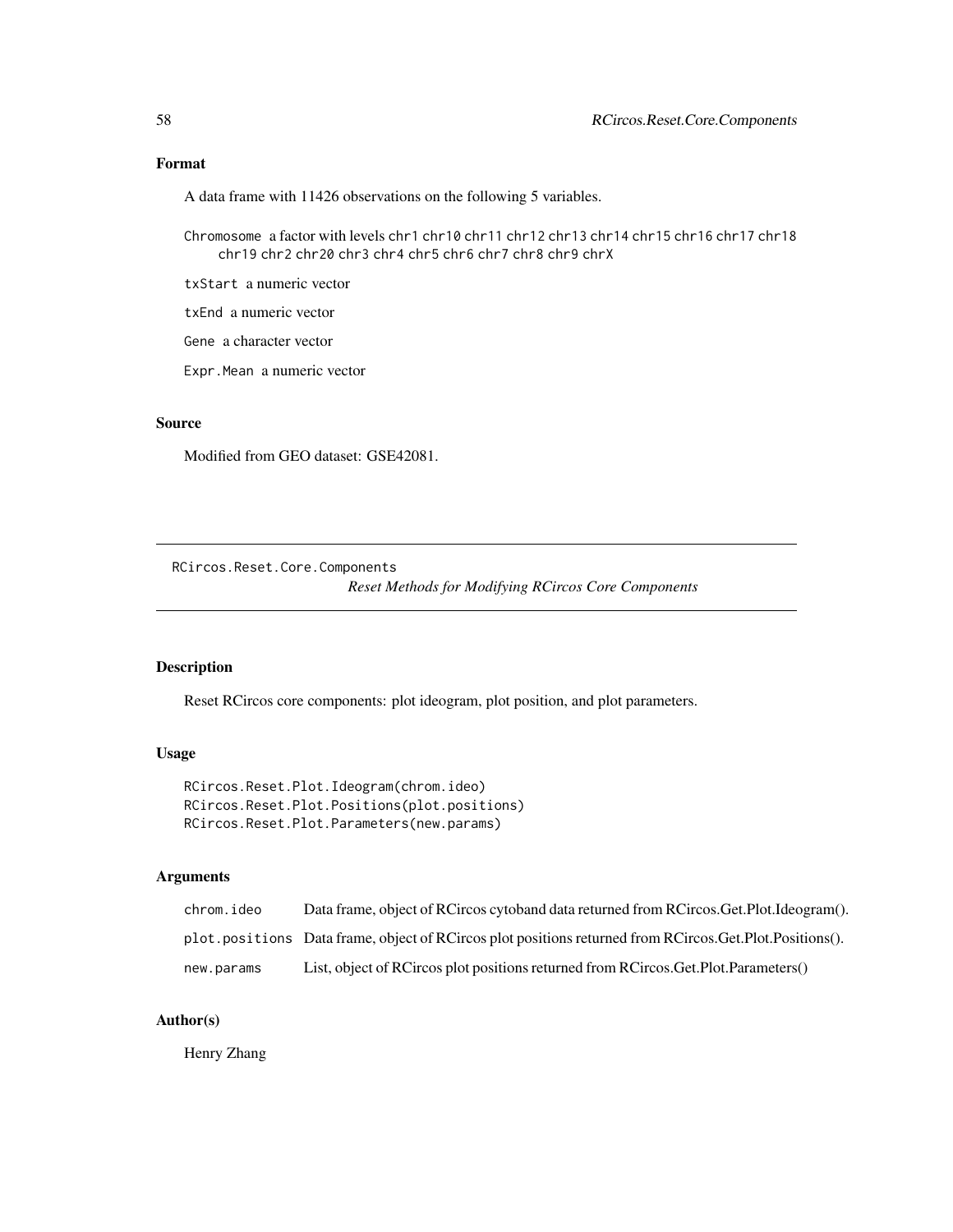## RCircos.Ribbon.Data 59

#### Examples

```
## Not run:
library(RCircos);
data(UCSC.HG19.Human.CytoBandIdeogram);
RCircos.Set.Core.Components(
    cyto.info=UCSC.HG19.Human.CytoBandIdeogram,
    chr.exclude=c("chrX", "chrY"),
    tracks.inside=10, tracks.outside=5)
ideo <- RCircos.Get.Plot.Ideogram()
rows <- which(ideo$BandColor=="red"
ideo$BandColor[rows] <- "green"
RCircos.Reset.Plot.Ideogram(ideo)
params <- RCircos.Get.Plot.Parameters()
params$base.per.unit <- 6000
RCircos.Reset.Plot.Paramters(params)
positions <- RCircos.Get.Plot.Positions();
positions[1, 3] <- 0;
RCircos.Reset.Plot.Positions(positions);
```
## End(Not run)

RCircos.Ribbon.Data *Sample Data for RCircos Ribbon Plot*

#### Description

A data frame containing paired genomic position data for each row. The contents of each row are in the order of name, start and end positions of chromosome A then name, start and end positions of chromosome B. This data frame is directly used to draw ribbons without extra processing.

## Usage

```
data(RCircos.Ribbon.Data)
```
#### Format

A data frame with 4 observations on the following 6 variables.

chromA a factor with levels chr1 chr5 chr8

chromStartA a numeric vector

chromEndA a numeric vector

chromB a factor with levels chr10 chr13 chr17 chr18

chromStartB a numeric vector

chromEndB a numeric vector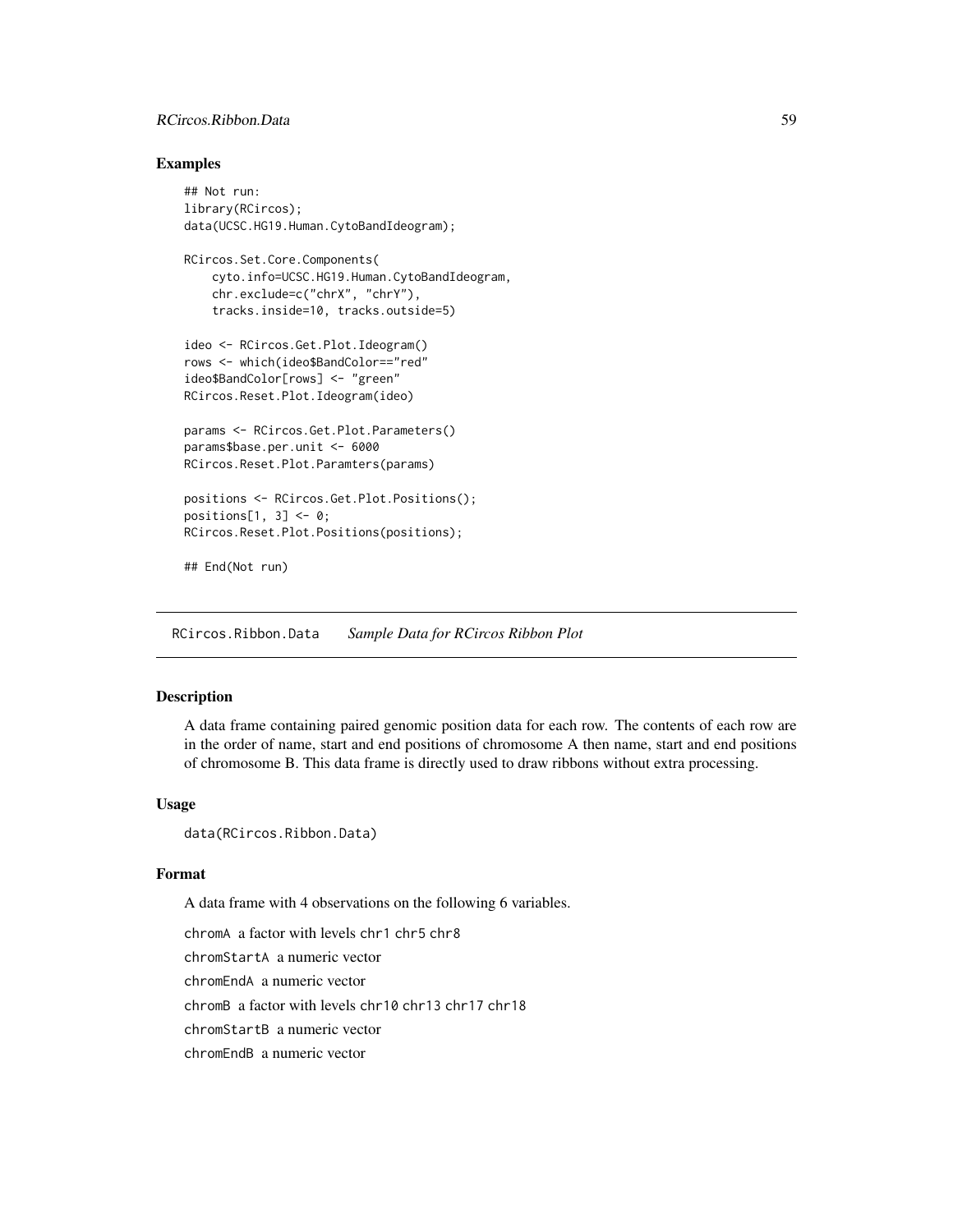# Source

Unpublished data.

RCircos.Ribbon.Plot *Draw Ribbon between Two Genomic Regions*

## Description

Draw various ribbons instead of lines with uniform thickness. The thickness of ribbons are relative to the size of the genomic regions to be linked.

## Usage

```
RCircos.Ribbon.Plot(ribbon.data=NULL, track.num=NULL,
    by.chromosome=FALSE, twist=FALSE, start.pos=NULL,
    genomic.columns=3, is.sorted=TRUE)
```
# Arguments

| ribbon.data     | A data frame with paired genomic positions in each row. The first three columns<br>of each row are for chromosome name, start and end positions of one genomic<br>position followed by three columns for chromosome name, start and end posi-<br>tions of the second genomic position. |  |
|-----------------|----------------------------------------------------------------------------------------------------------------------------------------------------------------------------------------------------------------------------------------------------------------------------------------|--|
| track.num       | Non negative-integer, representing the ordinal number of the plot track where<br>the ribbons will start.                                                                                                                                                                               |  |
| by.chromosome   | Logic, If true, red color will be used for ribbons between positions of same<br>chromosomes and blue color for ribbons between different chromosomes. Oth-<br>erwise, different colors will be automatically assigned for each ribbon.                                                 |  |
| twist           | Logic, TRUE for the ribbons with twisted shape and FALSE for no twist.                                                                                                                                                                                                                 |  |
| start.pos       | Non-negative numeric, scale factor relative to chromosome ideogram position.<br>Must be smaller than 1.                                                                                                                                                                                |  |
| genomic.columns |                                                                                                                                                                                                                                                                                        |  |
|                 | Non-negative integer, total number of columns for genomic position in each row.<br>Must be either 3 or 2.                                                                                                                                                                              |  |
| is.sorted       | Logic, whether the data is sorted by chromosome names and start positions.                                                                                                                                                                                                             |  |

# Author(s)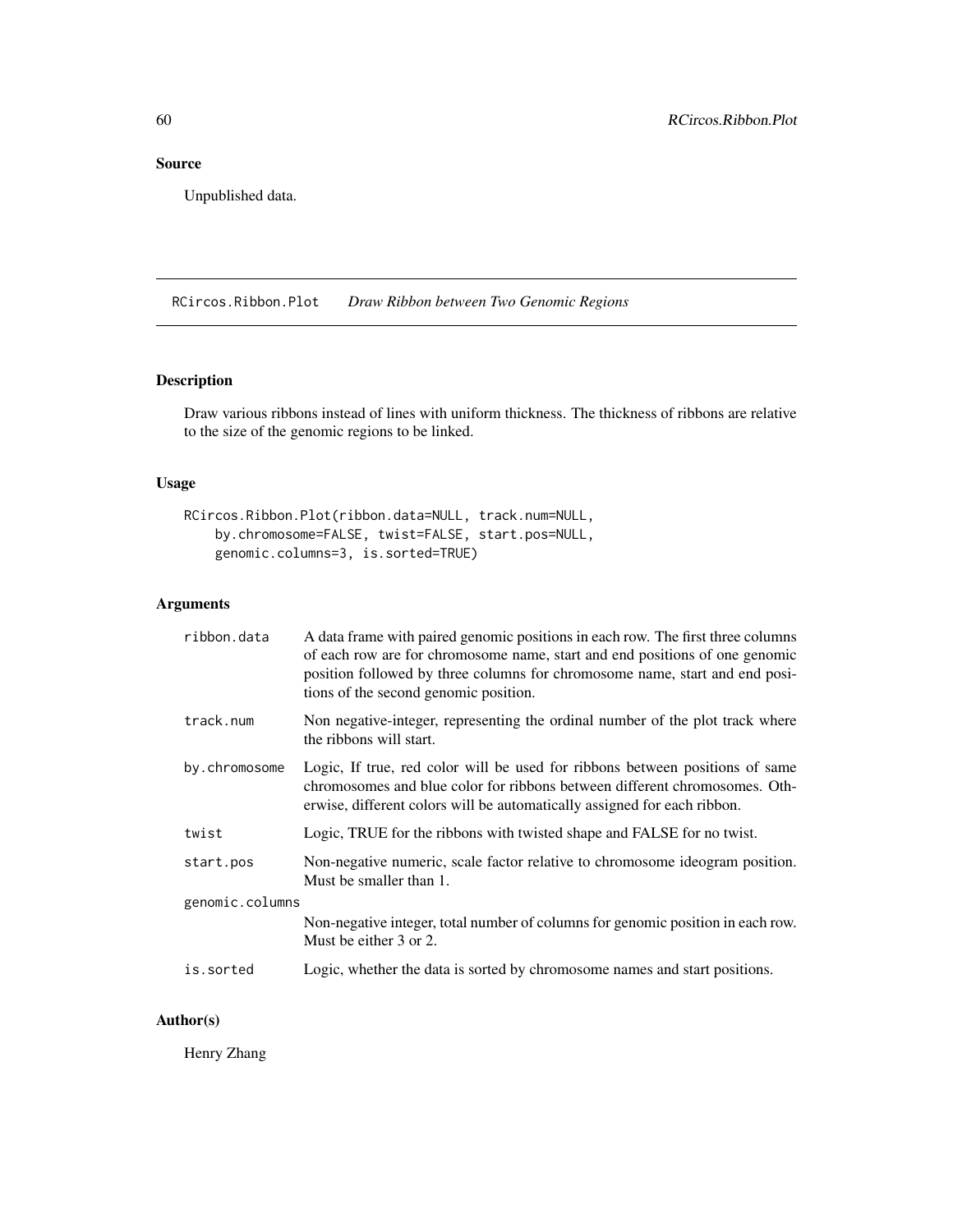## RCircos. Scatter. Data 61

## Examples

```
## Not run:
library(RCircos)
data(UCSC.HG19.Human.CytoBandIdeogram);
data(RCircos.Link.Data);
data(RCircos.Ribbon.Data);
cyto.info <- UCSC.HG19.Human.CytoBandIdeogram
chr.exclude <- c("chrX", "chrY")
RCircos.Set.Core.Components(
cyto.info=UCSC.HG19.Human.CytoBandIdeogram,
chr.exclude=c("chrX", "chrY"),
tracks.inside=10, tracks.outside=0)
RCircos.Set.Plot.Area()
RCircos.Chromosome.Ideogram.Plot()
RCircos.Link.Plot(RCircos.Link.Data, track.num=4, twist=TRUE)
RCircos.Ribbon.Plot(RCircos.Ribbon.Data,
track.num=4, twist=TRUE, by.chromosome=FALSE)
```
## End(Not run)

RCircos.Scatter.Data *Sample Data for RCircos Scatter Plot*

### Description

A data frame with the first three columns as chromosome name, start and end position followed by columns of DNA copy number variant data (num.mark and seg.mean).

### Usage

data(RCircos.Scatter.Data)

# Format

A data frame with 1757 observations on the following 5 variables.

chromosome a factor with levels 1 10 11 12 13 14 15 16 17 18 19 2 20 21 22 3 4 5 6 7 8 9 X Y

start a numeric vector

stop a numeric vector

num.mark a numeric vector

seg.mean a numeric vector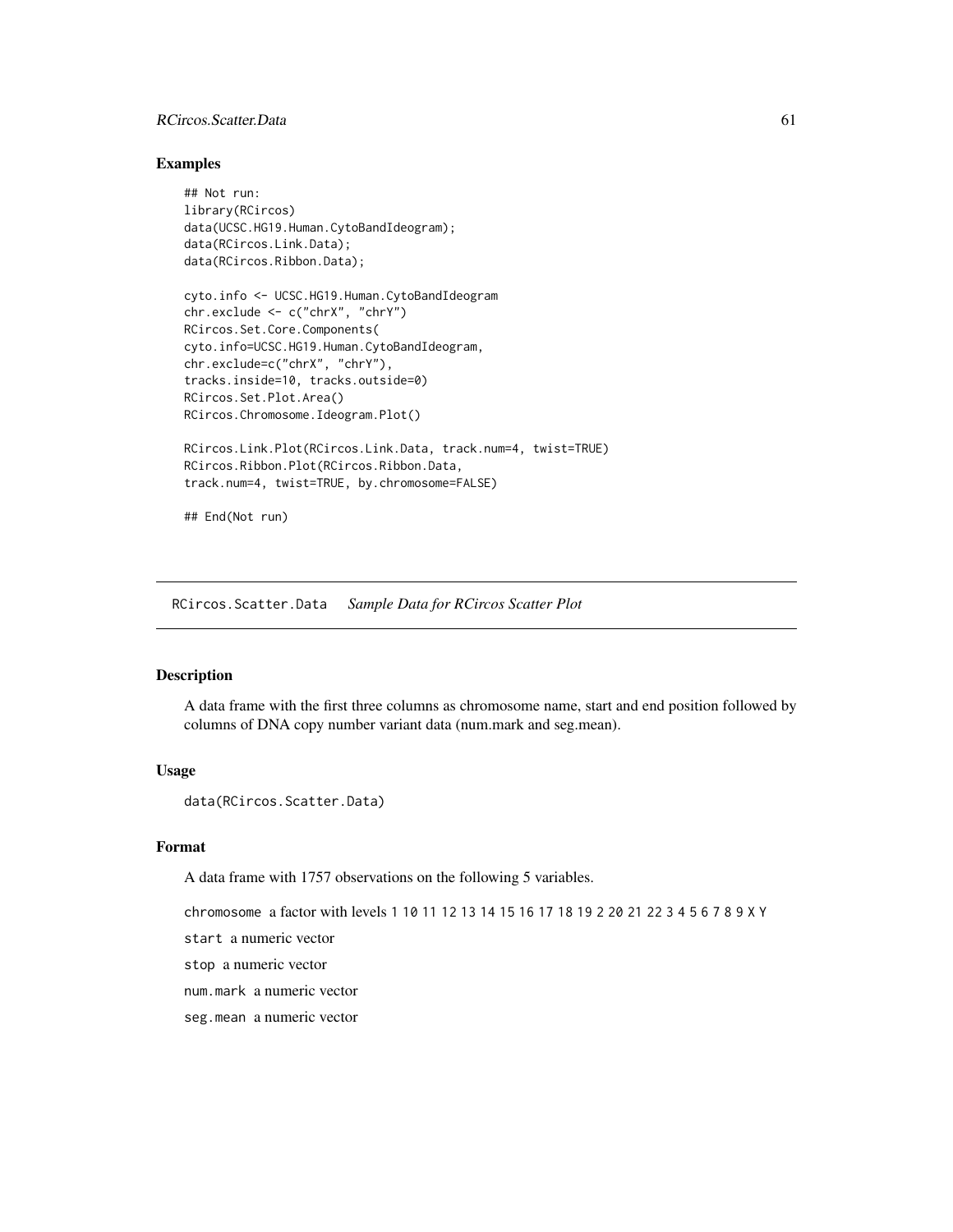RCircos.Scatter.Plot *Scater Plot for One Data Track*

## Description

Draw one track of scatter plot. RCircos core components and graphics device must be initialized before drawing.

#### Usage

```
RCircos.Scatter.Plot(scatter.data=NULL, data.col=4,
   track.num=NULL, side=c("in", "out"), by.fold=0,
   min.value=NULL, max.value=NULL, inside.pos=NULL,
   outside.pos=NULL, genomic.columns=3, is.sorted=TRUE)
```
## Arguments

| scatter.data    | A data frame with leading columns of chromosome names, start position and/or<br>end position of each data point followed by data values for one or more samples                                                                                                                               |
|-----------------|-----------------------------------------------------------------------------------------------------------------------------------------------------------------------------------------------------------------------------------------------------------------------------------------------|
| data.col        | Non-negative integer, representing the ordinal number of the column in input<br>dataset that contains the data to be plotted.                                                                                                                                                                 |
| track.num       | Non-negative integer, representing the ordinal number of the plot track where<br>the lines will be plotted.                                                                                                                                                                                   |
| side            | Character vector, either "in" or "out", representing the position related to chro-<br>mosome ideogram.                                                                                                                                                                                        |
| by.fold         | Zero or a positive float number, if it is greater than zero, any data point with<br>a value greater than or equal to the by fold will be plot as red color and data<br>points with values less or equal to the negative by fold will be plot as blue colr.<br>Otherwise, black color is used. |
| min.value       | Numeric, minimum value of scatter plot data.                                                                                                                                                                                                                                                  |
| max.value       | Numeric, maximum value of scatter plot data                                                                                                                                                                                                                                                   |
| inside.pos      | Non-negative numeric, inside position (relative to the centre of plot area) of the<br>track.                                                                                                                                                                                                  |
| outside.pos     | Non-negative numeric, outside position (relative to the centre of plot area) of the<br>track.                                                                                                                                                                                                 |
| genomic.columns |                                                                                                                                                                                                                                                                                               |
|                 | Non-negative integer, total number of columns for genomic position in each row.<br>Must be either 3 or 2.                                                                                                                                                                                     |
| is.sorted       | Logic, whether the data is sorted by chromosome names and start positions.                                                                                                                                                                                                                    |

### Author(s)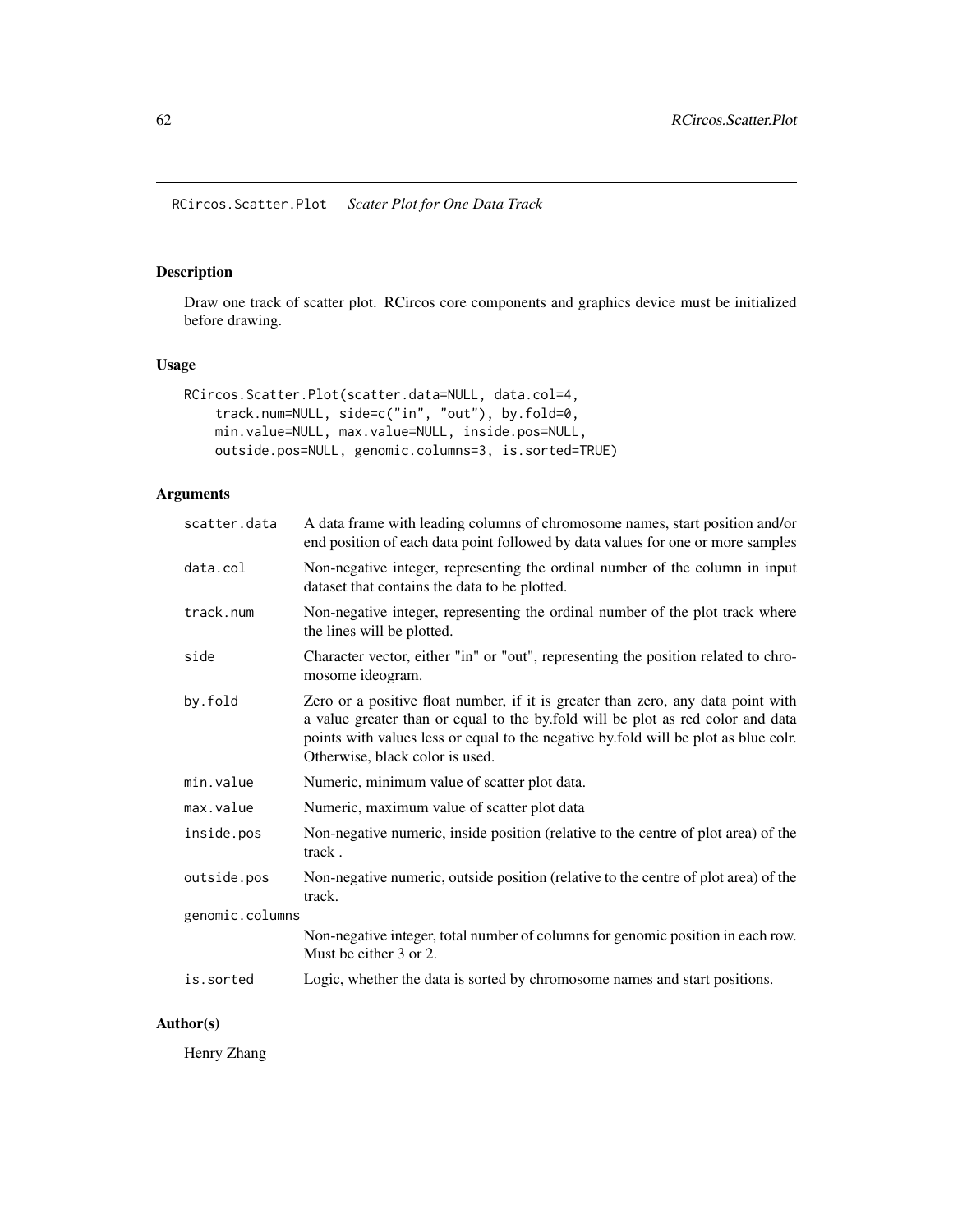## RCircos.Set.Base.Plot.Positions 63

#### Examples

```
## Not run:
library(RCircos)
data(UCSC.HG19.Human.CytoBandIdeogram)
RCircos.Set.Core.Components(
cyto.info=UCSC.HG19.Human.CytoBandIdeogram,
chr.exclude=c("chrX", "chrY"),
tracks.inside=10, tracks.outside=0)
RCircos.Set.Plot.Area()
RCircos.Chromosome.Ideogram.Plot()
data(RCircos.Scatter.Data)
RCircos.Scatter.Plot(RCircos.Scatter.Data, data.col=5,
track.num=4, side="in", by.fold=1)
```
## End(Not run)

RCircos.Set.Base.Plot.Positions *Setup Base Plot Positions*

#### Description

Calculate x and y coordinates for a circular line that served as base plot positions to derive positions for all other plot items. Total number of coordinates are based on total chromosome units and padding. Degrees that text should be rotated at each point are also calculated. This function is for internal use.

### Usage

```
RCircos.Set.Base.Plot.Positions(total.points=NULL)
```
### Arguments

total.points Non-negative integer, total number of points to form a circular line.

# Author(s)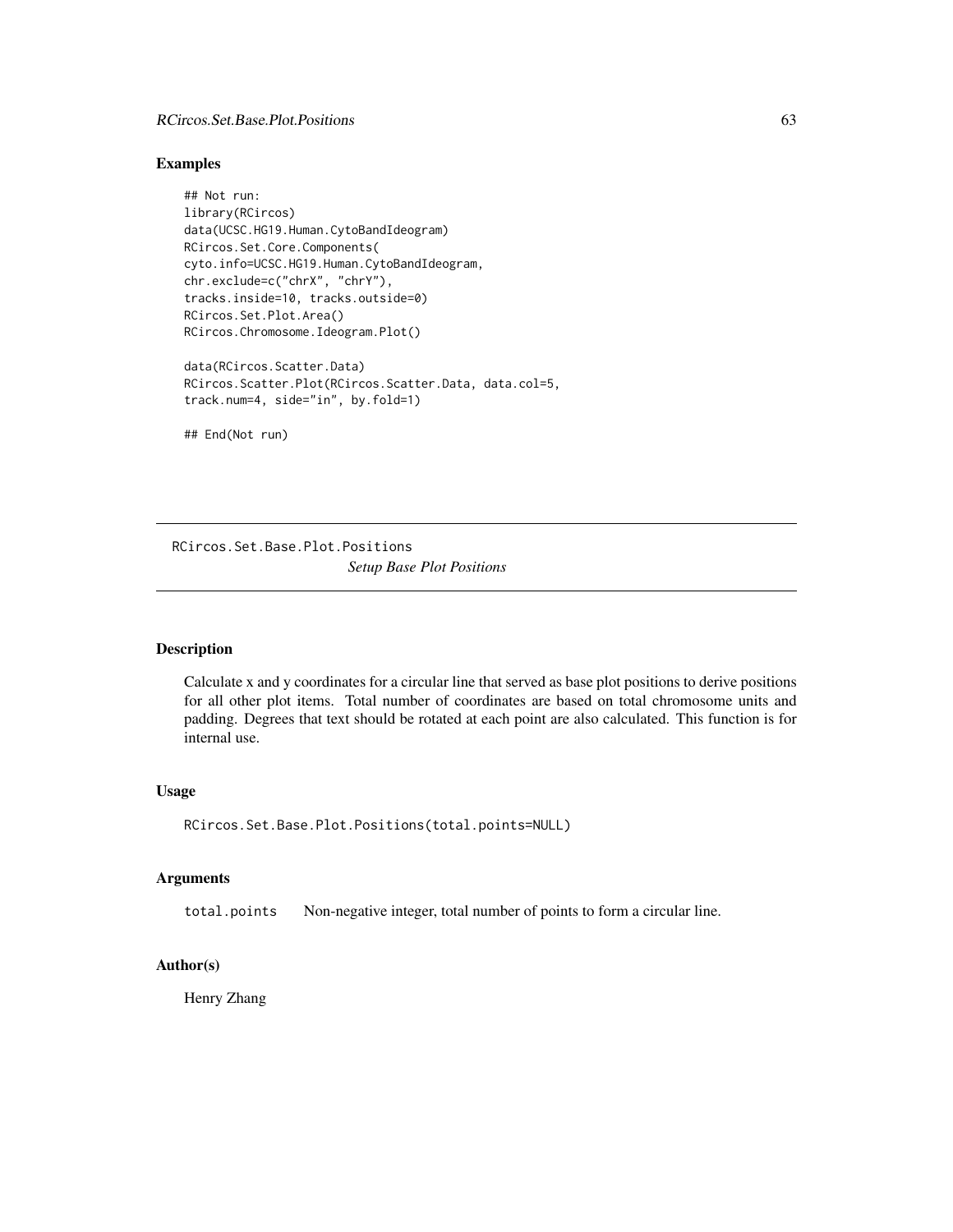```
RCircos.Set.Core.Components
```
*Initialize Core Components for RCircos Plot*

## Description

Setup core components for RCircos Plot including plot parameters, cytoband data, and base plot positions. This function must be called before chromosome ideogram and any other data plot.

## Usage

```
RCircos.Set.Core.Components(cyto.info, chr.exclude = NULL, tracks.inside, tracks.outside)
```
# Arguments

| cyto.info     | A data frame with chromosome ideogram data and columns are ordered by chro-<br>mosome names, start position, end position, band names, and stain intensity for<br>each chromosome band. |
|---------------|-----------------------------------------------------------------------------------------------------------------------------------------------------------------------------------------|
| chr.exclude   | Character vector of chromosome names to be excluded from plot, e.g., chr. exclude<br>$\langle$ - c("chrX", "chrY");                                                                     |
| tracks.inside | Non-negative integer, total number of data tracks inside of chromosome ideogram<br>to be plotted.                                                                                       |
|               | tracks.outside Non-negative integer, total number of data tracks outside of chromosome ideogram<br>to be plotted.                                                                       |

### Author(s)

Hongen Zhang

## Examples

```
## Not run:
library(RCircos)
data(UCSC.HG19.Human.CytoBandIdeogram)
RCircos.Set.Core.Components(
cyto.info=UCSC.HG19.Human.CytoBandIdeogram,
chr.exclude=c("chrX", "chrY"),
tracks.inside=10, tracks.outside=0)
```
## End(Not run)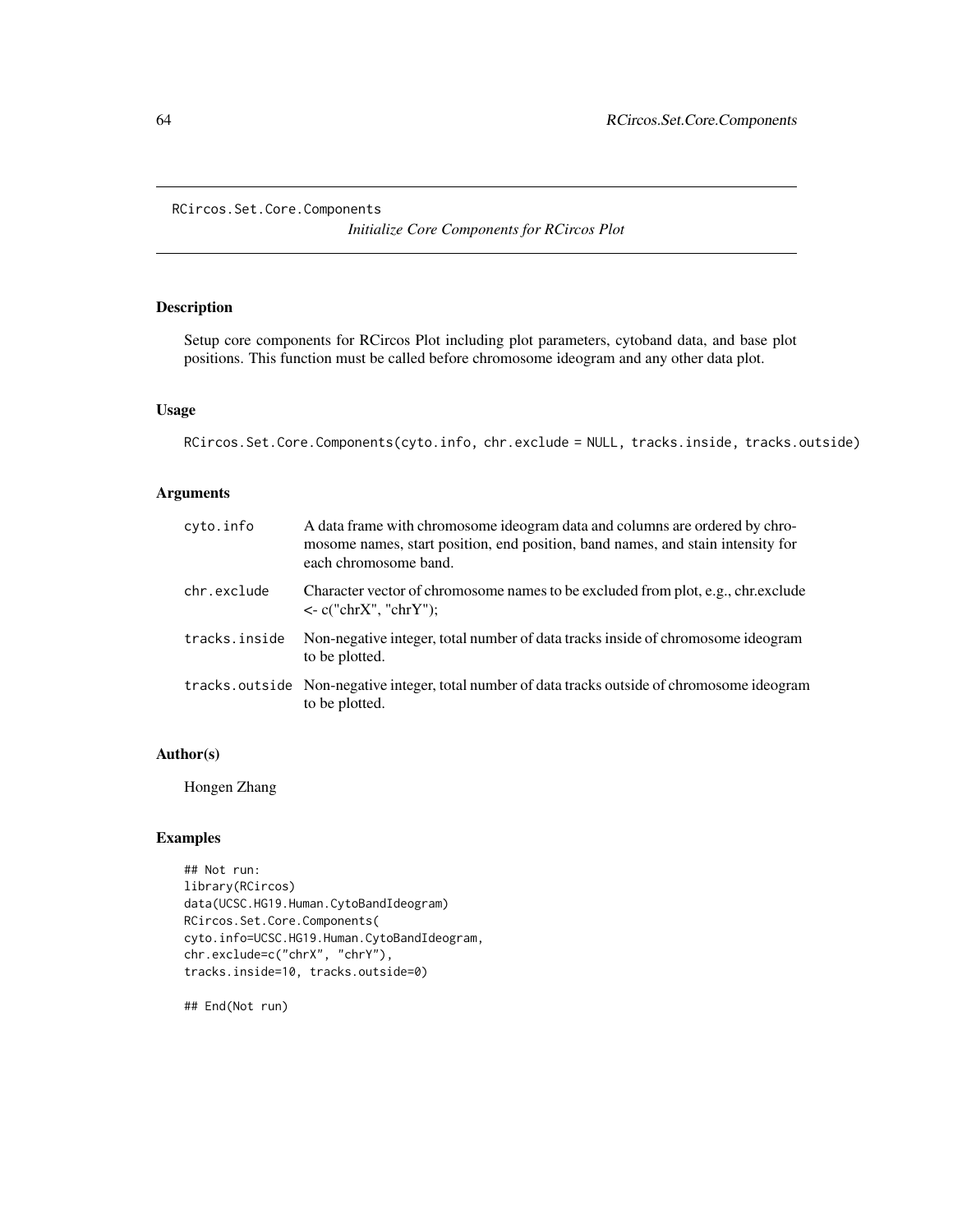RCircos.Set.Cytoband.Data

*Set Chromosome Cytoband Data for Circos Plot*

#### Description

Set chromosome cytoband data (one of three RCircos core components) for Circos plot. The cytoband data will be put into RCircos Environment. This function is for internal use and users may not directly call this function and use get and reset methods instead when need to modify ideogram data.

#### Usage

RCircos.Set.Cytoband.Data(cyto.band.info=NULL)

#### Arguments

cyto.band.info A data frame containing the chromosome ideogram data returned from RCircos.Validate.Cyto.Info() or a sorted ideogram table with correct chromosome names,start and end positions, band names, and staing status.

### Author(s)

Henry Zhang

RCircos.Set.Plot.Area *Setup Plot Area for RCircos Plot*

### Description

Open an new window for plotting. RCircos core components must be initialized before call this function. All four margins are set to 0.25 and window size are set to plot.radius in RCircos parameters. This function is optional and could be replaced by call par(), plot.new(), and plot.window() if users want control the plot window by themselves.

### Usage

RCircos.Set.Plot.Area(margins = 0.25, ...)

### Arguments

| margins | Non-negative numeric, value for margins around plot area. |
|---------|-----------------------------------------------------------|
| .       | Other arguments passed                                    |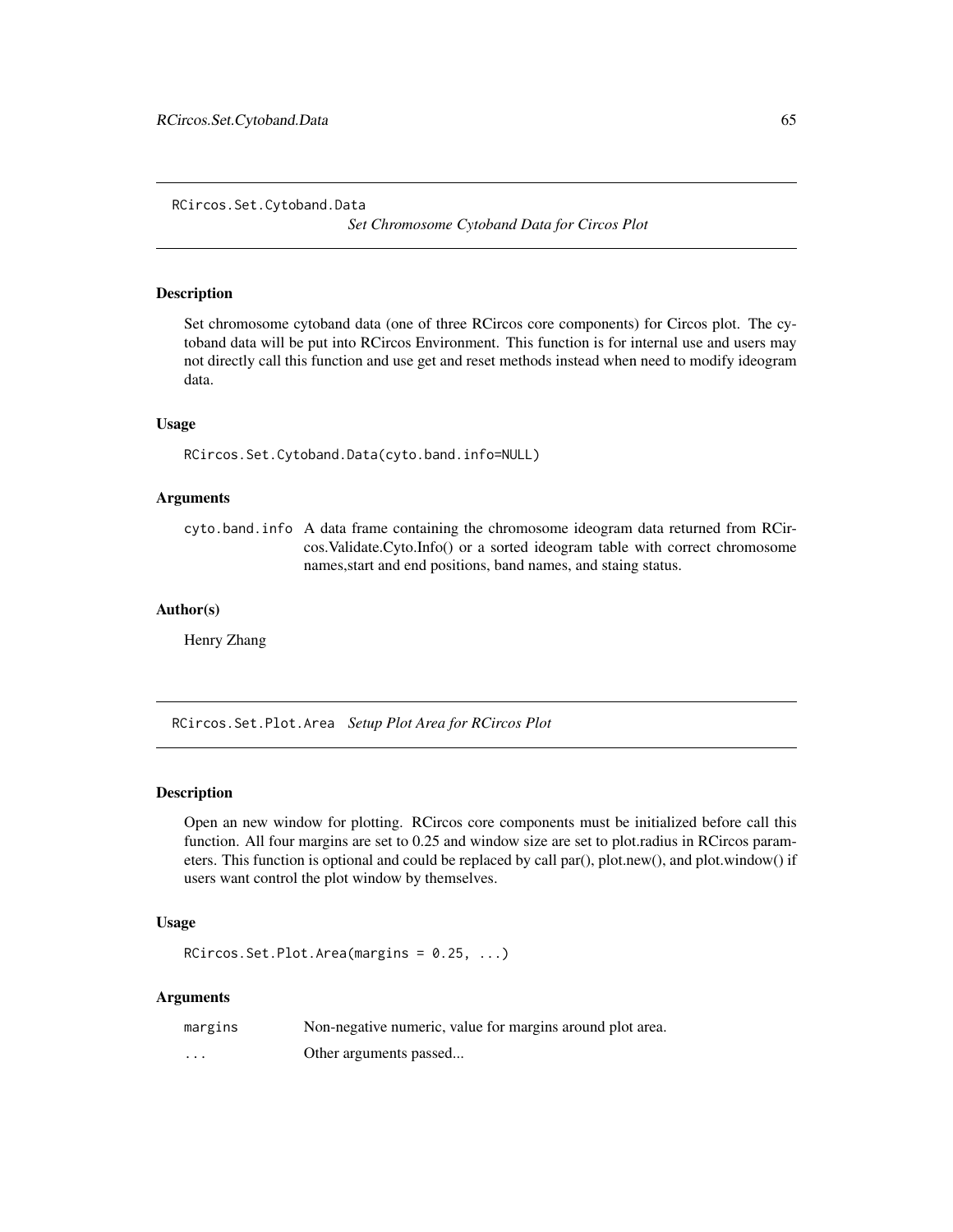## Author(s)

Henry Zhang

### Examples

```
## Not run:
library(RCircos);
data(UCSC.HG19.Human.CytoBandIdeogram);
RCircos.Set.Core.Components(
cyto.info=UCSC.HG19.Human.CytoBandIdeogram,
chr.exclude=c("chrX", "chrY"),
tracks.inside=10, tracks.outside=5)
RCircos.Set.Plot.Area()
```
## End(Not run)

RCircos.Set.Zoom.Plot.Positions *Set Position for Zoom-in Plot*

### Description

Set plot position for zooming-in plot by selecting index of default plot positions. The zoomed plot will be aligned with the original plot position such as gene position or a cytoband. The zoom area was defined as fraction of circle circumference, default is 1/8.

#### Usage

```
RCircos.Set.Zoom.Plot.Positions(zoom.info=NULL, total.genes=11,
   area.length=0.25, fixed.width=FALSE, gene.width=NULL)
```
### Arguments

| zoom.info   | A vector with chromosome name, start and end position to be zoomed.                                                                                                                         |
|-------------|---------------------------------------------------------------------------------------------------------------------------------------------------------------------------------------------|
| total.genes | Non-negative integer from $1 \sim$ maximum number of genes to be plotted. The<br>maximum number of genes is calculated based on track height and will be ad-<br>justed inside the function. |
| area.length | Non-negative numeric, for better layout, it must be smaller than or equal to 1/4<br>(quarter of the circumstance).                                                                          |
| fixed.width | Logic, if the plot with for each data point is fixed or not.                                                                                                                                |
| gene.width  | Non-negative integer, number of units for gene width.                                                                                                                                       |

#### Value

Numeric vector for index of RCircos.Base.Position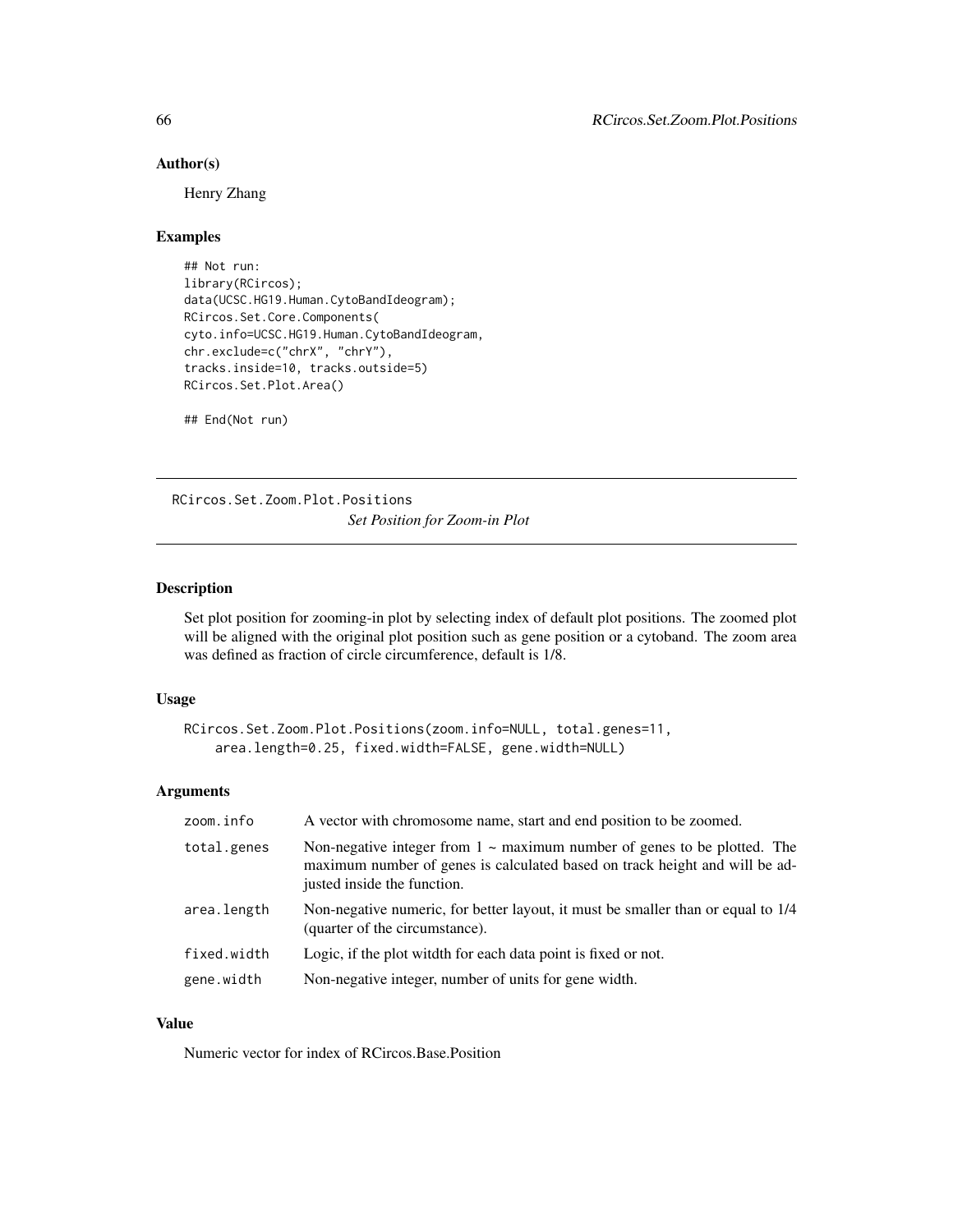#### Author(s)

Henry Zhang

#### Examples

## Not run: library(RCircos) data(UCSC.HG19.Human.CytoBandIdeogram);

```
RCircos.Set.Core.Components(
cyto.info=UCSC.HG19.Human.CytoBandIdeogram,
chr.exclude=c("chrX", "chrY"),
tracks.inside=10, tracks.outside=0)
```

```
zoom.info <- c("chr1", 10000, 50000)
zoom.pos <- RCircos.Set.Zoom.Plot.Positions(zoom.info)
```

```
## End(Not run)
```
RCircos.Sort.Genomic.Data

*Sort Genomic or Ideogram Data*

### Description

Sort genomics/ideogram data. The order of chromosome names should be numeric names (integers or Roman numbers) first then character names. If chromosome names are all characters alphabets order will be used. This function could be used before making RCircos plot.

## Usage

RCircos.Sort.Genomic.Data(genomic.data=NULL, is.ideo=FALSE)

#### Arguments

| genomic.data | A data frame with the first two or three columns for chromosome names, start    |
|--------------|---------------------------------------------------------------------------------|
|              | and end positions. If it is ideogram data, next two columns must be band names, |
|              | and Giemsa stain status.                                                        |
| is.ideo      | Logic, weither the genomic data is ideogram or not.                             |

#### Value

Data frame same as input data but ordered by chromosome names then start positions

#### Author(s)

Henry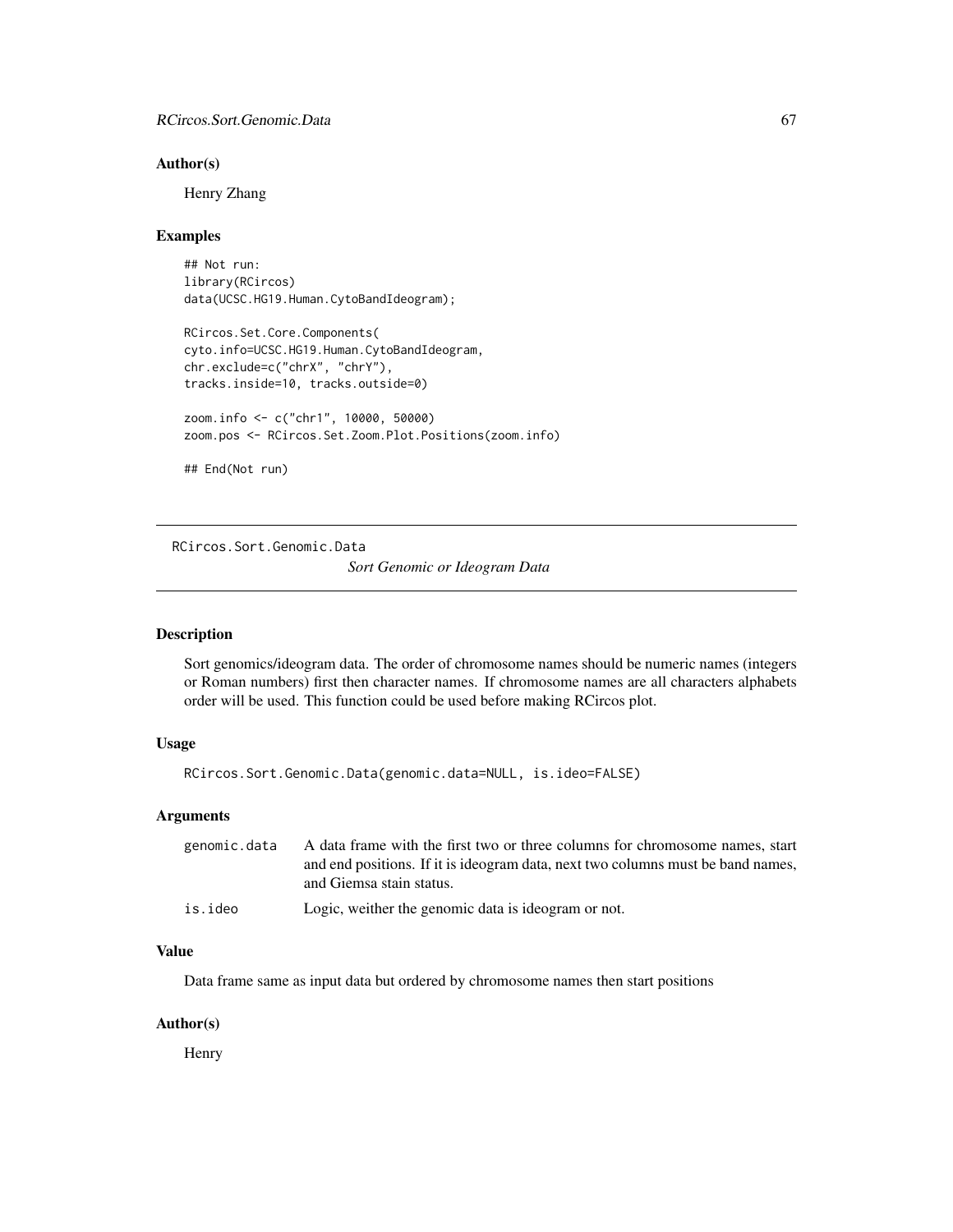# Examples

```
## Not run:
library(RCircos)
```

```
data(UCSC.Mouse.GRCm38.CytoBandIdeogram)
cyto <- UCSC.Mouse.GRCm38.CytoBandIdeogram
ideogram <- RCircos.Sort.Genomic.Data(
   genomic.data=UCSC.Mouse.GRCm38.CytoBandIdeogram,
   is.ideo=TURE)
data(RCircos.Line.Data)
lineData <- RCircos.Sort.Genomic.Data( genomic.data=RCircos.Line.Data,
    is.ideo=FALSE)
## End(Not run)
```
RCircos.Tile.Data *Sample Data for RCircos Tile Plot*

## Description

A data frame contining genomic position data only (chromosome, start and end positions).

### Usage

```
data(RCircos.Tile.Data)
```
#### Format

A data frame with 152 observations on the following 3 variables.

Chromosome a factor with levels chr1 chr10 chr11 chr12 chr13 chr14 chr15 chr16 chr17 chr18 chr19 chr2 chr20 chr21 chr22 chr3 chr4 chr5 chr6 chr7 chr8 chr9 chrX chrY

chromStart a numeric vector

chromEnd a numeric vector

### Source

Unpublished Data.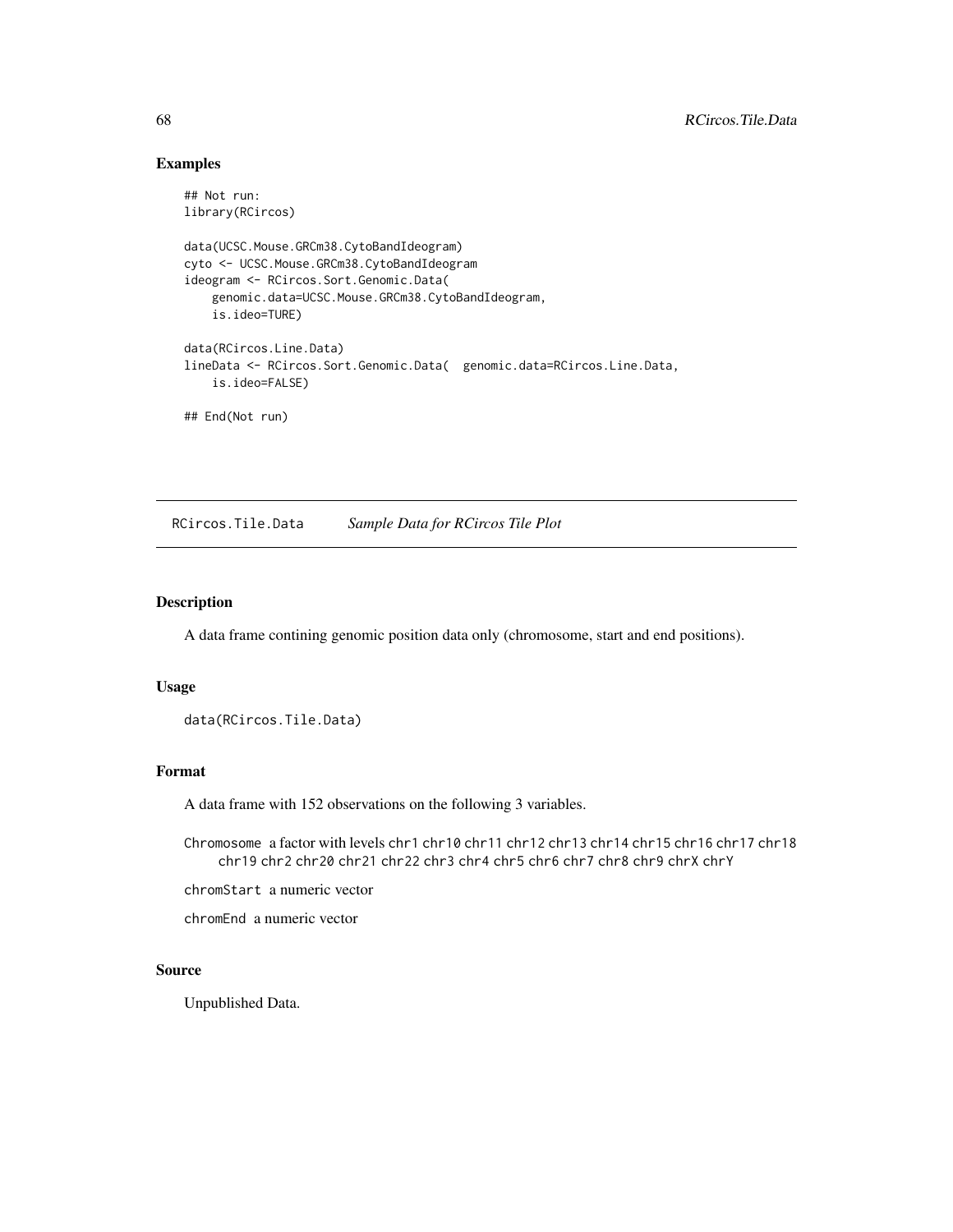## Description

Draw one track of Tiles. RCircos core components and graphics device must be initialized before drawing.

## Usage

```
RCircos.Tile.Plot(tile.data=NULL, track.num=NULL,
    side= c("in", "out"), inside.pos=NULL, outside.pos=NULL,
    genomic.columns=3, is.sorted=TRUE)
```
## Arguments

| tile.data       | A data frame with the three columns as chromosome names, start position and<br>end position of each data point. Other column(s) is optional. |
|-----------------|----------------------------------------------------------------------------------------------------------------------------------------------|
| track.num       | Non-negative integer, representing the ordinal number of the plot track where<br>the lines will be plotted.                                  |
| side            | Character vector, either "in" or "out", representing the position related to chro-<br>mosome ideogram.                                       |
| inside.pos      | Non-negative numeric, inside position (relative to the centre of plot area) of the<br>track.                                                 |
| outside.pos     | Non-negative numeric, outside position (relative to the centre of plot area) of the<br>track.                                                |
| genomic.columns |                                                                                                                                              |
|                 | Non-negative interger. Must be 3 for tile plot.                                                                                              |
| is.sorted       | Logic, whether the data is sorted by chromosome names and start positions.                                                                   |

### Author(s)

Henry Zhang

## Examples

```
## Not run:
library(RCircos);
data(UCSC.HG19.Human.CytoBandIdeogram);
```

```
RCircos.Set.Core.Components(
cyto.info=UCSC.HG19.Human.CytoBandIdeogram,
chr.exclude=c("chrX", "chrY"),
tracks.inside=10, tracks.outside=0)
RCircos.Set.Plot.Area()
RCircos.Chromosome.Ideogram.Plot()
```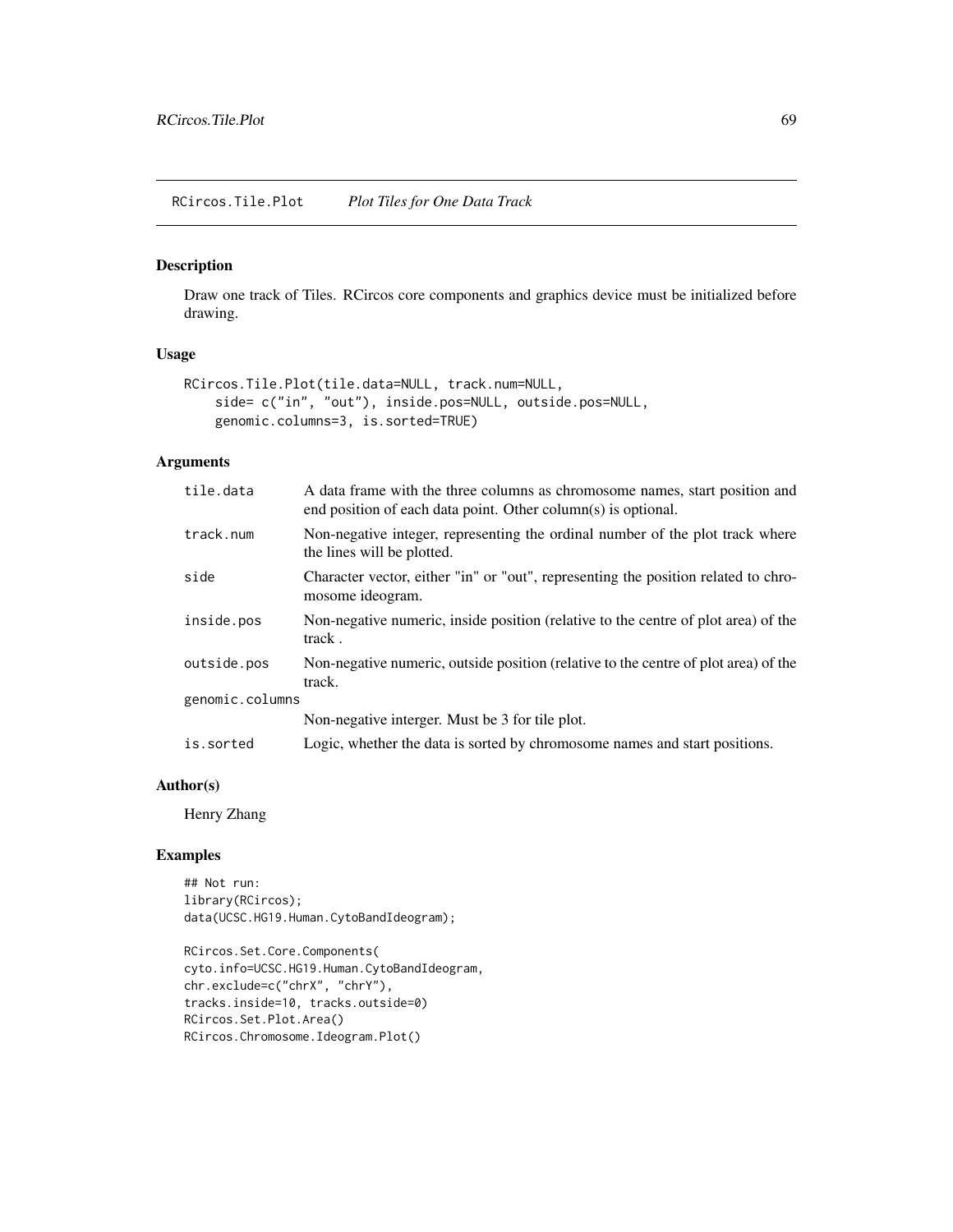```
data(RCircos.Tile.Data);
RCircos.Tile.Plot(tile.data=RCircos.Tile.Data,
track.num=4, side="in")
## End(Not run)
```
RCircos.Track.Outline *Draw Outline for A Data Track*

## Description

Draw outline with subtracks for one data track. RCircos core components and graphic device must be initialized first. This function is mainly for internal use.

#### Usage

```
RCircos.Track.Outline(inside.pos=NULL, outside.pos=NULL,
   num.layers=1, chrom.list=NULL, track.colors=NULL)
```
### Arguments

| inside.pos   | Non-negative numeric, inside position (relative to the centre of plot area) of the<br>track.  |
|--------------|-----------------------------------------------------------------------------------------------|
| outside.pos  | Non-negative numeric, outside position (relative to the centre of plot area) of the<br>track. |
| num.layers   | Non-negative integer, number of sub-tracks lines. 0 for no sub-track line.                    |
| chrom.list   | List of chromosome names for which outline will be drawn.                                     |
| track.colors | Vector of color names for outline of each chromosome.                                         |

## Author(s)

Henry Zhang

### Examples

```
## Not run:
library(RCircos);
data(UCSC.HG19.Human.CytoBandIdeogram);
```

```
RCircos.Set.Core.Components(
cyto.info=UCSC.HG19.Human.CytoBandIdeogram,
chr.exclude=c("chrX", "chrY"),
tracks.inside=10, tracks.outside=5)
RCircos.Set.Plot.Area()
RCircos.Chromosome.Ideogram.Plot()
```

```
locations <- RCircos.Track.Positions(side="in", track.num=1);
out.pos <- locations[1];
```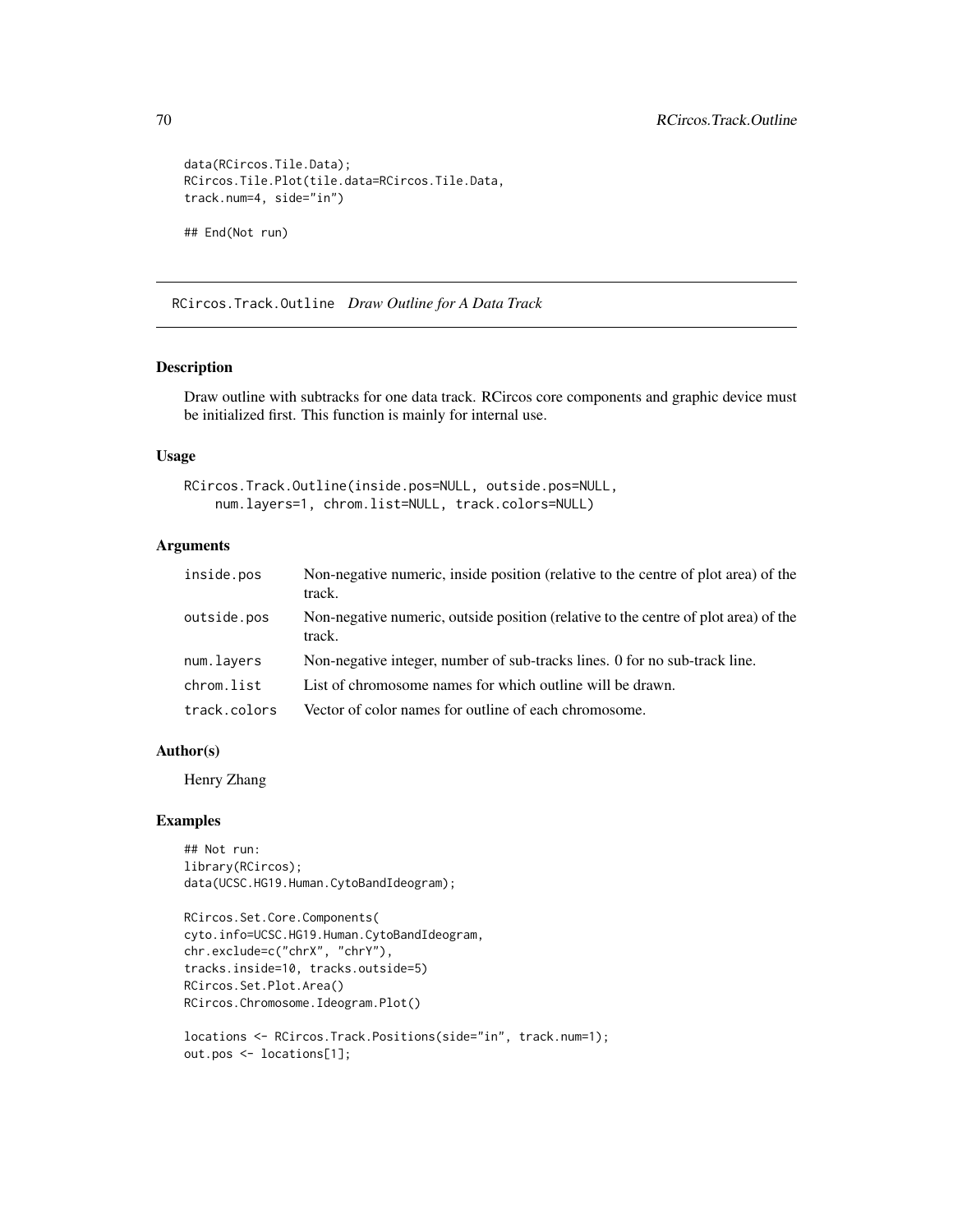## RCircos.Validate.Cyto.Info 71

```
in.pos <- locations[2];
subtracks \leq 5;
RCircos.Track.Outline(inside.pos=locations[2],
outside.pos=locations[1], num.layers=5,
chrom.list=NULL, track.colors=NULL)
```
## End(Not run)

RCircos.Validate.Cyto.Info *Validate Chromosome Ideogram Information*

### Description

Validate chromosome ideogram information for correct chromosome order including of correct order of chromosome names, chromosome start, and end positions. The prefix of "chr" in chromosome names is no longer required version 1.2.

#### Usage

```
RCircos.Validate.Cyto.Info(cyto.info=NULL, chr.exclude=NULL, is.sorted=TRUE)
```
#### Arguments

| cyto.info   | A data frame with chromosome ideogram data, e.g., an object returned by func-      |
|-------------|------------------------------------------------------------------------------------|
|             | tion of read.table() which read a file containing full information of cytoBandIdeo |
|             | table from UCSC genome browser.                                                    |
| chr.exclude | Character vector, name(s) of chromosomes to be excluded from RCircos plot.         |
| is.sorted   | Logic, whether the cyto info has been sorted.                                      |

### Value

A data frame with validated chromosome ideogram table.

#### Author(s)

Henry Zhang

### Examples

```
## Not run:
library(RCircos)
data(UCSC.HG38.Human.CytoBandIdeogram)
cyto.info <- RCircos.Validate.Cyto.Info(
    cyto.info=UCSC.HG38.Human.CytoBandIdeogram,
    chr.exclude=NULL, is.sorted=FALSE)
```
## End(Not run)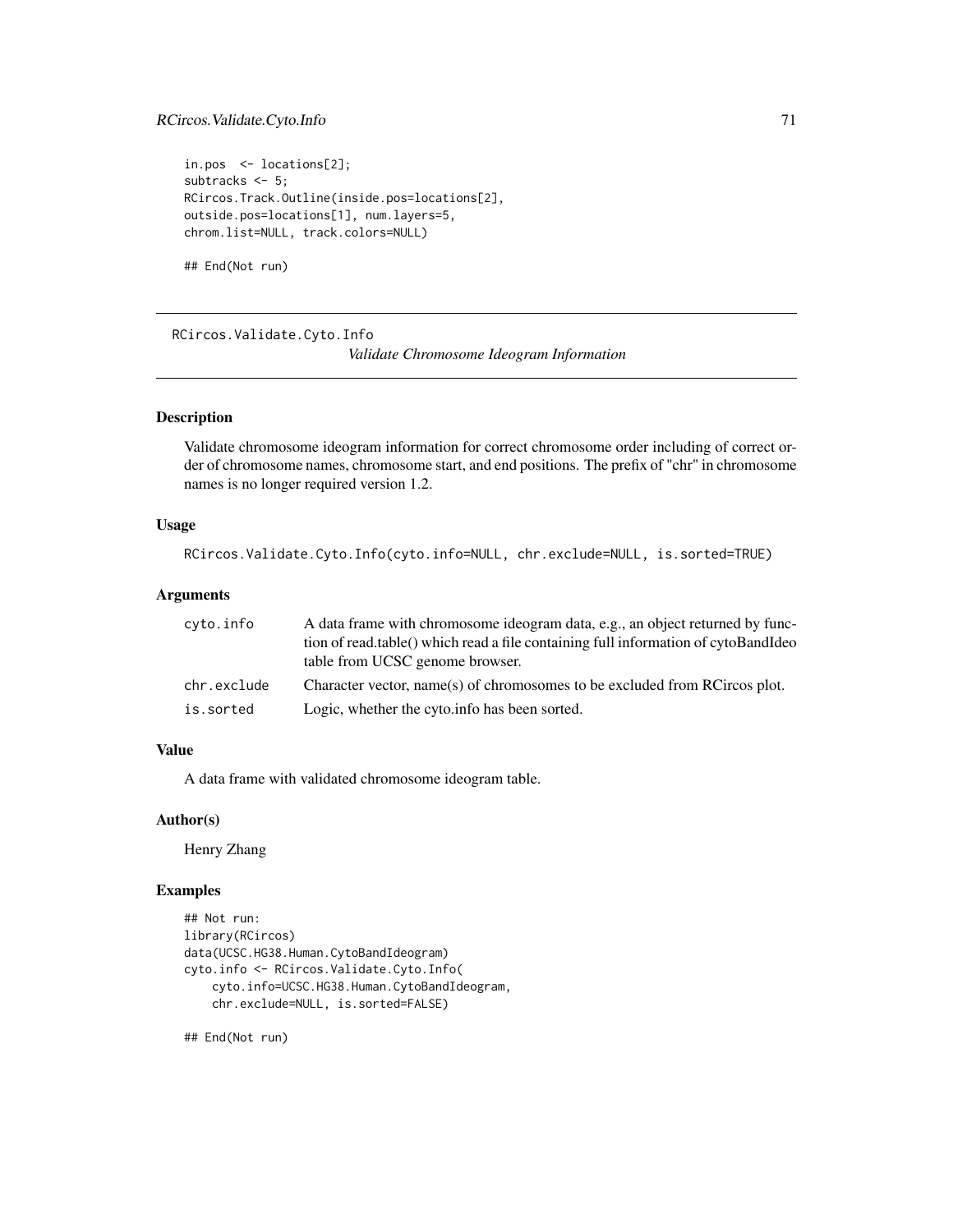RCircos.Validate.Genomic.Data

*Validate Genomic Data*

## Description

Validate input dataset for correct chromosome names, chromosome start, and chromosome end positions. Chromosome names will be converted to character vectors if they are factor variables.

### Usage

```
RCircos.Validate.Genomic.Data(genomic.data=NULL,
    plot.type=c("plot", "link"), genomic.columns=3)
```
## Arguments

|                 | genomic.data Data frame with genomic position data.                         |
|-----------------|-----------------------------------------------------------------------------|
| plot.tvpe       | Character vector, either "plot" or "link".                                  |
| genomic.columns |                                                                             |
|                 | Non-negative integer, total number of columns for genomic position (chromo- |
|                 | some name, start and/or end position).                                      |

### Value

None. Function will exit with an error prompt.

# Author(s)

Henry Zhang

#### Examples

```
## Not run:
library(RCircos)
data(RCircos.Heatmap.Data)
RCircos.Validate.Genomic.Data(RCircos.Heatmap.Data,
    plot.type="plot", genomic.columns=3)
data(RCircos.Link.Data)
RCircos.Validate.Genomic.Data(RCircos.Link.Data,
```
plot.type="link", genomic.columns=3)

## End(Not run)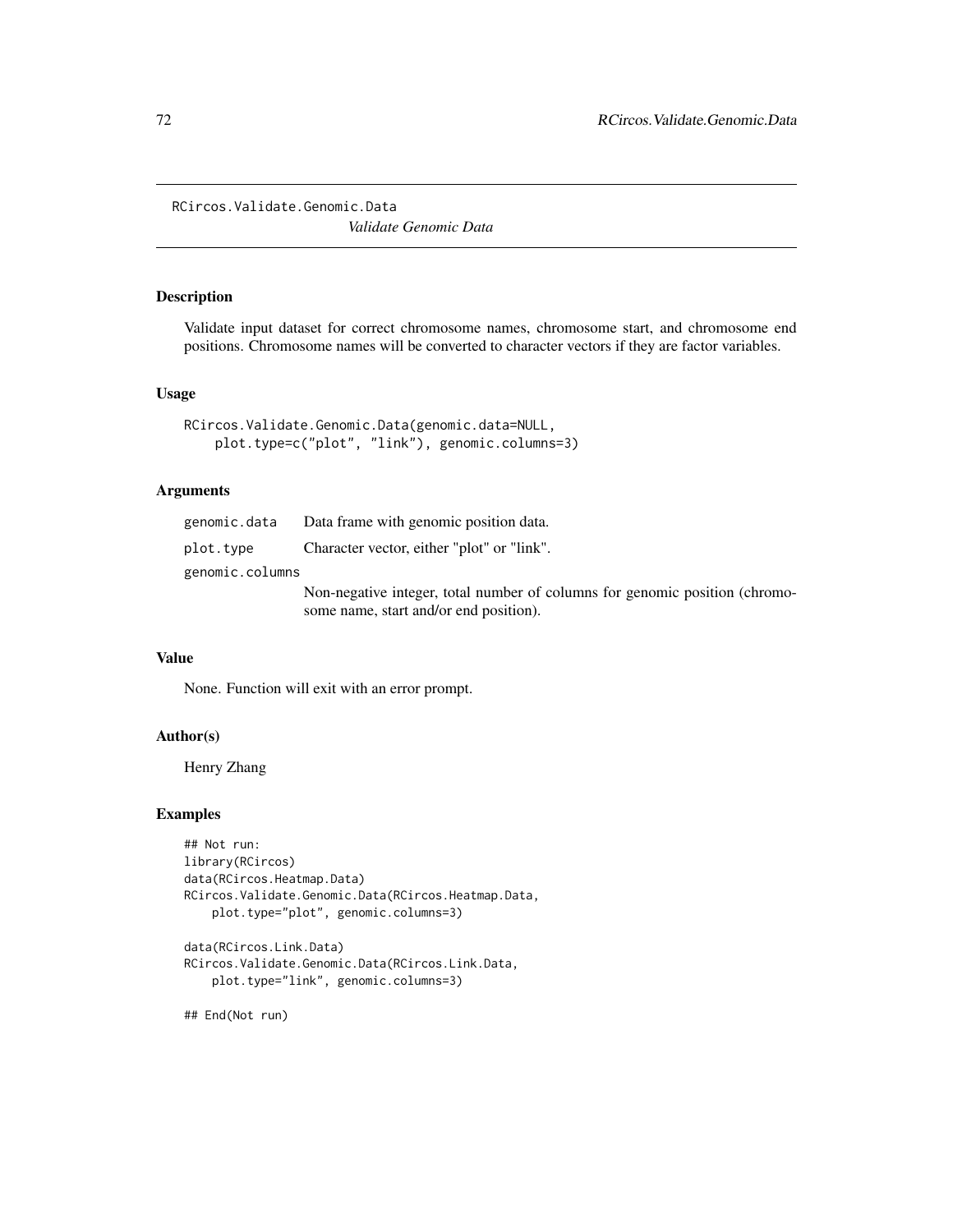<span id="page-72-0"></span>RCircos.Validate.Genomic.Info

*Validate Genomic Information*

#### Description

Check out if the chromosome name, start and end positions in the range of ideogram data.

#### Usage

```
RCircos.Validate.Genomic.Info(genomic.info=NULL)
```
# Arguments

genomic.info A vector with a chromosome name, start and end position on the chromosome

## Author(s)

Henry Zhang

### Examples

```
## Not run:
library(RCircos)
data(UCSC.HG38.Human.CytoBandIdeogram)
RCircos.Set.Core.Components(UCSC.HG38.Human.CytoBandIdeogram,
    chr.exclude=NULL, tracks.inside=10, tracks.outside=0 )
RCircos.Validate.Genomic.Info(c("chr1", 10000, 500000))
```
## End(Not run)

RCircos.Validate.Plot.Parameters *Validate Plot Parameters*

# Description

Validate values of plot parameters before reset them in RCircos Environment. This function is mainly for internal use.

## Usage

RCircos.Validate.Plot.Parameters(parameters=NULL)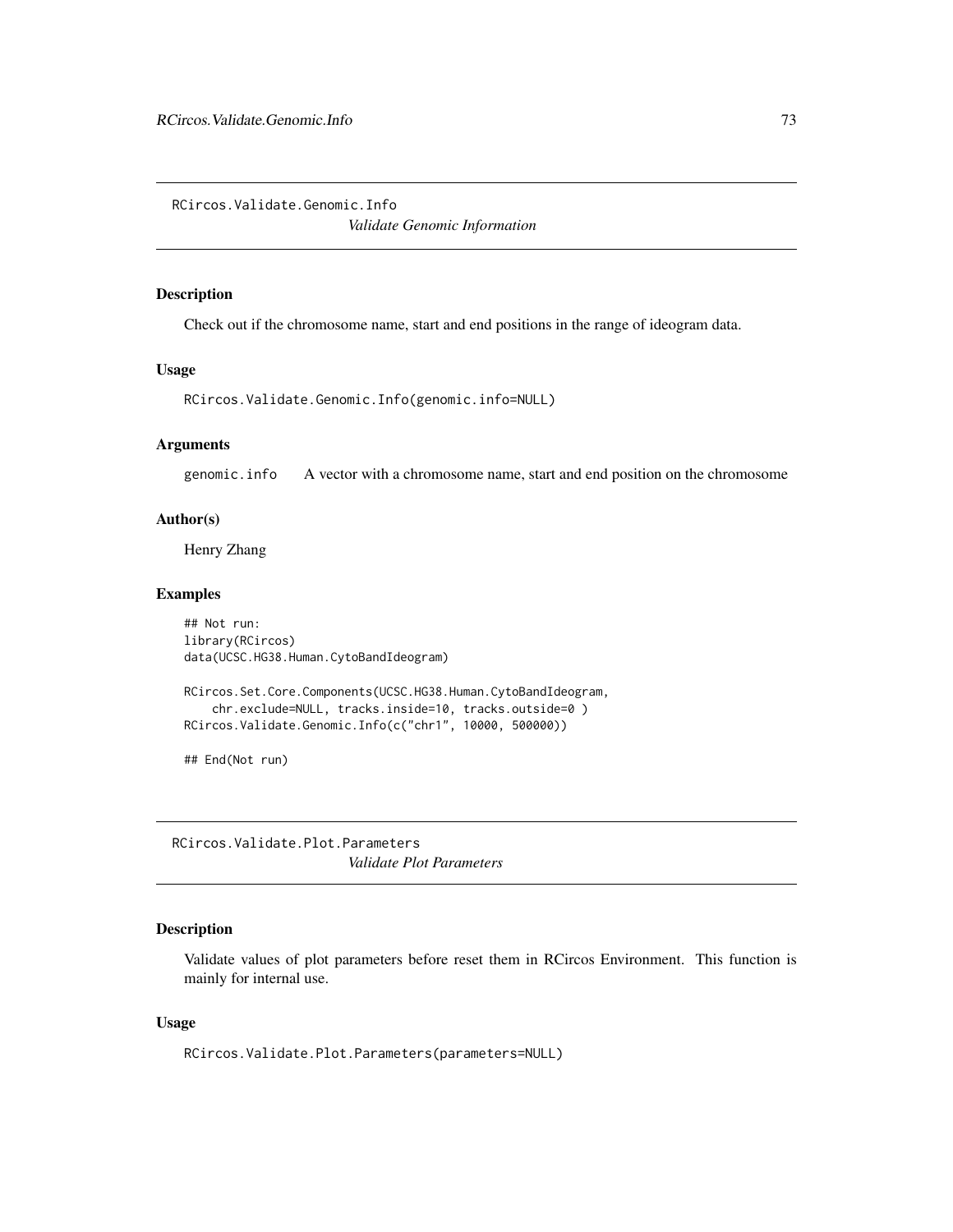<span id="page-73-0"></span>parameters A list returned from RCircos.Get.Plot.Parameters().

# Author(s)

Henry Zhang

RCircos.Validate.Track.Positions *Validate Track Positions*

## Description

Validate if user defined plot locations (inside.pos and outside.pos) are inside of plot area and do not overlap with chromosome ideogram. RCircos core components must be initialized first. This function is mainly for internal use.

## Usage

```
RCircos.Validate.Track.Positions(inside.pos=0, outside.pos=0,
erase.area=FALSE)
```
# Arguments

| inside.pos  | Non-negative numeric, inside position (relative to the centre of plot area) of the<br>track.  |
|-------------|-----------------------------------------------------------------------------------------------|
| outside.pos | Non-negative numeric, outside position (relative to the centre of plot area) of the<br>track. |
| erase.area  | Logic, if the track is going to be erased.                                                    |

## Value

A numeric vector with length of 2 for the real plot position of a customized track.

## Author(s)

Henry Zhang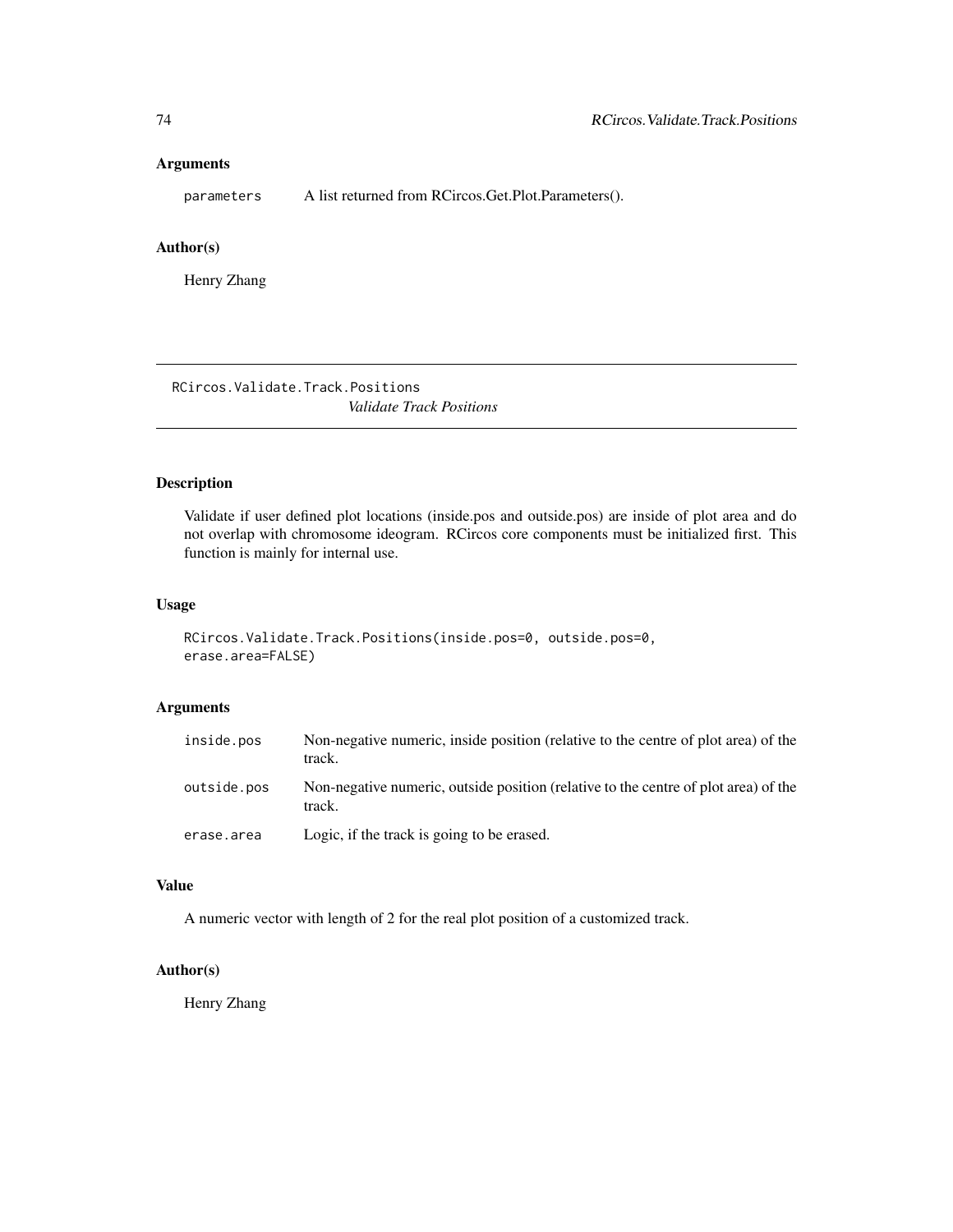<span id="page-74-0"></span>RCircos.Vertical.Line.Plot

*Draw Vertical Lines on One Data Track*

## Description

Plot vertical lines on a data track for each genomic position without track outlines and sub-track lines. RCircos core components and graphic devices must be initialized first.

#### Usage

```
RCircos.Vertical.Line.Plot(line.data=NULL, track.num=NULL,
    side=c("in", "out"), line.width=1, inside.pos=NULL,
    outside.pos=NULL, genomic.columns=3, is.sorted=TRUE)
```
## Arguments

| line.data       | A data frame with leading columns as chromosome names, start position and/or<br>end position of each data point followed by data values for one or more samples. |
|-----------------|------------------------------------------------------------------------------------------------------------------------------------------------------------------|
| track.num       | Non-negative integer, representing the ordinal number of the plot track where<br>the lines will be plotted.                                                      |
| side            | Character vector, either "in" or "out", representing the position related to chro-<br>mosome ideogram.                                                           |
| line.width      | Non-negative integer, width of vertical lines                                                                                                                    |
| inside.pos      | Non-negative numeric, inside position (relative to the centre of plot area) of the<br>track.                                                                     |
| outside.pos     | Non-negative numeric, outside position (relative to the centre of plot area) of the<br>track.                                                                    |
| genomic.columns |                                                                                                                                                                  |
|                 | Non-negative integer, total number of columns for genomic position in each row.<br>Must be either 3 or 2.                                                        |
| is.sorted       | Logic, whether the data is sorted by chromosome names and start positions.                                                                                       |

# Author(s)

Henry Zhang

# Examples

```
## Not run:
library(RCircos);
data(UCSC.HG19.Human.CytoBandIdeogram);
data(RCircos.Line.Data);
```
RCircos.Set.Core.Components( cyto.info=UCSC.HG19.Human.CytoBandIdeogram,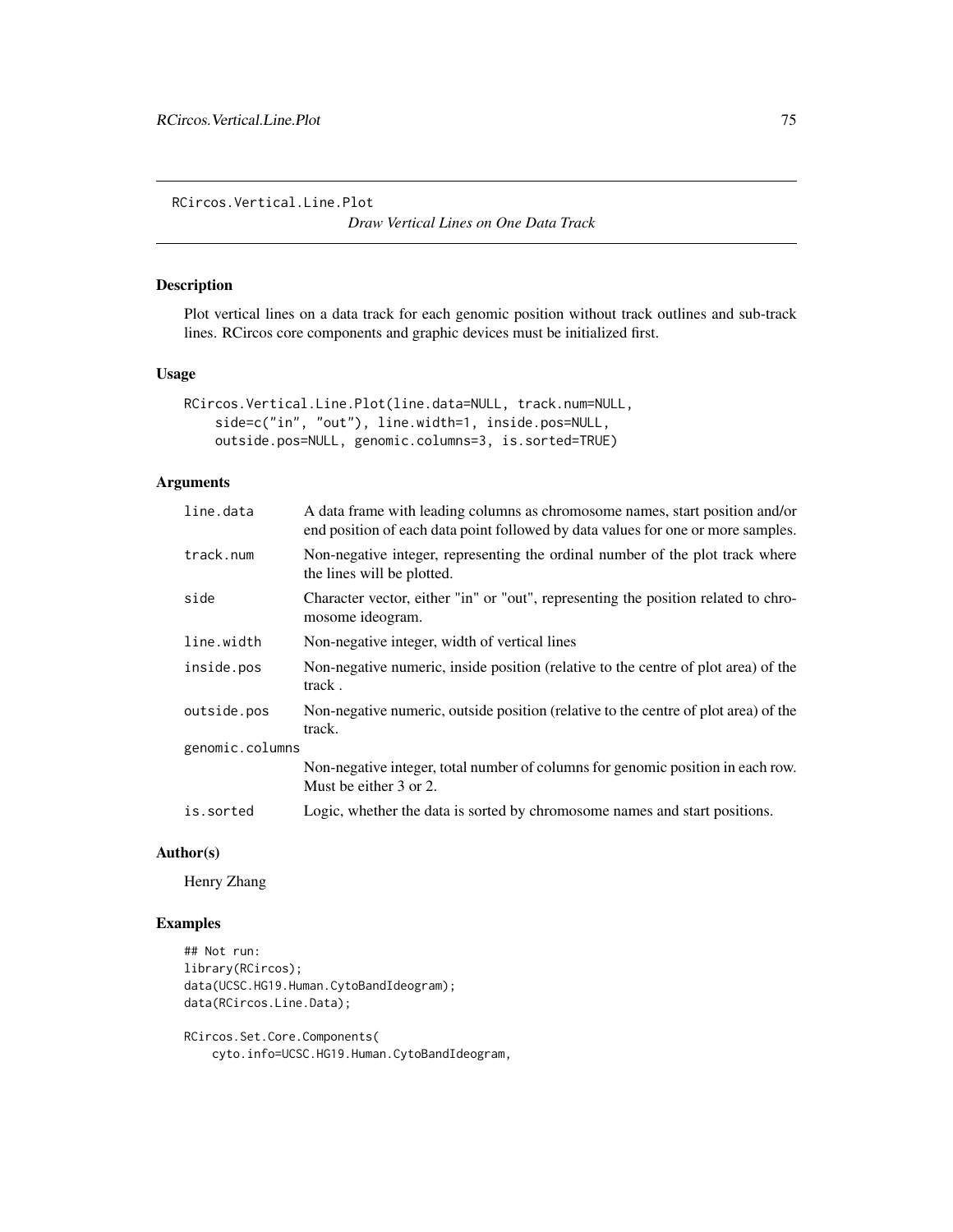```
chr.exclude=c("chrX", "chrY"),
    tracks.inside=10, tracks.outside=5)
RCircos.Set.Plot.Area();
RCircos.Chromosome.Ideogram.Plot()
RCircos.Vertical.Line.Plot(RCircos.Line.Data, track.num=1, side="in")
RCircos.Vertical.Line.Plot(RCircos.Line.Data, side="in",
    inside.pos=1.5, outside.pos=1.75)
## End(Not run)
```
RCircos.Workflow *A Simple RCircos Plot Workflow*

## Description

Print out on screen to list procedures for a basic RCircos plot.

# Usage

RCircos.Workflow()

#### Author(s)

Henry Zhang

#### Examples

```
## Not run:
library(RCircos)
RCircos.Workflow()
```
## End(Not run)

RCircos.Zoom.Area.Outline

*Draw Outline for Zoom Plot Area*

# Description

Draw outline and subtrack lines for zoomed-in area of a track in outside of chromosome ideogram. RCircos core components must be initialized first. This function is mainly for internal use.

#### Usage

```
RCircos.Zoom.Area.Outline(zoom.pos=NULL, inside.pos=NULL,
   outside.pos=NULL, num.layers=5, fill.col="white")
```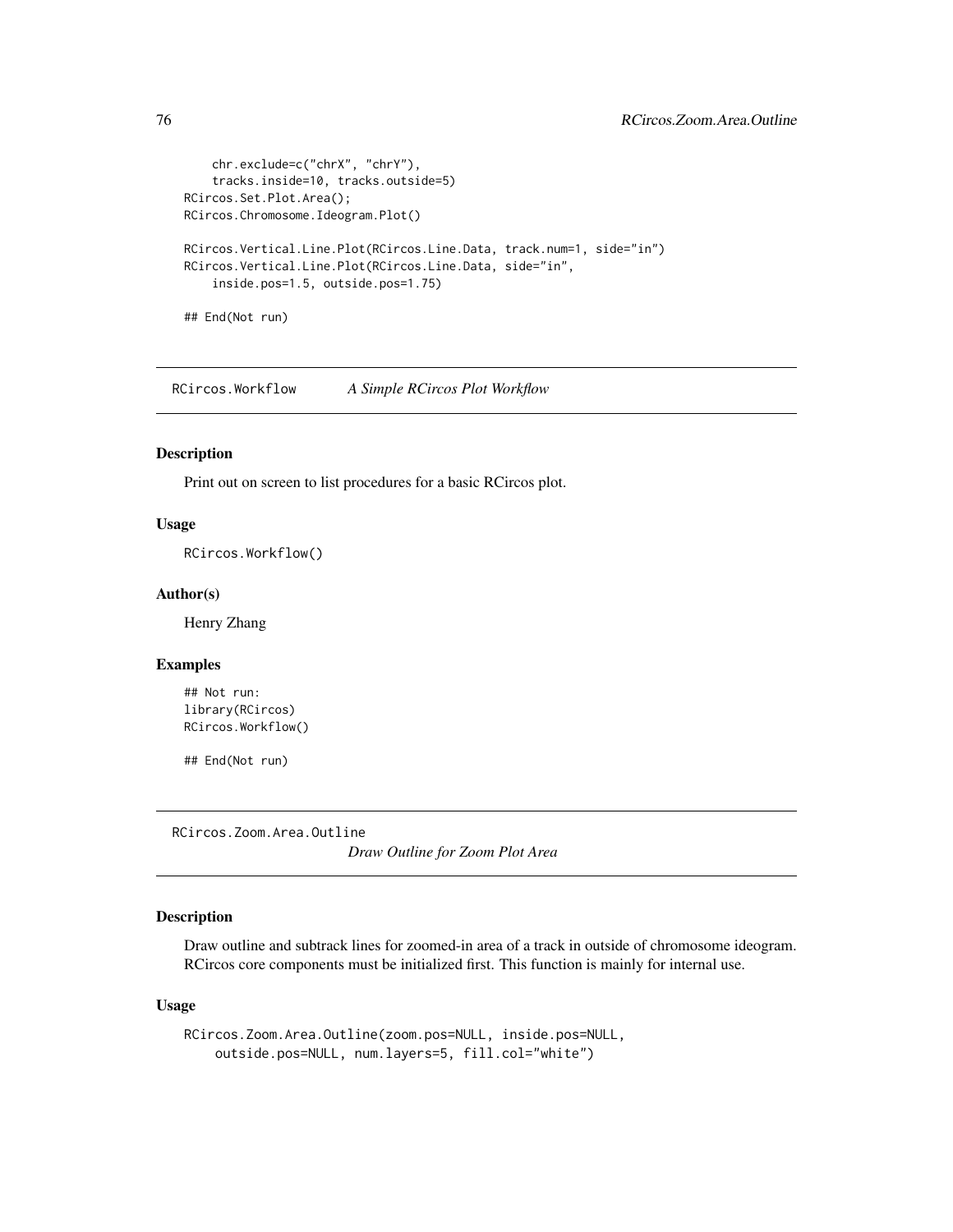<span id="page-76-0"></span>

| ZOOM. DOS   | Non-negative numeric vector, the index of RCircos plot position.                              |
|-------------|-----------------------------------------------------------------------------------------------|
| inside.pos  | Non-negative numeric, inside position (relative to the centre of plot area) of the<br>track.  |
| outside.pos | Non-negative numeric, outside position (relative to the centre of plot area) of the<br>track. |
| num.layers  | Non-negative integer, number of sub-tracks in a data track.                                   |
| fill.col    | Character vector for color name to fill the polygon.                                          |

# Author(s)

Henry Zhang

## Examples

```
## Not run:
library(RCircos);
data(UCSC.HG19.Human.CytoBandIdeogram)
```

```
RCircos.Set.Core.Components(
cyto.info=UCSC.HG19.Human.CytoBandIdeogram,
chr.exclude=c("chrX", "chrY"),
tracks.inside=10, tracks.outside=5)
RCircos.Set.Plot.Area()
RCircos.Chromosome.Ideogram.Plot()
```

```
data(RCircos.Heatmap.Data)
zoom.data <- RCircos.Get.Zoom.Data(RCircos.Heatmap.Data,
name.col=4, genomic.columns=3,
target.gene="SP5", neighbor.genes=5)
zoom.range <- RCircos.Get.Zoom.Range(zoom.data, 3)
zoom.pos <- RCircos.Set.Zoom.Plot.Positions(zoom.range,
        total.genes=11, area.length=0.25, gene.width=NULL)
```

```
RCircos.Zoom.Area.Outline(zoom.pos=NULL, inside.pos=2.5,
outside.pos=3, num.layers=5, fill.col="white")
```
## End(Not run)

#### RCircos.Zoom.Paired.Plot.Positions

*Calculate Zoomed Index of Circos Plot Positions for Genomic Intervals*

#### Description

Scale up the index of Circos plot positions of a small range for zoom-in plot with data that require two positions to plot e.g., tiles and parallele lines. This function is mainly for internal use.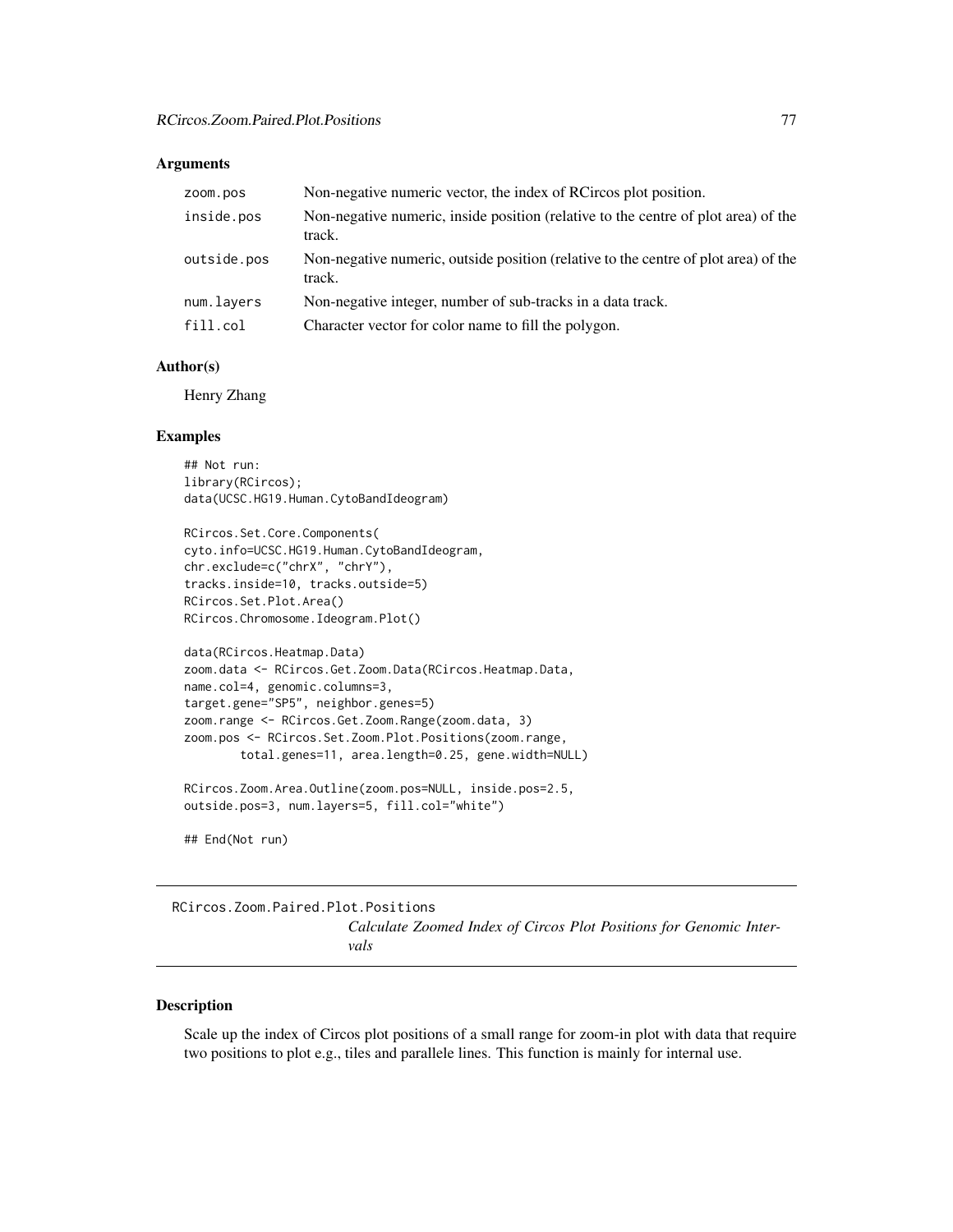```
RCircos.Zoom.Paired.Plot.Positions(zoom.data=NULL, zoom.pos=NULL)
```

| zoom.data | Data frame, data to be plotted onto zoom area.              |
|-----------|-------------------------------------------------------------|
| zoom.pos  | Non-negative integer, index of RCircos base plot positions. |

## Value

A two columns integer matrix representing the index of RCircos plot positions.

#### Author(s)

Henry Zhang

RCircos.Zoom.Single.Plot.Positions

*Calculate Zoomed Index of Circos Plot Positions for Single Point Genomic Data*

## Description

Scale up the index of Circos plot positions of a small range for zoom-in plot with data that require only one position to plot e.g., scatter plot. This function is mainly for internal use.

#### Usage

RCircos.Zoom.Single.Plot.Positions(zoom.data=NULL, zoom.pos=NULL)

## Arguments

| zoom.data | Data frame, data to be plotted onto zoom area.              |
|-----------|-------------------------------------------------------------|
| zoom.pos  | Non-negative integer, index of RCircos base plot positions. |

#### Value

An integer representing the index of RCircos plot positions.

# Author(s)

Henry Zhang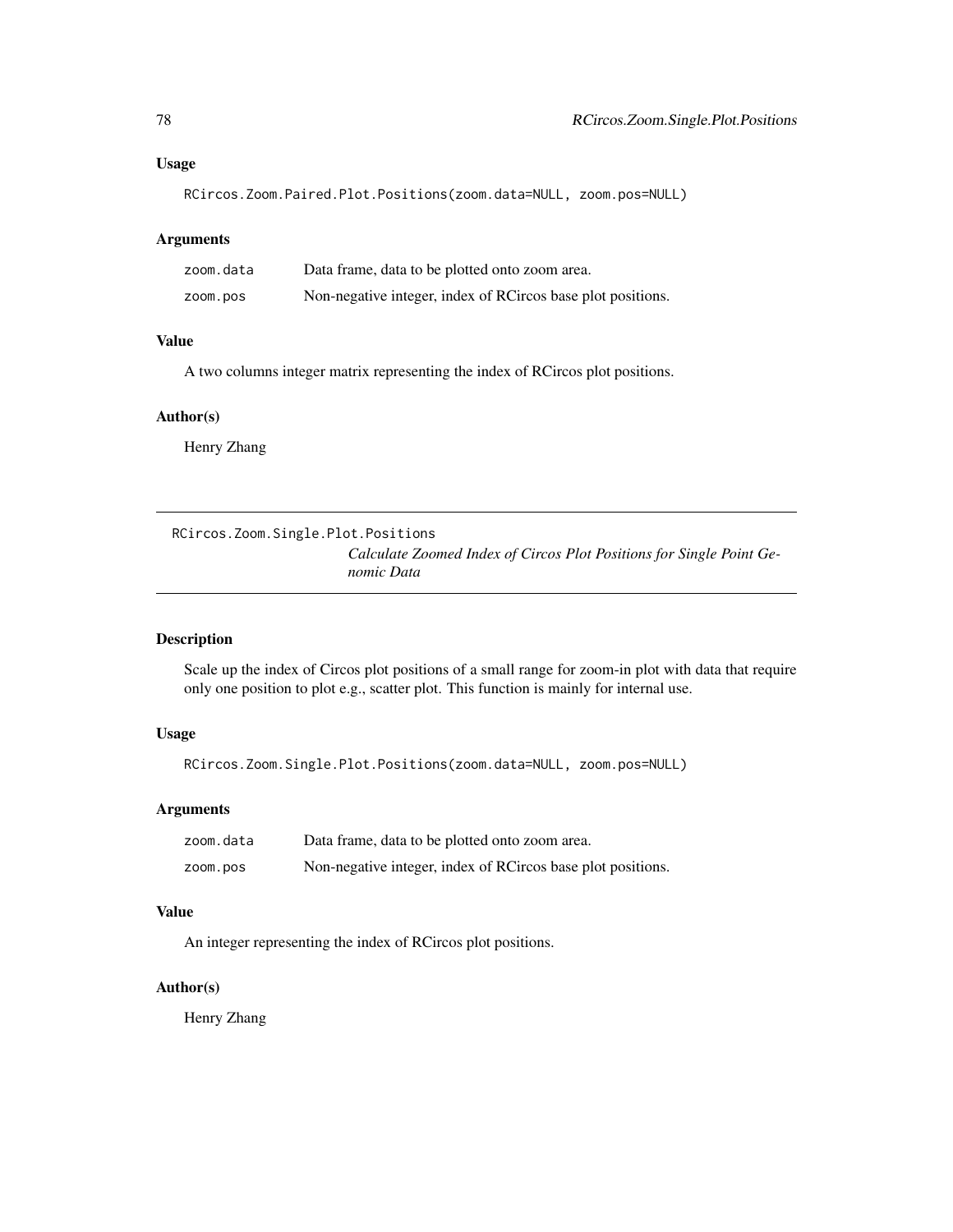<span id="page-78-0"></span>RCircos.ZoomIn.Chromosome

*Zoom in One or Partial Chromosome Ideogram*

#### Description

Increase plot length for one or partial chromosome in order to plot more data points. This works on original chromosome ideogram data and should be done before set RCircos core components. Also, this function only work with one region each time. If there are more than one regions to be zoomed in, repeat this function for each region.

## Usage

```
RCircos.ZoomIn.Chromosome(ideogram=NULL, chromosome=NULL, from=NULL,
    to=NULL, zoom.in=NULL)
```
## Arguments

| ideogram   | Data frame, chromosome ideogram data with chromosome names, start position,<br>end position, band name and stains for each band or each chromosome. |
|------------|-----------------------------------------------------------------------------------------------------------------------------------------------------|
| chromosome | Character vector, name of chromosome to be zoomed in.                                                                                               |
| from       | Non-negative integer, genomic coordinates of start position of chromosome re-<br>gion to be zoomed in.                                              |
| to         | Non-negative integer, genomic coordinates of end position of chromosome re-<br>gion to be zoomed in.                                                |
| zoom.in    | Non-negative number, fold to zoom in.                                                                                                               |

## Value

Data frame, ideogram with new zoomed in region.

### Author(s)

Henry Zhang

## Examples

```
## Not run:
library(RCircos)
data(UCSC.HG19.Human.CytoBandIdeogram)
zoomedIdeo <- RCircos.ZoomIn.Chromosome(
    ideogram=UCSC.HG19.Human.CytoBandIdeogram,
    chromosome="chr17", from=10000, to=20000,
    zoom.in=1000)
```
## End(Not run)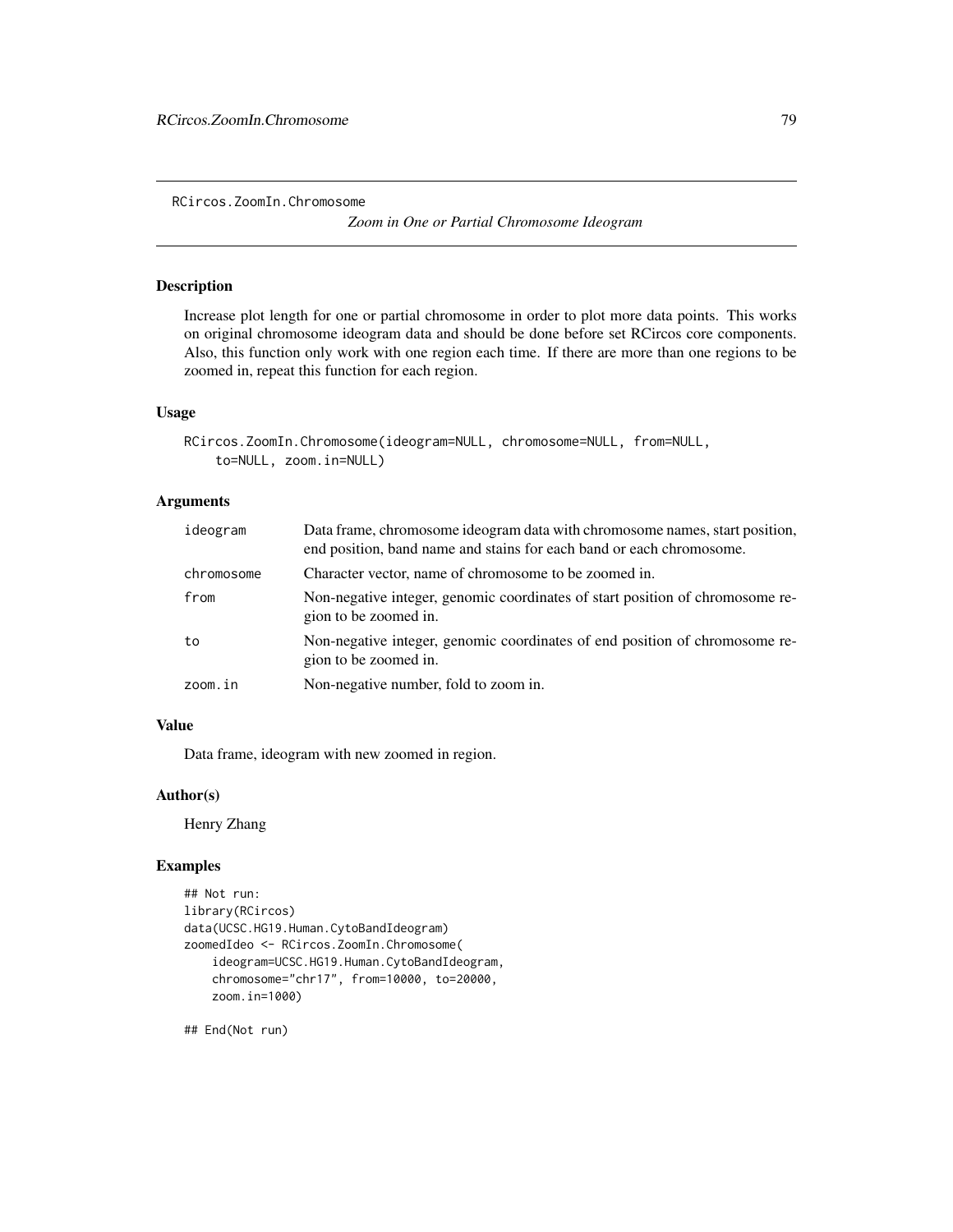<span id="page-79-0"></span>RCircos.ZoomIn.Plot *Zoomed-in Plot of Small Genomic Region*

#### **Description**

Zoom-in a small area on outide of chromosome ideogram to show the details for: heatmap, histogram, gene connector, gene labels, continue lines, vertical lines, parallel lines, scatters(points), areas, and tiles.

#### Usage

```
RCircos.Plot.Zoomed.Area(zoom.data=NULL,
   plot.type="mountain", data.col=NULL, track.num=NULL,
   zoom.pos=NULL, min.value=NULL, max.value=NULL,
   area.color="gray", border.col="black", inside.pos=NULL,
   outside.pos=NULL, outline=TRUE)
RCircos.Plot.Zoomed.Gene.Connectors(zoom.data=NULL,
    track.num=NULL, zoom.pos=NULL, line.width=1,
   inside.pos=NULL, outside.pos=NULL)
RCircos.Plot.Zoomed.Heatmap(zoom.data=NULL, data.col=NULL,
    track.num=NULL, zoom.pos=NULL, min.value=NULL,
   max.value=NULL, inside.pos=NULL, outside.pos=NULL)
RCircos.Plot.Zoomed.Histogram(zoom.data=NULL, data.col=NULL,
    track.num=NULL, zoom.pos=NULL, min.value=NULL,
   max.value=NULL, inside.pos=NULL, outside.pos=NULL,
   outline=TRUE)
RCircos.Plot.Zoomed.Ideogram.Ticks(zoom.info=NULL,
    track.num=NULL, zoom.pos=NULL, tick.interval=5,
    inside.pos=NULL, outside.pos=NULL)
RCircos.Plot.Zoomed.Continue.Lines(zoom.data=NULL,
   data.col=NULL, track.num=NULL, zoom.pos=NULL,
   line.width=1, min.value=NULL, max.value=NULL,
    inside.pos=NULL, outside.pos=NULL, outline=TRUE)
RCircos.Plot.Zoomed.Parallel.Lines(zoom.data=NULL,
```
- track.num=NULL, zoom.pos=NULL, genomic.cols=3, line.width=NULL,inside.pos=NULL, outside.pos=NULL, outline=FALSE)
- RCircos.Plot.Zoomed.Vertical.Lines(zoom.data=NULL, track.num=NULL, zoom.pos=NULL, line.width=1, inside.pos=NULL, outside.pos=NULL, outline=FALSE)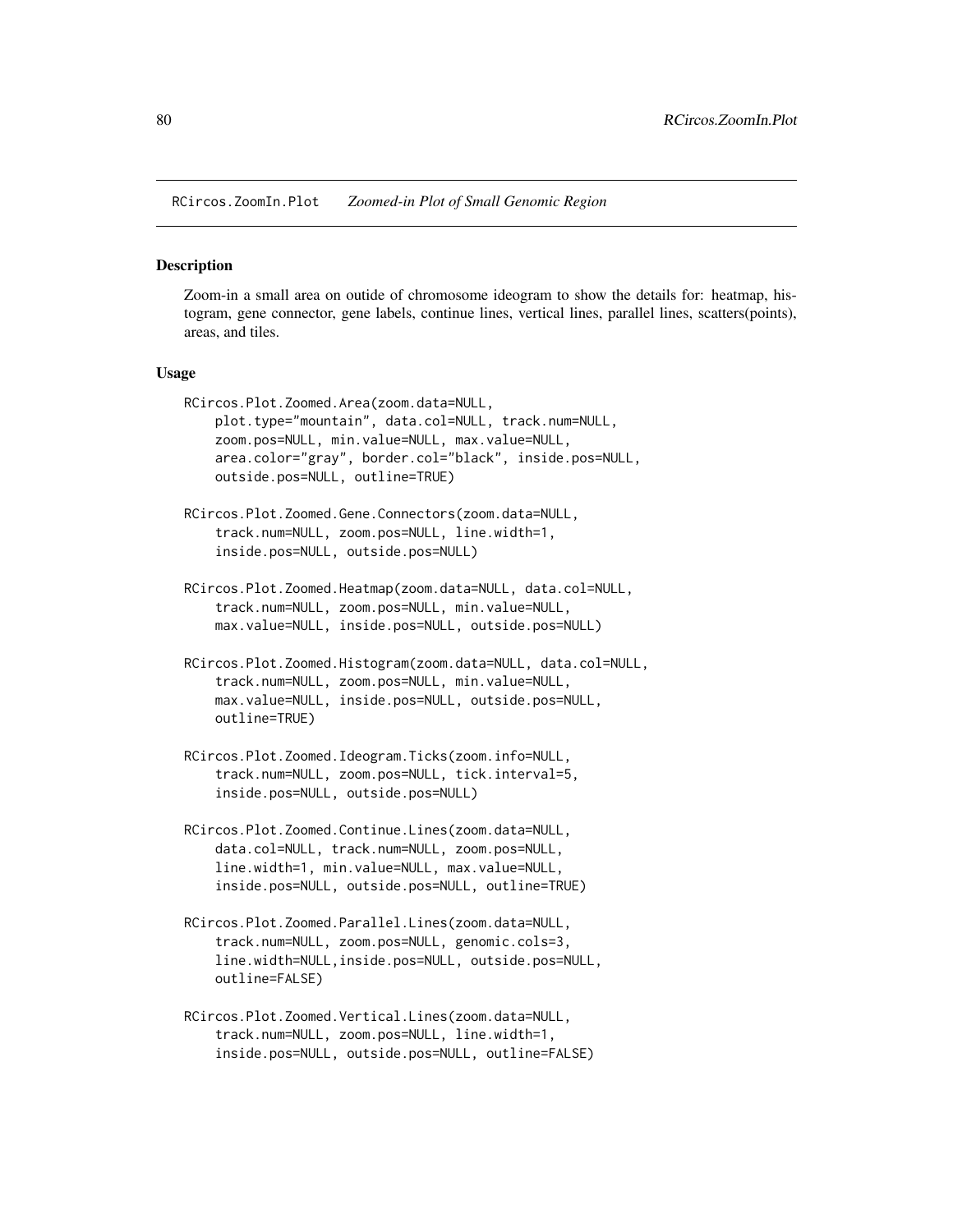```
RCircos.Plot.Zoomed.Scatters(zoom.data=NULL, data.col=NULL,
    track.num=NULL, zoom.pos=NULL, min.value=NULL,
   max.value=NULL, point.type=16, by.fold=0,
   with.size=TRUE, with.height=FALSE, point.scale=1,
    inside.pos=NULL, outside.pos=NULL, outline=TRUE)
```
- RCircos.Plot.Zoomed.Tiles(zoom.data=NULL, track.num=NULL, zoom.pos=NULL, genomic.cols=3, layers=5, border.col=NULL, inside.pos=NULL, outside.pos=NULL, outline=TRUE)
- RCircos.Plot.Zoomed.Polygons(zoom.data=NULL, data.col=4, track.num=NULL, zoom.pos=NULL, genomic.cols=3, min.value=NULL, max.value=NULL, border.col=NULL, inside.pos=NULL, outside.pos=NULL, outline=TRUE)
- RCircos.Label.Zoom.Region(zoom.data=NULL, name.col=NULL, track.num=NULL, zoom.pos=NULL, text.size=0.75, inside.pos=NULL, outside.pos=NULL)

```
RCircos.Mark.Zoom.Area(zoom.range=NULL, track.num=1,
   zoom.pos=NULL, fill.color="yellow",
    inside.pos=NULL, outside.pos=NULL)
```

| zoom.data    | A data frame containing genomic positions, gene names, and plot values for<br>zoom-in genes/rows.                          |
|--------------|----------------------------------------------------------------------------------------------------------------------------|
| zoom.range   | Character vecter, chromosome name, start and end positions of a genomic inter-<br>val to be zoomed in.                     |
| data.col     | Non-negative integer/vector, which column(s) is plot data values.                                                          |
| track.num    | Non-negative integer, which track will be plotted.                                                                         |
| zoom.pos     | Non-negative numeric vector, the index of RCircos plot position.                                                           |
| min.value    | Numeric, minimum value for heatmap scale.                                                                                  |
| max.value    | Numeric, maximum value for heatmap scale.                                                                                  |
| inside.pos   | Non-negative numeric, inside position (relative to the centre of plot area) of the<br>track.                               |
| outside.pos  | Non-negative numeric, outside position (relative to the centre of plot area) of the<br>track.                              |
| name.col     | Non-negative integer, which column is for labels.                                                                          |
| genomic.cols | Non-negative integer, total number of columns for genomic position information<br>(chromosome, start and/or end position). |
| fill.color   | Character vector for name of a color to fill the polygon.                                                                  |
| border.col   | Character vector for name of a color to draw the polygon border.                                                           |
| area.color   | Character vector for name of a color to fill the area.                                                                     |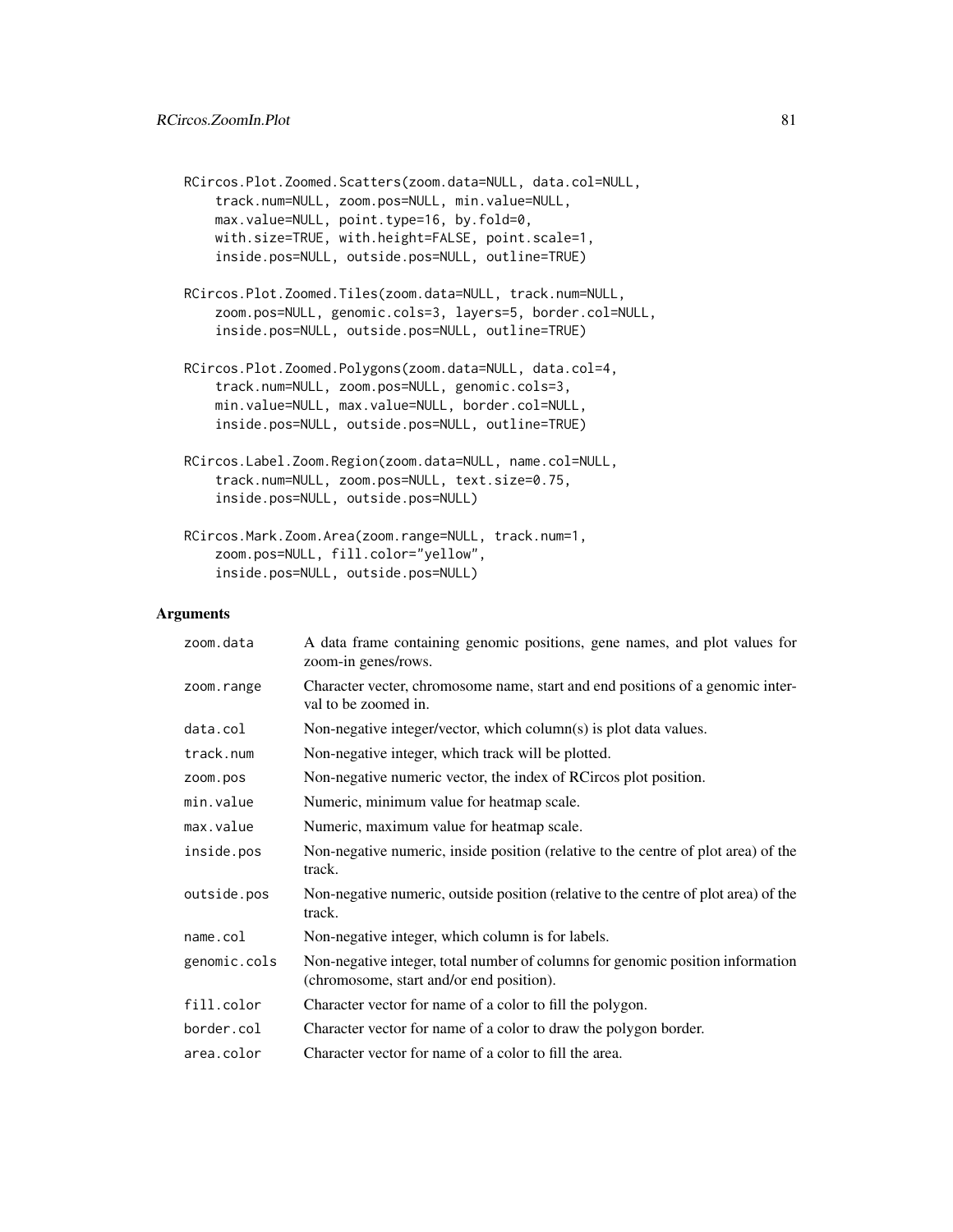| text.size     | Non-negative numeric, character size for text plot.                                                                                                                                                                                                                                           |
|---------------|-----------------------------------------------------------------------------------------------------------------------------------------------------------------------------------------------------------------------------------------------------------------------------------------------|
| line.width    | Non-negative numeric, width of lines.                                                                                                                                                                                                                                                         |
| point.type    | Non-negative integer, type of character for point plot (Default 19).                                                                                                                                                                                                                          |
| plot.type     | Character vector, either "mountain", "curtain", or "ban", types of area plot.                                                                                                                                                                                                                 |
| by.fold       | Zero or a positive float number, if it is greater than zero, any data point with<br>a value greater than or equal to the by fold will be plot as red color and data<br>points with values less or equal to the negative by fold will be plot as blue colr.<br>Otherwise, black color is used. |
| with.size     | Logic. If TRUE, the point size will match to the data value in scatter/point plot.                                                                                                                                                                                                            |
| with.height   | Logic. If TURE, point location will match to the data value in scatter/point plot.                                                                                                                                                                                                            |
| point.scale   | Non-negative numeric, more scale to add for scatter/point size in scatter/point<br>plot.                                                                                                                                                                                                      |
| outline       | Logic. If TURE, outline will be drawn for zoomed area.                                                                                                                                                                                                                                        |
| zoom.info     | Character vector contains chromosome name, start and end position.                                                                                                                                                                                                                            |
| tick.interval | Non-negative integer, length of genomic interval in million base pairs.                                                                                                                                                                                                                       |
| layers        | Non-negative integer, number of subtrack in the data track.                                                                                                                                                                                                                                   |

## **Details**

RCircos.Plot.Zoomed.Area() paints partial area inside the zoomed region (an irregular polygon ship). Plot types include "mountain", "curtain" (reversed mountain), and "band".

RCircos.Plot.Zoomed.Gene.Connectors() plot zoomed-in connectors for small number of genes(default 11).

RCircos.Plot.Zoomed.Heatmap() plot zoomed-in heatmap for small number of genes (default 11).

RCircos.Plot.Zoomed.Histogram() plot zoomed-in histogram for small number of genes (default 11).

RCircos.Plot.Zoomed.Ideogram.Ticks() plot chromosome ticks for a small genomic intervals.

RCircos.Plot.Zoomed.Continue.Lines() plot zoomed-in continue lines between neighbors of small number genes (default 11).

RCircos.Plot.Zoomed.Parallel.Lines() plot zoomed-in parallel lines for small number of genomic intevals (default 11).

RCircos.Plot.Zoomed.Vertical.Lines() plot zoomed-in vertical lines from bottom to top of a track for small number of genomic intevals (default 11).

RCircos.Plot.Zoomed.Scatters() plot zoomed-in scatters for small number of genes(default 11).

RCircos.Plot.Zoomed.Tiles() plot zoomed-in tiles for small number of genes(default 11).

RCircos.Plot.Zoomed.Polygons() plot zoomed-in polygons in a samll genomic region.

RCircos.Label.Zoom.Region() plot gene names for small number of genes(default 11).

RCircos.Mark.Zoom.Area() highligh the area between zoomed-in plot area and chromosome ideogram to mark the original genomic interval.

## Author(s)

Henry Zhang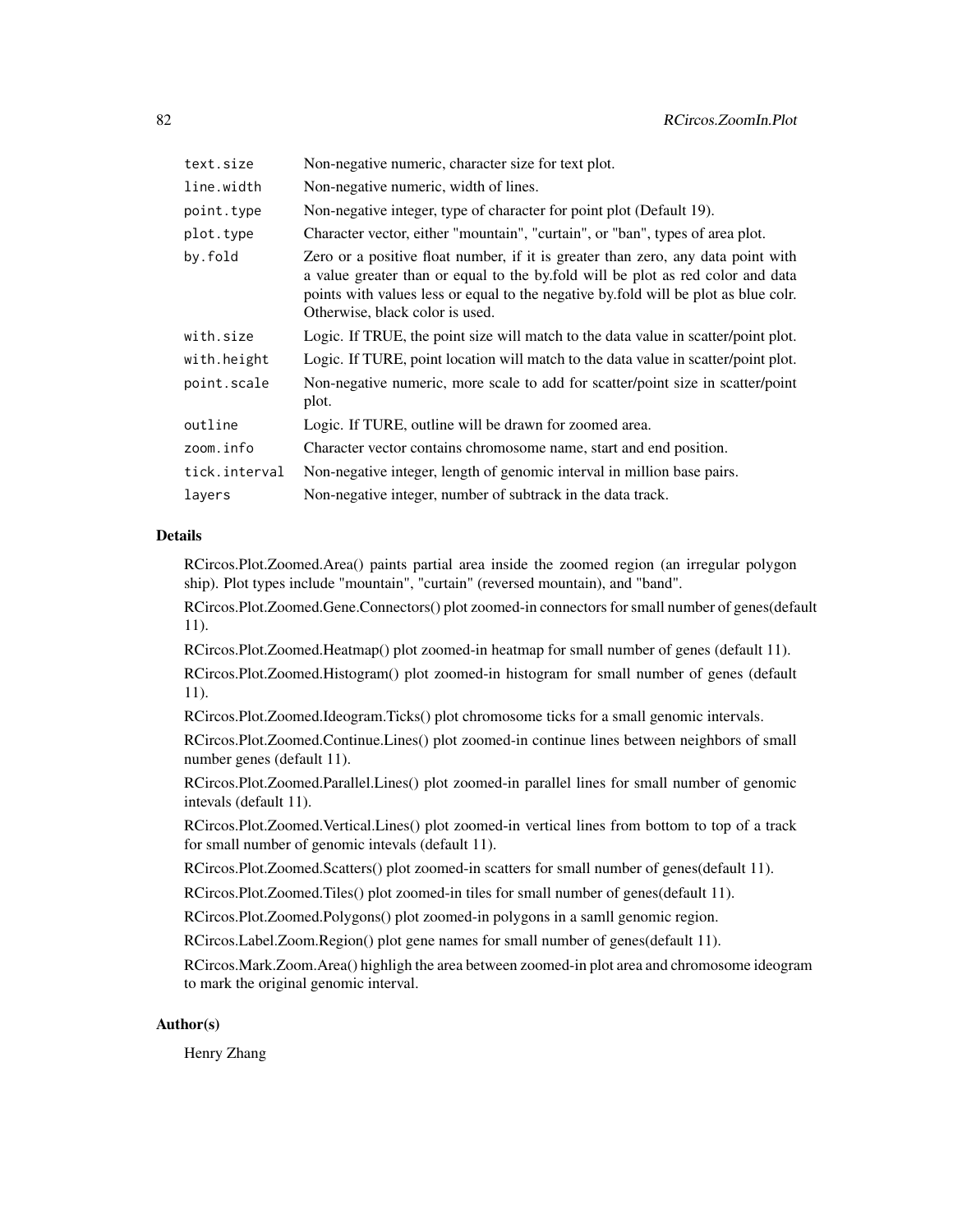## <span id="page-82-0"></span>RCircos.ZoomOut.Chromosome 83

#### Examples

```
## Not run:
library(RCircos);
data(UCSC.HG19.Human.CytoBandIdeogram)
cyto <- UCSC.HG19.Human.CytoBandIdeogram
RCircos.Set.Core.Components(cyto, NULL, 10, 5)
RCircos.Set.Plot.Area()
RCircos.Chromosome.Ideogram.Plot()
data(RCircos.Heatmap.Data)
min.value <- min(as.matrix(RCircos.Heatmap.Data[,5:10]))
max.value <- max(as.matrix(RCircos.Heatmap.Data[,5:10]))
zoom.data <- RCircos.Get.Zoom.Data(RCircos.Heatmap.Data,
        name.col=4, genomic.columns=3,
        target.gene="SP5", neighbor.genes=5)
zoom.range <- RCircos.Get.Zoom.Range(zoom.data, 3)
zoom.pos <- RCircos.Set.Zoom.Plot.Positions(zoom.range,
        total.genes=11, area.length=0.25, gene.width=NULL)
RCircos.Plot.Zoomed.Heatmap(zoom.data, data.col=5,
        track.num=2, zoom.pos=zoom.pos,
        min.value=min.value, max.value=max.value,
        inside.pos=NULL, outside.pos=NULL)
RCircos.Mark.Zoom.Area(zoom.pos, zoom.data, color="red",
        track.num=2, inside.pos=NULL, outside.pos=NULL)
RCircos.Label.Zoom.Region(zoom.data, name.col=4,
        track.num=3, zoom.pos=zoom.pos, text.size=0.75,
        inside.pos=NULL, outside.pos=NULL)
## End(Not run)
```
RCircos.ZoomOut.Chromosome

*Zoom out Chromosome Ideogram*

## Description

Zoom out chromosome ideogram to leave a small room between the first and the last chromosome (at 12 O'clock) so that track names could be added. This function works on the RCircos chromosome ideogram component so the core components must be set first.

#### Usage

RCircos.ZoomOut.Chromosome(zoom.out.ratio=NULL)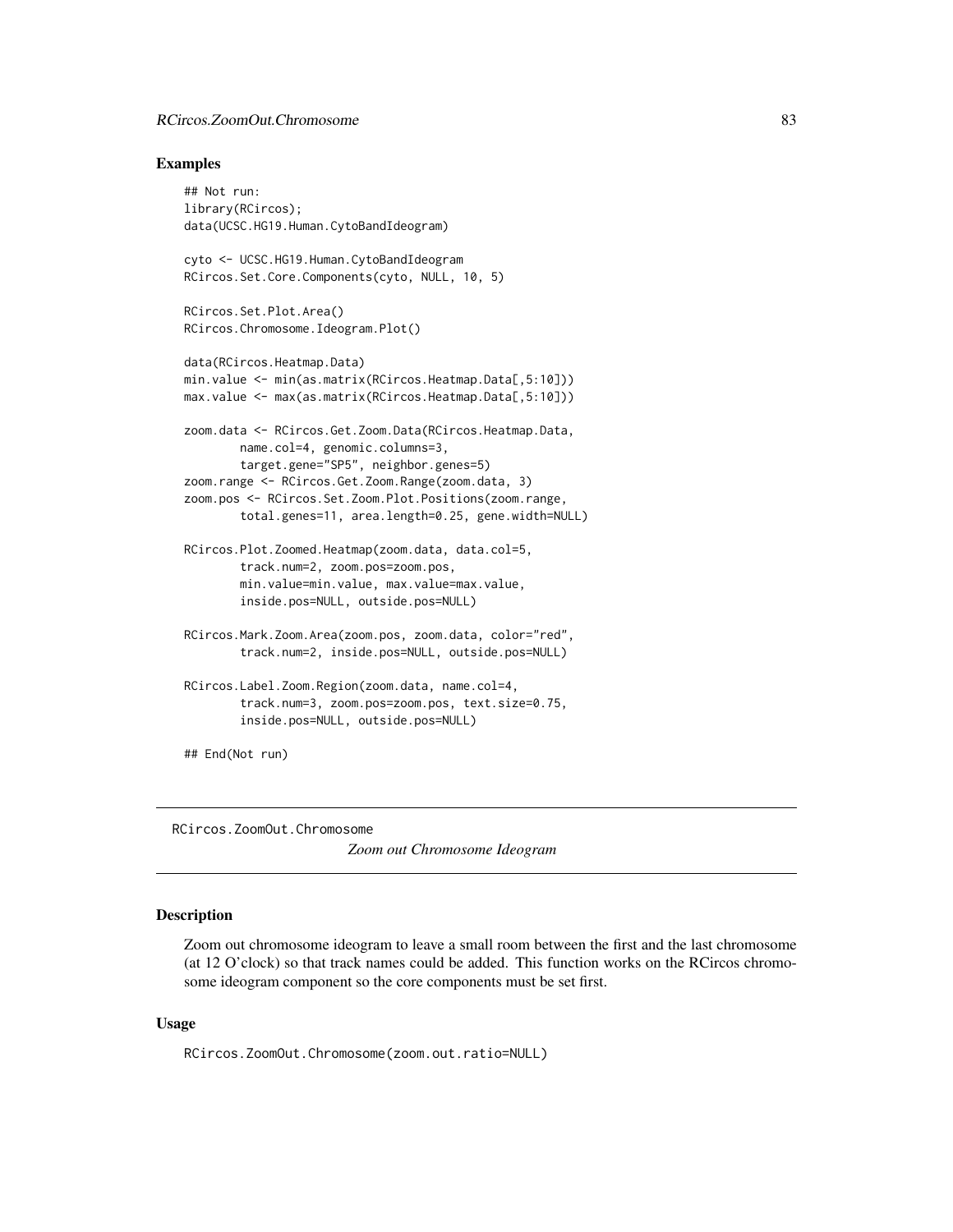<span id="page-83-0"></span>zoom.out.ratio A float number between 0 and 1, the ratio of target chromosome ideogram to be zoomed out.

## Value

None. New ideogram object is set to RCircos environment.

#### Author(s)

Henry Zhang

#### Examples

```
## Not run:
library(RCircos)
data(UCSC.HG19.Human.CytoBandIdeogram)
RCircos.Set.Core.Components(
cyto.info=UCSC.HG19.Human.CytoBandIdeogram,
chr.exclude=c("chrX", "chrY"),
tracks.inside=10, tracks.outside=0) RCircos.ZoomOut.Chromosome(zoom.out.ratio=0.95)
```
## End(Not run)

UCSC.Baylor.3.4.Rat.cytoBandIdeogram *Cytoband Information for Rat Chromosome Ideogram*

## Description

A data frame containing chromosome name, start and end position, band name, and intensity of Giemsa stains for each cytoband.

#### Usage

data(UCSC.Baylor.3.4.Rat.cytoBandIdeogram)

#### Format

A data frame with 246 observations on the following 5 variables.

Chromosome a factor with levels chr1 chr10 chr11 chr12 chr13 chr14 chr15 chr16 chr17 chr18 chr19 chr2 chr20 chr3 chr4 chr5 chr6 chr7 chr8 chr9 chrX

ChromStart a numeric vector

ChromEnd a numeric vector

Band a factor with levels p11 p12 p13 p14 p15 p16 p21 p22 q11 q12 q12.1 q12.2 q12.3 q12.4 q12.5 q13 q14 q15 q16 q21 q22 q23 q24 q25 q26 q27 q31 q32 q32.1 q32.2 q32.3 q33 q34 q35 q36 q37 q38 q41 q42 q43 q44 q45 q51 q52 q53 q54 q55

Stain a factor with levels gneg gpos gvar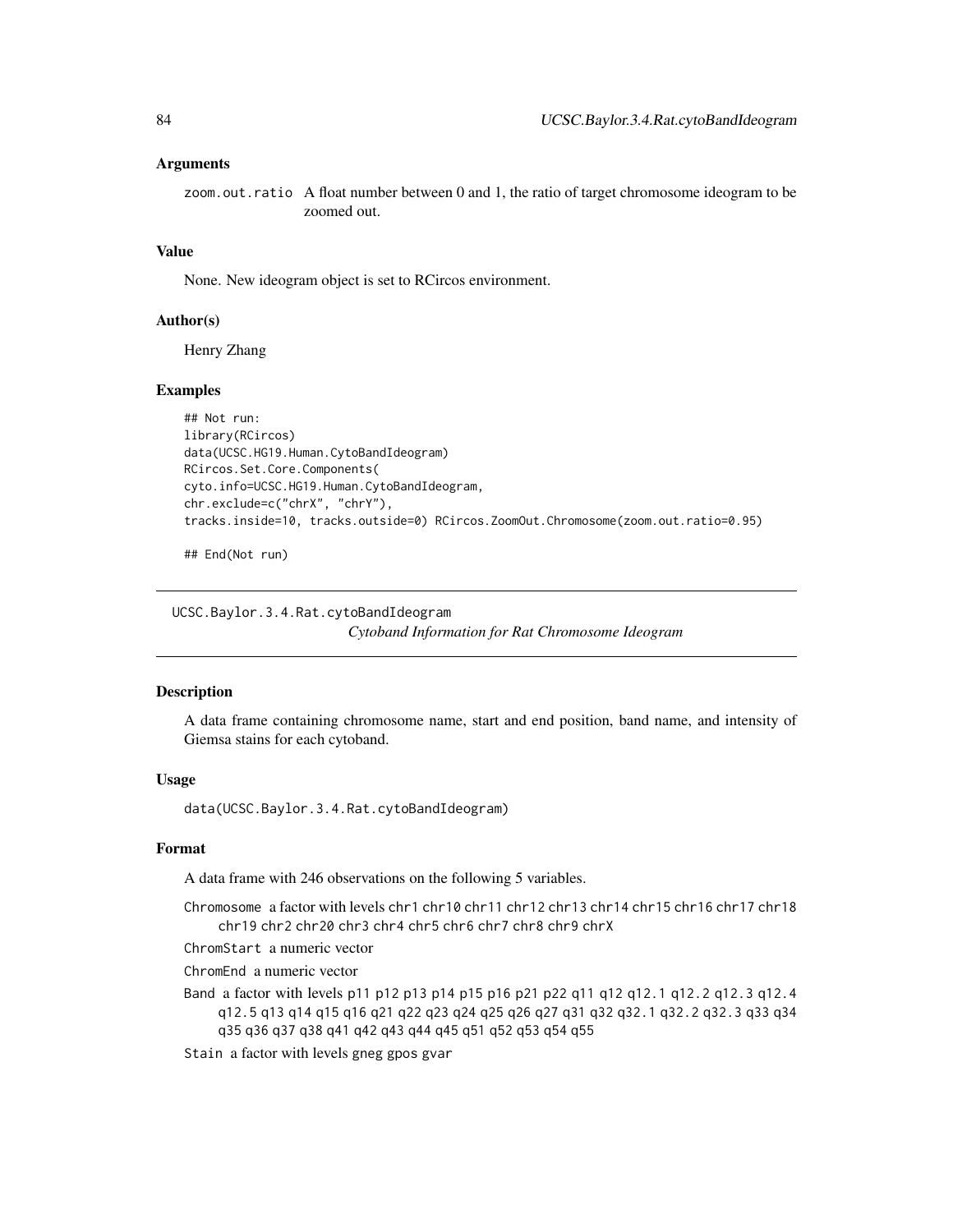#### <span id="page-84-0"></span>Source

http://genome.ucsc.edu

UCSC.HG19.Human.CytoBandIdeogram

*Cytoband Information for Human Chromosome Ideogram*

## **Description**

A data frame containing chromosome name, start and end position, band name, and intensity of Giemsa stains for each cytoband.

## Usage

data(UCSC.HG19.Human.CytoBandIdeogram)

# Format

A data frame with 862 observations on the following 5 variables.

Chromosome a factor with levels chr1 chr10 chr11 chr12 chr13 chr14 chr15 chr16 chr17 chr18 chr19 chr2 chr20 chr21 chr22 chr3 chr4 chr5 chr6 chr7 chr8 chr9 chrX chrY

ChromStart a numeric vector

ChromEnd a numeric vector

Band a factor with levels p11 p11.1 p11.11 p11.12 p11.2 p11.21 p11.22 p11.23 p11.3 p11.31 p11.32 p11.4 p12 p12.1 p12.2 p12.3 p12.31 p12.32 p12.33 p13 p13.1 p13.11 p13.12 p13.13 p13.2 p13.3 p13.31 p13.32 p13.33 p14 p14.1 p14.2 p14.3 p15 p15.1 p15.2 p15.3 p15.31 p15.32 p15.33 p15.4 p15.5 p16.1 p16.2 p16.3 p21 p21.1 p21.2 p21.3 p21.31 p21.32 p21.33 p22 p22.1 p22.11 p22.12 p22.13 p22.2 p22.3 p22.31 p22.32 p22.33 p23 p23.1 p23.2 p23.3 p24.1 p24.2 p24.3 p25.1 p25.2 p25.3 p26.1 p26.2 p26.3 p31.1 p31.2 p31.3 p32.1 p32.2 p32.3 p33 p34.1 p34.2 p34.3 p35.1 p35.2 p35.3 p36.11 p36.12 p36.13 p36.21 p36.22 p36.23 p36.31 p36.32 p36.33 q11 q11.1 q11.2 q11.21 q11.22 q11.221 q11.222 q11.223 q11.23 q12 q12.1 q12.11 q12.12 q12.13 q12.2 q12.3 q13 q13.1 q13.11 q13.12 q13.13 q13.2 q13.3 q13.31 q13.32 q13.33 q13.4 q13.41 q13.42 q13.43 q13.5 q14 q14.1 q14.11 q14.12 q14.13 q14.2 q14.3 q15 q15.1 q15.2 q15.3 q16.1 q16.2 q16.3 q21 q21.1 q21.11 q21.12 q21.13 q21.2 q21.21 q21.22 q21.23 q21.3 q21.31 q21.32 q21.33 q22 q22.1 q22.11 q22.12 q22.13 q22.2 q22.3 q22.31 q22.32 q22.33 q23 q23.1 q23.2 q23.3 q23.31 q23.32 q23.33 q24 q24.1 q24.11 q24.12 q24.13 q24.2 q24.21 q24.22 q24.23 q24.3 q24.31 q24.32 q24.33 q25 q25.1 q25.2 q25.3 q25.31 q25.32 q25.33 q26 q26.1 q26.11 q26.12 q26.13 q26.2 q26.3 q26.31 q26.32 q26.33 q27 q27.1 q27.2 q27.3 q28 q28.1 q28.2 q28.3 q29 q31.1 q31.2 q31.21 q31.22 q31.23 q31.3 q31.31 q31.32 q31.33 q32 q32.1 q32.11 q32.12 q32.13 q32.2 q32.3 q32.31 q32.32 q32.33 q33 q33.1 q33.2 q33.3 q34 q34.1 q34.11 q34.12 q34.13 q34.2 q34.3 q35 q35.1 q35.2 q35.3 q36.1 q36.2 q36.3 q37.1 q37.2 q37.3 q41 q42.11 q42.12 q42.13 q42.2 q42.3 q43 q44

Stain a factor with levels acen gneg gpos100 gpos25 gpos50 gpos75 gvar stalk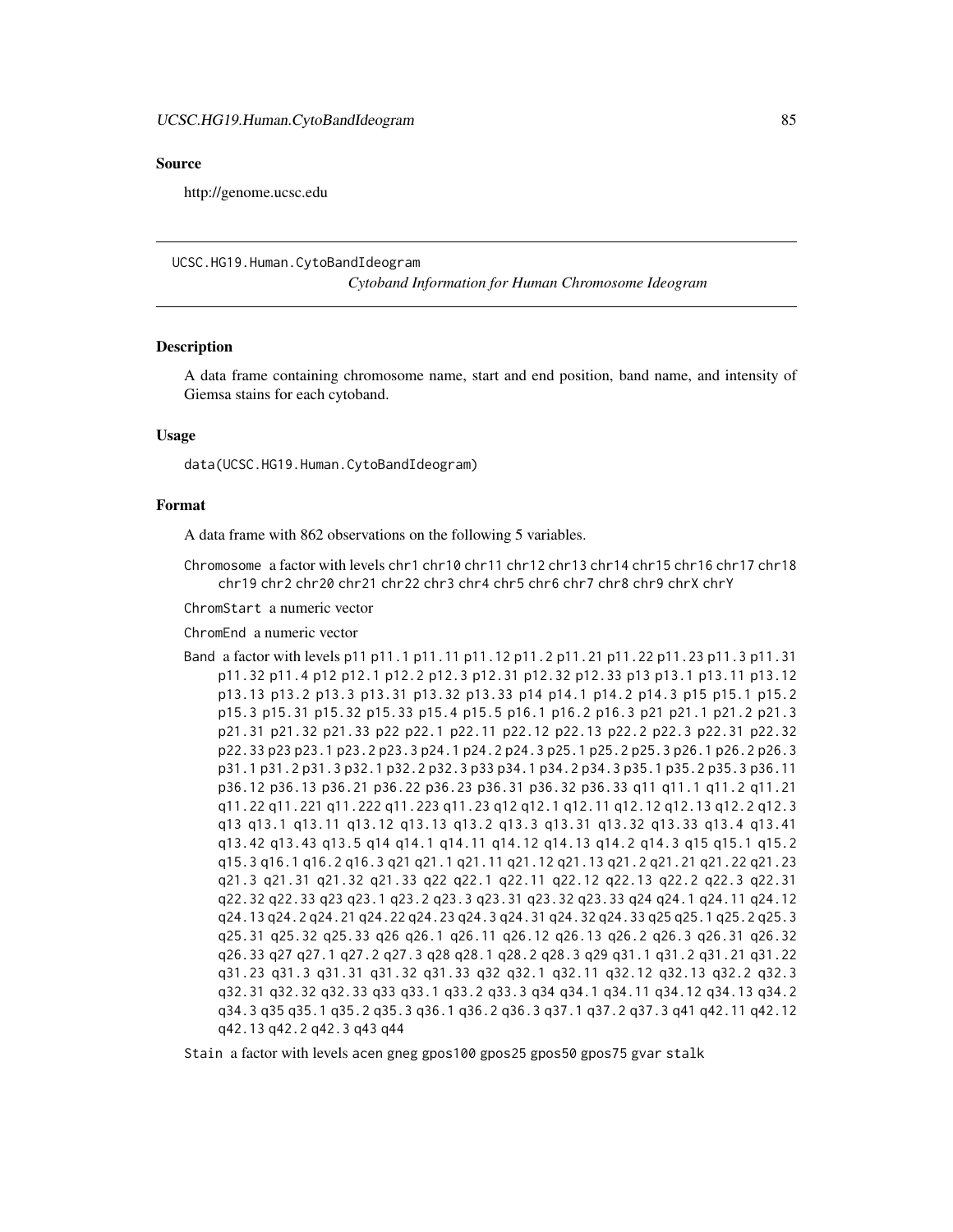#### <span id="page-85-0"></span>Source

http://genome.ucsc.edu

UCSC.HG38.Human.CytoBandIdeogram

*Human Chromosome Ideogram Version 38*

#### **Description**

Human chromosome ideogram v38 in the data frame format.

## Usage

data("UCSC.HG38.Human.CytoBandIdeogram")

#### Format

A data frame with 862 observations on the following 5 variables.

Chromosome a factor with levels chr1 chr10 chr11 chr12 chr13 chr14 chr15 chr16 chr17 chr18 chr19 chr2 chr20 chr21 chr22 chr3 chr4 chr5 chr6 chr7 chr8 chr9 chrX chrY

chromStart a numeric vector

chromEnd a numeric vector

Name a factor with levels p11 p11.1 p11.11 p11.12 p11.2 p11.21 p11.22 p11.23 p11.3 p11.31 p11.32 p11.4 p12 p12.1 p12.2 p12.3 p12.31 p12.32 p12.33 p13 p13.1 p13.11 p13.12 p13.13 p13.2 p13.3 p13.31 p13.32 p13.33 p14 p14.1 p14.2 p14.3 p15 p15.1 p15.2 p15.3 p15.31 p15.32 p15.33 p15.4 p15.5 p16.1 p16.2 p16.3 p21 p21.1 p21.2 p21.3 p21.31 p21.32 p21.33 p22 p22.1 p22.11 p22.12 p22.13 p22.2 p22.3 p22.31 p22.32 p22.33 p23 p23.1 p23.2 p23.3 p24.1 p24.2 p24.3 p25.1 p25.2 p25.3 p26.1 p26.2 p26.3 p31.1 p31.2 p31.3 p32.1 p32.2 p32.3 p33 p34.1 p34.2 p34.3 p35.1 p35.2 p35.3 p36.11 p36.12 p36.13 p36.21 p36.22 p36.23 p36.31 p36.32 p36.33 q11 q11.1 q11.2 q11.21 q11.22 q11.221 q11.222 q11.223 q11.23 q12 q12.1 q12.11 q12.12 q12.13 q12.2 q12.3 q13 q13.1 q13.11 q13.12 q13.13 q13.2 q13.3 q13.31 q13.32 q13.33 q13.4 q13.41 q13.42 q13.43 q13.5 q14 q14.1 q14.11 q14.12 q14.13 q14.2 q14.3 q15 q15.1 q15.2 q15.3 q16.1 q16.2 q16.3 q21 q21.1 q21.11 q21.12 q21.13 q21.2 q21.21 q21.22 q21.23 q21.3 q21.31 q21.32 q21.33 q22 q22.1 q22.11 q22.12 q22.13 q22.2 q22.3 q22.31 q22.32 q22.33 q23 q23.1 q23.2 q23.3 q23.31 q23.32 q23.33 q24 q24.1 q24.11 q24.12 q24.13 q24.2 q24.21 q24.22 q24.23 q24.3 q24.31 q24.32 q24.33 q25 q25.1 q25.2 q25.3 q25.31 q25.32 q25.33 q26 q26.1 q26.11 q26.12 q26.13 q26.2 q26.3 q26.31 q26.32 q26.33 q27 q27.1 q27.2 q27.3 q28 q28.1 q28.2 q28.3 q29 q31.1 q31.2 q31.21 q31.22 q31.23 q31.3 q31.31 q31.32 q31.33 q32 q32.1 q32.11 q32.12 q32.13 q32.2 q32.3 q32.31 q32.32 q32.33 q33 q33.1 q33.2 q33.3 q34 q34.1 q34.11 q34.12 q34.13 q34.2 q34.3 q35 q35.1 q35.2 q35.3 q36.1 q36.2 q36.3 q37.1 q37.2 q37.3 q41 q42.11 q42.12 q42.13 q42.2 q42.3 q43 q44

Stain a factor with levels acen gneg gpos100 gpos25 gpos50 gpos75 gvar stalk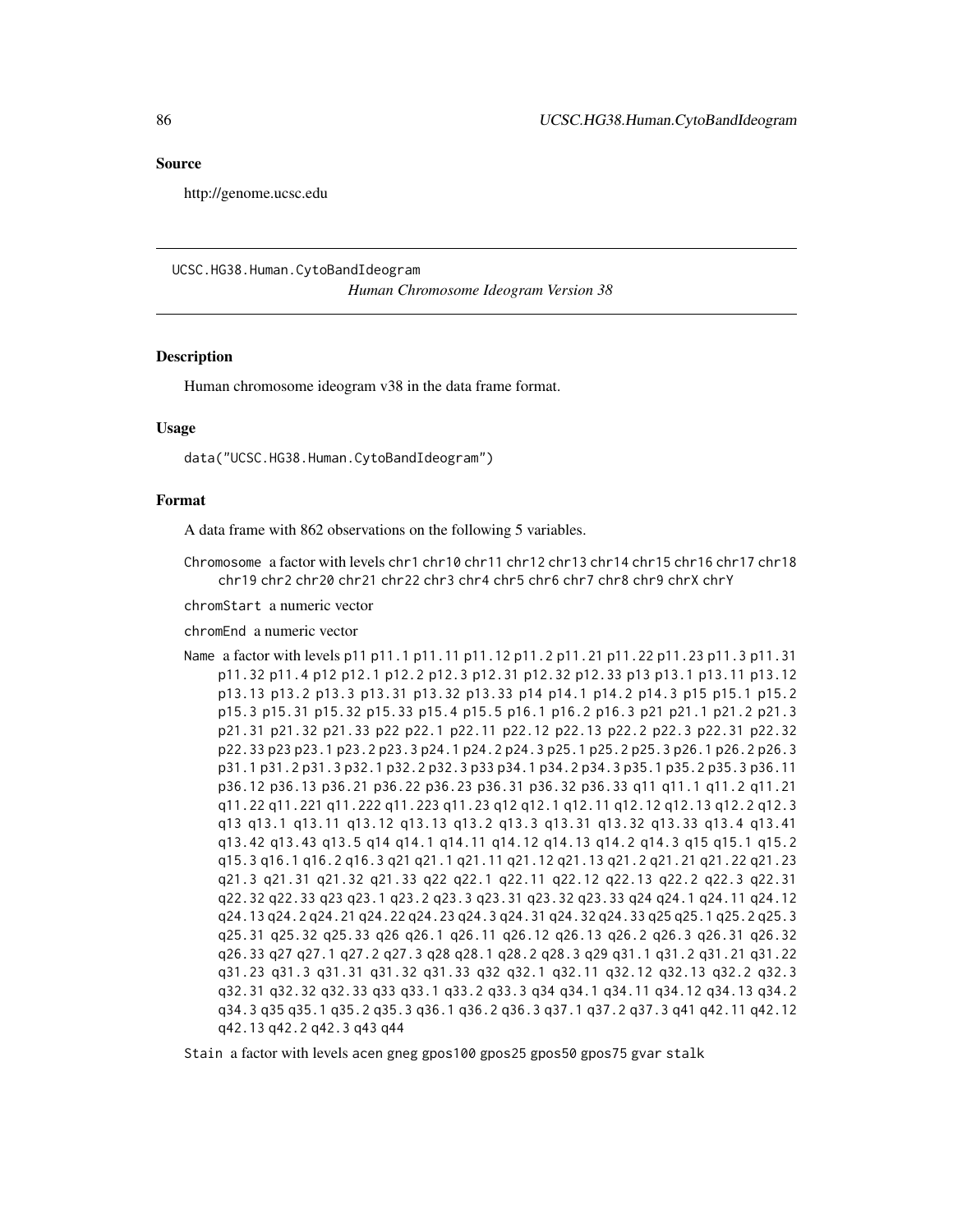## <span id="page-86-0"></span>Source

http://genome.ucsc.edu

UCSC.Mouse.GRCm38.CytoBandIdeogram

*Cytoband Inforamtion for Mouse Chromosome Ideogram*

## Description

A data frame containing chromosome name, start and end position, band name, and intensity of Giemsa stains for each cytoband.

### Usage

data(UCSC.Mouse.GRCm38.CytoBandIdeogram)

#### Format

A data frame with 403 observations on the following 5 variables.

Chromosome a factor with levels chr1 chr10 chr11 chr12 chr13 chr14 chr15 chr16 chr17 chr18 chr19 chr2 chr3 chr4 chr5 chr6 chr7 chr8 chr9 chrX chrY

ChromStart a numeric vector

ChromEnd a numeric vector

Band a factor with levels qA qA1 qA1.1 qA1.2 qA1.3 qA2 qA3 qA3.1 qA3.2 qA3.3 qA4 qA5 qA5.1 qA5.2 qA5.3 qA6 qA7.1 qA7.2 qA7.3 qB qB1 qB1.1 qB1.2 qB1.3 qB2 qB2.1 qB2.2 qB2.3 qB3 qB3.1 qB3.2 qB3.3 qB4 qB5 qB5.1 qB5.2 qB5.3 qC qC1 qC1.1 qC1.2 qC1.3 qC2 qC3 qC3.1 qC3.2 qC3.3 qC4 qC5 qC6 qC7 qD qD1 qD2 qD2.1 qD2.2 qD2.3 qD3 qE qE1 qE1.1 qE1.2 qE1.3 qE2 qE2.1 qE2.2 qE2.3 qE3 qE3.1 qE3.2 qE3.3 qE4 qE5 qF qF1 qF2 qF2.1 qF2.2 qF2.3 qF3 qF4 qF5 qG1 qG1.1 qG1.2 qG1.3 qG2 qG3 qH1 qH2 qH2.1 qH2.2 qH2.3 qH3 qH4 qH5 qH6

Stain a factor with levels gneg gpos100 gpos33 gpos66 gpos75

#### Source

http://genome.ucsc.edu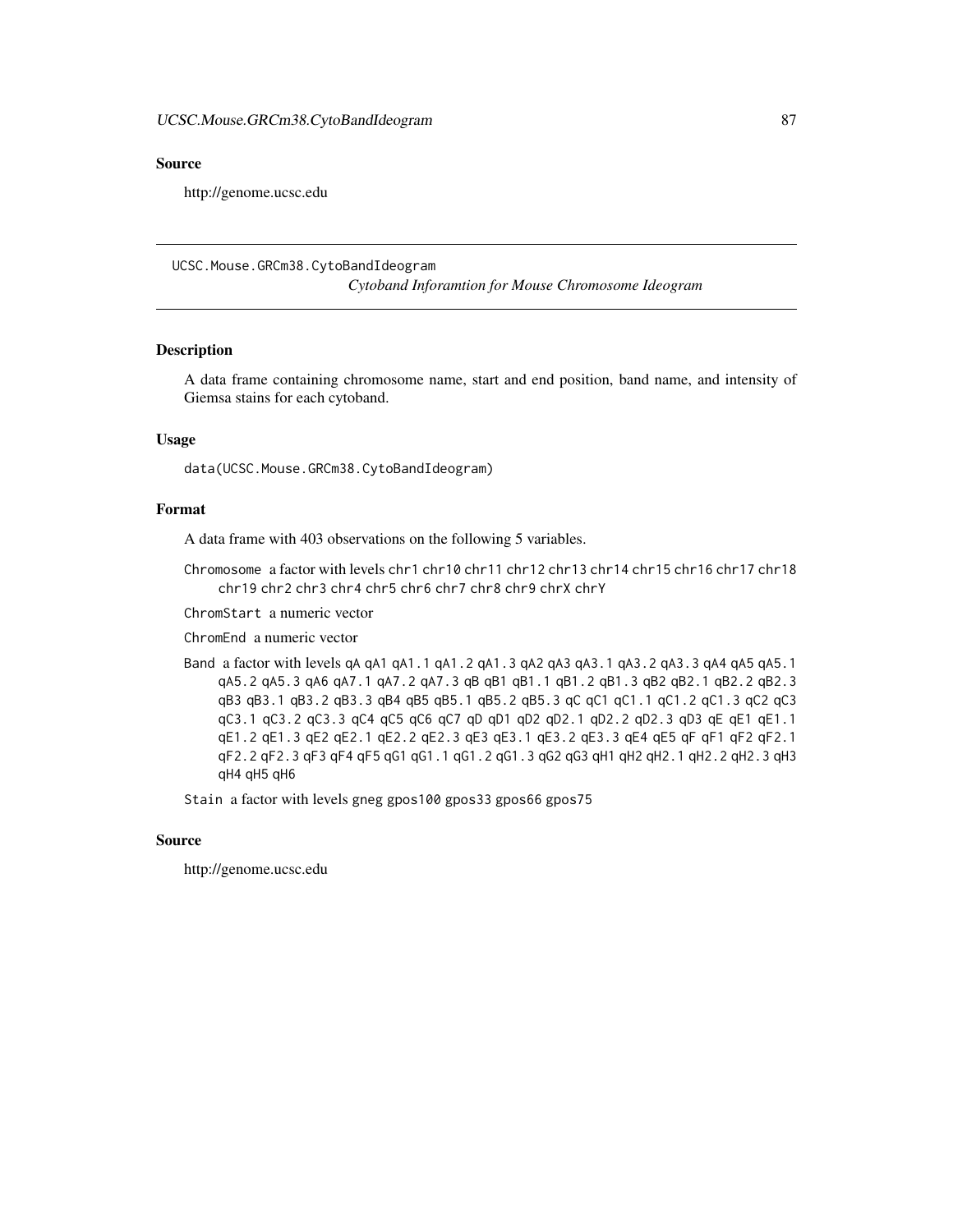# **Index**

∗ datasets RCircos.Gene.Label.Data, [18](#page-17-0) RCircos.Heatmap.Data, [37](#page-36-0) RCircos.heatmapColors, [39](#page-38-0) RCircos.Histogram.Data, [39](#page-38-0) RCircos.Line.Data, [42](#page-41-0) RCircos.Link.Data, [44](#page-43-0) RCircos.Mouse.Expr.Data, [47](#page-46-0) RCircos.paddingConst, [49](#page-48-0) RCircos.plotTypes, [52](#page-51-0) RCircos.Polygon.Data, [54](#page-53-0) RCircos.Rat.Expr.Data, [57](#page-56-0) RCircos.Ribbon.Data, [59](#page-58-0) RCircos.Scatter.Data, [61](#page-60-0) RCircos.Tile.Data, [68](#page-67-0) UCSC.Baylor.3.4.Rat.cytoBandIdeogram, [84](#page-83-0) UCSC.HG19.Human.CytoBandIdeogram, [85](#page-84-0) UCSC.HG38.Human.CytoBandIdeogram, [86](#page-85-0) UCSC.Mouse.GRCm38.CytoBandIdeogram, [87](#page-86-0) ∗ data RCircos.defaultBasePerUnits, [15](#page-14-0) RCircos.defaultCharWidth, [15](#page-14-0) RCircos.defaultChromPadding, [15](#page-14-0) RCircos.defaultCircosUnits, [16](#page-15-0) RCircos.defaultTextSize, [16](#page-15-0) RCircos.Env, [16](#page-15-0) ∗ methods RCircos.Adjust.Scatter.Values, [5](#page-4-0) RCircos.Area.Plot, [7](#page-6-0) RCircos.Chromosome.Ideogram.Plot, [9](#page-8-0) RCircos.Clear.Track, [10](#page-9-0) RCircos.Clear.Zoom.Area, [11](#page-10-0) RCircos.Customized.Connection.Plot, [12](#page-11-0)

RCircos.Customized.Shape.Plot, [13](#page-12-0) RCircos.Data.Point, [14](#page-13-0) RCircos.Gene.Connector.Plot, [17](#page-16-0) RCircos.Gene.Name.Plot, [19](#page-18-0) RCircos.Get.Arrow.Shape, [20](#page-19-0) RCircos.Get.Chromosome.Order, [21](#page-20-0) RCircos.Get.Core.Components, [22](#page-21-0) RCircos.Get.Data.Point.Height, [22](#page-21-0) RCircos.Get.Default.Parameters, [23](#page-22-0) RCircos.Get.Gene.Label.Locations, [24](#page-23-0) RCircos.Get.Gene.Name.Plot.Parameters, [25](#page-24-0) RCircos.Get.Heatmap.Color.Scale, [25](#page-24-0) RCircos.Get.Heatmap.Color.Scale.Location, [26](#page-25-0) RCircos.Get.Heatmap.Data.Colors,  $27$ RCircos.Get.Link.Colors, [28](#page-27-0) RCircos.Get.Paired.Points.Positions, [29](#page-28-0) RCircos.Get.Plot.Boundary, [30](#page-29-0) RCircos.Get.Plot.Colors, [31](#page-30-0) RCircos.Get.Plot.Layers, [31](#page-30-0) RCircos.Get.Polygon.Height, [32](#page-31-0) RCircos.Get.Single.Point.Positions, [33](#page-32-0) RCircos.Get.Start.End.Locations, [34](#page-33-0) RCircos.Get.Zoom.Data, [35](#page-34-0) RCircos.Get.Zoom.Range, [36](#page-35-0) RCircos.Heatmap.Plot, [37](#page-36-0) RCircos.Histogram.Plot, [40](#page-39-0) RCircos.Initialize.Plot.Parameters, [41](#page-40-0) RCircos.Line.Plot, [42](#page-41-0) RCircos.Link.Line, [44](#page-43-0) RCircos.Link.Plot, [45](#page-44-0)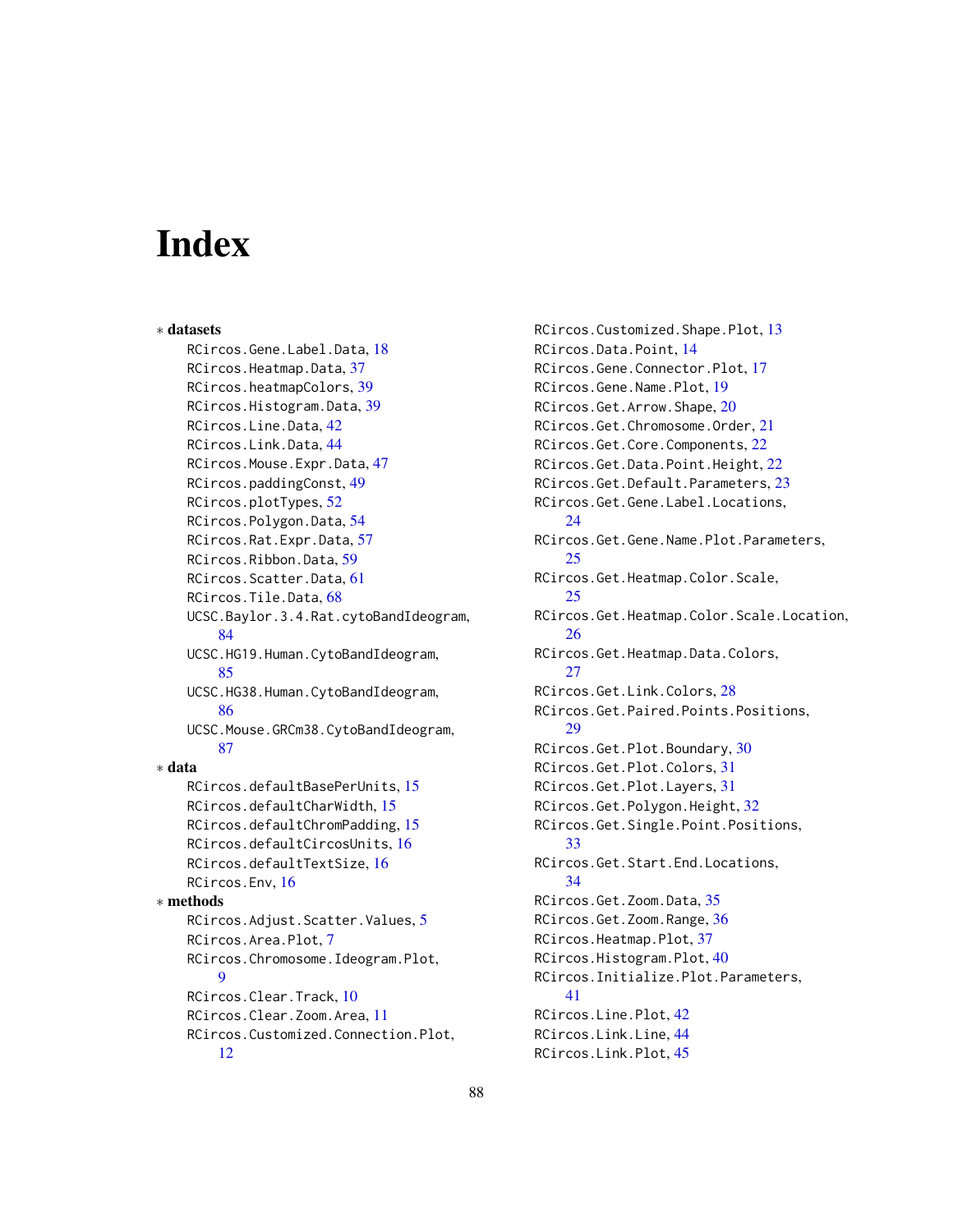## INDEX  $89$

RCircos.List.Plot.Parameters, [46](#page-45-0) RCircos.Multiple.Species.Core.Components, [47](#page-46-0) RCircos.Multiple.Species.Dataset, [48](#page-47-0) RCircos.Parallel.Line.Plot, [50](#page-49-0) RCircos.Plot.Heatmap.Color.Scale, [51](#page-50-0) RCircos.Point.Plot, [52](#page-51-0) RCircos.Polygon.Plot, [54](#page-53-0) RCircos.Pseudo.Ideogram.From.Labels, [56](#page-55-0) RCircos.Pseudo.Ideogram.From.Table, [56](#page-55-0) RCircos.Reset.Core.Components, [58](#page-57-0) RCircos.Ribbon.Plot, [60](#page-59-0) RCircos.Scatter.Plot, [62](#page-61-0) RCircos.Set.Base.Plot.Positions, [63](#page-62-0) RCircos.Set.Core.Components, [64](#page-63-0) RCircos.Set.Cytoband.Data, [65](#page-64-0) RCircos.Set.Plot.Area, [65](#page-64-0) RCircos.Set.Zoom.Plot.Positions, [66](#page-65-0) RCircos.Sort.Genomic.Data, [67](#page-66-0) RCircos.Tile.Plot, [69](#page-68-0) RCircos.Track.Outline, [70](#page-69-0) RCircos.Validate.Cyto.Info, [71](#page-70-0) RCircos.Validate.Genomic.Data, [72](#page-71-0) RCircos.Validate.Genomic.Info, [73](#page-72-0) RCircos.Validate.Plot.Parameters, [73](#page-72-0) RCircos.Validate.Track.Positions, [74](#page-73-0) RCircos.Vertical.Line.Plot, [75](#page-74-0) RCircos.Workflow, [76](#page-75-0) RCircos.Zoom.Area.Outline, [76](#page-75-0) RCircos.Zoom.Paired.Plot.Positions, [77](#page-76-0) RCircos.Zoom.Single.Plot.Positions, [78](#page-77-0) RCircos.ZoomIn.Chromosome, [79](#page-78-0) RCircos.ZoomIn.Plot, [80](#page-79-0) RCircos.ZoomOut.Chromosome, [83](#page-82-0) ∗ method RCircos.Area.Highlight, [6](#page-5-0) RCircos.Get.Track.Positions, [34](#page-33-0) ∗ package

RCircos-package, [3](#page-2-0) RCircos *(*RCircos-package*)*, [3](#page-2-0) RCircos-package, [3](#page-2-0) RCircos.Adjust.Scatter.Values, [5](#page-4-0) RCircos.Area.Highlight, [6](#page-5-0) RCircos.Area.Plot, [7](#page-6-0) RCircos.Chromosome.Ideogram.Plot, [9](#page-8-0) RCircos.Clear.Track, [10](#page-9-0) RCircos.Clear.Zoom.Area, [11](#page-10-0) RCircos.Customized.Connection.Plot, [12](#page-11-0) RCircos.Customized.Shape.Plot, [13](#page-12-0) RCircos.Data.Point, [14](#page-13-0) RCircos.defaultBasePerUnits, [15](#page-14-0) RCircos.defaultCharWidth, [15](#page-14-0) RCircos.defaultChromPadding, [15](#page-14-0) RCircos.defaultCircosUnits, [16](#page-15-0) RCircos.defaultTextSize, [16](#page-15-0) RCircos.Draw.Chromosome.Ideogram *(*RCircos.Chromosome.Ideogram.Plot*)*, [9](#page-8-0) RCircos.Env, [16](#page-15-0) RCircos.Gene.Connector.Plot, [17](#page-16-0) RCircos.Gene.Label.Data, [18](#page-17-0) RCircos.Gene.Name.Plot, [19](#page-18-0) RCircos.Get.Arrow.Shape, [20](#page-19-0) RCircos.Get.Chromosome.Order, [21](#page-20-0) RCircos.Get.Core.Components, [22](#page-21-0) RCircos.Get.Data.Point.Height, [22](#page-21-0) RCircos.Get.Default.Base.Per.Units *(*RCircos.Get.Default.Parameters*)*,  $23$ RCircos.Get.Default.Char.Width *(*RCircos.Get.Default.Parameters*)*,  $23$ RCircos.Get.Default.Chrom.Padding *(*RCircos.Get.Default.Parameters*)*,  $23$ RCircos.Get.Default.Circos.Units *(*RCircos.Get.Default.Parameters*)*,  $23$ RCircos.Get.Default.Parameters, [23](#page-22-0) RCircos.Get.Default.Text.Size *(*RCircos.Get.Default.Parameters*)*,  $23$ RCircos.Get.Gene.Label.Locations, [24](#page-23-0) RCircos.Get.Gene.Name.Plot.Parameters,  $25$ RCircos.Get.Heatmap.Color.Scale, [25](#page-24-0)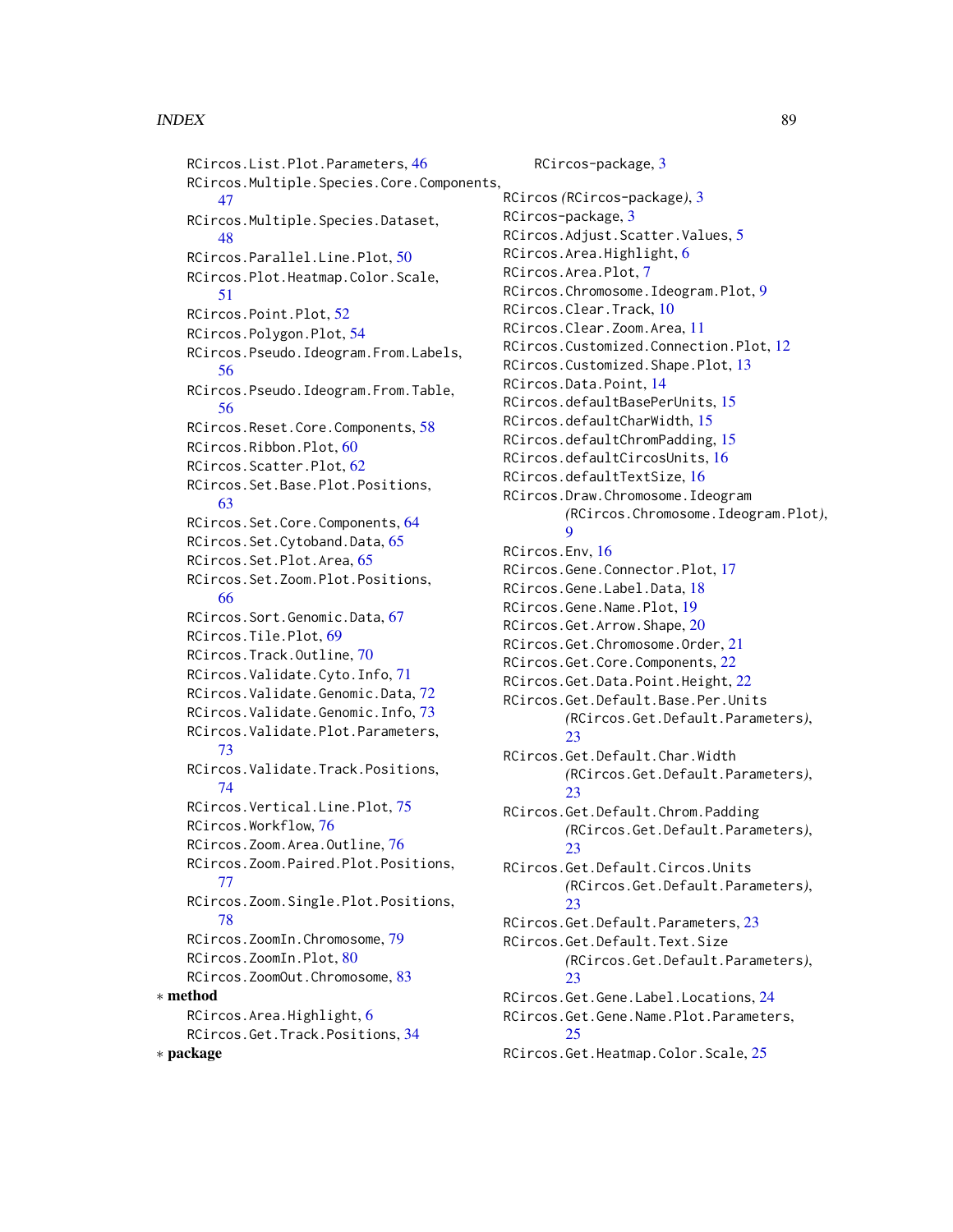RCircos.Get.Heatmap.Color.Scale.Location, [26](#page-25-0) RCircos.Get.Heatmap.Data.Colors, [27](#page-26-0) RCircos.Get.Link.Colors, [28](#page-27-0) RCircos.Get.Padding.Constant *(*RCircos.Get.Default.Parameters*)*, [23](#page-22-0) RCircos.Get.Paired.Points.Positions,  $29$ RCircos.Get.Plot.Boundary, [30](#page-29-0) RCircos.Get.Plot.Colors, [31](#page-30-0) RCircos.Get.Plot.Ideogram *(*RCircos.Get.Core.Components*)*, [22](#page-21-0) RCircos.Get.Plot.Layers, [31](#page-30-0) RCircos.Get.Plot.Parameters *(*RCircos.Get.Core.Components*)*,  $22$ RCircos.Get.Plot.Positions *(*RCircos.Get.Core.Components*)*, [22](#page-21-0) RCircos.Get.Polygon.Height, [32](#page-31-0) RCircos.Get.Single.Point.Positions, [33](#page-32-0) RCircos.Get.Start.End.Locations, [34](#page-33-0) RCircos.Get.Supported.HeatmapColors *(*RCircos.Get.Default.Parameters*)*,  $23$ RCircos.Get.Supported.Plot.Types *(*RCircos.Get.Default.Parameters*)*,  $23$ RCircos.Get.Track.Positions, [34](#page-33-0) RCircos.Get.Zoom.Data, [35](#page-34-0) RCircos.Get.Zoom.Range, [36](#page-35-0) RCircos.Heatmap.Data, [37](#page-36-0) RCircos.Heatmap.Plot, [37](#page-36-0) RCircos.heatmapColors, [39](#page-38-0) RCircos.Highligh.Chromosome.Ideogram *(*RCircos.Chromosome.Ideogram.Plot*)*, [9](#page-8-0) RCircos.Histogram.Data, [39](#page-38-0) RCircos.Histogram.Plot, [40](#page-39-0) RCircos.Ideogram.Tick.Plot *(*RCircos.Chromosome.Ideogram.Plot*)*, [9](#page-8-0) RCircos.Initialize.Plot.Parameters, [41](#page-40-0) RCircos.Label.Chromosome.Names *(*RCircos.Chromosome.Ideogram.Plot*)*, [9](#page-8-0)

RCircos.Label.Zoom.Region *(*RCircos.ZoomIn.Plot*)*, [80](#page-79-0) RCircos.Line.Data, [42](#page-41-0) RCircos.Line.Plot, [42](#page-41-0) RCircos.Link.Data, [44](#page-43-0) RCircos.Link.Line, [44](#page-43-0) RCircos.Link.Plot, [45](#page-44-0) RCircos.List.Plot.Parameters, [46](#page-45-0) RCircos.Mark.Zoom.Area *(*RCircos.ZoomIn.Plot*)*, [80](#page-79-0) RCircos.Mouse.Expr.Data, [47](#page-46-0) RCircos.Multiple.Species.Core.Components, [47](#page-46-0) RCircos.Multiple.Species.Dataset, [48](#page-47-0) RCircos.paddingConst, [49](#page-48-0) RCircos.Parallel.Line.Plot, [50](#page-49-0) RCircos.Plot.Heatmap.Color.Scale, [51](#page-50-0) RCircos.Plot.Zoomed.Area *(*RCircos.ZoomIn.Plot*)*, [80](#page-79-0) RCircos.Plot.Zoomed.Continue.Lines *(*RCircos.ZoomIn.Plot*)*, [80](#page-79-0) RCircos.Plot.Zoomed.Gene.Connectors *(*RCircos.ZoomIn.Plot*)*, [80](#page-79-0) RCircos.Plot.Zoomed.Heatmap *(*RCircos.ZoomIn.Plot*)*, [80](#page-79-0) RCircos.Plot.Zoomed.Histogram *(*RCircos.ZoomIn.Plot*)*, [80](#page-79-0) RCircos.Plot.Zoomed.Ideogram.Ticks *(*RCircos.ZoomIn.Plot*)*, [80](#page-79-0) RCircos.Plot.Zoomed.Parallel.Lines *(*RCircos.ZoomIn.Plot*)*, [80](#page-79-0) RCircos.Plot.Zoomed.Polygons *(*RCircos.ZoomIn.Plot*)*, [80](#page-79-0) RCircos.Plot.Zoomed.Scatters *(*RCircos.ZoomIn.Plot*)*, [80](#page-79-0) RCircos.Plot.Zoomed.Tiles *(*RCircos.ZoomIn.Plot*)*, [80](#page-79-0) RCircos.Plot.Zoomed.Vertical.Lines *(*RCircos.ZoomIn.Plot*)*, [80](#page-79-0) RCircos.plotTypes, [52](#page-51-0) RCircos.Point.Plot, [52](#page-51-0) RCircos.Polygon.Data, [54](#page-53-0) RCircos.Polygon.Plot, [54](#page-53-0) RCircos.Pseudo.Ideogram.From.Labels, [56](#page-55-0) RCircos.Pseudo.Ideogram.From.Table, [56](#page-55-0) RCircos.Rat.Expr.Data, [57](#page-56-0) RCircos.Reset.Core.Components, [58](#page-57-0)